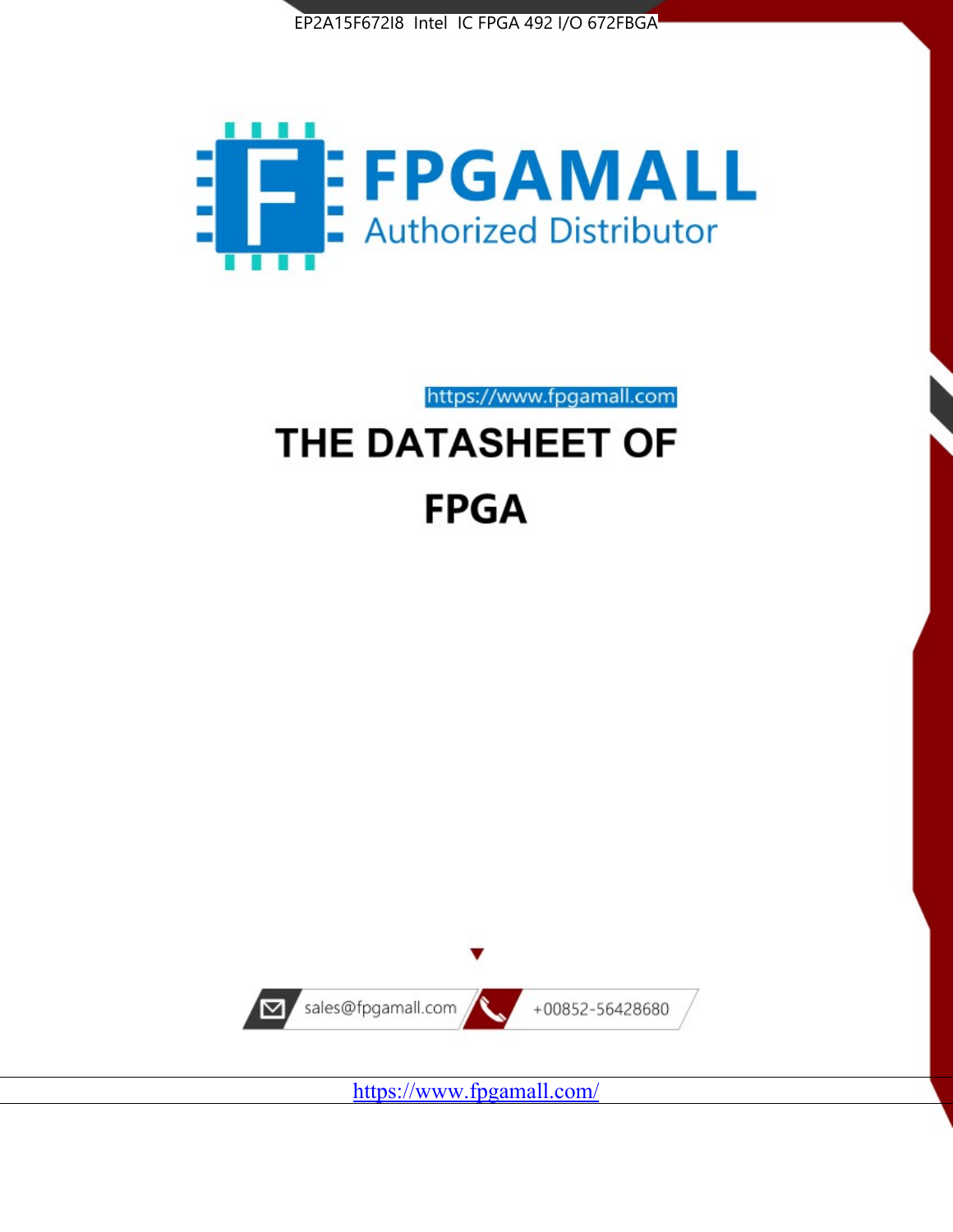#### EP2A15F672I8 Intel IC FPGA 492 I/O 672FBGA



## **APEX II Programmable Logic Device Family**

**August 2002, ver. 3.0 Data Sheet**

**Features...** ■ Programmable logic device (PLD) manufactured using a 0.15-µm alllayer copper-metal fabrication process (up to eight layers of metal)

- 1-gigabit per second (Gbps) True-LVDSTM, LVPECL, pseudo current mode logic (PCML), and HyperTransport<sup>™</sup> interface
- Clock-data synchronization (CDS) in True-LVDS interface to correct any fixed clock-to-data skew
- Enables common networking and communications bus I/O standards such as RapidIOTM, CSIX, Utopia IV, and POS-PHY Level 4
- Support for high-speed external memory interfaces, including zero bus turnaround (ZBT), quad data rate (QDR), and double data rate (DDR) static RAM (SRAM), and single data rate (SDR) and DDR synchronous dynamic RAM (SDRAM)
- 30% to 40% faster design performance than APEX<sup>™</sup> 20KE devices on average
- Enhanced 4,096-bit embedded system blocks (ESBs) implementing first-in first-out (FIFO) buffers, Dual-Port+ RAM (bidirectional dual-port RAM), and content-addressable memory (CAM)
- High-performance, low-power copper interconnect
- Fast parallel byte-wide synchronous device configuration
- Look-up table (LUT) logic available for register-intensive functions
- High-density architecture
	- 1,900,000 to 5,250,000 maximum system gates (see Table 1)
	- Up to 67,200 logic elements (LEs)
	- Up to 1,146,880 RAM bits that can be used without reducing available logic
- Low-power operation design
	- 1.5-V supply voltage
	- Copper interconnect reduces power consumption
	- MultiVolt<sup>™</sup> I/O support for 1.5-V, 1.8-V, 2.5-V, and 3.3-V interfaces
	- ESBs offer programmable power-saving mode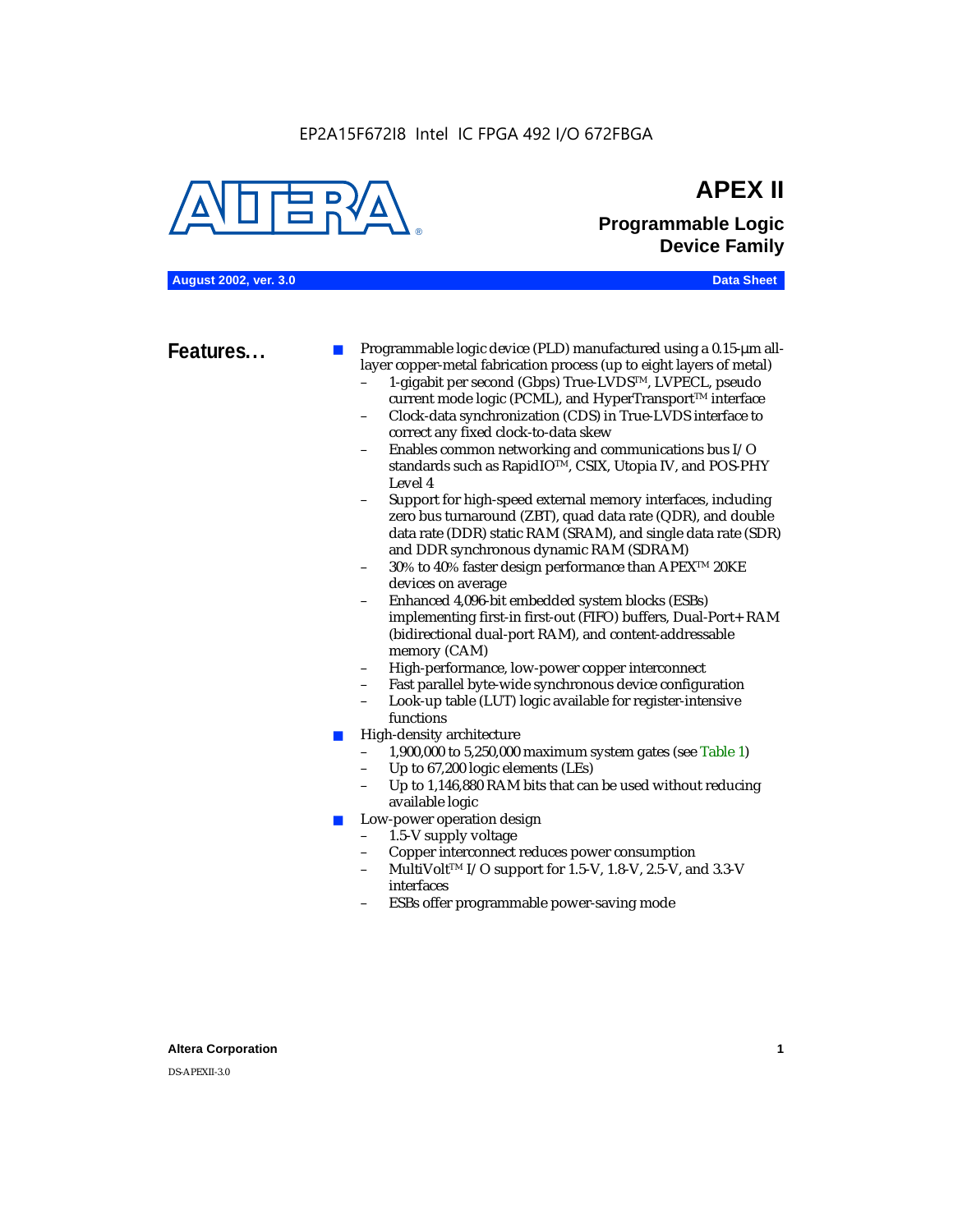| Table 1. APEX II Device Features |               |               |               |               |  |  |
|----------------------------------|---------------|---------------|---------------|---------------|--|--|
| Feature                          | <b>EP2A15</b> | <b>EP2A25</b> | <b>EP2A40</b> | <b>EP2A70</b> |  |  |
| Maximum gates                    | 1,900,000     | 2,750,000     | 3,000,000     | 5,250,000     |  |  |
| <b>Typical gates</b>             | 600,000       | 900,000       | 1,500,000     | 3,000,000     |  |  |
| <b>LEs</b>                       | 16,640        | 24,320        | 38,400        | 67,200        |  |  |
| <b>RAM ESBs</b>                  | 104           | 152           | 160           | 280           |  |  |
| Maximum RAM bits                 | 425,984       | 622,592       | 655,360       | 1,146,880     |  |  |
| True-LVDS channels               | 36(1)         | 36(1)         | 36(1)         | 36(1)         |  |  |
| Flexible-LVDS™ channels (2)      | 56            | 56            | 88            | 88            |  |  |
| True-LVDS PLLs (3)               | 4             | 4             | 4             | 4             |  |  |
| General-purpose PLL outputs (4)  | 8             | 8             | 8             | 8             |  |  |
| Maximum user I/O pins            | 492           | 612           | 735           | 1,060         |  |  |

#### *Notes to Table 1:*

(1) Each device has 36 input channels and 36 output channels.

(2) EP2A15 and EP2A25 devices have 56 input and 56 output channels; EP2A40 and EP2A70 devices have 88 input and 88 output channels.

(3) PLL: phase-locked loop. True-LVDS PLLs are dedicated to implement True-LVDS functionality.

(4) Two internal outputs per PLL are available. Additionally, the device has one external output per PLL pair (two external outputs per device).

**...and More Features**

#### I/O features

- Up to 380 Gbps of I/O capability
- 1-Gbps True-LVDS, LVPECL, PCML, and HyperTransport support on 36 input and 36 output channels that feature clock synchronization circuitry and independent clock multiplication and serialization/deserialization factors
- Common networking and communications bus I/O standards such as RapidIO, CSIX, Utopia IV, and POS-PHY Level 4 enabled
- 400-megabits per second (Mbps) Flexible-LVDS and HyperTransport support on up to 88 input and 88 output channels (input channels also support LVPECL)
- Support for high-speed external memories, including ZBT, QDR, and DDR SRAM, and SDR and DDR SDRAM
- Compliant with peripheral component interconnect Special Interest Group (PCI SIG) *PCI Local Bus Specification, Revision 2.2* for 3.3-V operation at 33 or 66 MHz and 32 or 64 bits
- Compliant with 133-MHz PCI-X specifications
- Support for other advanced I/O standards, including AGP, CTT, SSTL-3 and SSTL-2 Class I and II, GTL+, and HSTL Class I and II
- Six dedicated registers in each I/O element (IOE): two input registers, two output registers, and two output-enable registers
- Programmable bus hold feature
- Programmable pull-up resistor on I/O pins available during user mode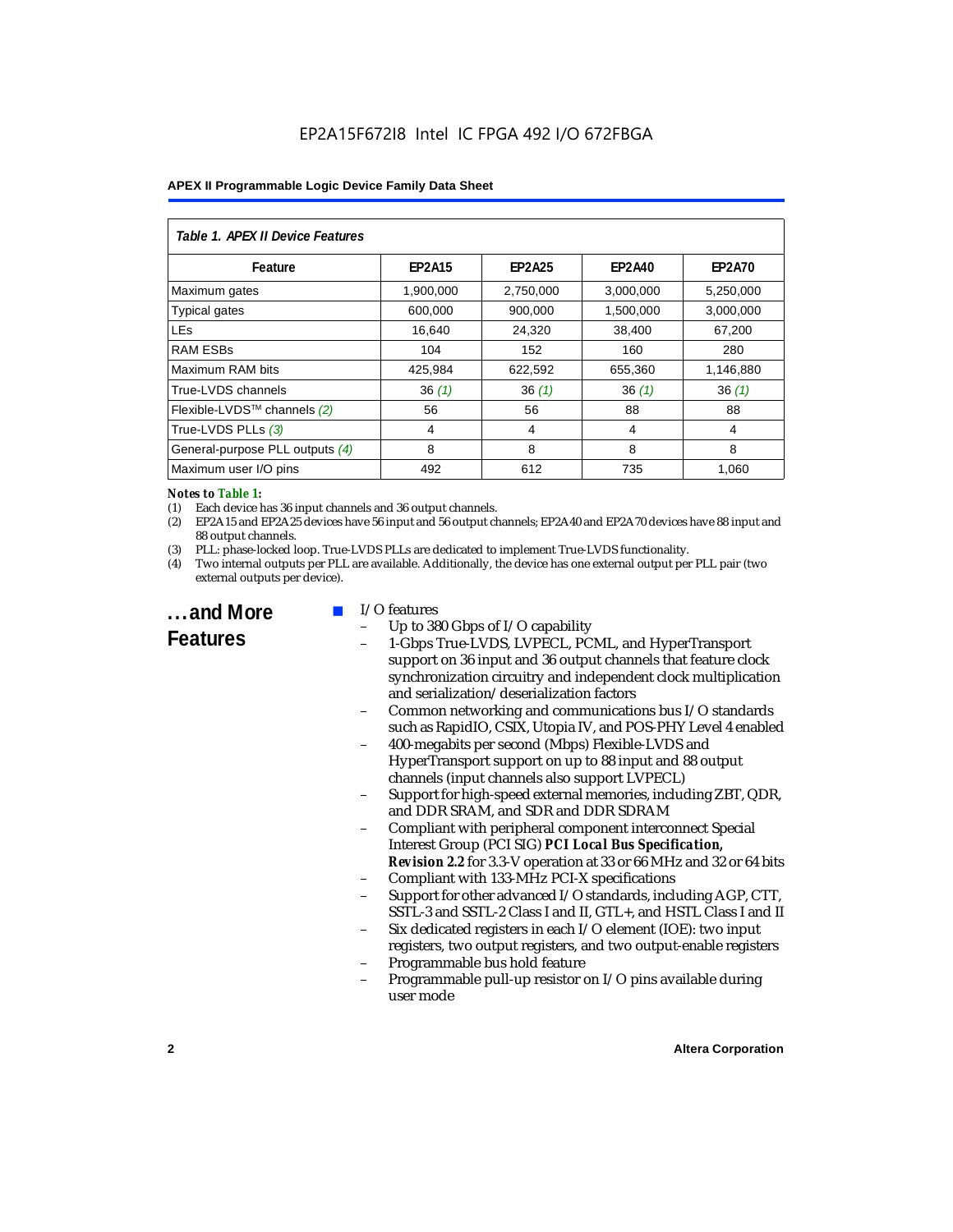- Programmable output drive for 3.3-V LVTTL at 4 mA, 12 mA, 24 mA, or I/O standard levels
- Programmable output slew-rate control reduces switching noise
- Hot-socketing operation supported
- Pull-up resistor on I/O pins before and during configuration
- Enhanced internal memory structure
	- High-density 4,096-bit ESBs
	- Dual-Port+ RAM with bidirectional read and write ports
	- Support for many other memory functions, including CAM, FIFO, and ROM
	- ESB packing mode partitions one ESB into two 2,048-bit blocks
- Device configuration
	- Fast byte-wide synchronous configuration minimizes in-circuit reconfiguration time
	- Device configuration supports multiple voltages (either 3.3 V and 2.5 V or 1.8 V)
- Flexible clock management circuitry with eight general-purpose PLL outputs
	- Four general-purpose PLLs with two outputs per PLL
	- Built-in low-skew clock tree
	- Eight global clock signals
	- ClockLockTM feature reducing clock delay and skew
	- ClockBoostTM feature providing clock multiplication (by 1 to 160) and division (by 1 to 256)
	- ClockShift™ feature providing programmable clock phase and delay shifting with coarse (90°, 180°, or 270°) and fine (0.5 to 1.0 ns) resolution
- Advanced interconnect structure
	- All-layer copper interconnect for high performance
	- Four-level hierarchical FastTrack® interconnect structure for fast, predictable interconnect delays
	- Dedicated carry chain that implements arithmetic functions such as fast adders, counters, and comparators (automatically used by software tools and megafunctions)
	- Dedicated cascade chain that implements high-speed, high-fan-in logic functions (automatically used by software tools and megafunctions)
	- Interleaved local interconnect allowing one LE to drive 29 other LEs through the fast local interconnect
- Advanced software support
	- Software design support and automatic place-and-route provided by the Altera® Quartus<sup>™</sup> II development system for Windows-based PCs, Sun SPARCstations, and HP 9000 Series 700/800 workstations
	- Altera MegaCore® functions and Altera Megafunction Partners Program (AMPPSM) megafunctions optimized for APEX II architecture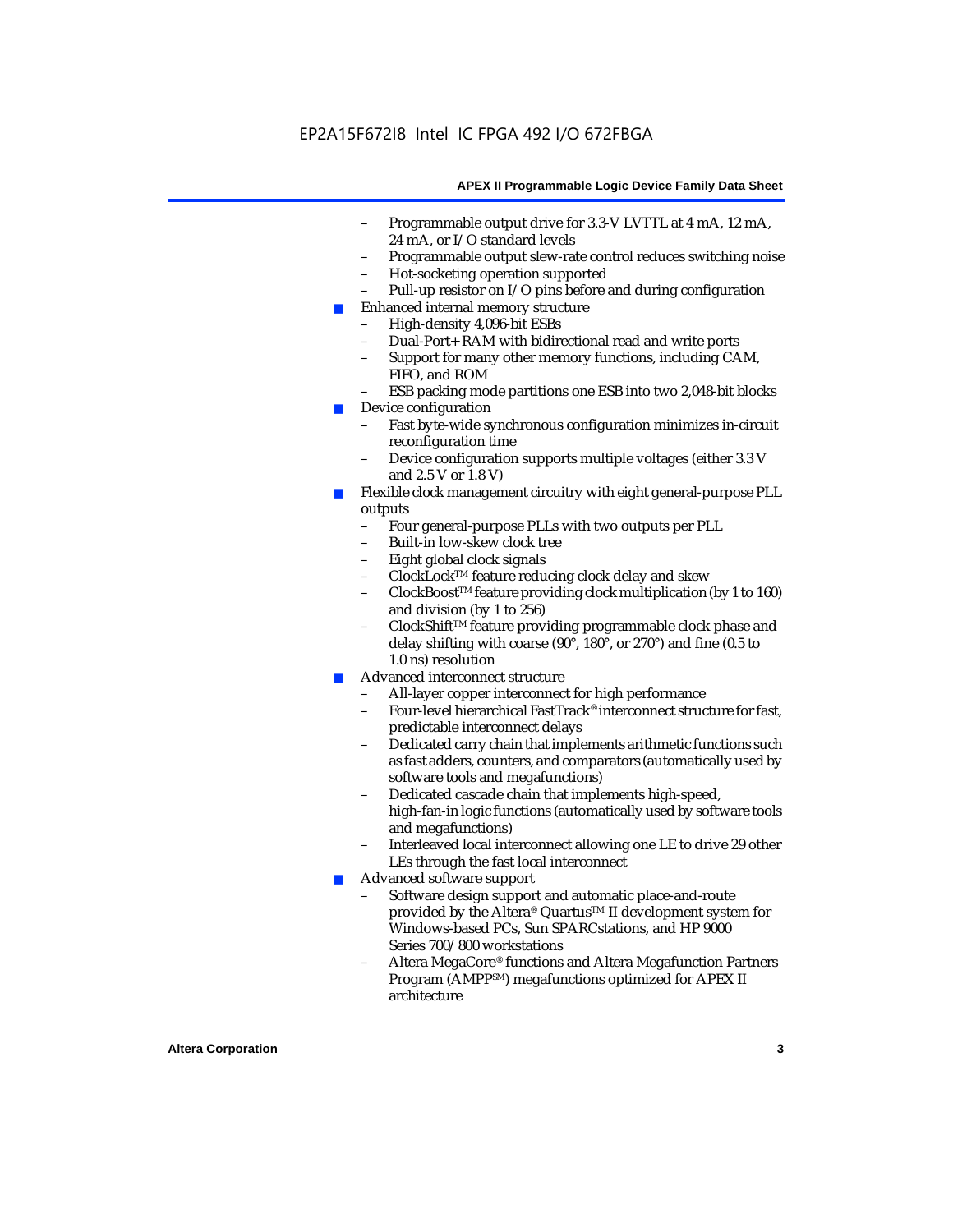- LogicLock<sup>TM</sup> incremental design for intellectual property  $(IP)$ integration and team-based design
- NativeLink™ integration with popular synthesis, simulation, and timing analysis tools
- SignalTap® embedded logic analyzer simplifies in-system design evaluation by giving access to internal nodes during device operation
- Support for popular revision-control software packages, including PVCS, RCS, and SCCS

Tables 2 and 3 show the APEX II ball-grid array (BGA) and FineLine BGATM device package sizes, options, and I/O pin counts.

#### *Table 2. APEX II Package Sizes* **Feature 672-Pin FineLine BGA 724-Pin BGA 1,020-Pin FineLine BGA 1,508-Pin FineLine BGA** Pitch (mm)  $\begin{array}{|c|c|c|c|c|c|c|c|} \hline \text{Pitch (mm)} & \text{1.00} & \text{1.00} & \text{1.00} \ \hline \end{array}$ Area (mm<sup>2</sup>) | 729 | 1,225 | 1,089 | 1,600 Length  $\times$  Width (mm  $\times$  mm)  $\begin{array}{|l|} \hline \end{array}$  27  $\times$  27  $\begin{array}{|l|} \hline \end{array}$  35  $\times$  35  $\begin{array}{|l|} \hline \end{array}$  33  $\times$  33  $\begin{array}{|l|} \hline \end{array}$  40  $\times$  40

| Table 3. APEX II Package Options & I/O Pin Count<br>Notes $(1)$ , $(2)$ |                                |             |                                    |                                  |  |
|-------------------------------------------------------------------------|--------------------------------|-------------|------------------------------------|----------------------------------|--|
| Feature                                                                 | 672-Pin<br><b>FineLine BGA</b> | 724-Pin BGA | $1.020-Pin$<br><b>FineLine BGA</b> | 1,508-Pin<br><b>FineLine BGA</b> |  |
| EP2A15                                                                  | 492                            | 492         |                                    |                                  |  |
| EP2A25                                                                  | 492                            | 536         |                                    |                                  |  |
| EP2A40                                                                  | 492                            | 536         | 735                                |                                  |  |
| EP2A70                                                                  |                                | 536         |                                    | 1,060                            |  |

*Notes to Table 3:*

(1) All APEX II devices support vertical migration within the same package (e.g., the designer can migrate between the EP2A15, EP2A25, and EP2A40 devices in the 672-pin FineLine BGA package). Vertical migration means that designers can migrate to devices whose dedicated pins, configuration pins, LVDS pins, and power pins are the same for a given package across device densities. Migration of I/O pins across densities requires the designer to cross reference the available I/O pins using the device pin-outs. This must be done for all planned densities for a given package type to identify which I/O pins are migratable.

(2) I/O pin counts include dedicated clock and fast I/O pins.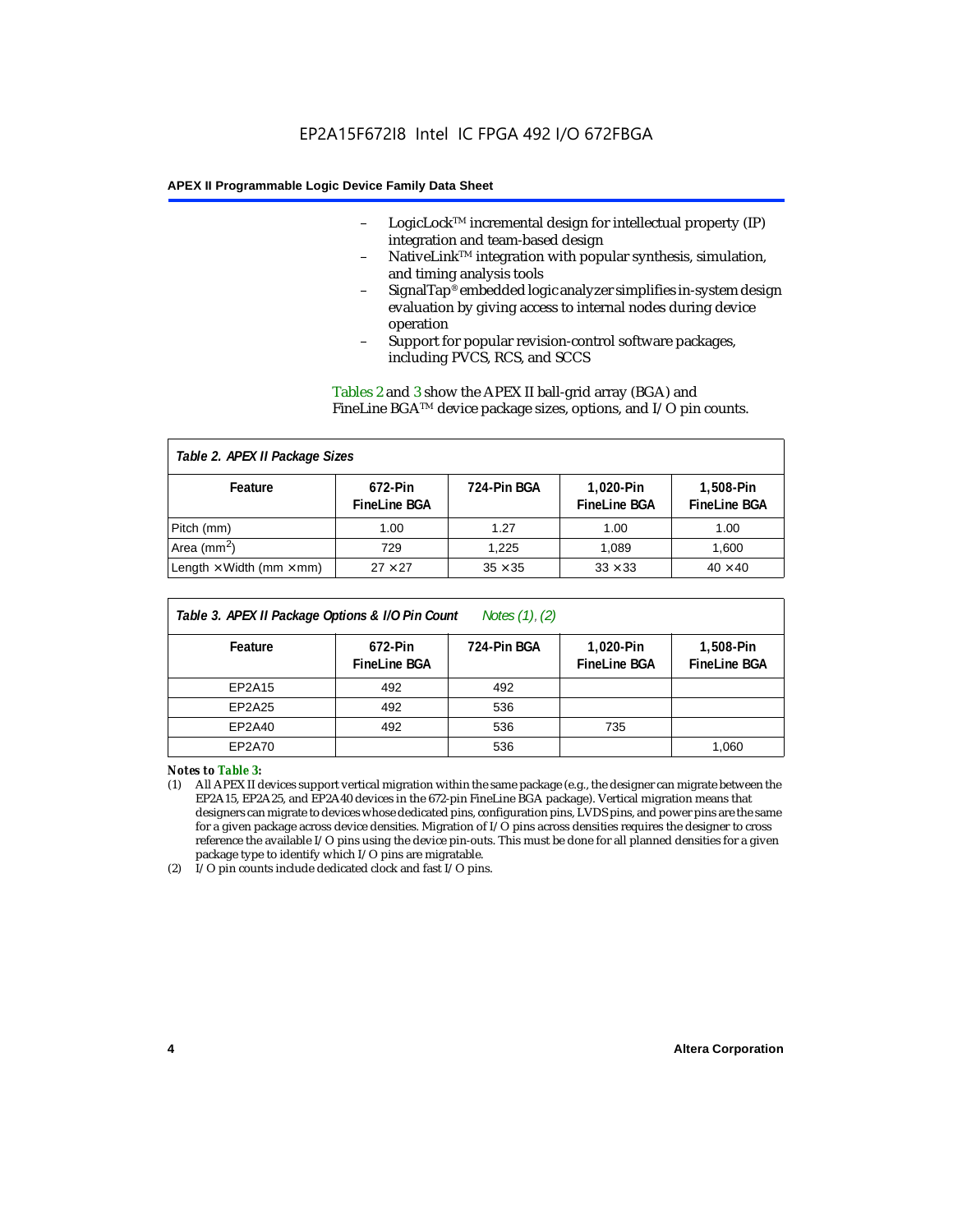| General<br><b>Description</b> | APEX II devices integrate high-speed differential I/O support using the<br>True-LVDS interface. The dedicated serializer, deserializer, and CDS<br>circuitry in the True-LVDS interface support the LVDS, LVPECL,<br>HyperTransport, and PCML I/O standards. Flexible-LVDS pins located<br>in regular user I/O banks offer additional differential support, increasing<br>the total device bandwidth. This circuitry, together with enhanced IOEs |
|-------------------------------|---------------------------------------------------------------------------------------------------------------------------------------------------------------------------------------------------------------------------------------------------------------------------------------------------------------------------------------------------------------------------------------------------------------------------------------------------|
|                               | and support for numerous I/O standards, allows APEX II devices to meet<br>high-speed interface requirements.                                                                                                                                                                                                                                                                                                                                      |

APEX II devices also include other high-performance features such as bidirectional dual-port RAM, CAM, general-purpose PLLs, and numerous global clocks.

#### **Configuration**

The logic, circuitry, and interconnects in the APEX II architecture are configured with CMOS SRAM elements. APEX II devices are reconfigurable and are 100% tested prior to shipment. As a result, test vectors do not have to be generated for fault coverage. Instead, the designer can focus on simulation and design verification. In addition, the designer does not need to manage inventories of different ASIC designs; APEX II devices can be configured on the board for the specific functionality required.

APEX II devices are configured at system power-up with data either stored in an Altera configuration device or provided by a system controller. Altera offers in-system programmability (ISP)-capable configuration devices, which configure APEX II devices via a serial data stream. The enhanced configuration devices can configure any APEX II device in under 100 ms. Moreover, APEX II devices contain an optimized interface that permits microprocessors to configure APEX II devices serially or in parallel, synchronously or asynchronously. This interface also enables microprocessors to treat APEX II devices as memory and to configure the device by writing to a virtual memory location, simplifying reconfiguration.

APEX II devices also support a new byte-wide, synchronous configuration scheme at speeds of up to 66 MHz using EPC16 configuration devices or a microprocessor. This parallel configuration reduces configuration time by using eight data lines to send configuration data versus one data line in serial configuration.

APEX II devices support multi-voltage configuration; device configuration can be performed at 3.3 V and 2.5 V or 1.8 V.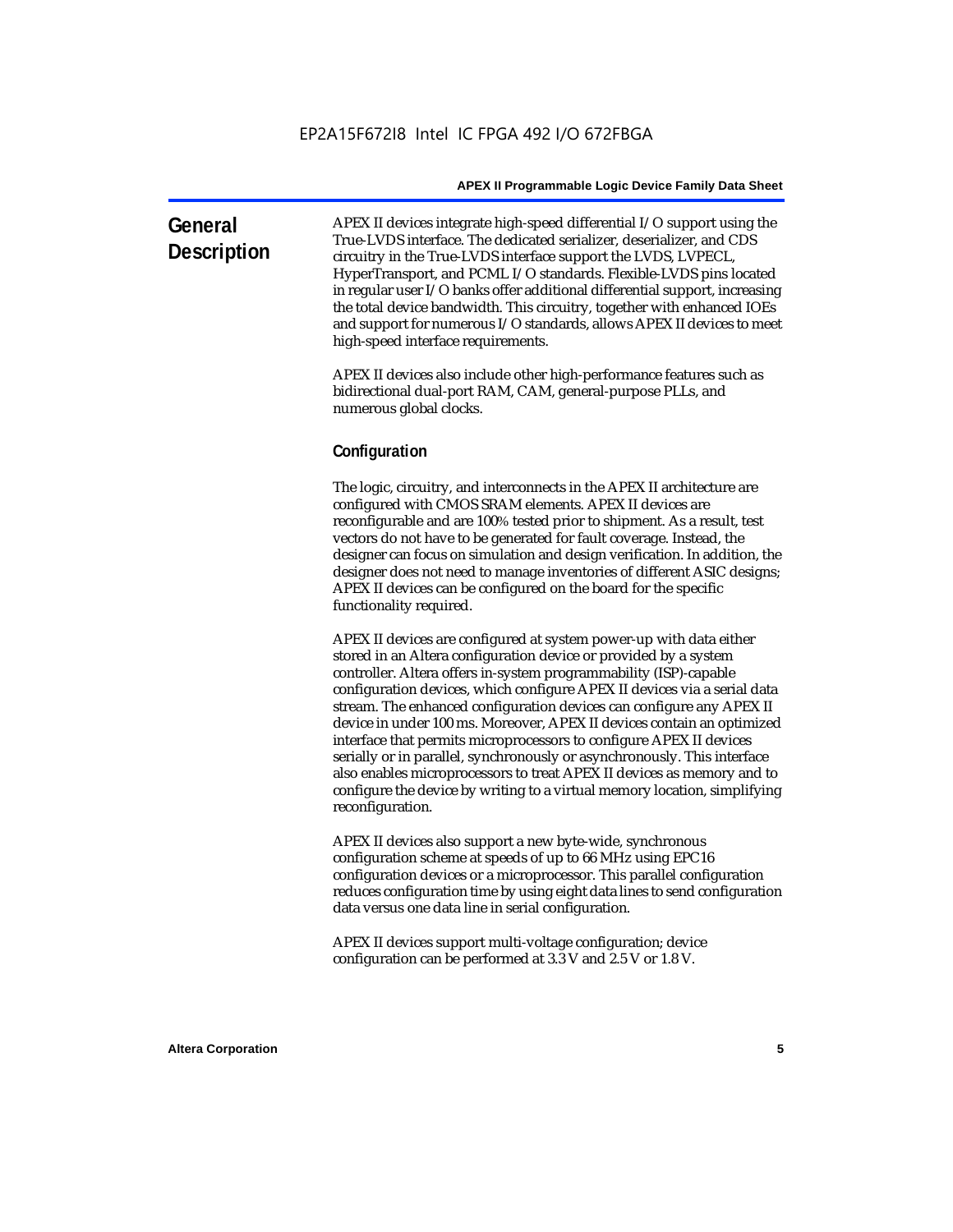After an APEX II device has been configured, it can be reconfigured incircuit by resetting the device and loading new data. Real-time changes can be made during system operation, enabling innovative reconfigurable computing applications.

#### **Software**

APEX II devices are supported by the Altera Quartus II development system: a single, integrated package that offers hardware description language (HDL) and schematic design entry, compilation and logic synthesis, full simulation and worst-case timing analysis, SignalTap logic analysis, and device configuration. The Quartus II software runs on Windows-based PCs, Sun SPARCstations, and HP 9000 Series 700/800 workstations.

The Quartus II software includes the LogicLock incremental design feature. The LogicLock feature allows the designer to make pin and timing assignments, verify functionality and performance, and then set constraints to lock down the placement and performance of a specific block of logic using LogicLock constraints. Constraints set by the LogicLock function guarantee repeatable placement when implementing a block of logic in a current project or exporting the block to another project. The constraints set by the LogicLock feature can lock down logic to a fixed location in the device. The LogicLock feature can also lock the logic down to a floating location, and the Quartus II software determines the best relative placement of the block to meet design requirements. Adding additional logic to a project will not affect the performance of blocks locked down with LogicLock constraints.

The Quartus II software provides NativeLink interfaces to other industrystandard PC- and UNIX workstation-based EDA tools. For example, designers can open the Quartus II software from within third-party design tools. The Quartus II software also contains built-in optimized synthesis libraries; synthesis tools can use these libraries to optimize designs for APEX II devices. For example, the Synopsys Design Compiler library, supplied with the Quartus II development system, includes DesignWare functions optimized for the APEX II architecture.

#### **Functional Description** APEX II devices incorporate LUT-based logic, product-term-based logic, memory, and high-speed I/O standards into one device. Signal interconnections within APEX II devices (as well as to and from device pins) are provided by the FastTrack interconnect—a series of fast, continuous row and column channels that run the entire length and width of the device.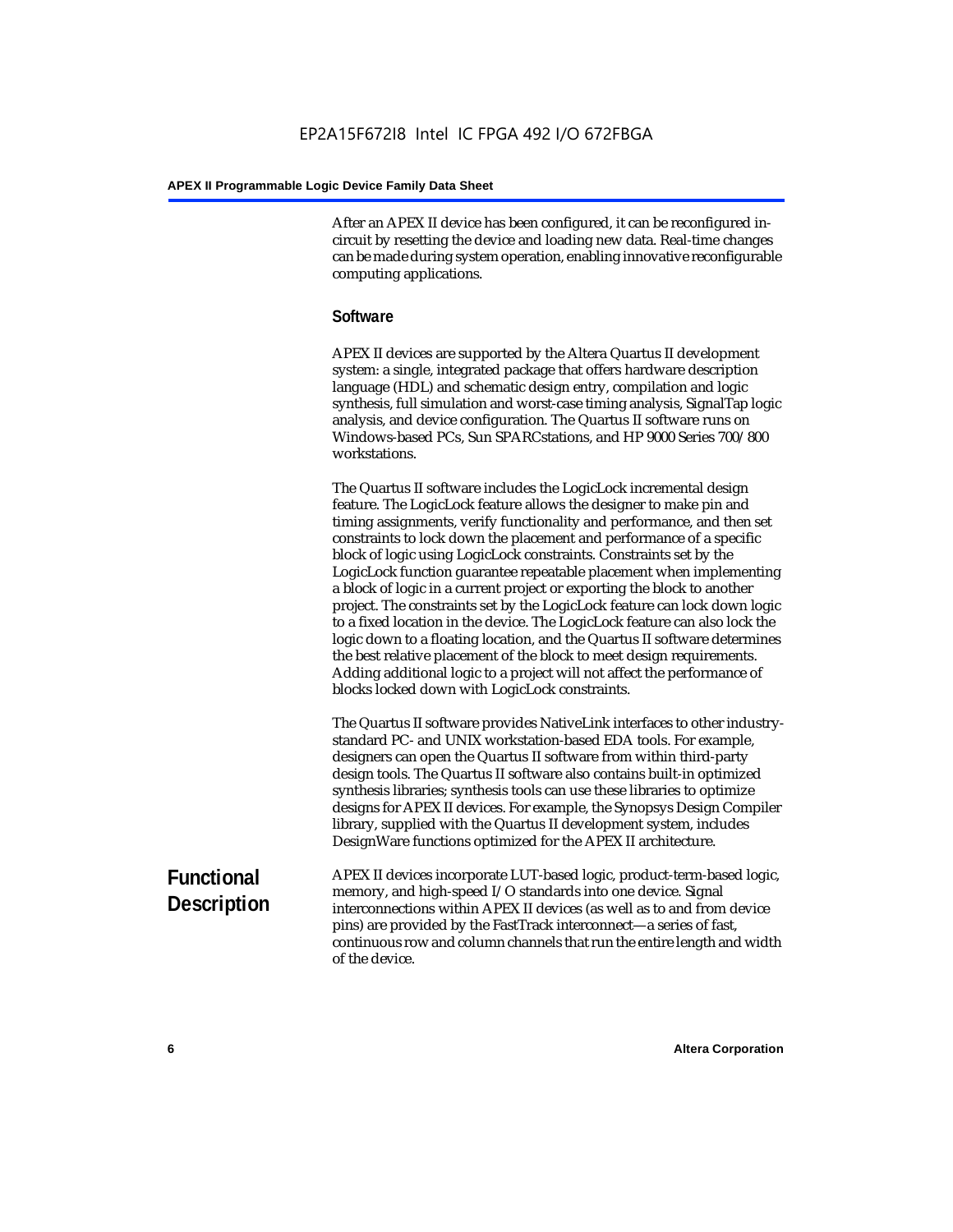Each I/O pin is fed by an IOE located at the end of each row and column of the FastTrack interconnect. Each IOE contains a bidirectional I/O buffer and six registers that can be used for registering input, output, and output-enable signals. When used with a dedicated clock pin, these registers provide exceptional performance and interface support with external memory devices such as DDR SDRAM and ZBT and QDR SRAM devices.

IOEs provide a variety of features such as: 3.3-V, 64-bit, 66-MHz PCI compliance, 3.3-V, 64-bit, 133-MHz PCI-X compliance, Joint Test Action Group (JTAG) boundary-scan test (BST) support, output drive strength control, slew-rate control, tri-state buffers, bus-hold circuitry, programmable pull-up resistors, programmable input and output delays, and open-drain outputs.

APEX II devices offer enhanced I/O support, including support for 1.5 V, 1.8 V, 2.5 V, 3.3 V, LVCMOS, LVTTL, HSTL, LVDS, LVPECL, HyperTransport, PCML, 3.3-V PCI, PCI-X, GTL+, SSTL-2, SSTL-3, CTT, and 3.3-V AGP I/O standards. High-speed (up to 1.0 Gbps) differential transfers are supported with True-LVDS circuitry for LVDS, LVPECL, HyperTransport, and PCML I/O standards. The optional CDS feature corrects any clock-to-data skew at the True-LVDS receiver channels, allowing for flexible board topologies. Up to 88 Flexible-LVDS channels support differential transfer at up to 400 Mbps (DDR) for LVDS and HyperTransport I/O standards.

An ESB can implement many types of memory, including Dual-Port+ RAM, CAM, ROM, and FIFO functions. Embedding the memory directly into the die improves performance and reduces die area compared to distributed-RAM implementations. The abundance of cascadable ESBs ensures that the APEX II device can implement multiple wide memory blocks for high-density designs. The ESB's high speed ensures it can implement small memory blocks without any speed penalty. The abundance of ESBs, in conjunction with the ability for one ESB to implement two separate memory blocks, ensures that designers can create as many different-sized memory blocks as the system requires.

Figure 1 shows an overview of the APEX II device.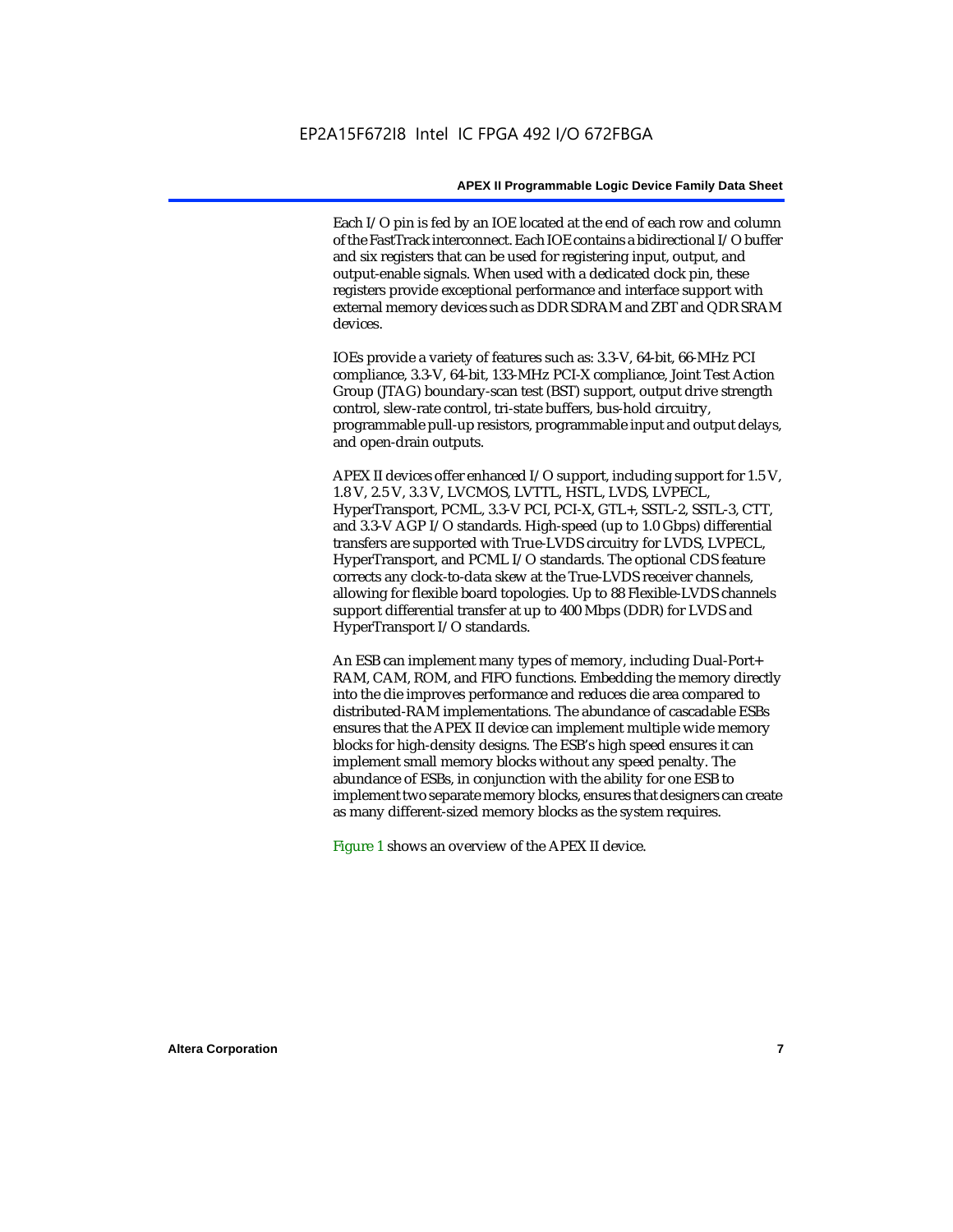#### *Figure 1. APEX II Device Block Diagram*



Table 4 lists the resources available in APEX II devices.

| Table 4. APEX II Device Resources |                     |                           |             |  |  |
|-----------------------------------|---------------------|---------------------------|-------------|--|--|
| <b>Device</b>                     | <b>MegaLAB Rows</b> | MegaLAB<br><b>Columns</b> | <b>ESBs</b> |  |  |
| EP2A15                            | 26                  | 4                         | 104         |  |  |
| EP2A25                            | 38                  |                           | 152         |  |  |
| EP2A40                            | 40                  |                           | 160         |  |  |
| EP2A70                            | 70                  | 4                         | 280         |  |  |

APEX II devices provide eight dedicated clock input pins and four dedicated fast I/O pins that globally drive register control inputs, including clocks. These signals ensure efficient distribution of high-speed, low-skew control signals. The control signals use dedicated routing channels to provide short delays and low skew. The dedicated fast signals can also be driven by internal logic, providing an ideal solution for a clock divider or internally-generated asynchronous control signal with high fan-out. The dedicated clock and fast I/O pins on APEX II devices can also feed logic. Dedicated clocks can also be used with the APEX II generalpurpose PLLs for clock management.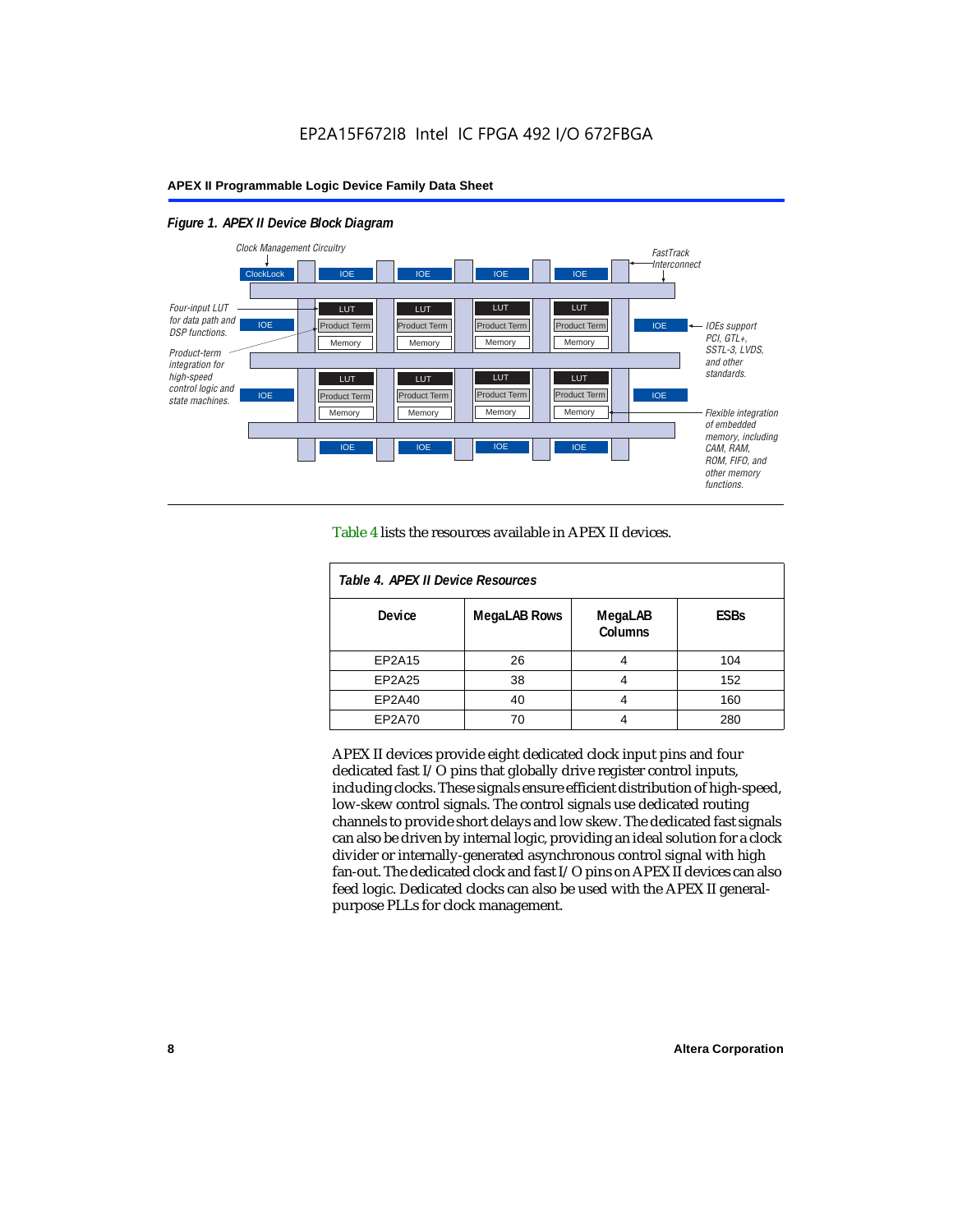#### **MegaLAB Structure**

APEX II devices are constructed from a series of MegaLAB<sup>TM</sup> structures. Each MegaLAB structure contains a group of logic array blocks (LABs), one ESB, and a MegaLAB interconnect, which routes signals within the MegaLAB structure. EP2A15 and EP2A25 devices have 16 LABs and EP2A40 and EP2A70 devices have 24 LABs. Signals are routed between MegaLAB structures and I/O pins via the FastTrack interconnect. In addition, edge LABs can be driven by I/O pins through the local interconnect. Figure 2 shows the MegaLAB structure.





## **Logic Array Block**

Each LAB consists of 10 LEs, the LEs' associated carry and cascade chains, LAB control signals, and the local interconnect. The local interconnect transfers signals between LEs in the same or adjacent LABs, IOEs, or ESBs.

The Quartus II Compiler places associated logic within a LAB or adjacent LABs, allowing the use of a fast local interconnect for high performance.

APEX II devices use an interleaved LAB structure, so that each LAB can drive two local interconnect areas. Every other LE drives to either the left or right local interconnect area, alternating by LE. The local interconnect can drive LEs within the same LAB or adjacent LABs. This feature minimizes the use of the row and column interconnects, providing higher performance and flexibility. Each LAB structure can drive 30 LEs through fast local interconnects.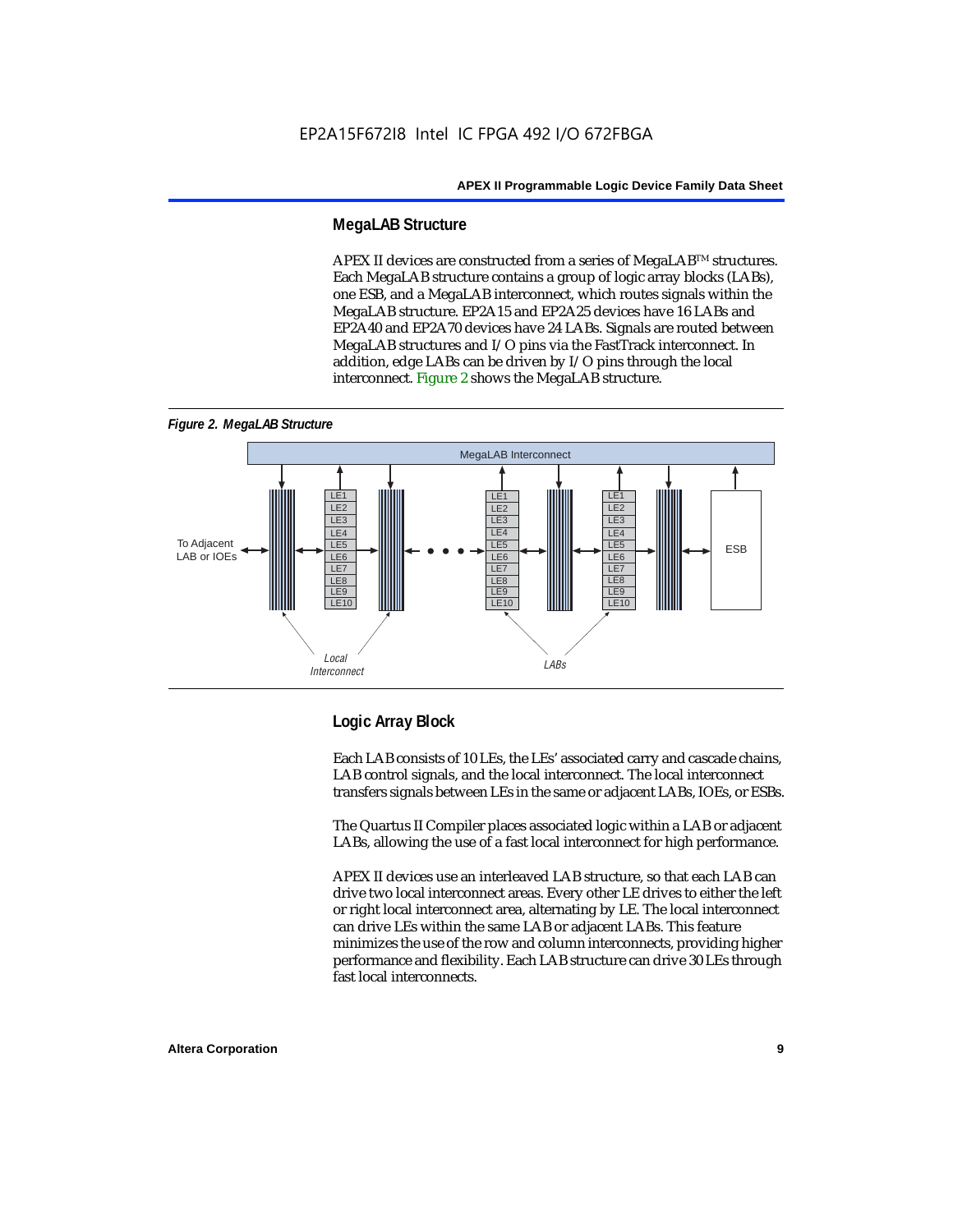

#### Figure 3 shows the APEX II LAB.

Each LAB contains dedicated logic for driving control signals to its LEs and ESBs. The control signals include clock, clock enable, asynchronous clear, asynchronous preset, asynchronous load, synchronous clear, and synchronous load signals. A maximum of six control signals can be used at a time. Although synchronous load and clear signals are generally used when implementing counters, they can also be used with other functions.

Each LAB can use two clocks and two clock enable signals. The LAB's clock and clock enable signals are linked (e.g., any LE in a particular LAB using CLK1 will also use CLKENA1). LEs with the same clock but different clock enable signals either use both clock signals in one LAB or are placed into separate LABs. If both the rising and falling edges of a clock are used in an LAB, both LAB-wide clock signals are used.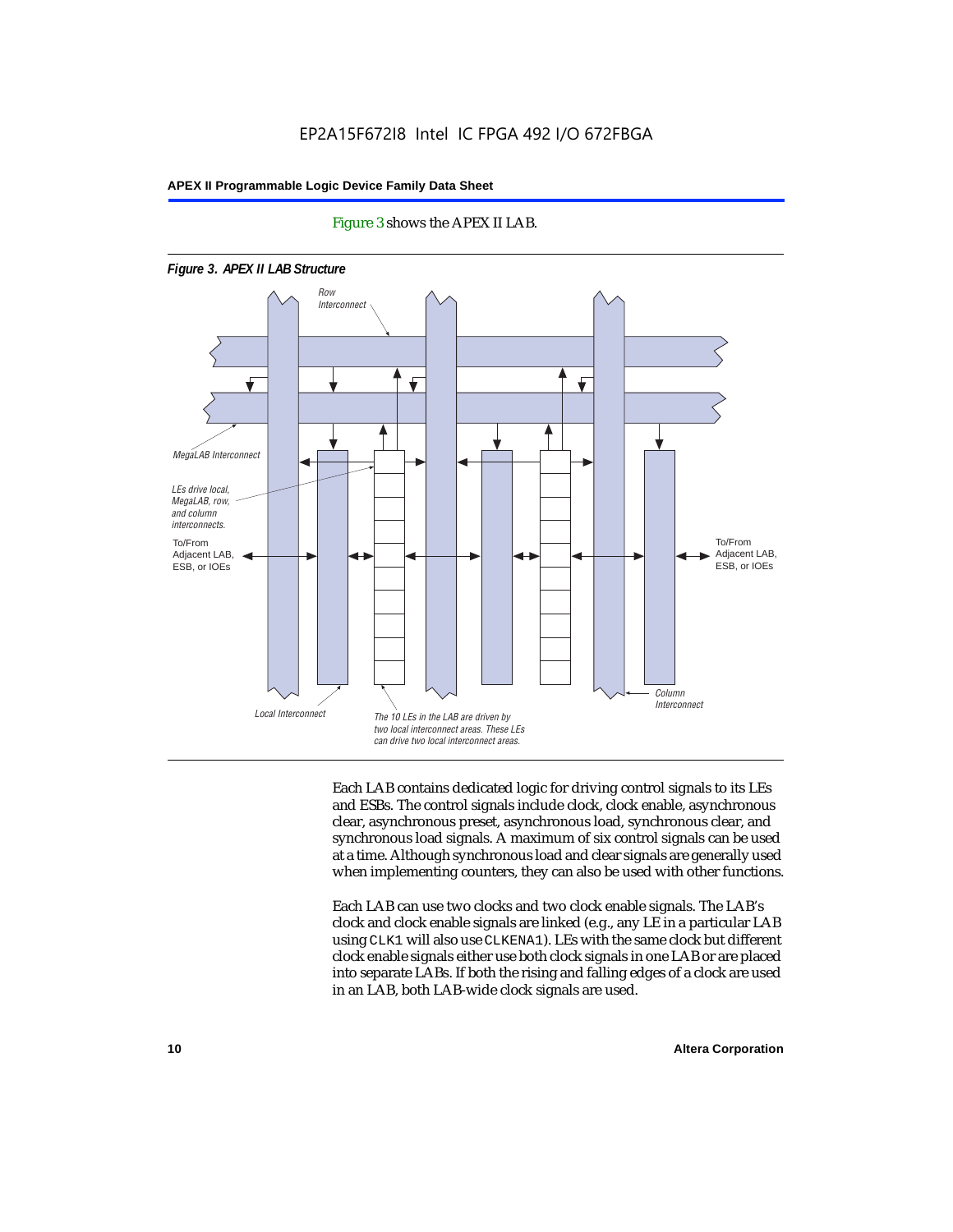The LAB-wide control signals can be generated from the LAB local interconnect, global signals, and dedicated clock pins. The inherent low skew of the FastTrack interconnect enables it to be used for clock distribution. Figure 4 shows the LAB control signal generation circuit.



#### *Figure 4. LAB Control Signal Generation*

#### *Notes to Figure 4:*

- (1) The LABCLR1 and LABCLR2 signals also control asynchronous load and asynchronous preset for LEs within the LAB.
- (2) The SYNCCLR signal can be generated by the local interconnect or global signals.

#### **Logic Element**

The LE is the smallest unit of logic in the APEX II architecture. Each LE contains a four-input LUT, which is a function generator that can quickly implement any function of four variables. In addition, each LE contains a programmable register and carry and cascade chains. Each LE drives the local interconnect, MegaLAB interconnect, and FastTrack interconnect routing structures. See Figure 5.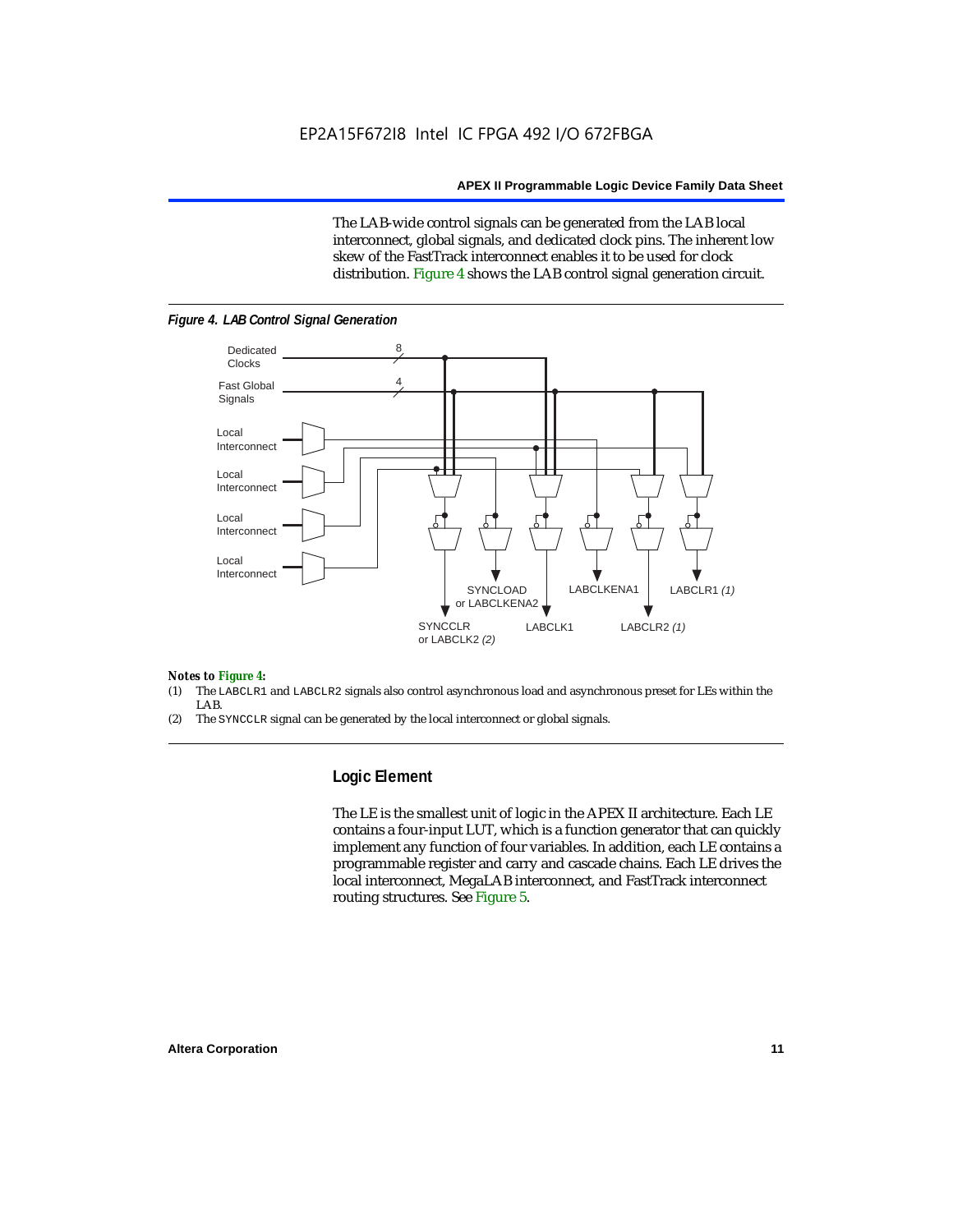

*Figure 5. APEX II Logic Element*

Each LE's programmable register can be configured for D, T, JK, or SR operation. The register's clock and clear control signals can be driven by global signals, general-purpose I/O pins, or any internal logic. For combinatorial functions, the register is bypassed and the output of the LUT drives the outputs of the LE.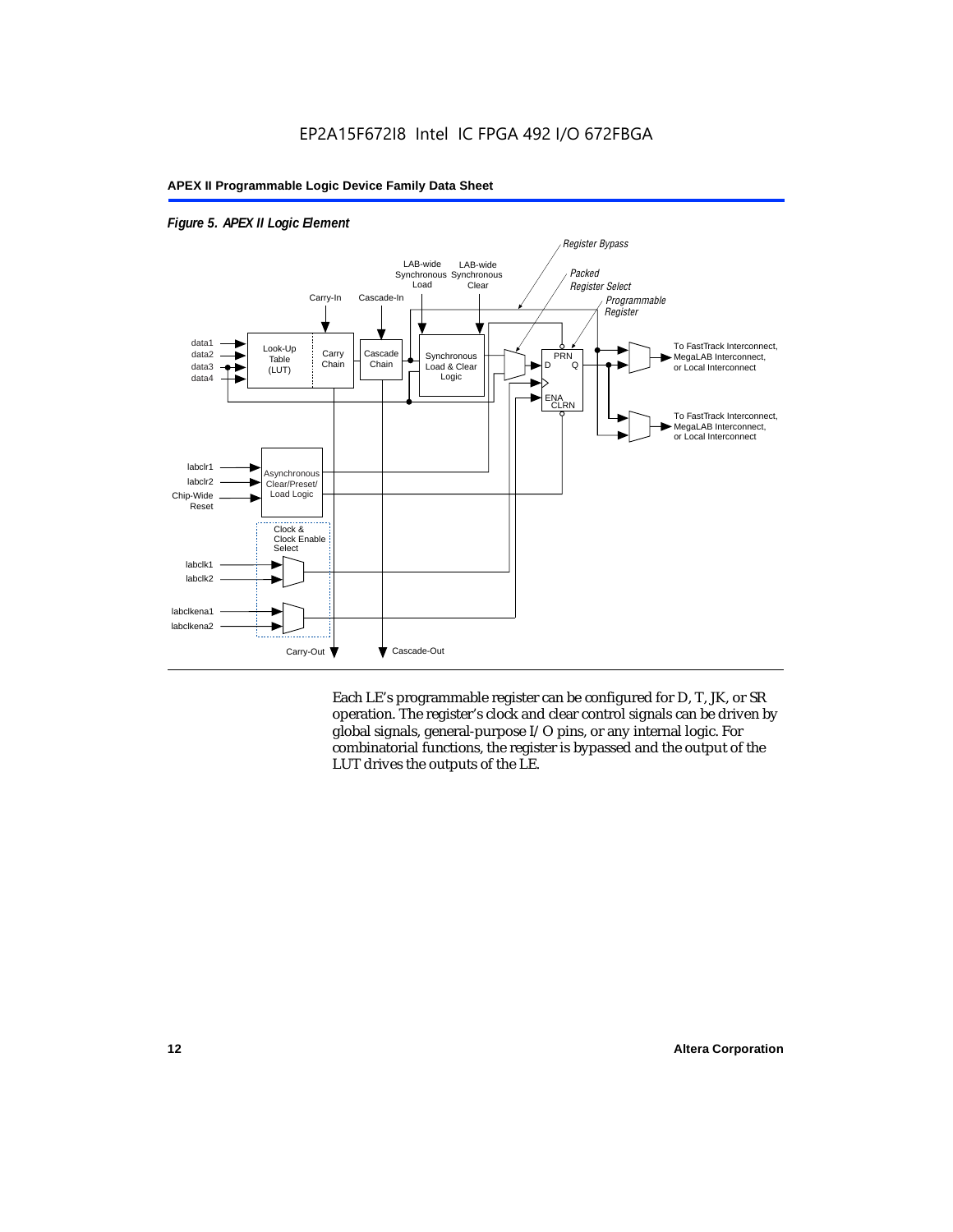Each LE has two outputs that drive the local, MegaLAB, or FastTrack interconnect routing structure. Each output can be driven independently by the LUT's or register's output. For example, the LUT can drive one output while the register drives the other output. This feature, called register packing, improves device utilization because the register and the LUT can be used for unrelated functions. The LE can also drive out registered and unregistered versions of the LUT output. The APEX II architecture provides two types of dedicated high-speed data paths that connect adjacent LEs without using local interconnect paths: carry chains and cascade chains. A carry chain supports high-speed arithmetic functions such as counters and adders, while a cascade chain implements wide-input functions such as equality comparators with minimum delay. Carry and cascade chains connect LEs 1 through 10 in an LAB and all LABs in the same MegaLAB structure.

#### *Carry Chain*

The carry chain provides a fast carry-forward function between LEs. The carry-in signal from a lower-order bit drives forward into the higherorder bit via the carry chain, and feeds into both the LUT and the next portion of the carry chain. This feature allows the APEX II architecture to implement high-speed counters, adders, and comparators of arbitrary width. The Quartus II Compiler can create carry chain logic automatically during the design process, or the designer can create it manually during design entry. Parameterized functions such as DesignWare functions from Synopsys and library of parameterized modules (LPM) functions automatically take advantage of carry chains for the appropriate functions.

The Quartus II Compiler creates carry chains longer than 10 LEs by linking LABs together automatically. For enhanced fitting, a long carry chain skips alternate LABs in a MegaLAB structure. A carry chain longer than one LAB skips either from an even-numbered LAB to the next evennumbered LAB, or from an odd-numbered LAB to the next oddnumbered LAB. For example, the last LE of the first LAB in the upper-left MegaLAB structure carries to the first LE of the third LAB in the MegaLAB structure.

Figure 6 shows how an *n*-bit full adder can be implemented in *n* + 1 LEs with the carry chain. One portion of the LUT generates the sum of two bits using the input signals and the carry-in signal; the sum is routed to the output of the LE. The register can be bypassed for simple adders or used for accumulator functions. Another portion of the LUT and the carry chain logic generates the carry-out signal, which is routed directly to the carryin signal of the next-higher-order bit. The final carry-out signal is routed to an LE, where it is driven onto the local, MegaLAB, or FastTrack interconnect routing structures.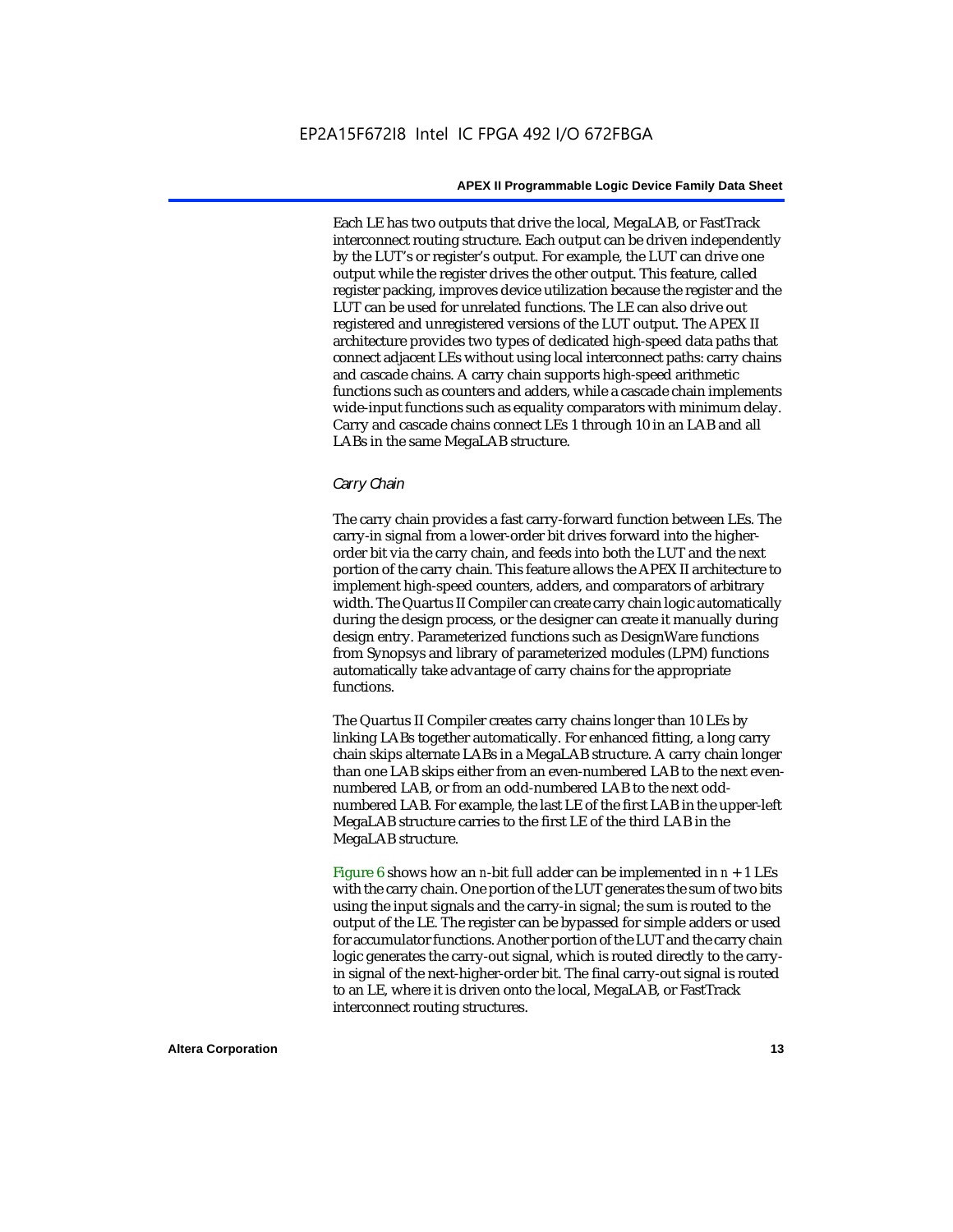

*Figure 6. APEX II Carry Chain*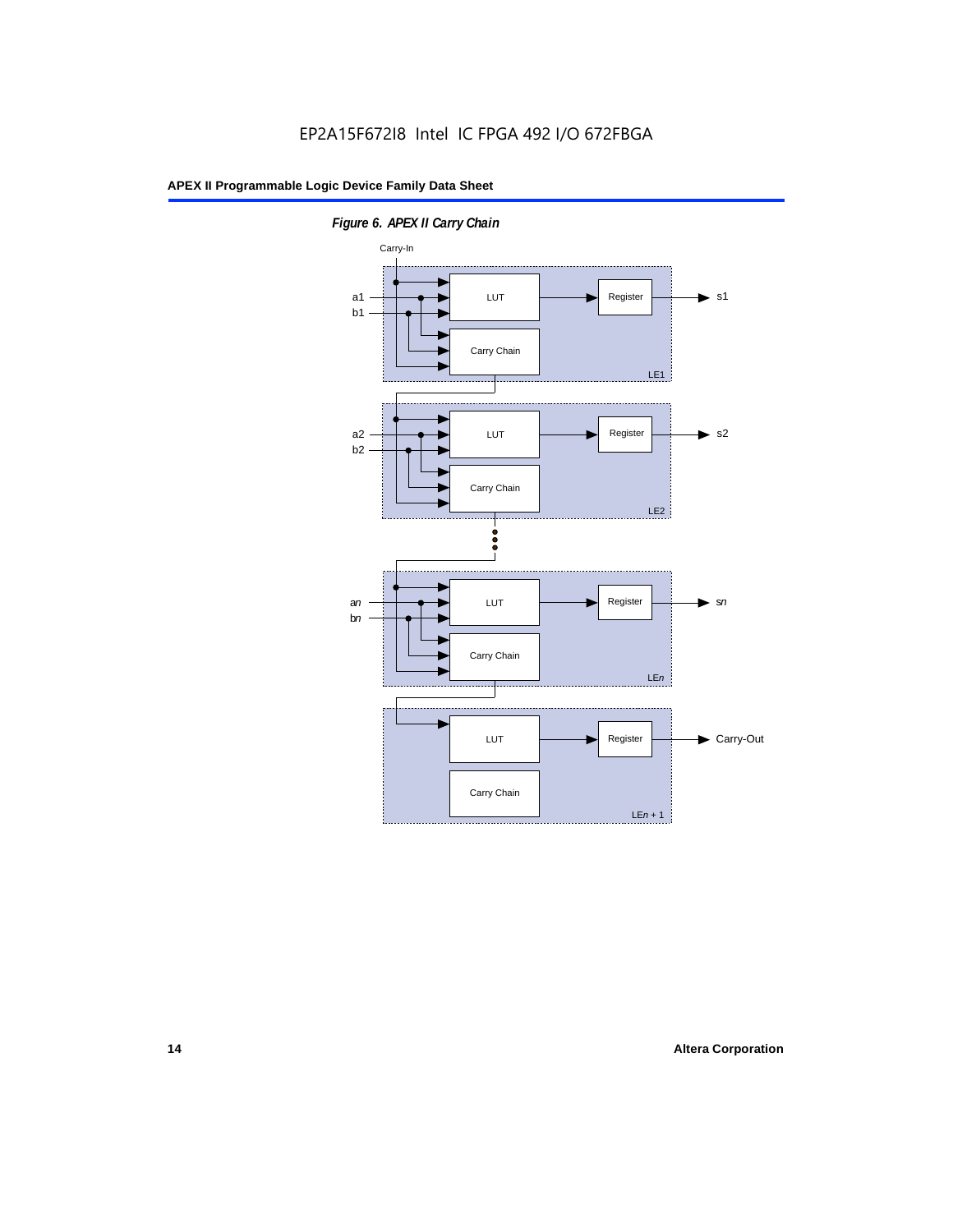#### *Cascade Chain*

With the cascade chain, the APEX II architecture can implement functions with a very wide fan-in. Adjacent LUTs can compute portions of a function in parallel; the cascade chain serially connects the intermediate values. The cascade chain can use a logical AND or logical OR (via DeMorgan's inversion) to connect the outputs of adjacent LEs. Each additional LE provides four more inputs to the effective width of a function, with a short cascade delay. The Quartus II Compiler can create cascade chain logic automatically during the design process, or the designer can create it manually during design entry.

Cascade chains longer than 10 LEs are implemented automatically by linking LABs together. For enhanced fitting, a long cascade chain skips alternate LABs in a MegaLAB structure. A cascade chain longer than one LAB skips either from an even-numbered LAB to the next even-numbered LAB, or from an odd-numbered LAB to the next odd-numbered LAB. For example, the last LE of the first LAB in the upper-left MegaLAB structure carries to the first LE of the third LAB in the MegaLAB structure. Figure 7 shows how the cascade function can connect adjacent LEs to form functions with a wide fan-in.

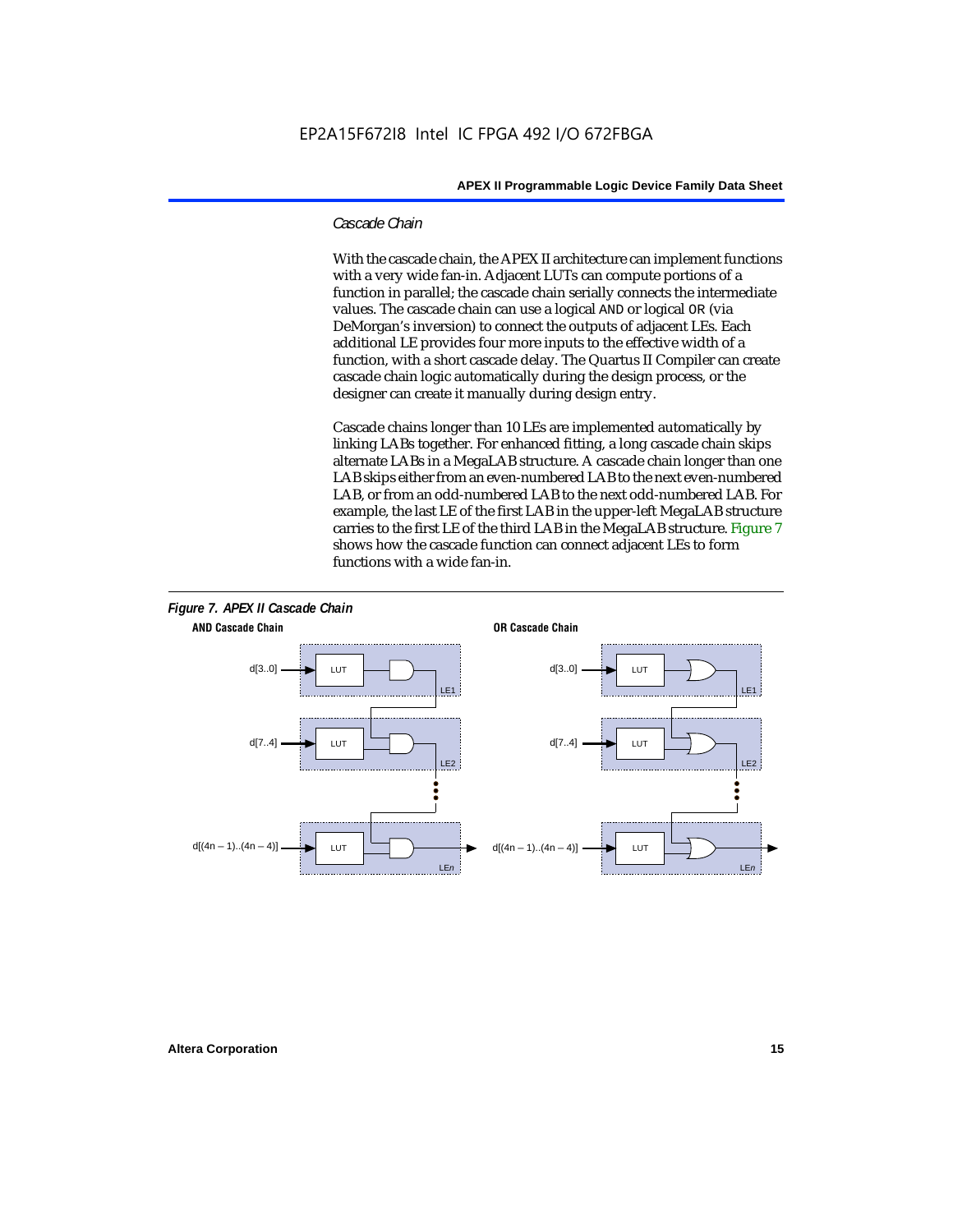#### *LE Operating Modes*

The APEX II LE can operate in one of the following three modes:

- Normal mode
- Arithmetic mode
- Counter mode

Each mode uses LE resources differently. In each mode, seven available inputs to the LE—the four data inputs from the LAB local interconnect, the feedback from the programmable register, and the carry-in and cascade-in from the previous LE—are directed to different destinations to implement the desired logic function. LAB-wide signals provide clock, asynchronous clear, asynchronous preset, asynchronous load, synchronous clear, synchronous load, and clock enable control for the register. These LAB-wide signals are available in all LE modes.

The Quartus II software, in conjunction with parameterized functions such as LPM and DesignWare functions, automatically chooses the appropriate mode for common functions such as counters, adders, and multipliers. If required, the designer can also create special-purpose functions that specify which LE operating mode to use for optimal performance. Figure 8 shows the LE operating modes.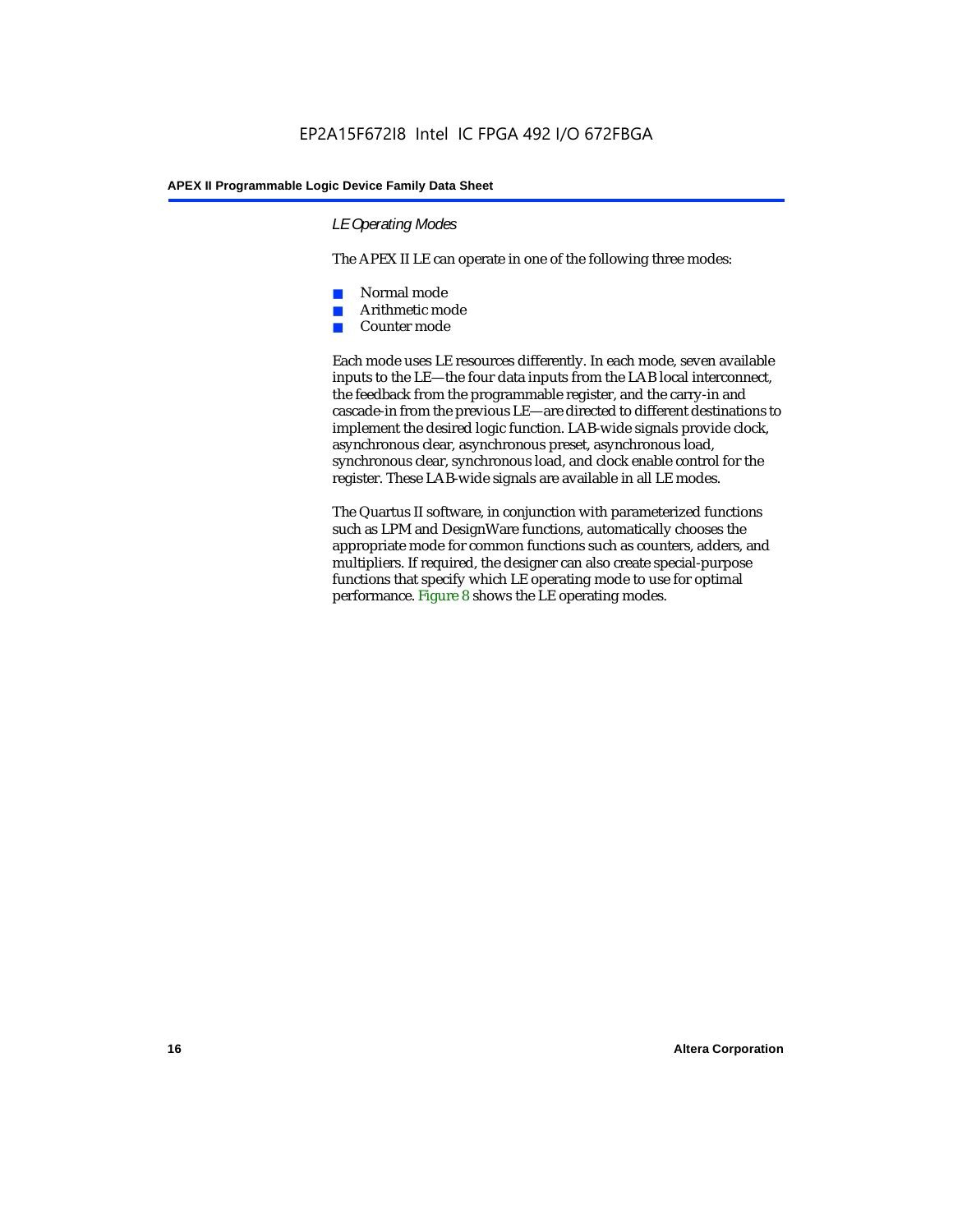

#### *Figure 8. APEX II LE Operating Modes*





#### *Notes to Figure 8:*

- (1) LEs in normal mode support register packing.<br>(2) There are two LAB-wide clock enables per LA
- (2) There are two LAB-wide clock enables per LAB.<br>(3) When using the carry-in in normal mode, the pa
- (3) When using the carry-in in normal mode, the packed register feature is unavailable.<br>(4) A register feedback multiplexer is available on LE1 of each LAB.
- (4) A register feedback multiplexer is available on LE1 of each LAB.<br>(5) The DATA1 and DATA2 input signals can supply counter enable, u
- (5) The DATA1 and DATA2 input signals can supply counter enable, up or down control, or register feedback signals for LEs other than the second LE in a LAB.
- (6) The LAB-wide synchronous clear and LAB-wide synchronous load affect all registers in a LAB.

#### **Altera Corporation 17 17**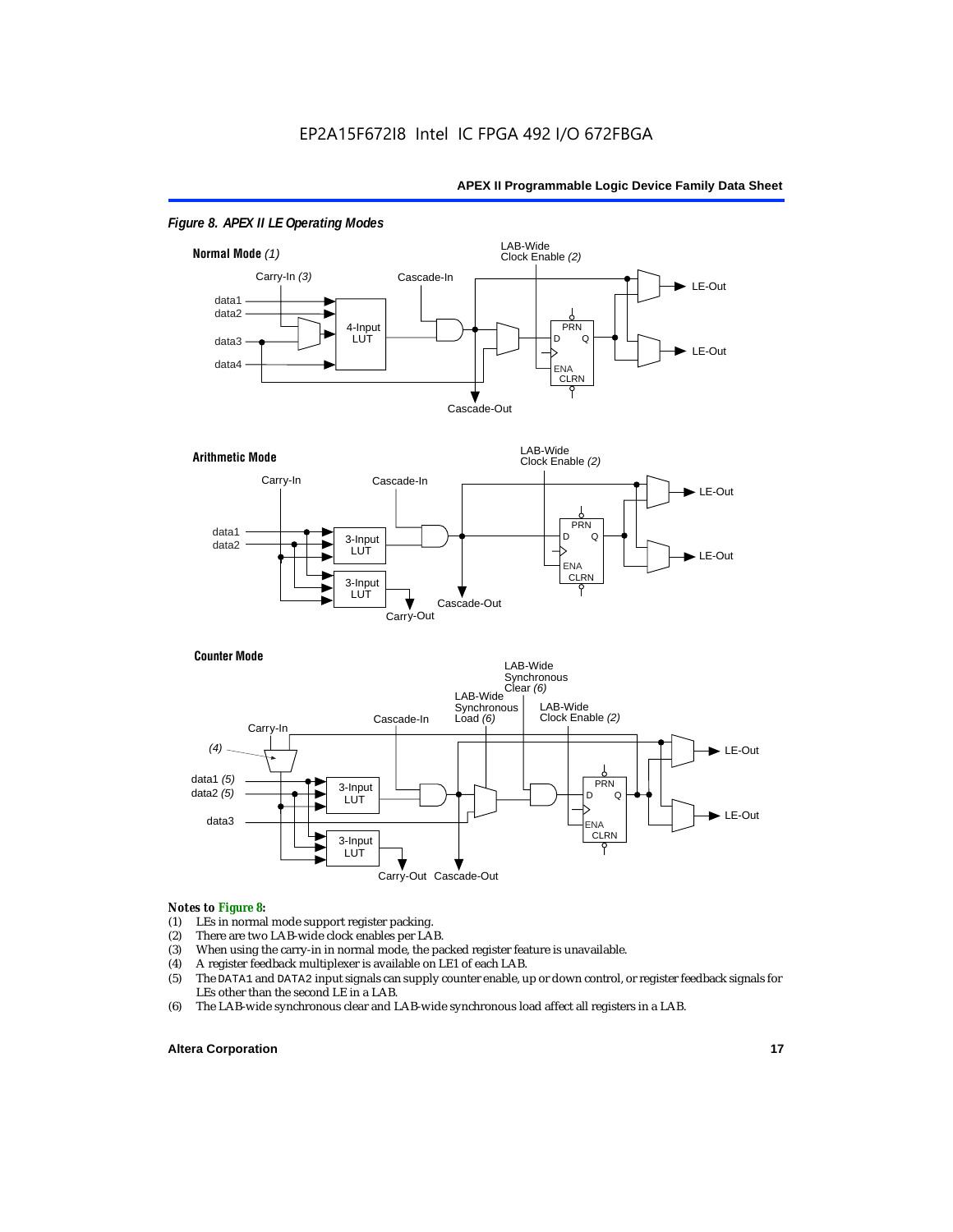#### **Normal Mode**

The normal mode is suitable for general logic applications, combinatorial functions, or wide decoding functions that can take advantage of a cascade chain. In normal mode, four data inputs from the LAB local interconnect and the carry-in are inputs to a four-input LUT. The Quartus II Compiler automatically selects the carry-in or the DATA3 signal as one of the inputs to the LUT. The LUT output can be combined with the cascade-in signal to form a cascade chain through the cascade-out signal. LEs in normal mode support packed registers.

#### **Arithmetic Mode**

The arithmetic mode is ideal for implementing adders, accumulators, and comparators. An LE in arithmetic mode uses two 3-input LUTs. One LUT computes a three-input function; the other generates a carry output. As shown in Figure 8, the first LUT uses the carry-in signal and two data inputs from the LAB local interconnect to generate a combinatorial or registered output. For example, when implementing an adder, this output is the sum of three signals: DATA1, DATA2, and carry-in. The second LUT uses the same three signals to generate a carry-out signal, thereby creating a carry chain. The arithmetic mode also supports simultaneous use of the cascade chain. LEs in arithmetic mode can drive out registered and unregistered versions of the LUT output.

The Quartus II software implements parameterized functions that use the arithmetic mode automatically where appropriate; the designer does not need to specify how the carry chain will be used.

#### **Counter Mode**

The counter mode offers clock enable, counter enable, synchronous up/down control, synchronous clear, and synchronous load options. The counter enable and synchronous up/down control signals are generated from the data inputs of the LAB local interconnect. The synchronous clear and synchronous load options are LAB-wide signals that affect all registers in the LAB. Consequently, if any of the LEs in an LAB use the counter mode, other LEs in that LAB must be used as part of the same counter or be used for a combinatorial function. The Quartus II software automatically places any registers that are not used by the counter into other LABs.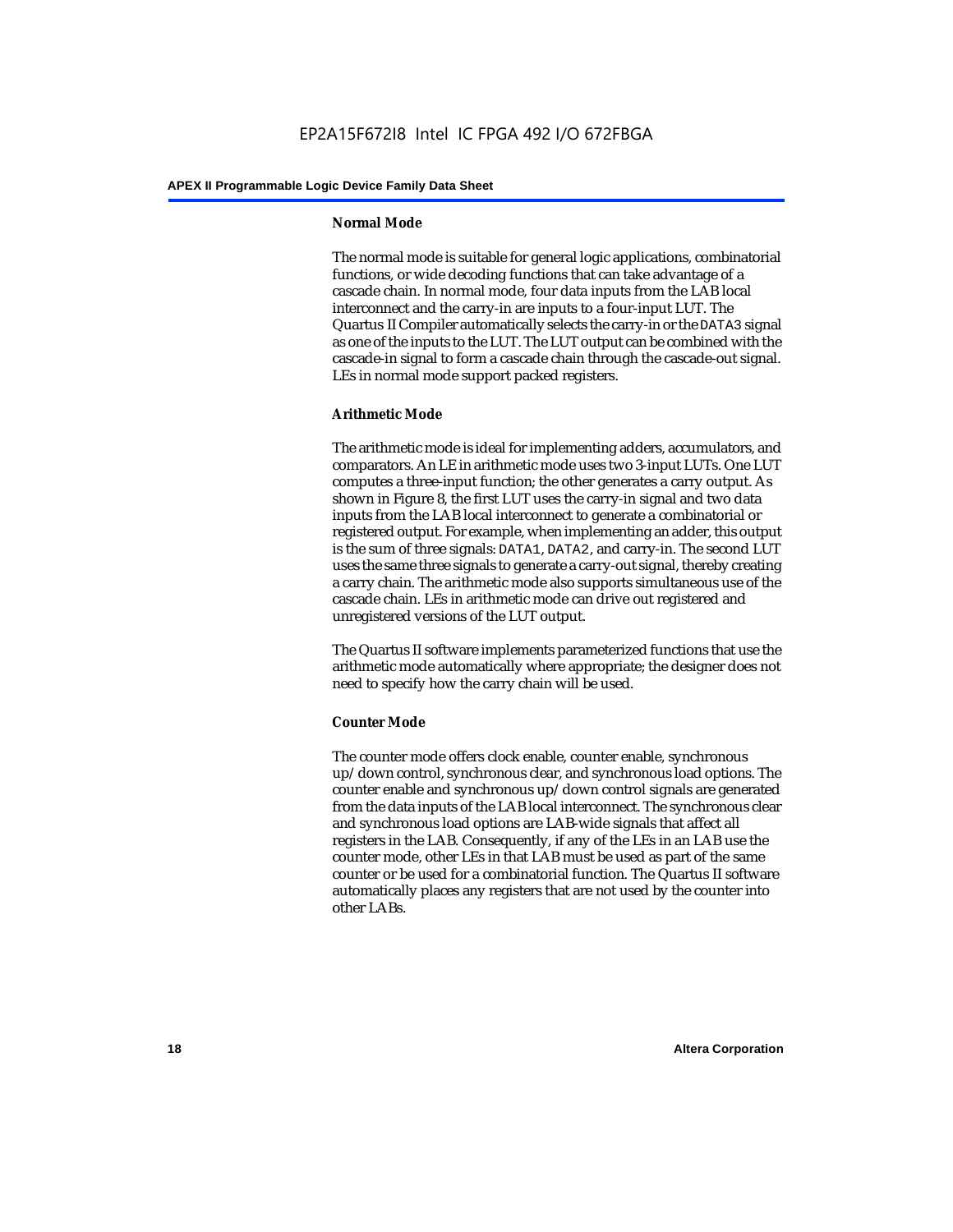The counter mode uses two three-input LUTs: one generates the counter data, and the other generates the fast carry bit. A 2-to-1 multiplexer provides synchronous loading, and another AND gate provides synchronous clearing. If the cascade function is used by an LE in counter mode, the synchronous clear or load overrides any signal carried on the cascade chain. The synchronous clear overrides the synchronous load. LEs in arithmetic mode can drive out registered and unregistered versions of the LUT output.

#### *Clear & Preset Logic Control*

Logic for the register's clear and preset signals is controlled by LAB-wide signals. The LE directly supports an asynchronous clear function. The Quartus II Compiler can use a NOT-gate push-back technique to emulate an asynchronous preset. Moreover, the Quartus II Compiler can use a programmable NOT-gate push-back technique to emulate simultaneous preset and clear or asynchronous load. However, this technique uses three additional LEs per register. All emulation is performed automatically when the design is compiled. Registers that emulate simultaneous preset and load will enter an unknown state upon power-up or when the chipwide reset is asserted.

In addition to the two clear and preset modes, APEX II devices provide a chip-wide reset pin (DEV\_CLRn) that resets all registers in the device. Use of this pin is controlled through an option in the Quartus II software that is set before compilation. The chip-wide reset overrides all other control signals. Registers using an asynchronous preset are preset when the chipwide reset is asserted; this effect results from the inversion technique used to implement the asynchronous preset.

## **FastTrack Interconnect**

In the APEX II architecture, connections between LEs, ESBs, and I/O pins are provided by the FastTrack interconnect. The FastTrack interconnect is a series of continuous horizontal and vertical routing channels that traverse the device. This global routing structure provides predictable performance, even in complex designs. In contrast, the segmented routing in FPGAs requires switch matrices to connect a variable number of routing paths, increasing the delays between logic resources and reducing performance.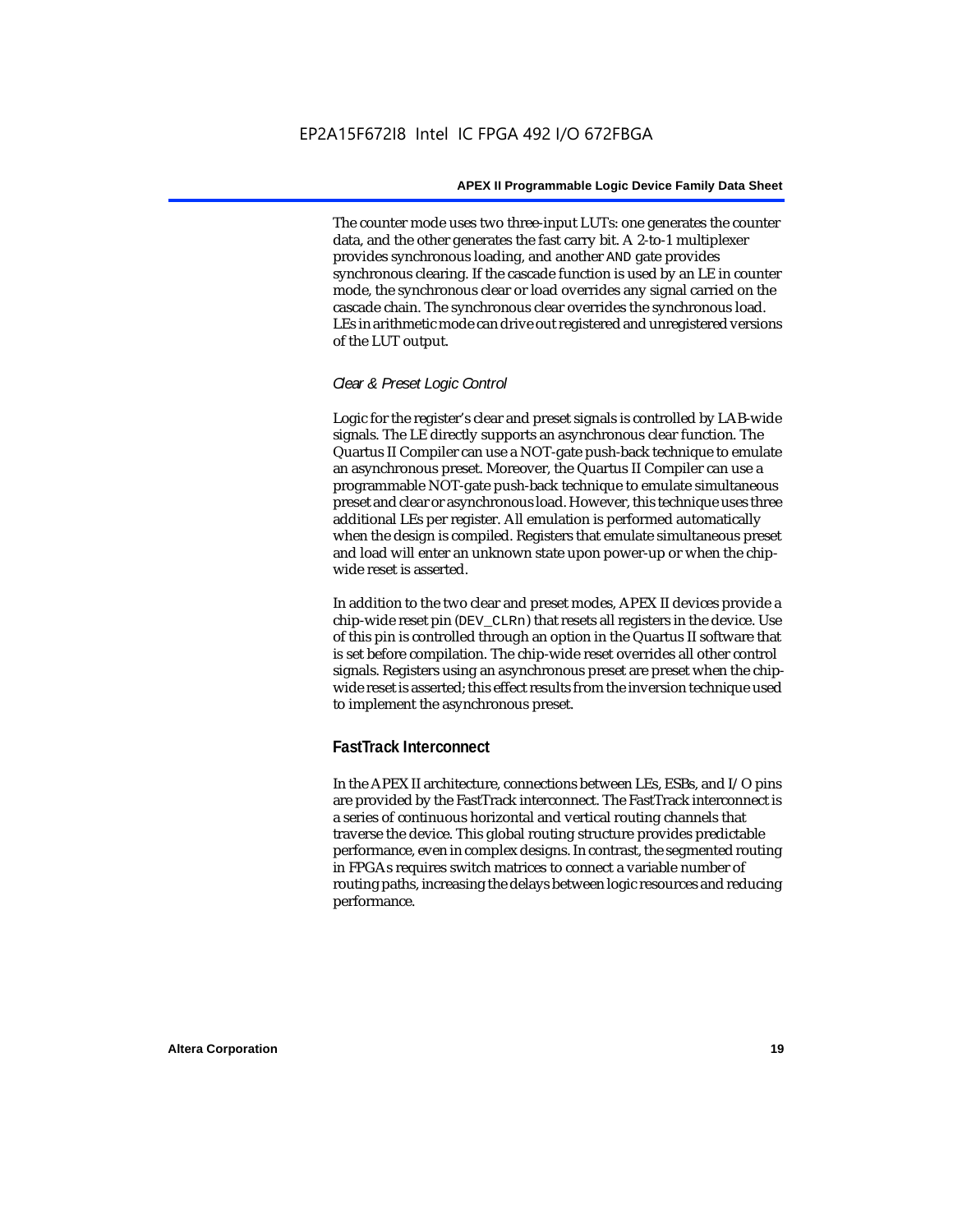The FastTrack interconnect consists of row and column interconnect channels that span the entire device. The row interconnect routes signals throughout a row of MegaLAB structures; the column interconnect routes signals throughout a column of MegaLAB structures. When using the row and column interconnect, an LE, IOE, or ESB can drive any other LE, IOE, or ESB in a device. See Figure 9.



*Figure 9. APEX II Interconnect Structure*

A row line can be driven directly by LEs, IOEs, or ESBs in that row. Further, a column line can drive a row line, allowing an LE, IOE, or ESB to drive elements in a different row via the column and row interconnect. The row interconnect drives the MegaLAB interconnect to drive LEs, IOEs, or ESBs in a particular MegaLAB structure.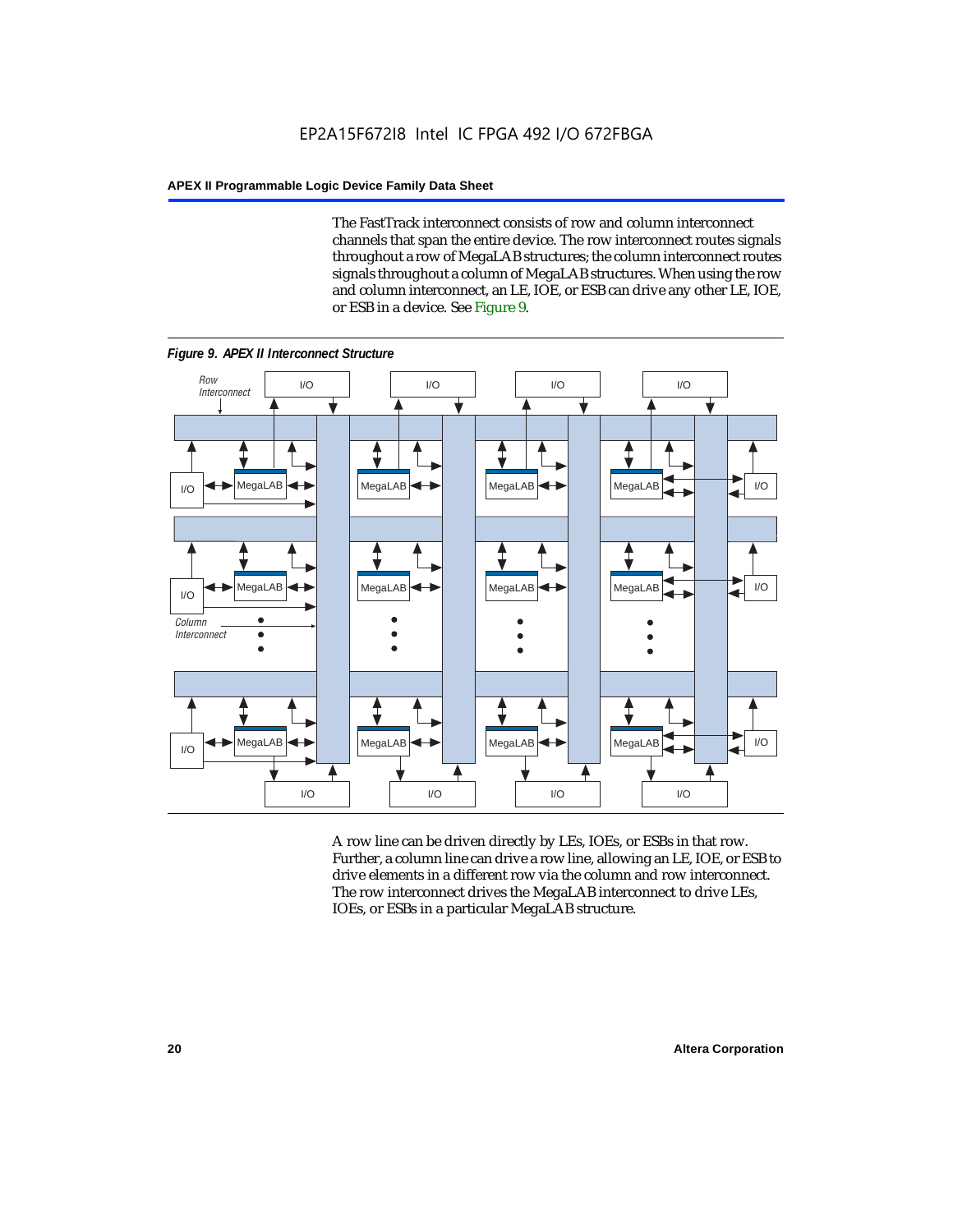A column line can be directly driven by the LEs, IOEs, or ESBs in that column. Row IOEs can drive a column line on a device's left or right edge. The column line is used to route signals from one row to another. A column line can drive a row line; it can also drive the MegaLAB interconnect directly, allowing faster connections between rows.

Figure 10 shows how the FastTrack interconnect uses the local interconnect to drive LEs within MegaLAB structures.



*Figure 10. FastTrack Connection to Local Interconnect*

Figure 11 shows the intersection of a row and column interconnect and how these forms of interconnects and LEs drive each other.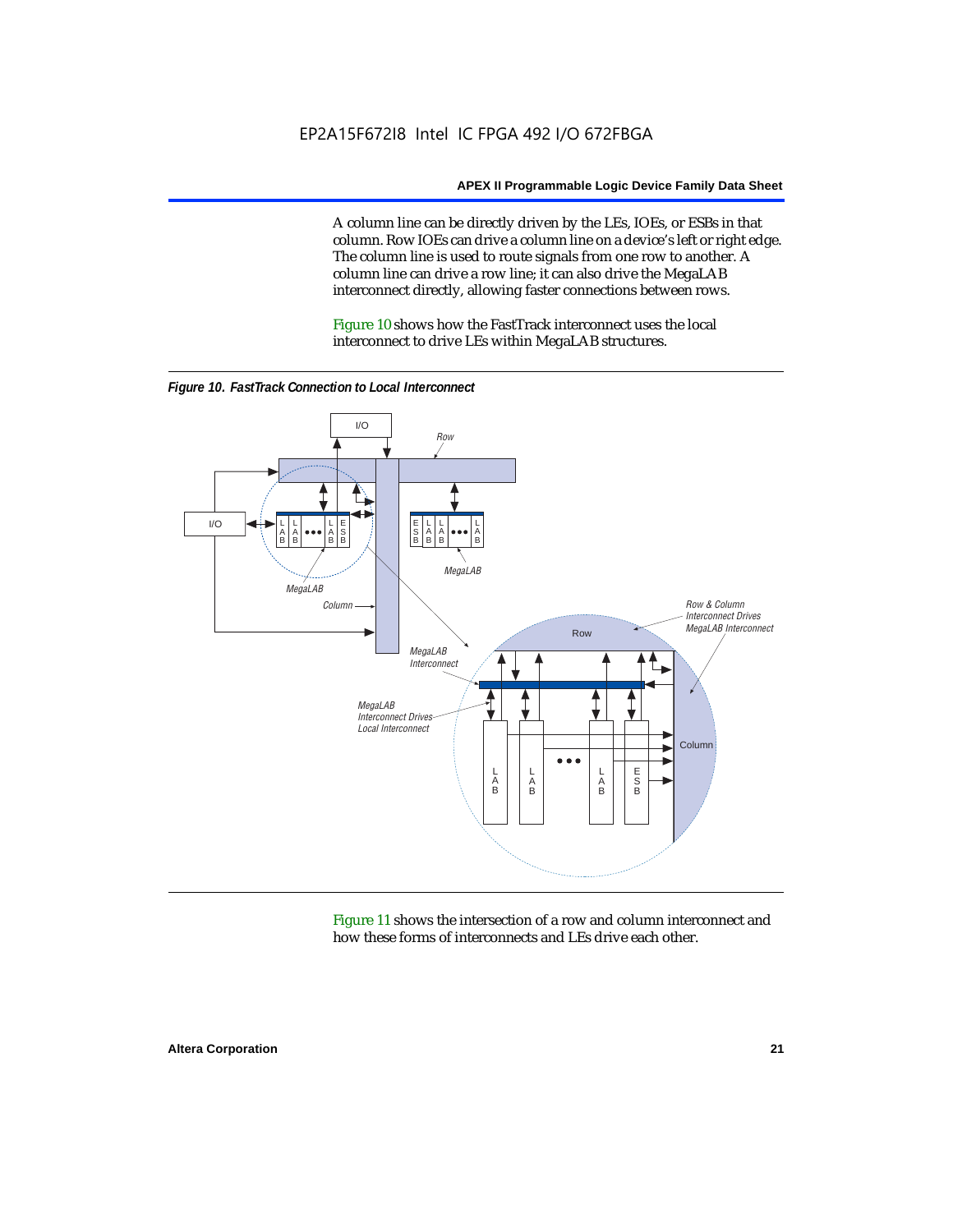

*Figure 11. Driving the FastTrack Interconnect*

APEX II devices feature FastRow™ lines for quickly routing input signals with high fan-out. Column I/O pins can drive the FastRow interconnect, which routes signals directly into the local interconnect without having to drive through the MegaLAB interconnect. FastRow lines traverse two MegaLAB structures. The FastRow interconnect drives the four MegaLABs in the top row and the four MegaLABs in the bottom row of the device. The FastRow interconnect drives all local interconnects in the appropriate MegaLABs. Column pins using the FastRow interconnect achieve a faster set-up time, because the signal does not need to use a MegaLab interconnect line to reach the destination LE. Figure 12 shows the FastRow interconnect.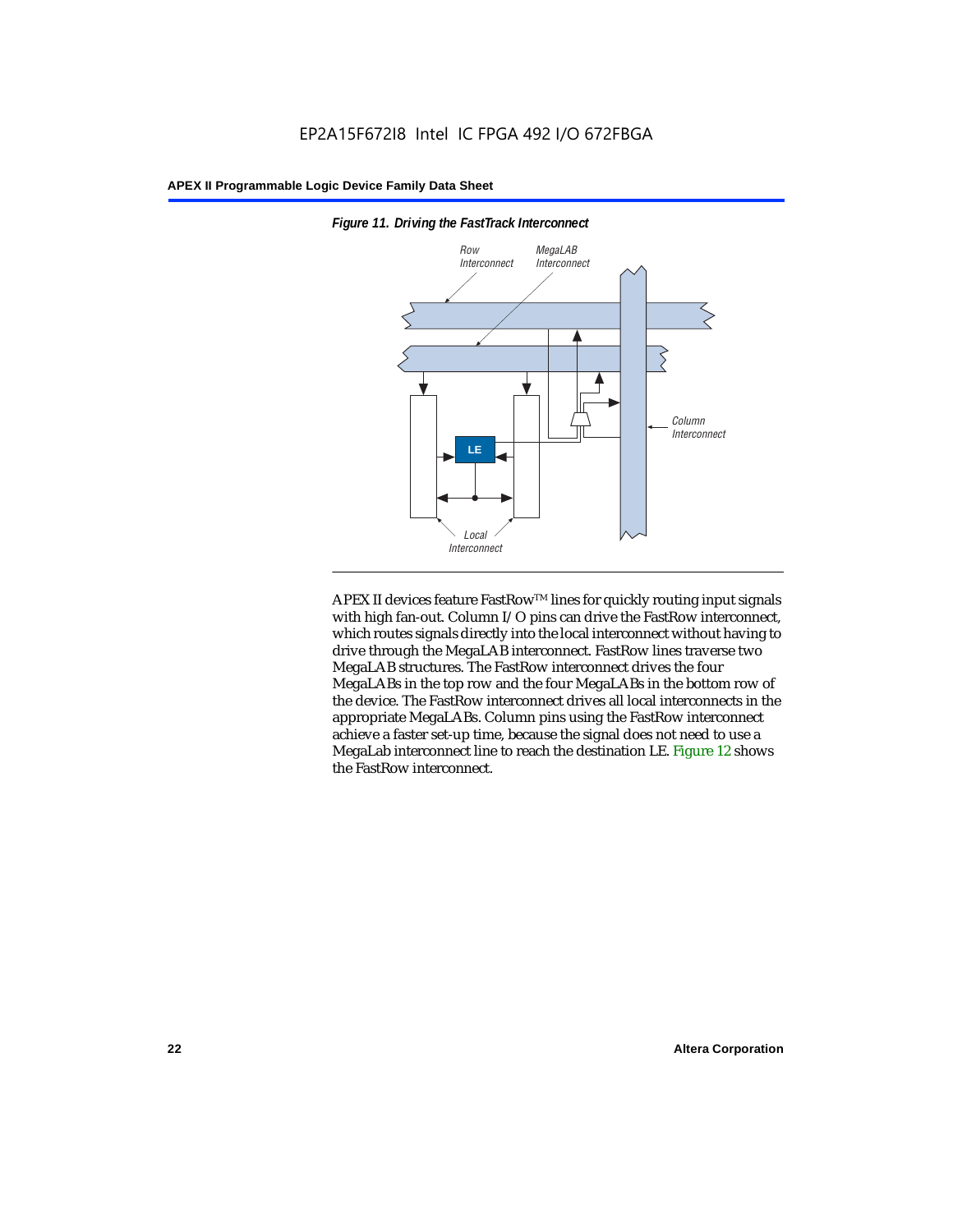

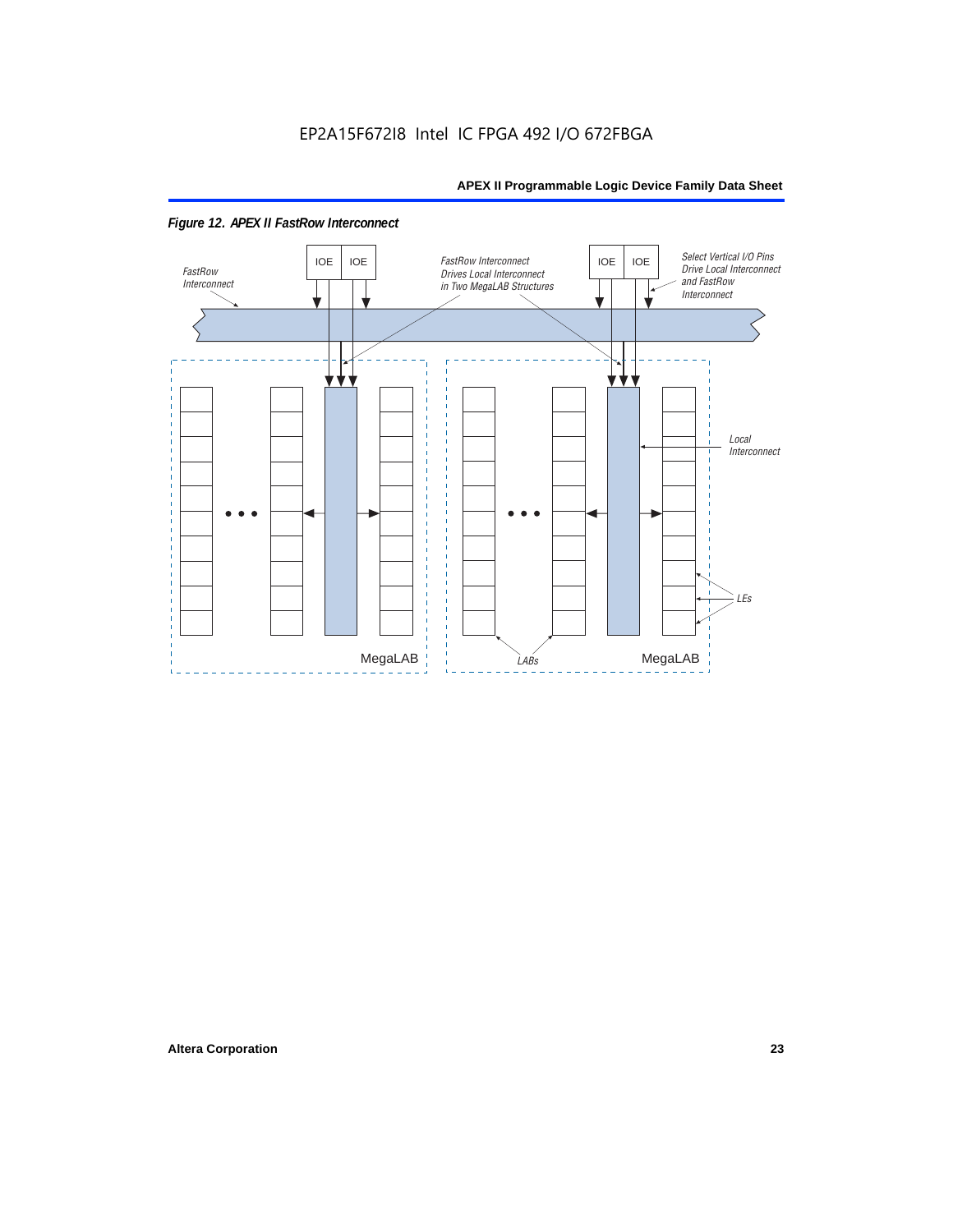Table 5 summarizes how elements of the APEX II architecture drive each other.

| Table 5. APEX II Routing Scheme     |                    |                   |              |              |                       |                         |                                  |                                     |                         |
|-------------------------------------|--------------------|-------------------|--------------|--------------|-----------------------|-------------------------|----------------------------------|-------------------------------------|-------------------------|
| Source                              | <b>Destination</b> |                   |              |              |                       |                         |                                  |                                     |                         |
|                                     | Row<br>$1/0$ Pin   | Column<br>I/O Pin | LE           | <b>ESB</b>   | Local<br>Interconnect | MegaLAB<br>Interconnect | Row<br>FastTrack<br>Interconnect | Column<br>FastTrack<br>Interconnect | FastRow<br>Interconnect |
| Row I/O pin                         |                    |                   |              |              | $\checkmark$          | $\checkmark$            | $\checkmark$                     | $\checkmark$                        |                         |
| Column I/O<br>pin                   |                    |                   |              |              |                       |                         |                                  |                                     | $\checkmark$            |
| LE                                  |                    |                   |              |              | $\checkmark$          | $\checkmark$            | $\checkmark$                     | $\checkmark$                        |                         |
| <b>ESB</b>                          |                    |                   |              |              | $\checkmark$          | $\checkmark$            | $\checkmark$                     | $\checkmark$                        |                         |
| Local<br>interconnect               | $\checkmark$       | $\checkmark$      | $\checkmark$ | $\checkmark$ |                       |                         |                                  |                                     |                         |
| MegaLAB<br>interconnect             |                    |                   |              |              | $\checkmark$          |                         |                                  |                                     |                         |
| Row<br>FastTrack<br>interconnect    |                    |                   |              |              |                       | $\checkmark$            |                                  | $\checkmark$                        |                         |
| Column<br>FastTrack<br>interconnect |                    |                   |              |              |                       | $\checkmark$            | $\checkmark$                     |                                     |                         |
| FastRow<br>interconnect             |                    |                   |              |              | $\checkmark$          |                         |                                  |                                     |                         |

#### **Product-Term Logic**

The product-term portion of the MultiCore architecture is implemented with the ESB. The ESB can be configured to act as a block of macrocells on an ESB-by-ESB basis. 32 inputs from the adjacent local interconnect feed each ESB; therefore, the either MegaLAB or the adjacent LAB can drive the ESB. Also, nine ESB macrocells feed back into the ESB through the local interconnect for higher performance. Dedicated clock pins, global signals, and additional inputs from the local interconnect drive the ESB control signals.

In product-term mode, each ESB contains 16 macrocells. Each macrocell consists of two product terms and a programmable register. Figure 13 shows the ESB in product-term mode.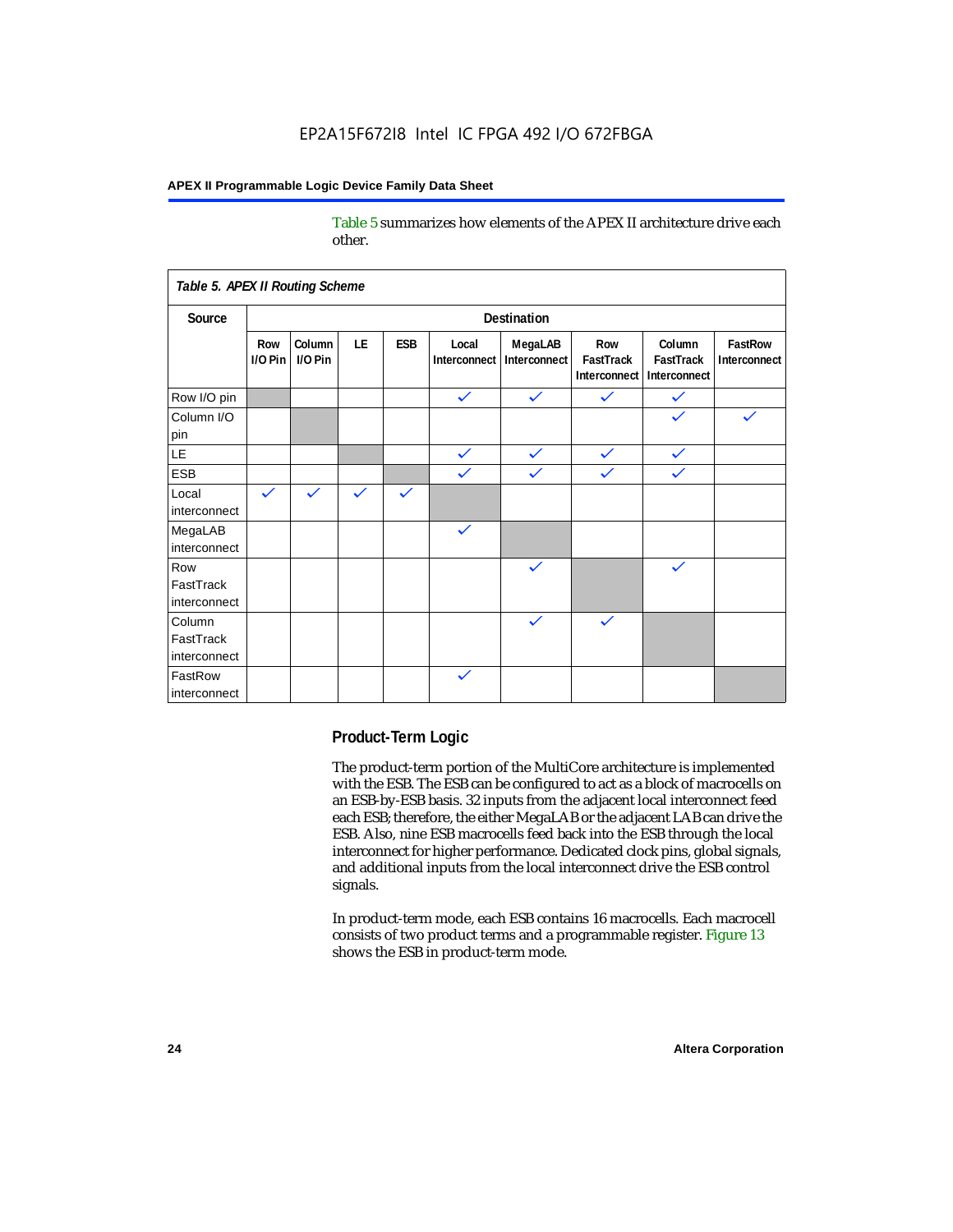

#### *Figure 13. Product-Term Logic in ESB*

#### *Note ot Figure 13:*

(1) PLL outputs cannot drive data input ports.

#### *Macrocells*

APEX II macrocells can be configured individually for either sequential or combinatorial logic operation. The macrocell consists of three functional blocks: the logic array, the product-term select matrix, and the programmable register.

Combinatorial logic is implemented in the product terms. The productterm select matrix allocates these product terms for use as either primary logic inputs (to the OR and XOR gates) to implement combinatorial functions, or as parallel expanders to be used to increase the logic available to another macrocell. One product term can be inverted; the Quartus II software uses this feature to perform DeMorgan's inversion for more efficient implementation of wide OR functions. The Quartus II Compiler can use a NOT-gate push-back technique to emulate an asynchronous preset. Figure 14 shows the APEX II macrocell.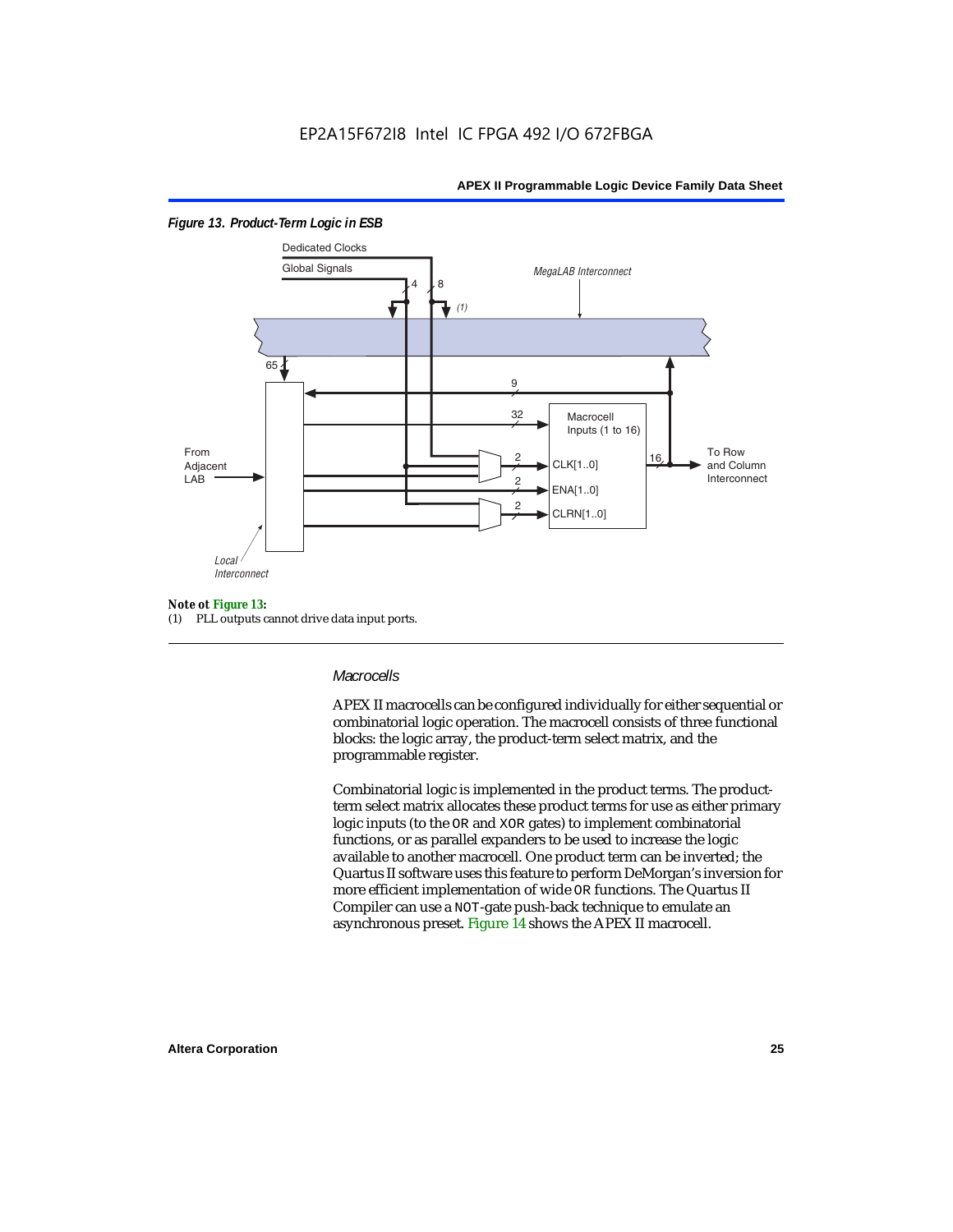

#### *Figure 14. APEX II Macrocell*

For registered functions, each macrocell register can be programmed individually to implement D, T, JK, or SR operation with programmable clock control. The register can be bypassed for combinatorial operation. During design entry, the designer specifies the desired register type; the Quartus II software then selects the most efficient register operation for each registered function to optimize resource utilization. The Quartus II software or other synthesis tools can also select the most efficient register operation automatically when synthesizing HDL designs.

Each programmable register can be clocked by one of two ESB-wide clocks. The ESB-wide clocks can be generated from device dedicated clock pins, global signals, or local interconnect. Each clock also has an associated clock enable, generated from the local interconnect. The clock and clock enable signals are related for a particular ESB; any macrocell using a clock also uses the associated clock enable.

If both the rising and falling edges of a clock are used in an ESB, both ESB-wide clock signals are used.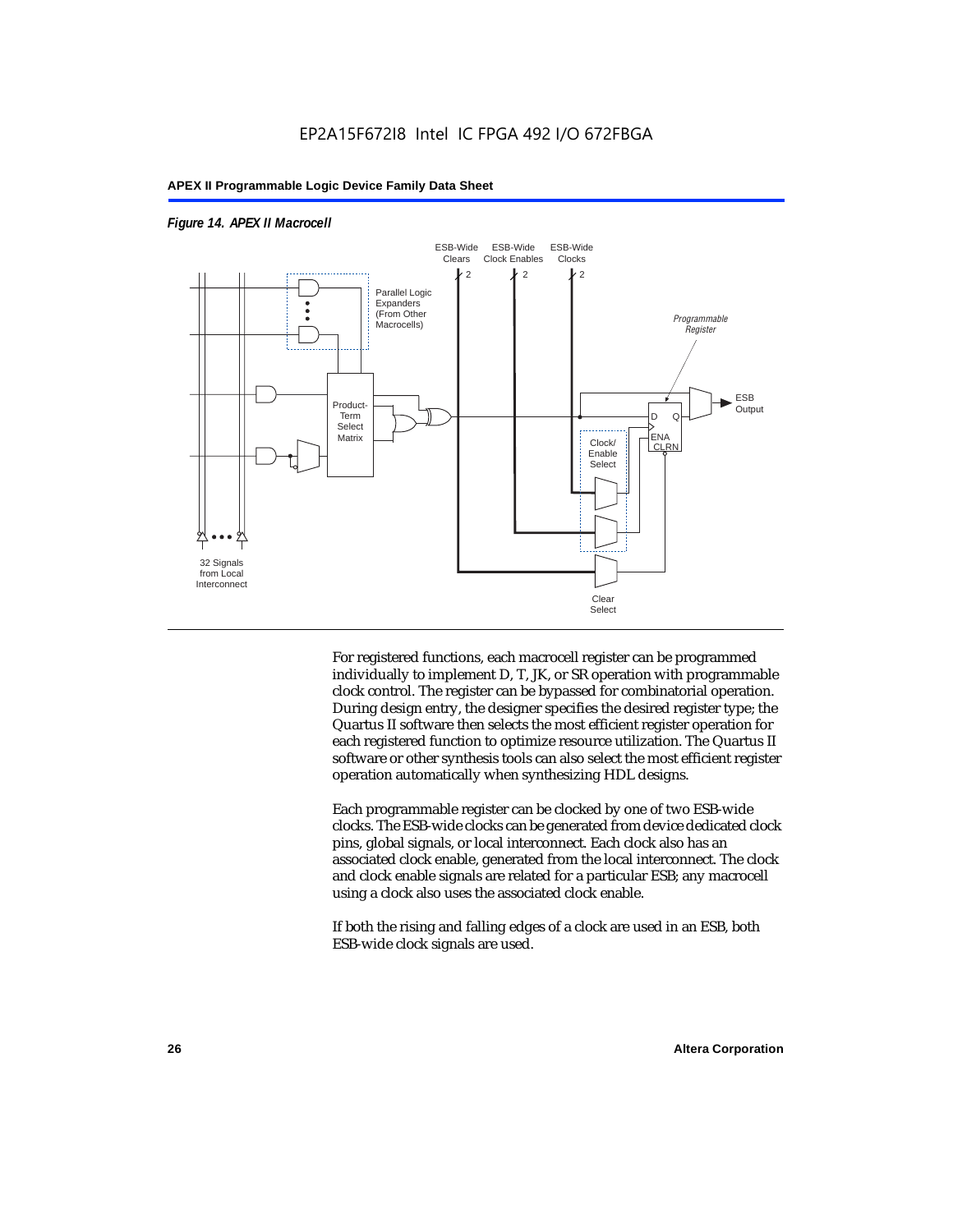The programmable register also supports an asynchronous clear function. Within the ESB, two asynchronous clears are generated from global signals and the local interconnect. Each macrocell can either choose between the two asynchronous clear signals or choose to not be cleared. Either of the two clear signals can be inverted within the ESB. Figure 15 shows the ESB control logic when implementing product-terms.



#### *Figure 15. ESB Product-Term Mode Control Logic*

#### *Parallel Expanders*

Parallel expanders are unused product terms that can be allocated to a neighboring macrocell to implement fast, complex logic functions. Parallel expanders allow up to 32 product terms to feed the macrocell OR logic directly, with two product terms provided by the macrocell and 30 parallel expanders provided by the neighboring macrocells in the ESB.

The Quartus II Compiler can allocate up to 15 sets of up to two parallel expanders per set to the macrocells automatically. Each set of two parallel expanders incurs a small, incremental timing delay. Figure 16 shows the APEX II parallel expanders.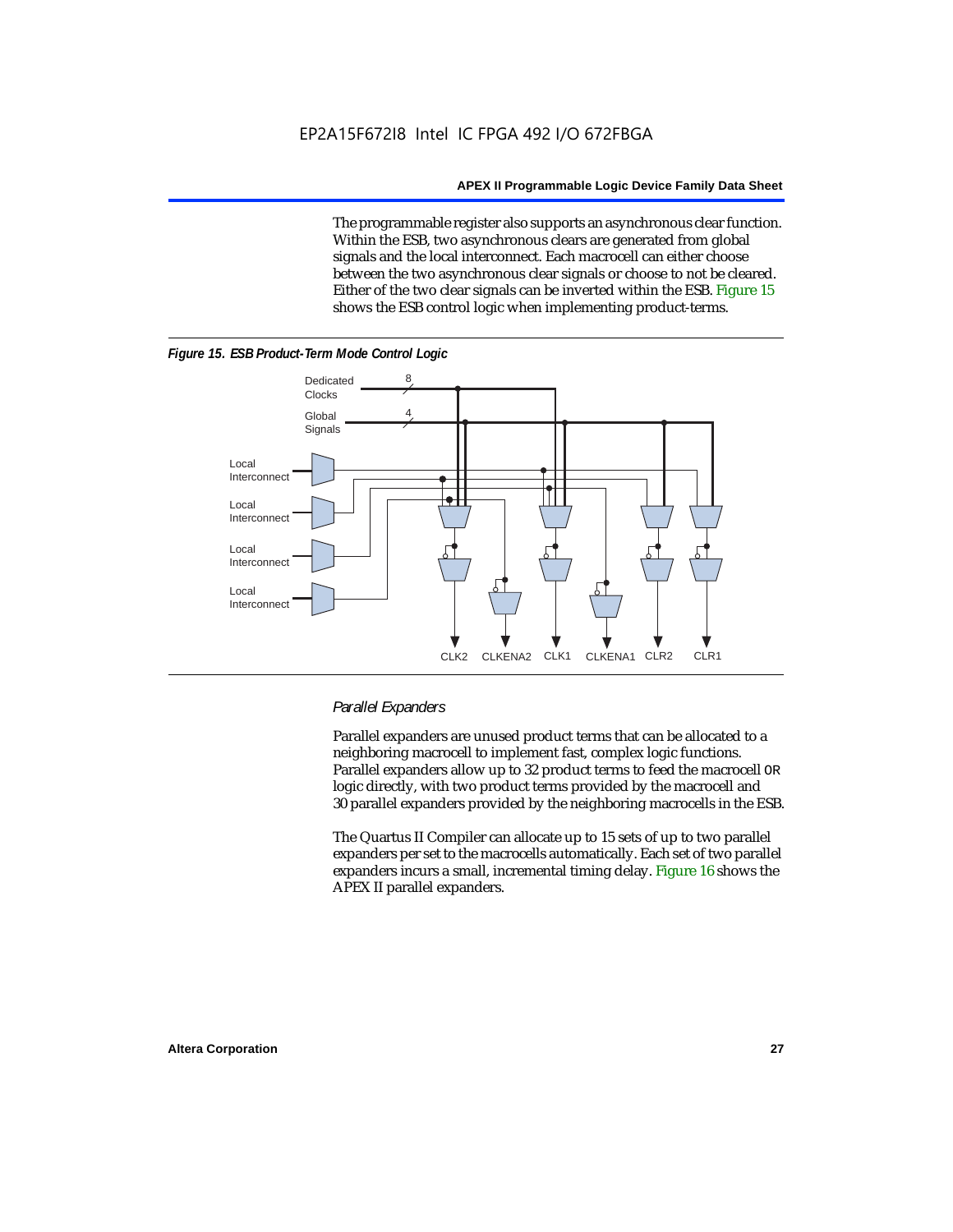



# **Embedded System Block**

The ESB can implement various types of memory blocks, including Dual-Port+ RAM (bidirectional dual-port RAM), dual- and single-port RAM, ROM, FIFO, and CAM blocks.

The ESB includes input and output registers; the input registers synchronize writes, and the output registers can pipeline designs to improve system performance. The ESB offers a bidirectional, dual-port mode, which supports any combination of two port operations: two reads, two writes, or one read and one write at two different clock frequencies. Figure 17 shows the ESB block diagram.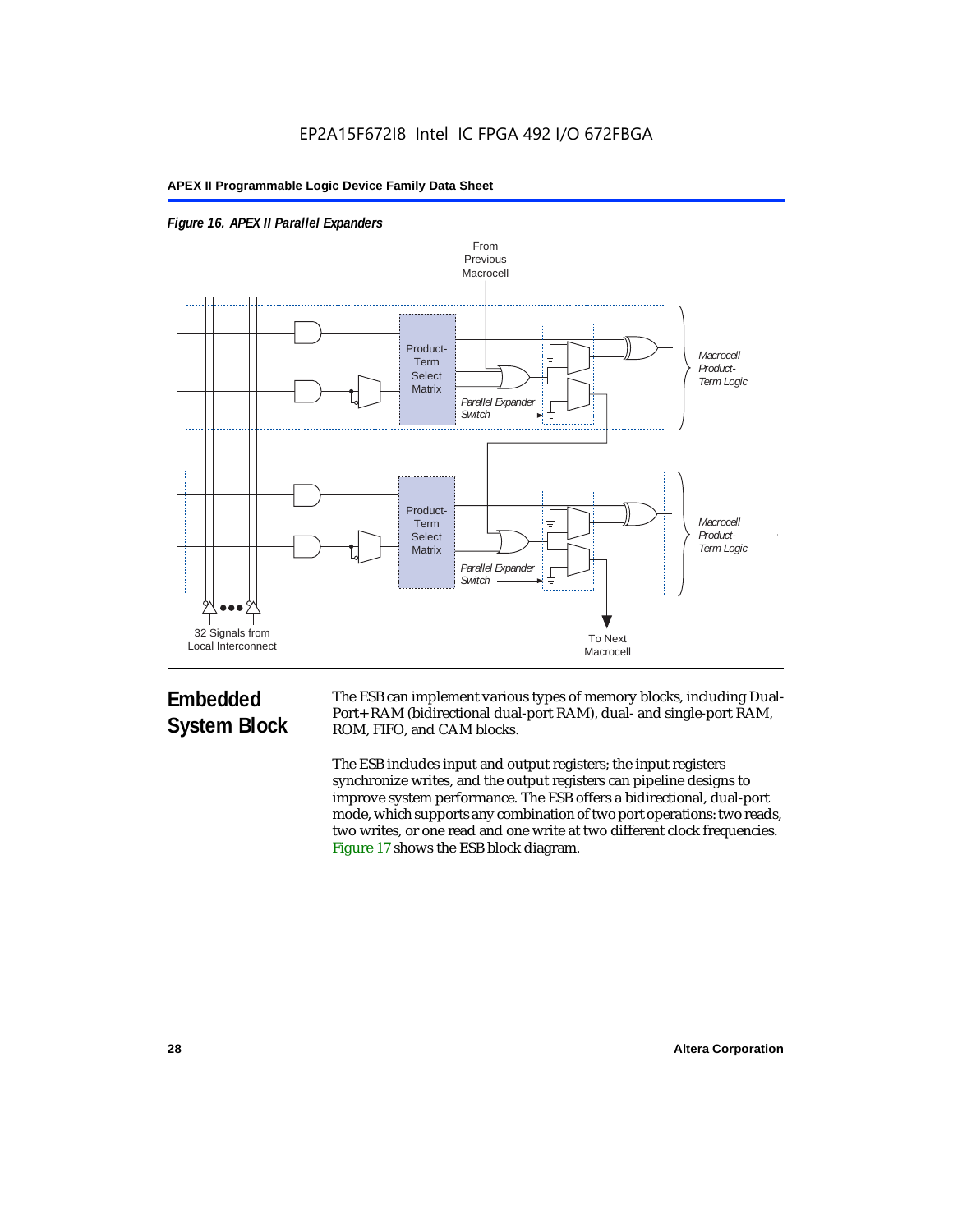

*Figure 17. Bidirectional Dual-Port Memory Configuration*

In addition to bidirectional dual-port memory, the ESB also supports dual-port, and single-port RAM. Dual-port memory supports a simultaneous read and write. Single-port memory supports independent read and write. Figure 18 shows these different RAM memory port configurations for an ESB.



#### *Note to Figure 18:*

(1) Two single-port memory blocks can be implemented in a single ESB.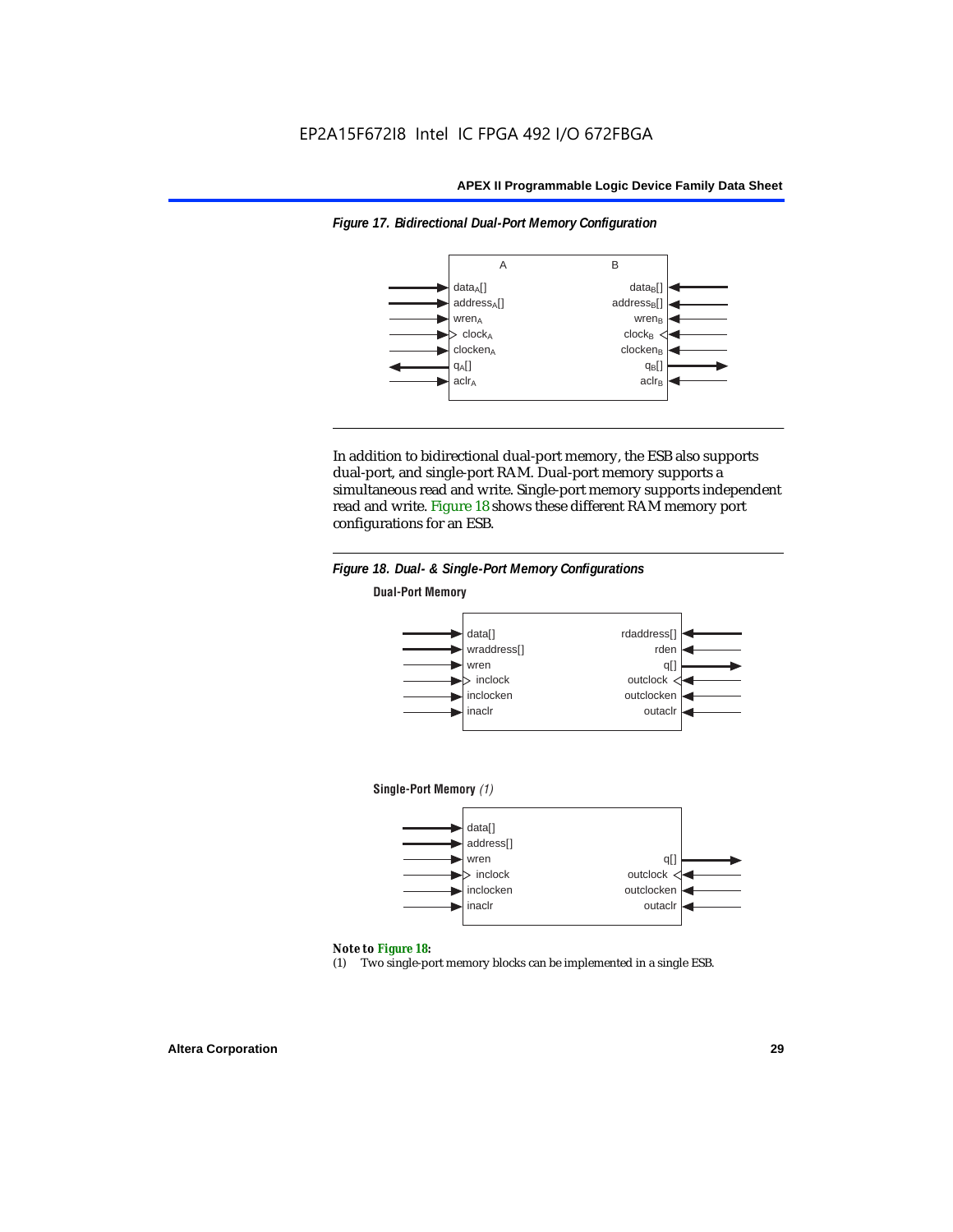The ESB also enables variable width data ports for reading and writing to the RAM ports in dual-port RAM configuration. For example, the ESB can be written in 1× mode at port A while being read in 16× mode from port B. Table 6 lists the supported variable width configurations for an ESB in dual-port mode.

| Table 6. Variable Width Configurations for Dual-Port RAM |                                    |  |  |
|----------------------------------------------------------|------------------------------------|--|--|
| <b>Read Port Width</b>                                   | Write Port Width                   |  |  |
| 1 hit                                                    | 2 bits, 4 bits, 8 bits, or 16 bits |  |  |
| 2 bits, 4 bits, 8 bits, or 16 bits                       | 1 hit                              |  |  |

ESBs can implement synchronous RAM, which is easier to use than asynchronous RAM. A circuit using asynchronous RAM must generate the RAM write enable (WE) signal while ensuring that its data and address signals meet setup and hold time specifications relative to the WE signal. In contrast, the ESB's synchronous RAM generates its own WE signal and is self-timed with respect to the global clock. Circuits using the ESB's selftimed RAM only need to meet the setup and hold time specifications of the global clock.

ESB inputs are driven by the adjacent local interconnect, which in turn can be driven by the MegaLAB or FastTrack interconnects. Because the ESB can be driven by the local interconnect, an adjacent LE can drive it directly for fast memory access. ESB outputs drive the MegaLAB and FastTrack interconnects and the local interconnect for fast connection to adjacent LEs or for fast feedback product-term logic.

When implementing memory, each ESB can be configured in any of the following sizes:  $512 \times 8$ ,  $1,024 \times 4$ ,  $2,048 \times 2$ , or  $4,096 \times 1$ . For dual-port and single-port modes, the ESB can be configured for  $256 \times 16$  in addition to the list above.

The ESB can also be split in half and used for two independent 2,048-bit single-port RAM blocks. The two independent RAM blocks must have identical configurations with a maximum width of  $256 \times 8$ . For example, one half of the ESB can be used as a  $256 \times 8$  single-port memory while the other half is also used for a  $256 \times 8$  single-port memory. This effectively doubles the number of RAM blocks an APEX II device can implement for its given number of ESBs. The Quartus II software automatically merges two logical memory functions in a design into an ESB; the designer does not need to merge the functions manually.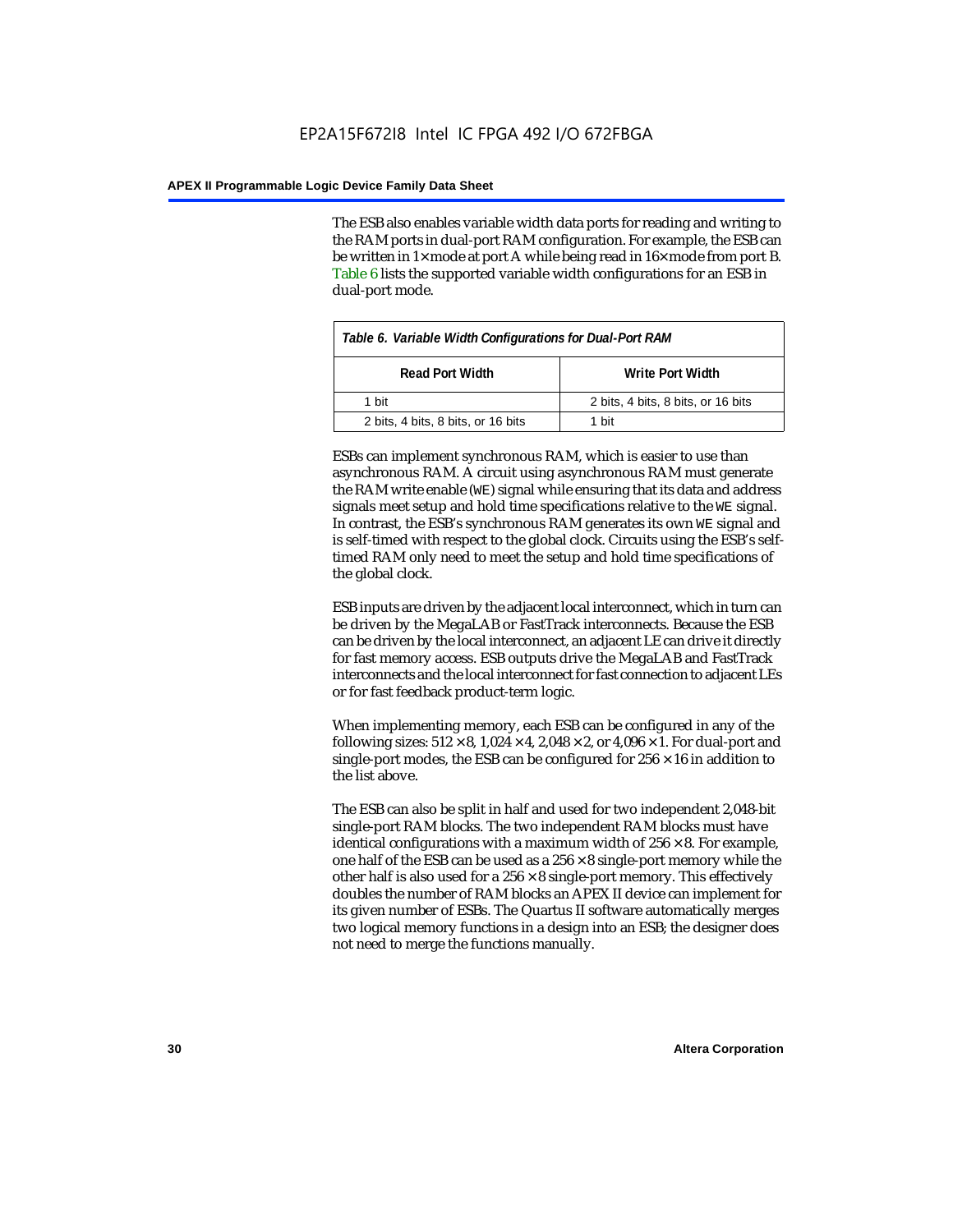By combining multiple ESBs, the Quartus II software implements larger memory blocks automatically. For example, two  $256 \times 16$  RAM blocks can be combined to form a 256 x 32 RAM block, and two  $512 \times 8$  RAM blocks can be combined to form a  $512 \times 16$  RAM block. Memory performance does not degrade for memory blocks up to 4,096 words deep. Each ESB can implement a 4,096-word-deep memory; the ESBs are used in parallel, eliminating the need for any external control logic that would increase delays. To create a high-speed memory block more than 4,096-words deep, the Quartus II software automatically combines ESBs with LE control logic.

#### **Input/Output Clock Mode**

The ESB implements input/output clock mode for both dual-port and bidirectional dual-port memory. An ESB using input/output clock mode can use up to two clocks. On each of the two ports, A or B, one clock controls all registers for inputs into the ESB: data input, WREN, read address, and write address. The other clock controls the ESB data output registers. Each ESB port, A or B, also supports independent read clock enable, write clock enable, and asynchronous clear signals. Input/output clock mode is commonly used for applications where the reads and writes occur at the same system frequency, but require different clock enable signals for the input and output registers. Figure 19 shows the ESB in input/output clock mode.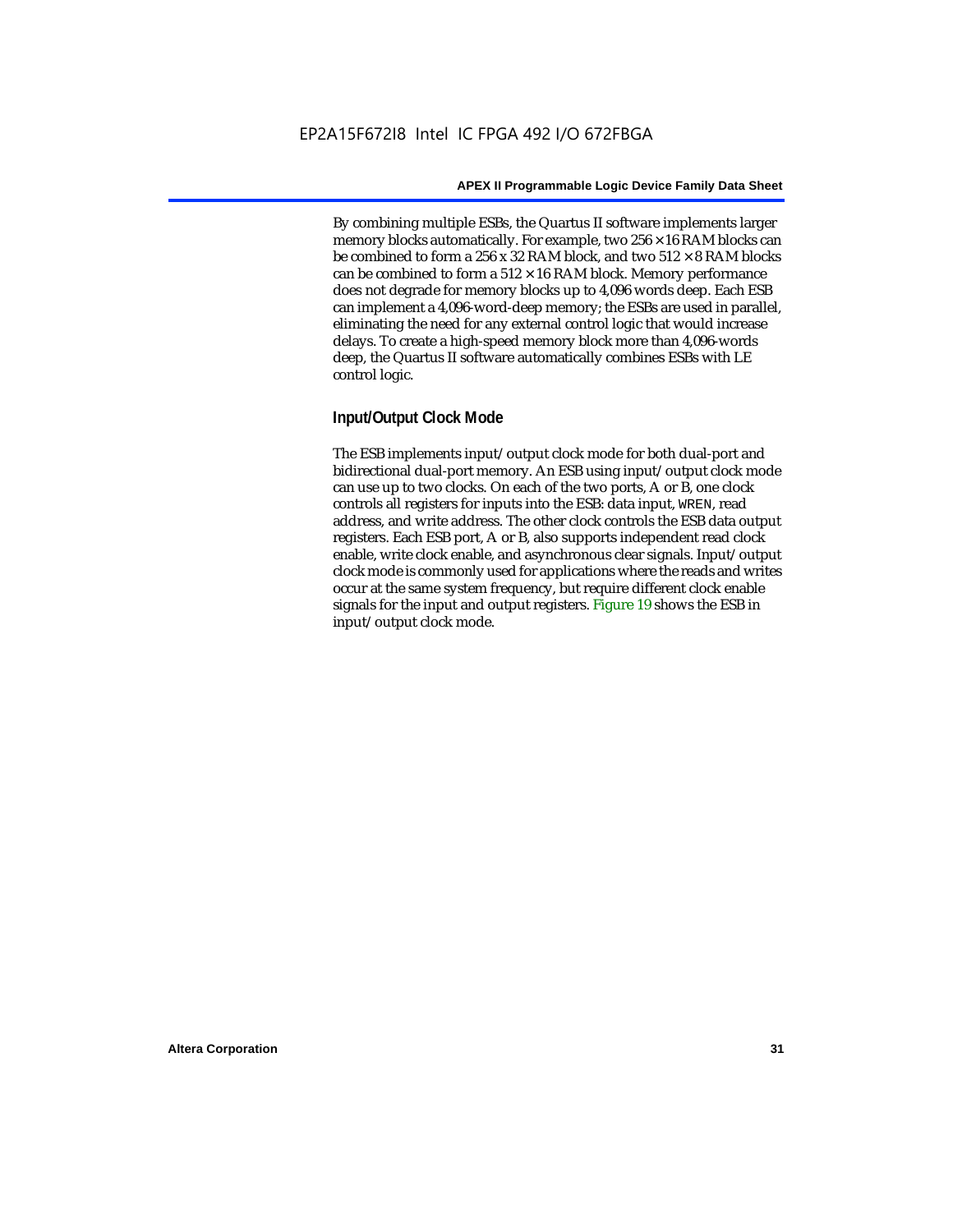

#### *Notes to Figure 19:*

- (1) All registers can be cleared asynchronously by ESB local interconnect signals, global signals, or the chip-wide reset.
-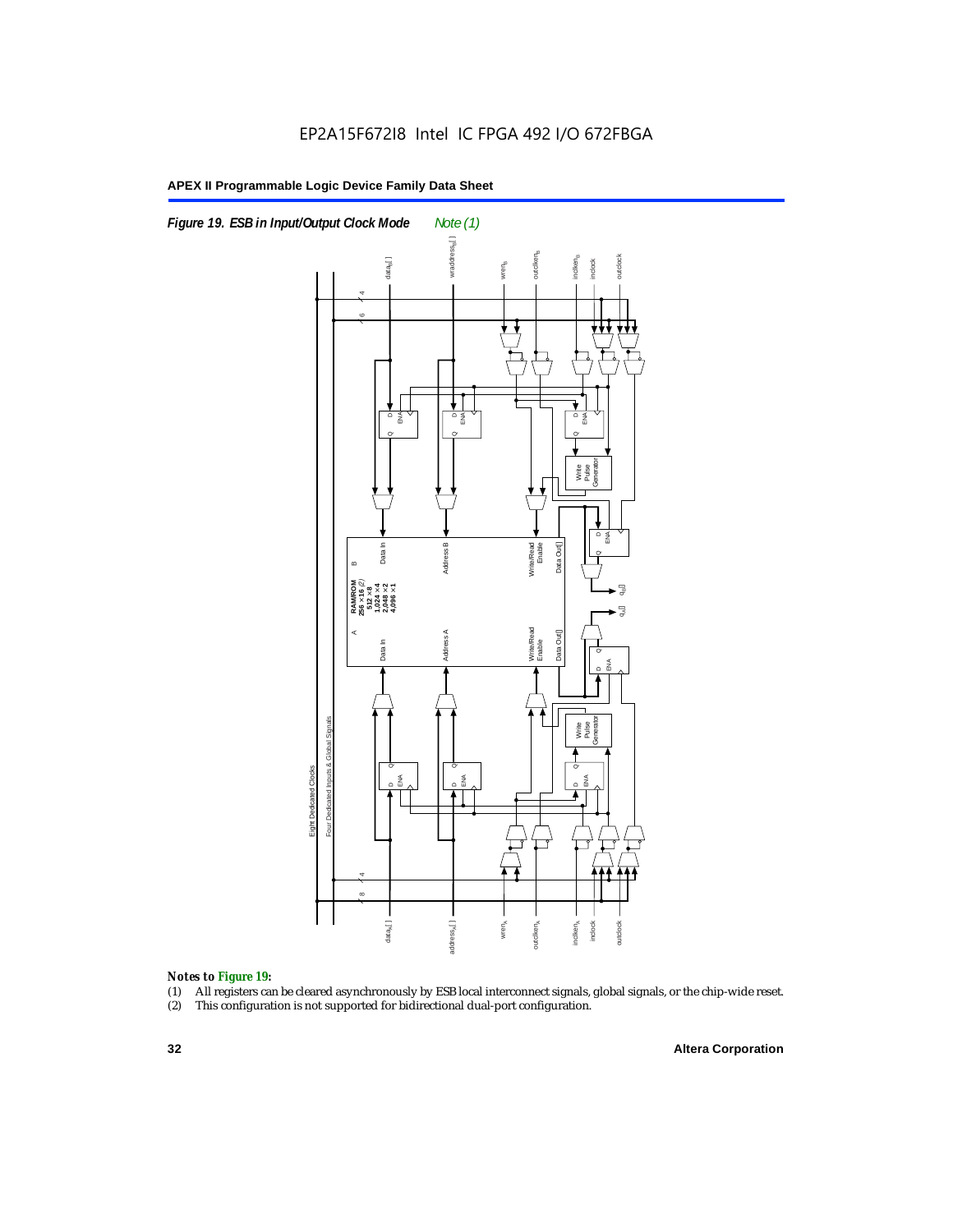In addition to the input/output mode clocking scheme, the clock connections to the various ESB input/output registers are customizable in the MegaWizard® Plug-In Manager.

#### **Single-Port Mode**

The APEX II ESB also supports a single-port mode, which is used when simultaneous reads and writes are not required. See Figure 20. A single ESB can support up to two single-port mode RAMs.



#### *Note to Figure 20:*

(1) All registers can be asynchronously cleared by ESB local interconnect signals, global signals, or chip-wide reset.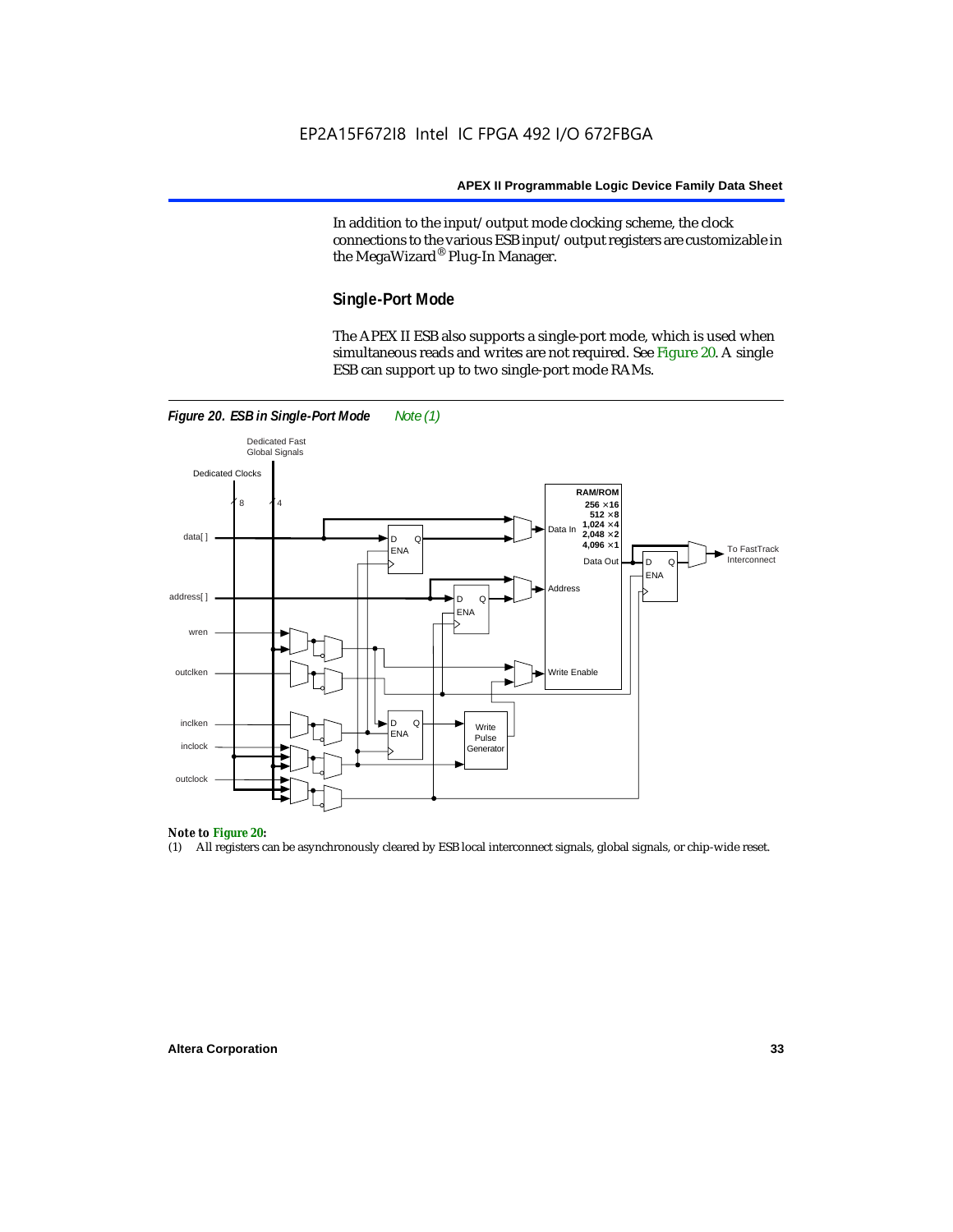#### **Content-Addressable Memory**

APEX II devices can implement CAM in ESBs. CAM can be thought of as the inverse of RAM. RAM stores data in a specific location; when the system submits an address, the RAM block provides the data. Conversely, when the system submits data to CAM, the CAM block provides the address where the data is found. For example, if the data FA12 is stored in address 14, the CAM outputs 14 when FA12 is driven into it.

CAM is used for high-speed search operations. When searching for data within a RAM block, the search is performed serially. Thus, finding a particular data word can take many cycles. CAM searches all addresses in parallel and outputs the address storing a particular word. When a match is found, a match flag is set high. CAM is ideally suited for applications such as Ethernet address lookup, data compression, pattern recognition, cache tags, fast routing table lookup, and high-bandwidth address filtering. Figure 21 shows the CAM block diagram.





The APEX II on-chip CAM provides faster system performance than traditional discrete CAM. Integrating CAM and logic into the APEX II device eliminates off-chip and on-chip delays, improving system performance.

When in CAM mode, the ESB implements a 32-word, 32-bit CAM. Wider or deeper CAM, such as a 32-word, 64-bit or 128-word, 32-bit block, can be implemented by combining multiple CAM blocks with some ancillary logic implemented in LEs. The Quartus II software automatically combines ESBs and LEs to create larger CAM blocks.

CAM supports writing "don't care" bits into words of the memory. The don't-care bit can be used as a mask for CAM comparisons; any bit set to don't-care has no effect on matches.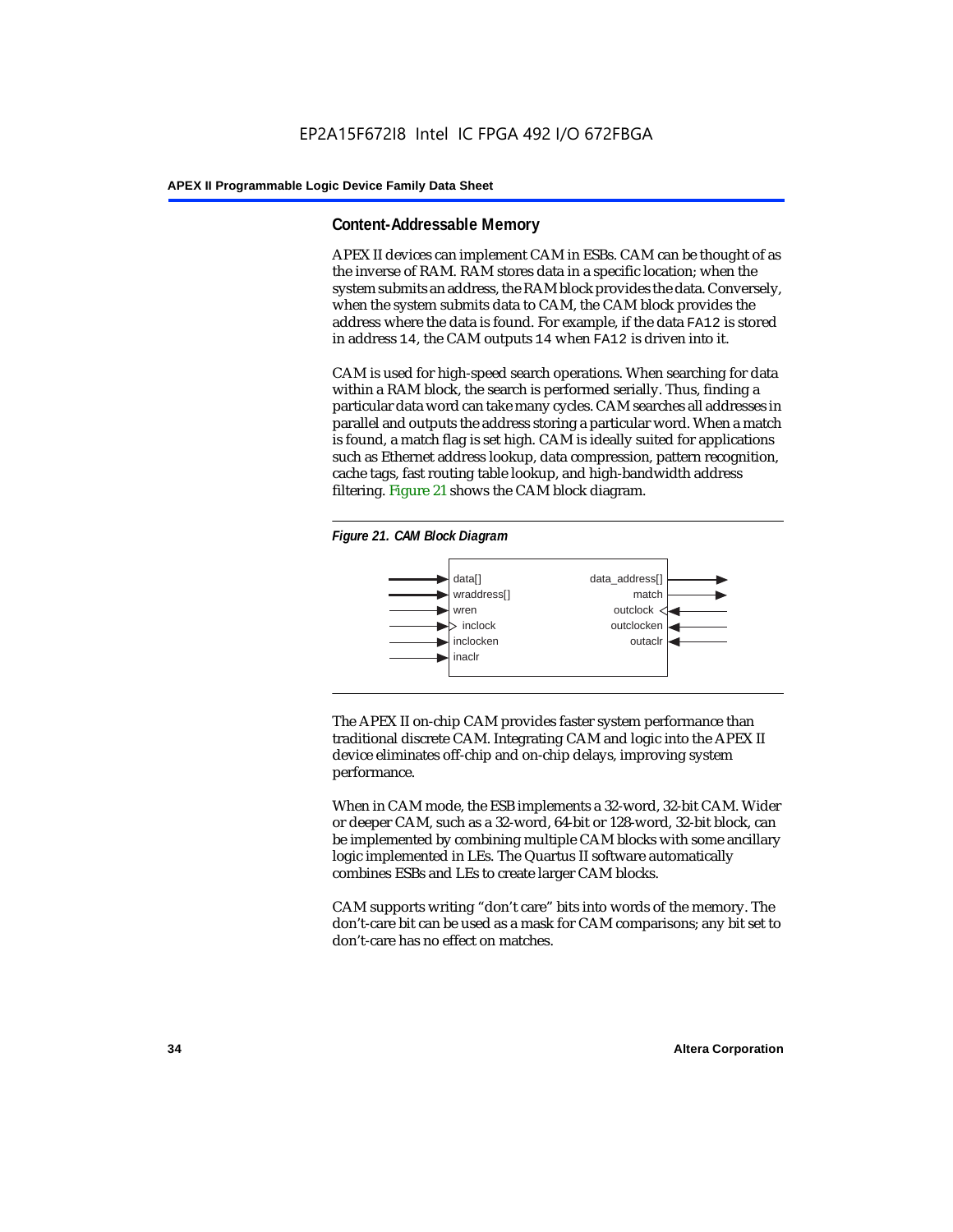CAM can generate outputs in three different modes: single-match mode, multiple-match mode, and fast multiple-match mode. In each mode, the ESB outputs the matched data's location as an encoded or unencoded address. When encoded, the ESB outputs an encoded address of the data's location. For instance, if the data is located in address 12, the ESB output is 12. When unencoded, each ESB port uses its 16 outputs to show the location of the data over two clock cycles. In this case, if the data is located in address 12, the 12th output line goes high. Figures 21 and 22 show the encoded CAM outputs and unencoded CAM outputs, respectively.









#### *Notes to Figures 22 and 23:*

- (1) For an unencoded output, the ESB only supports 31 input data bits. One input bit is used by the select line to choose one of the two banks of 16 outputs.
- (2) If the select input is a 1, then CAM outputs odd words between 1 through 15. If the select input is a 0, CAM outputs even words between 0 through 14.

In single-match mode, it takes two clock cycles to write into CAM, but only one clock cycle to read from CAM. In this mode, both encoded and unencoded outputs are available without external logic. Single-match mode is better suited for designs without duplicate data in the memory.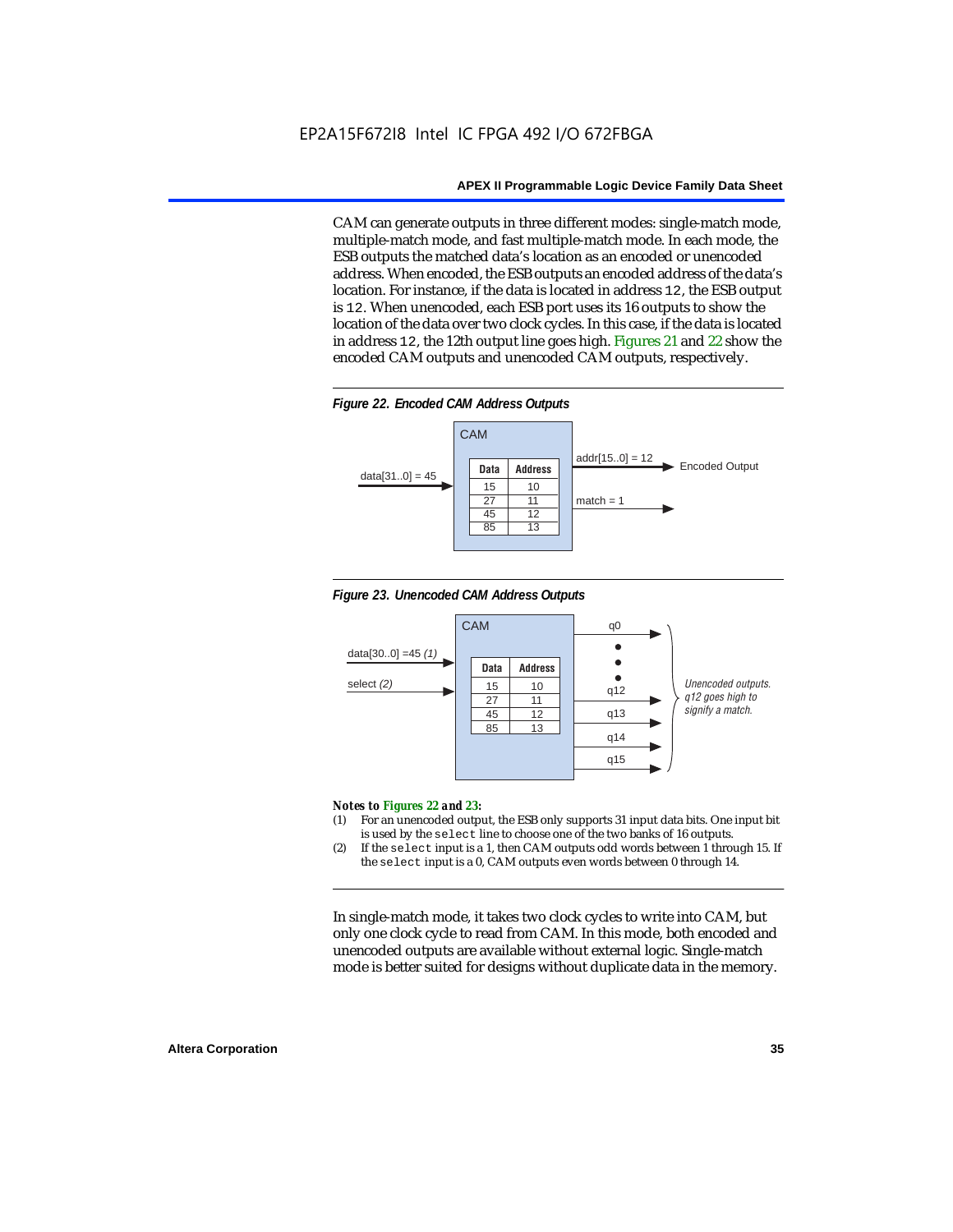If the same data is written into multiple locations in the memory, a CAM block can be used in multiple-match or fast multiple-match modes. The ESB outputs the matched data's locations as an encoded or unencoded address. In multiple-match mode, it takes two clock cycles to write into a CAM block. For reading, there are 16 outputs from each ESB at each clock cycle. Therefore, it takes two clock cycles to represent the 32 words from a single ESB port. In this mode, encoded and unencoded outputs are available. To implement the encoded version, the Quartus II software adds a priority encoder with LEs. Fast multiple-match is identical to the multiple match mode, however, it only takes one clock cycle to read from a CAM block and generate valid outputs. To do this, the entire ESB is used to represent 16 outputs. In fast multiple-match mode, the ESB can implement a maximum CAM block size of 16 words.

A CAM block can be pre-loaded with data during configuration, or it can be written during system operation. In most cases, two clock cycles are required to write each word into CAM. When don't-care bits are used, a third clock cycle is required.



f For more information on CAM, see *Application Note 119 (Implementing High-Speed Search Applications with APEX CAM)*.

# **Driving Signals to the ESB**

ESBs provide flexible options for driving control signals. Different clocks can be used for the ESB inputs and outputs. Registers can be inserted independently on the data input, data output, read address, write address, WE, and RE signals. The global signals and the local interconnect can drive the WE and RE signals. The global signals, dedicated clock pins, and local interconnects can drive the ESB clock signals. Because the LEs drive the local interconnect, the LEs can control the WE and RE signals and the ESB clock, clock enable, and synchronous clear signals. Figure 24 shows the ESB control signal generation logic.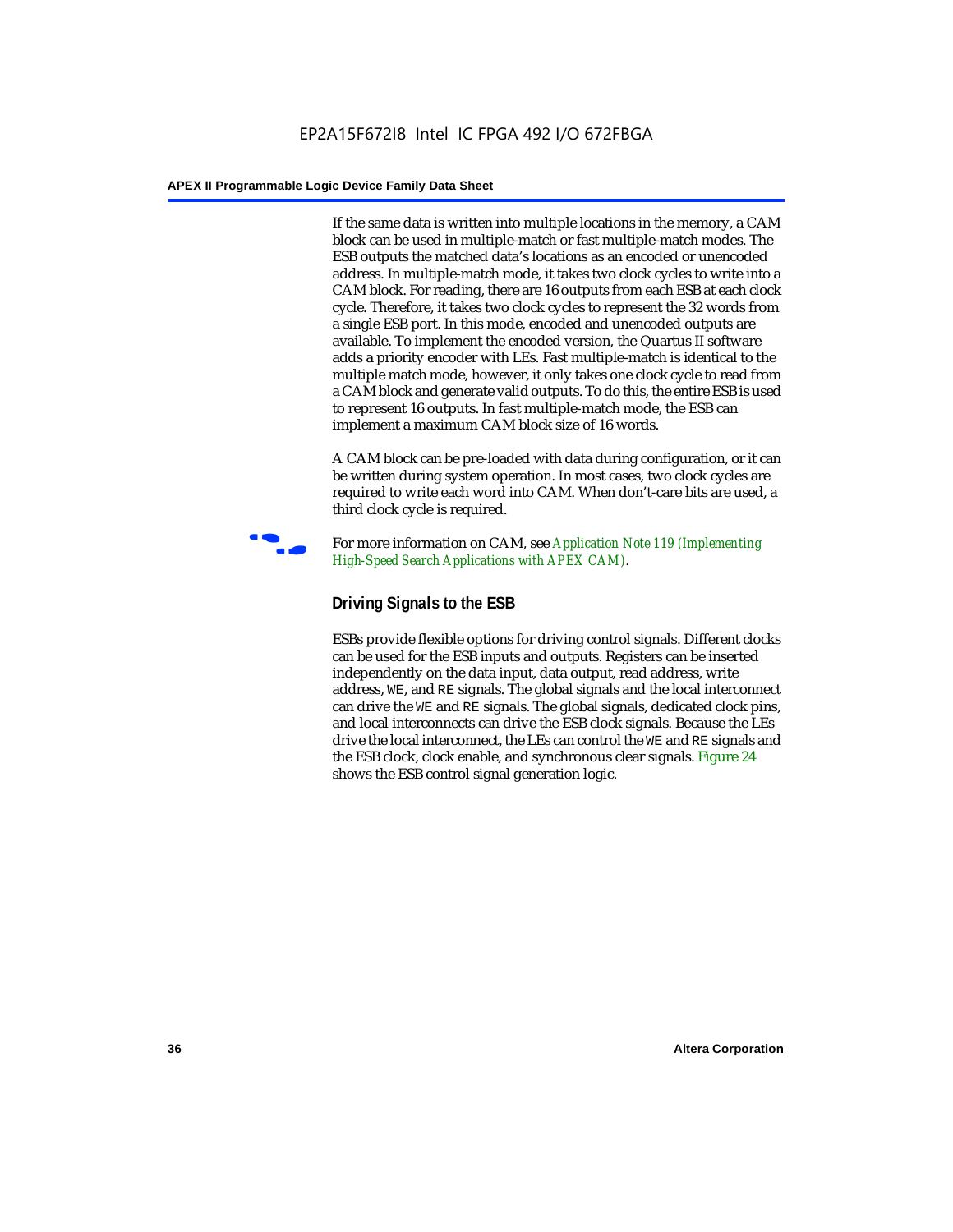

*Figure 24. ESB Control Signal Generation*

An ESB is fed by the local interconnect, which is driven by adjacent LEs (for high-speed connection to the ESB) or the MegaLAB interconnect. The ESB can drive the local, MegaLAB, or FastTrack interconnect routing structure to drive LEs and IOEs in the same MegaLAB structure or anywhere in the device.

### **Implementing Logic in ROM**

In addition to implementing logic with product terms, the ESB can implement logic functions when it is programmed with a read-only pattern during configuration, creating a large LUT. With LUTs, combinatorial functions are implemented by looking up the results, rather than by computing them. This implementation of combinatorial functions can be faster than using algorithms implemented in general logic, a performance advantage that is further enhanced by the fast access times of ESBs. The large capacity of ESBs enables designers to implement complex functions in one logic level without the routing delays associated with linked LEs or distributed RAM blocks. Parameterized functions such as LPM functions can take advantage of the ESB automatically. Further, the Quartus II software can implement portions of a design with ESBs where appropriate.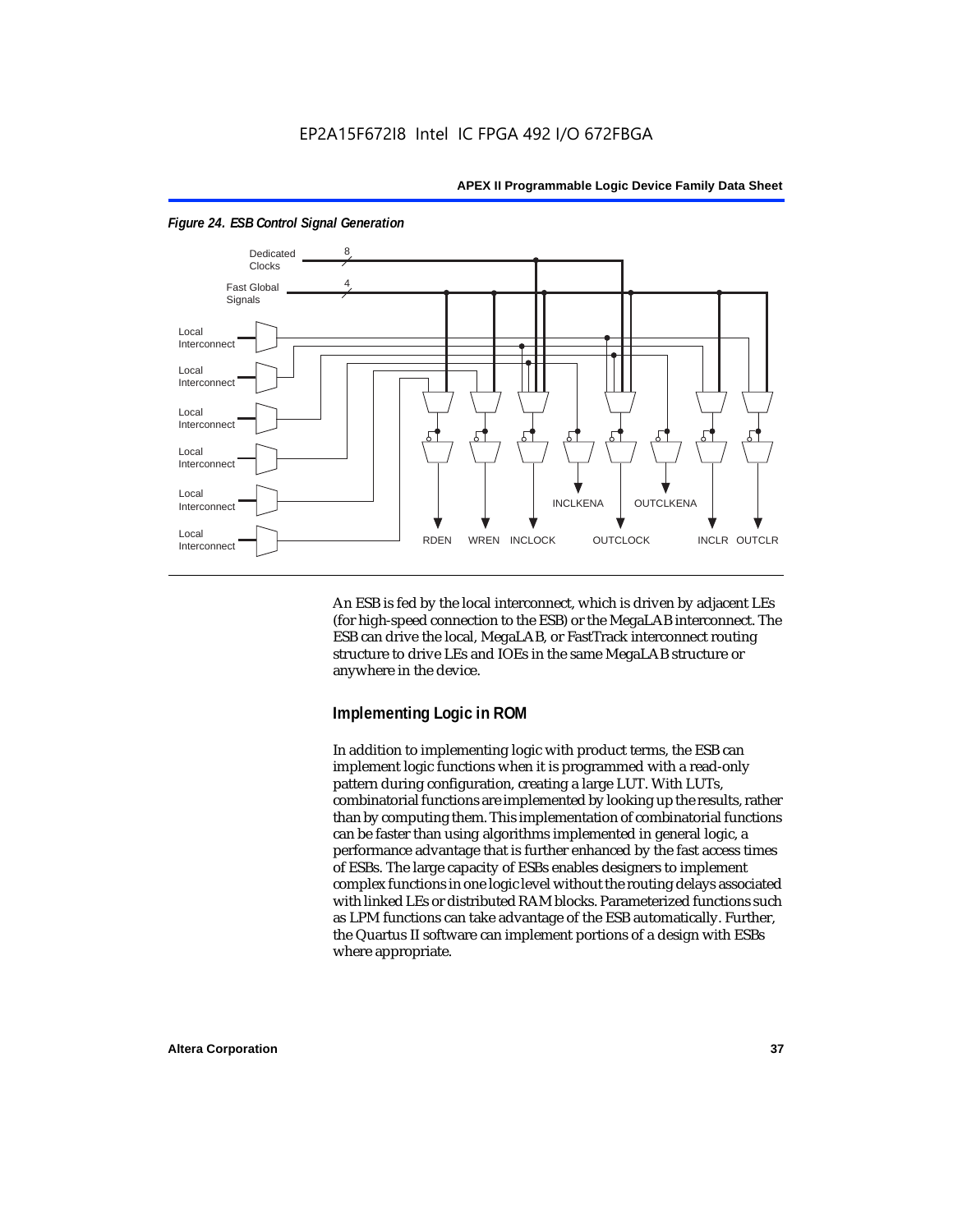# **Programmable Speed/Power Control**

APEX II ESBs offer a high-speed mode that supports fast operation on an ESB-by-ESB basis. When high speed is not required, this feature can be turned off to reduce the ESB's power dissipation by up to 50%. ESBs that run at low power incur a nominal timing delay adder. This Turbo Bit $TM$ option is available for ESBs that implement product-term logic or memory functions. An ESB that is not used will be powered down so that it does not consume DC current.

Designers can program each ESB in the APEX II device for either highspeed or low-power operation. As a result, speed-critical paths in the design can run at high speed, while the remaining paths operate at reduced power.

### **I/O Structure** The IOE in APEX II devices contains a bidirectional I/O buffer, six registers, and a latch for a complete embedded bidirectional single data rate or DDR IOE. Figure 25 shows the structure of the APEX II IOE. The IOE contains two input registers (plus a latch), two output registers, and two output enable registers. Both input registers and the latch can be used for capturing DDR input. Both output registers can be used to drive DDR outputs. The output enable (OE) register can be used for fast clock-tooutput enable timing. The negative edge-clocked OE register is used for DDR SDRAM interfacing. The Quartus II software automatically duplicates a single OE register that controls multiple output or bidirectional pins.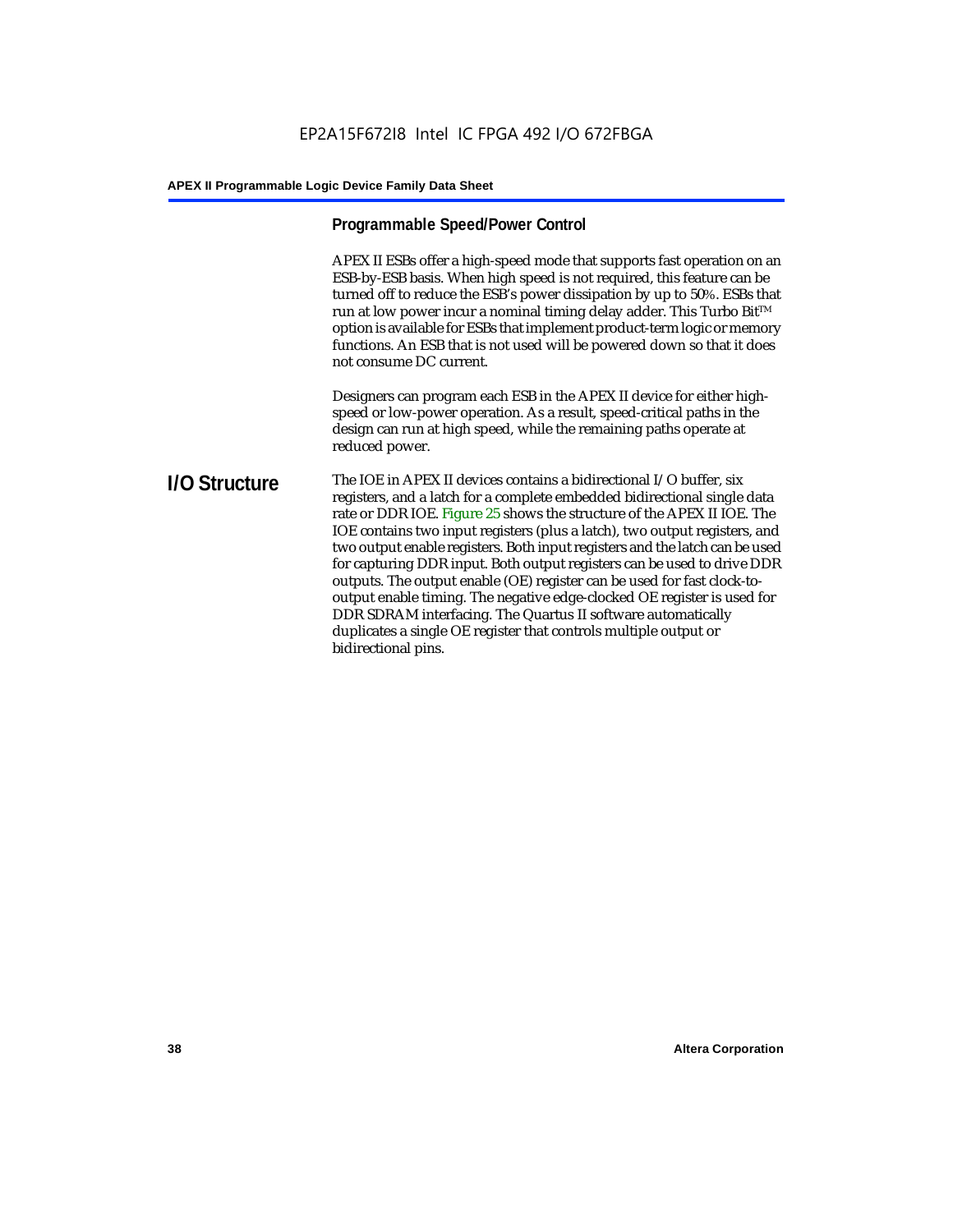

*Figure 25. APEX II IOE Structure*

The IOEs are located around the periphery of the APEX II device. Each IOE drives a row, column, MegaLAB, or local interconnect when used as an input or bidirectional pin. A row IOE can drive a local, MegaLAB, row, and column interconnect; a column IOE can drive the FastTrack or column interconnect. Figure 26 shows how a row IOE connects to the interconnect.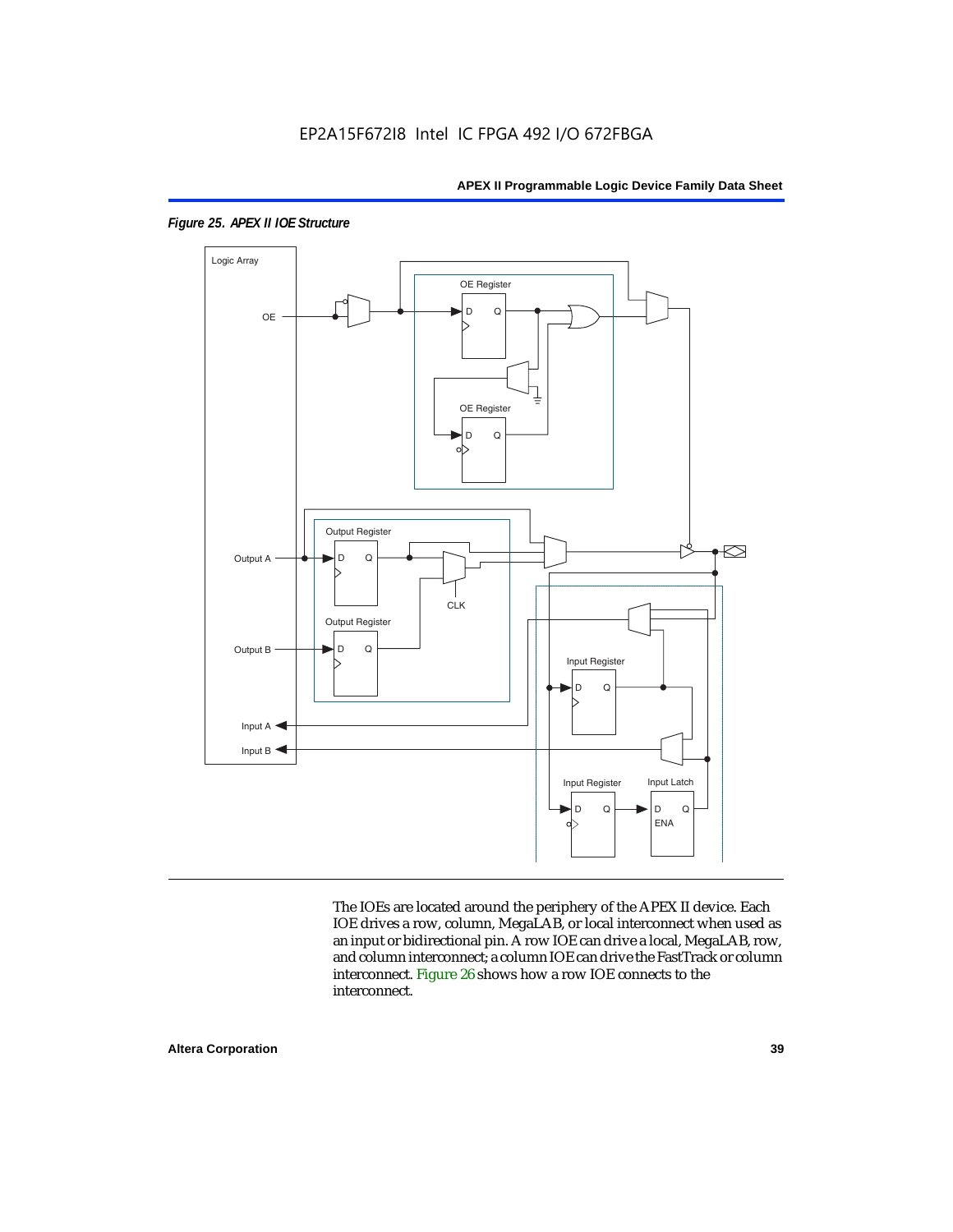



Figure 27 shows how a column IOE connects to the interconnect.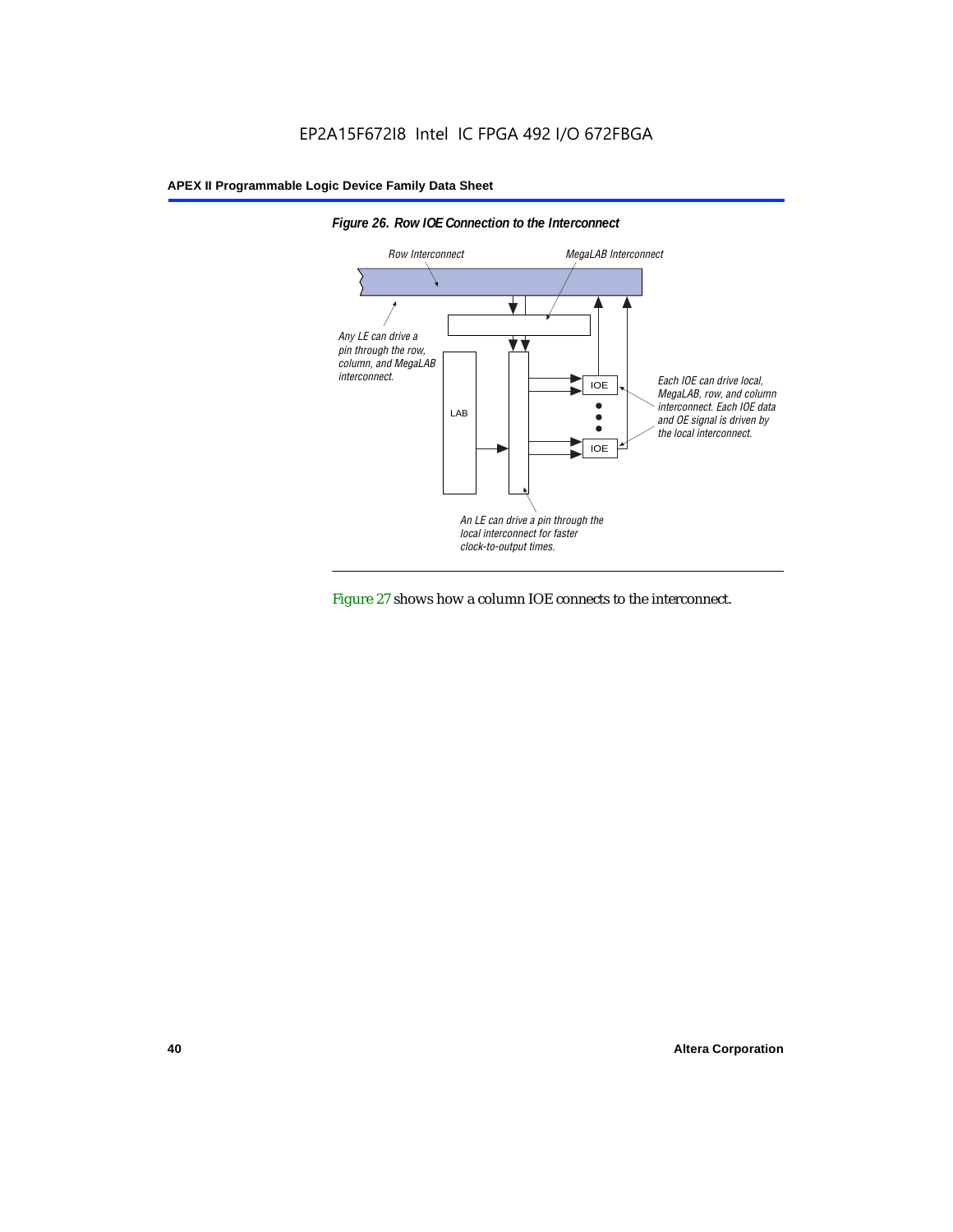



FastRow interconnects connect a column I/O pin directly to the LAB local interconnect within two MegaLAB structures. This feature provides fast setup times for pins that drive high fan-outs with complex logic, such as PCI designs. For fast bidirectional I/O timing, LE registers using local routing can improve setup times and OE timing.

APEX II devices have a peripheral control bus made up of 12 signals that drive the IOE control signals. The peripheral bus is composed of six output enables,  $OE[5:0]$  and six clock enables,  $CE[5:0]$ . These twelve signals can be driven from internal logic or from the Fast I/O signals. Table 7 lists the peripheral control signal destinations.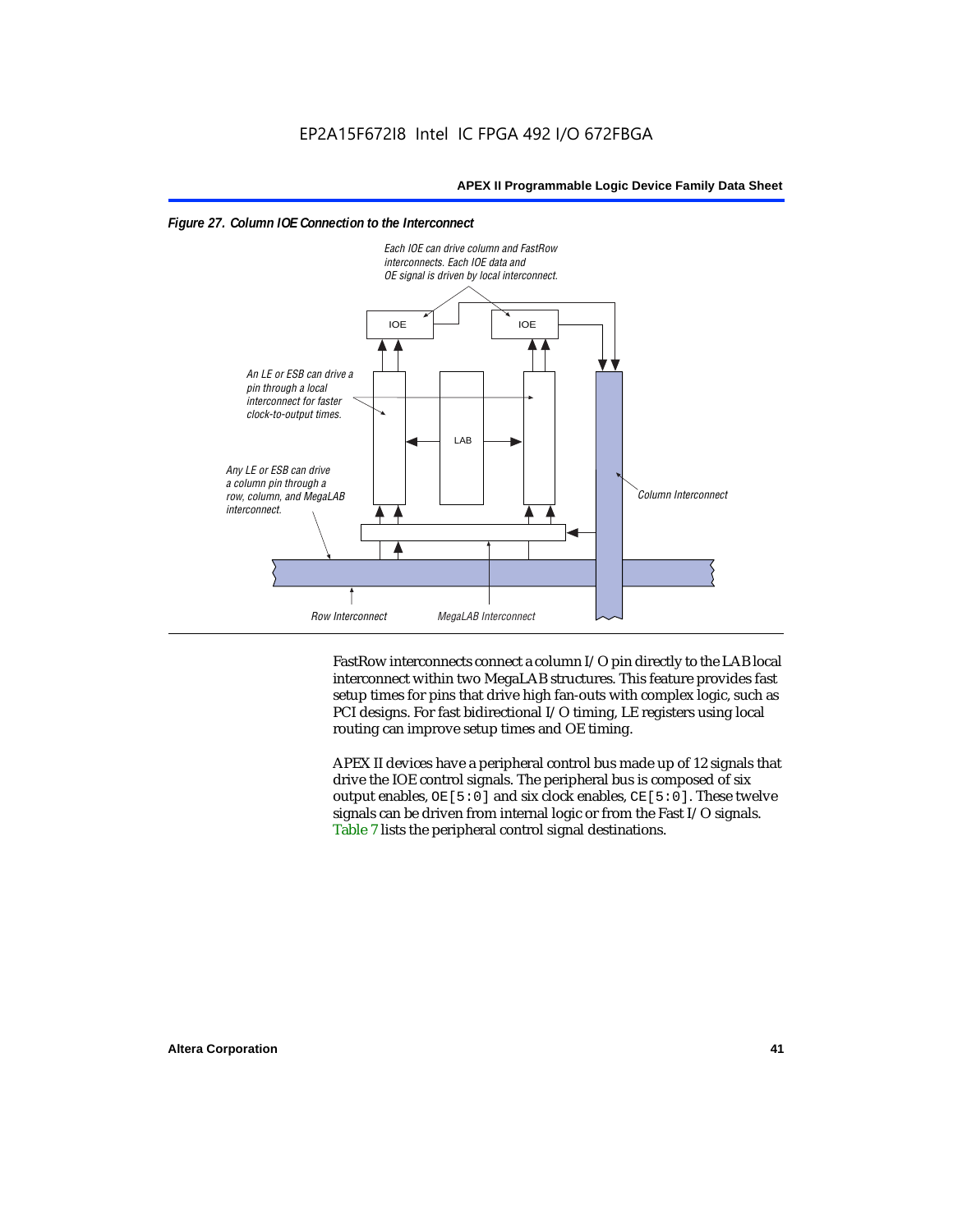# EP2A15F672I8 Intel IC FPGA 492 I/O 672FBGA

#### **APEX II Programmable Logic Device Family Data Sheet**

| Table 7. Peripheral Control Bus Destinations |                    |  |  |
|----------------------------------------------|--------------------|--|--|
| <b>Peripheral Bus</b>                        | I/O Control Signal |  |  |
| Output Enable 0 [OE0]                        | OЕ                 |  |  |
| Output Enable 1 [OE1]                        | OE.                |  |  |
| Output Enable 2 [OE2]                        | OE.                |  |  |
| Output Enable 3 [OE3]                        | OЕ                 |  |  |
| Output Enable 4 [OE4]                        | ОE                 |  |  |
| Output Enable 5 [OE5]                        | ОE                 |  |  |
| Clock Enable 0 [ CEO ]                       | CE, CLK            |  |  |
| Clock Enable 1 [CE1]                         | CE, OE             |  |  |
| Clock Enable 2 [ CE2 ]                       | CE, CLK            |  |  |
| Clock Enable 3 [CE3]                         | CE, OE             |  |  |
| Clock Enable 4 [CE4]                         | CE, CLR            |  |  |
| Clock Enable 5 [ CE5 ]                       | CE, CLR            |  |  |

In normal bidirectional operation, the input register can be used for input data requiring fast setup times. The input register can have its own clock input and clock enable separate from the OE and output registers. The output register can be used for data requiring fast clock-to-output performance. The OE register can be used for fast clock-to-output enable timing. The OE and output register share the same clock source and the same clock enable source from local interconnect in the associated LAB, fast global signals, or row global signals. Figure 28 shows the IOE in bidirectional configuration.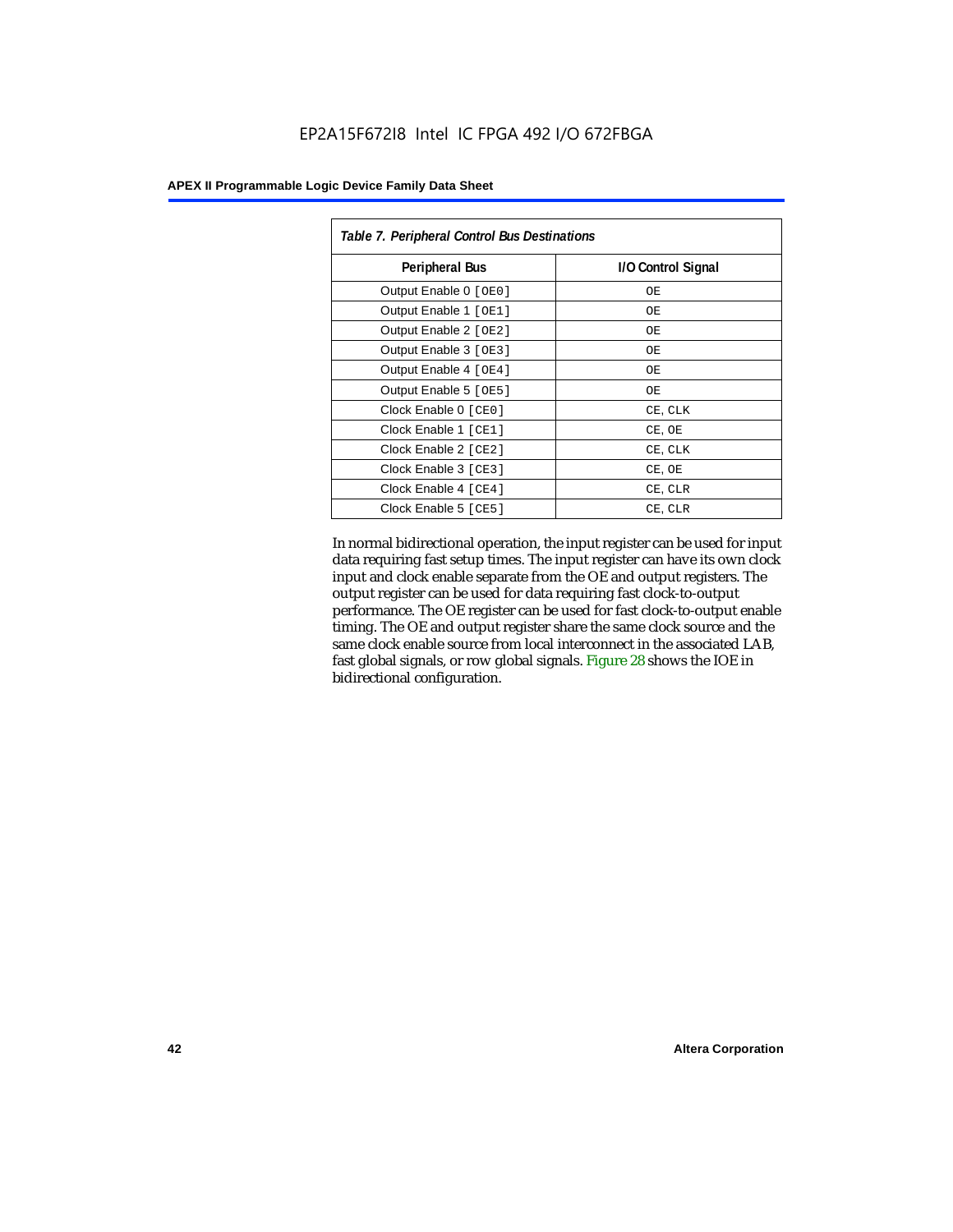



The APEX II IOE includes programmable delays that can be activated to ensure zero hold times, minimum clock-to-output times, input IOE register-to-logic array register transfers, or logic array-to-output IOE register transfers.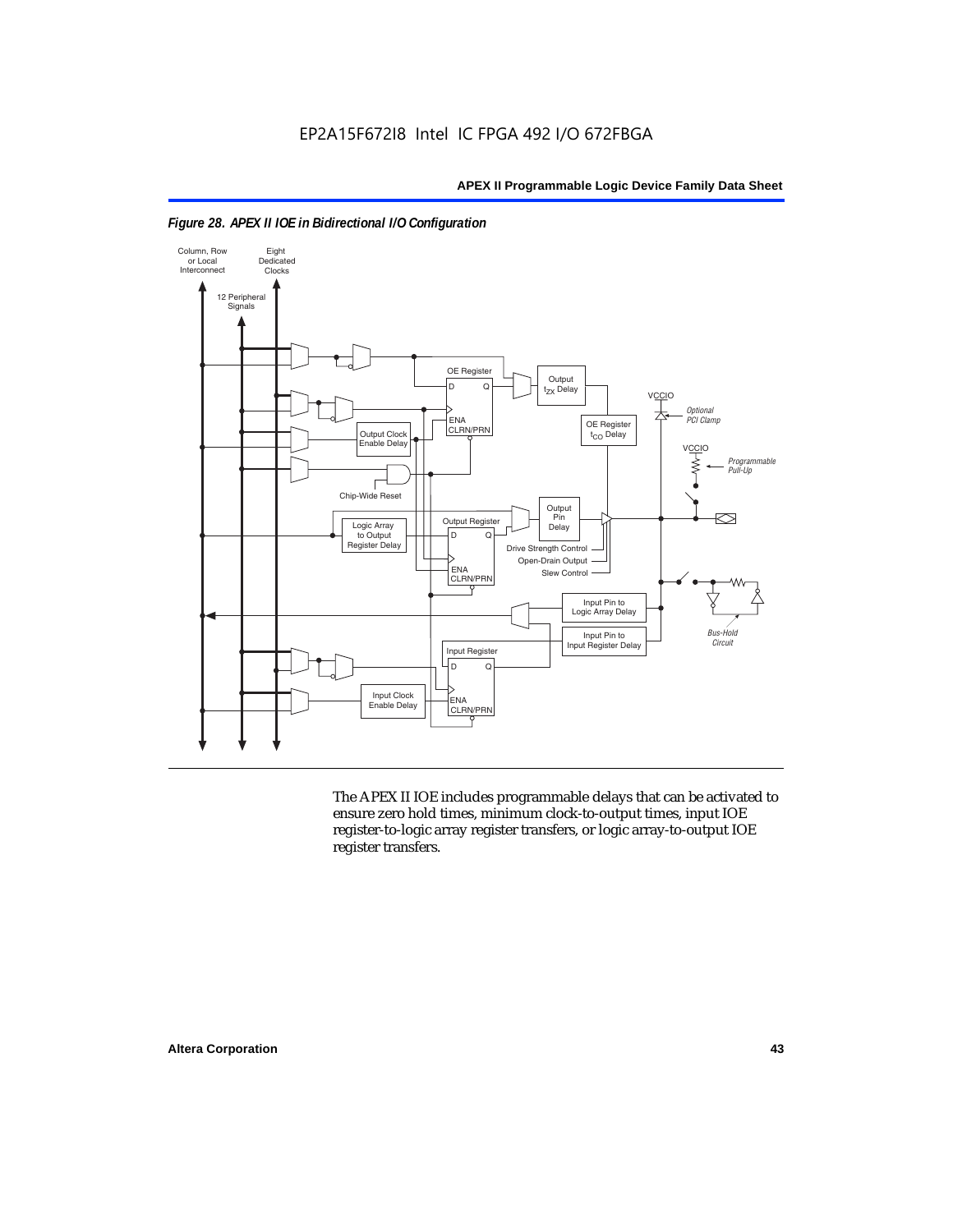A path in which a pin directly drives a register may require the delay to ensure zero hold time, whereas a path in which a pin drives a register through combinatorial logic may not require the delay. Programmable delays exist for decreasing input pin to logic array and IOE input register delays. The Quartus II Compiler can program these delays automatically to minimize setup time while providing a zero hold time. Delays are also programmable for increasing the register to pin delays for output and/or output enable registers. A programmable delay exists for increasing the  $t_{ZX}$  delay to the output pin, which is required for ZBT interfaces. Table 8 shows the programmable delays for APEX II devices.

| Table 8. APEX II Programmable Delay Chain |                                         |
|-------------------------------------------|-----------------------------------------|
| Programmable Delays                       | <b>Quartus II Logic Option</b>          |
| Input pin to logic array delay $(1)$      | Decrease input delay to internal cells  |
| Input pin to input register delay         | Decrease input delay to input register  |
| Output propagation delay                  | Increase delay to output pin            |
| Output enable register $t_{\rm CO}$ delay | Increase delay to output enable pin     |
| Output $t_{\rm rx}$ delay                 | Increase $t_{zx}$ delay to output pin   |
| Output clock enable delay                 | Increase output clock enable delay      |
| Input clock enable delay                  | Increase input clock enable delay       |
| Logic array to output register delay      | Decrease input delay to output register |

#### *Note to Table 8:*

(1) This delay has four settings: off and three levels of delay.

The IOE registers in APEX II devices share the same source for clear or preset. The designer can program preset and clear for each individual IOE. The registers can be programmed to power up high or low after configuration is complete. If programmed to power up low, an asynchronous clear can control the registers. If programmed to power up high, an asynchronous preset can control the registers. This feature prevents the inadvertent activation of another device's active-low input upon power-up. If one register in an IOE uses a preset or clear signal then all registers in the IOE must use that preset or clear signal.

# **Double Data Rate I/O**

APEX II devices have six-register IOEs which support DDR interfacing by clocking data on both positive and negative clock edges. The IOEs in APEX II devices support DDR inputs, DDR outputs, and bidirectional DDR modes.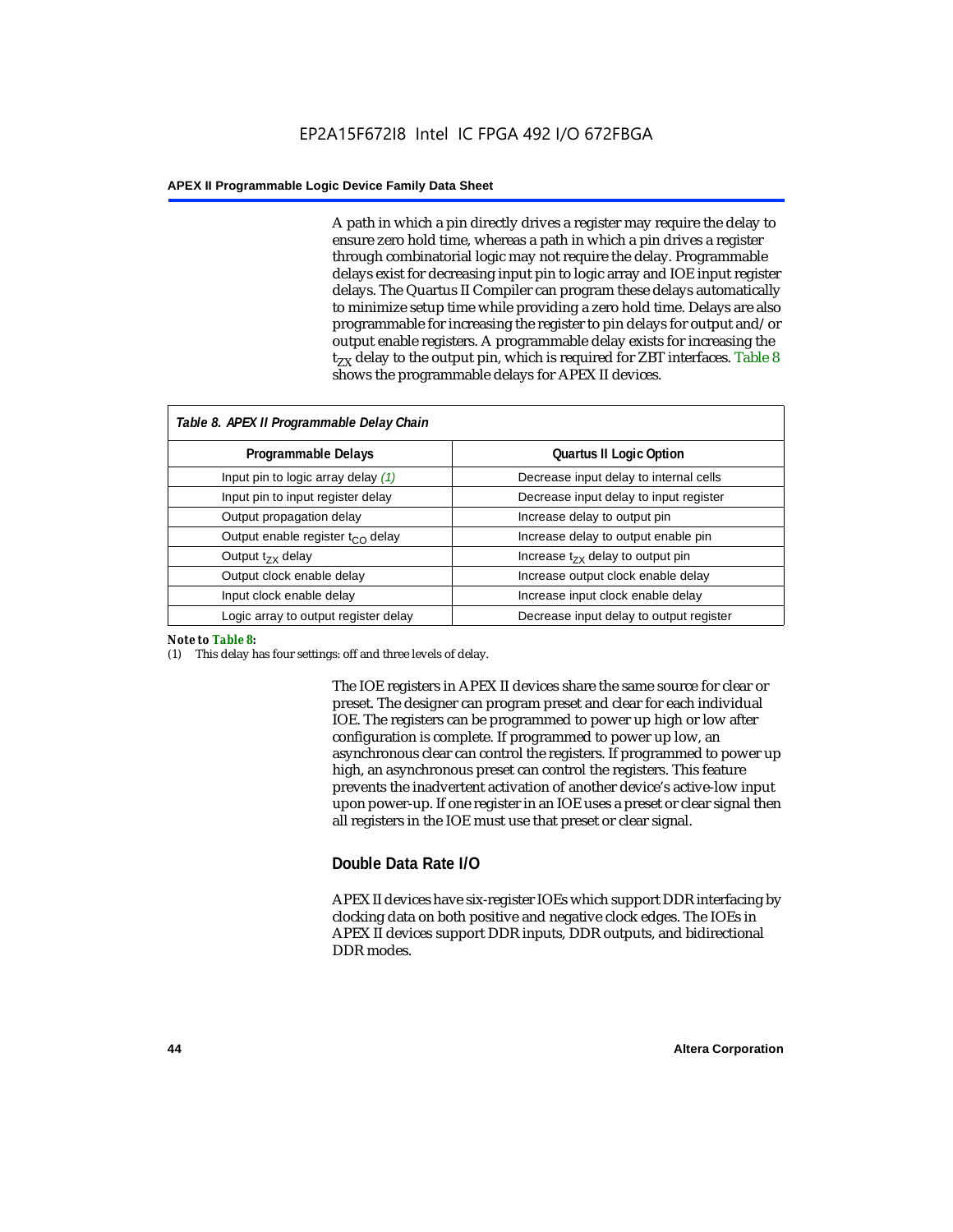When using the IOE for DDR inputs, the two input registers are used to clock double rate input data on alternating edges. An input latch is also used within the IOE for DDR input acquisition. The latch holds the data that is present during the clock high times. This allows both bits of data to be synchronous to the same clock edge (either rising or falling). Figure 29 shows an IOE configured for DDR input.



When using the IOE for DDR outputs, the two output registers are configured to clock two data paths from LEs on rising clock edges. These register outputs are multiplexed by the clock to drive the output pin at a  $\times 2$  rate. One output register clocks the first bit out on the clock high time, while the other output register clocks the second bit out on the clock low time. Figure 30 shows the IOE configured for DDR output.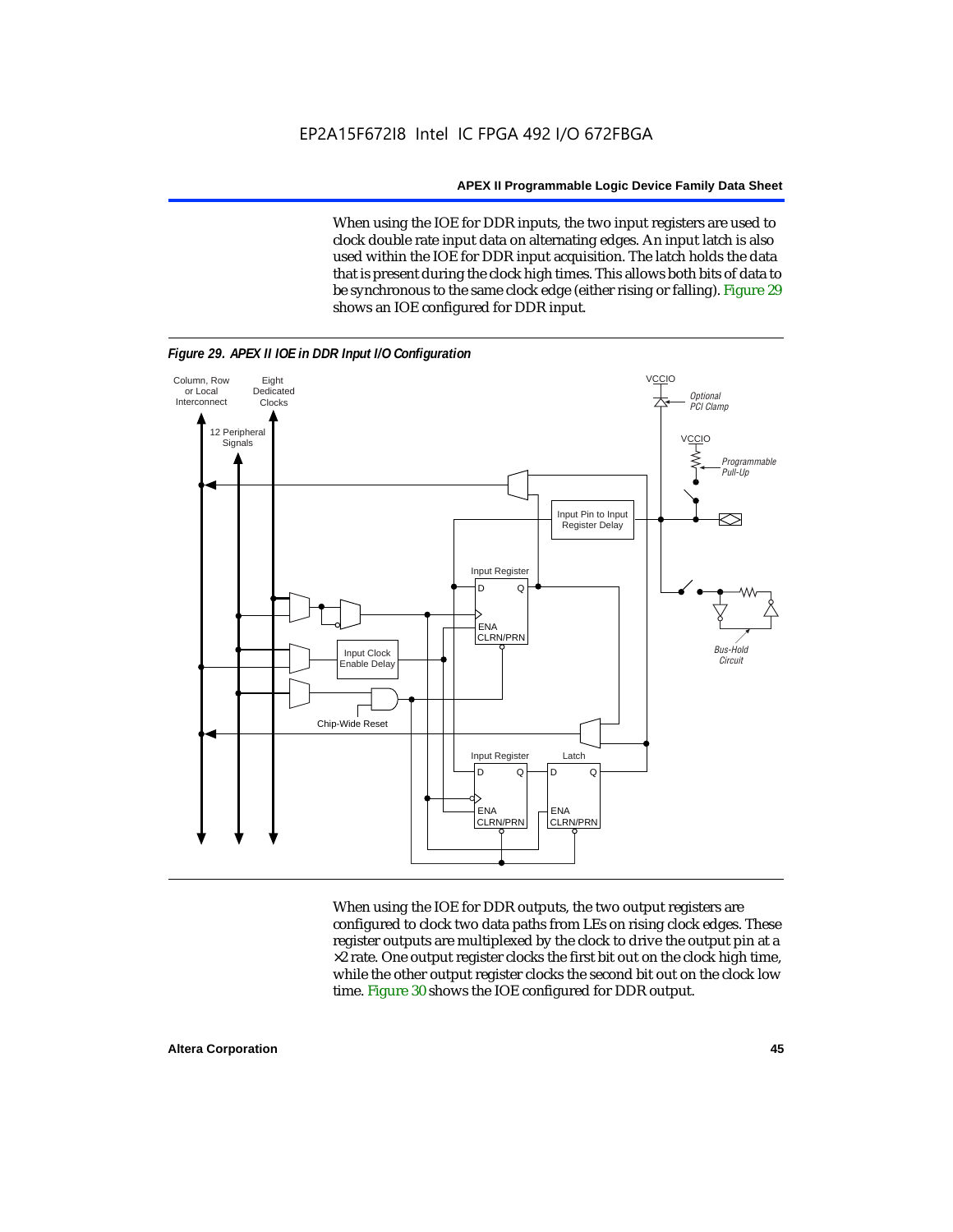



The APEX II IOE operates in bidirectional DDR mode by combining the DDR input and DDR output configurations.

APEX II I/O pins transfer data on a DDR bidirectional bus to support DDR SDRAM at 167 MHz (334 Mbps). The negative-edge-clocked OE register is used to hold the OE signal inactive until the falling edge of the clock. This is done to meet DDR SDRAM timing requirements. QDR SRAMs are also supported with DDR I/O pins on separate read and write ports.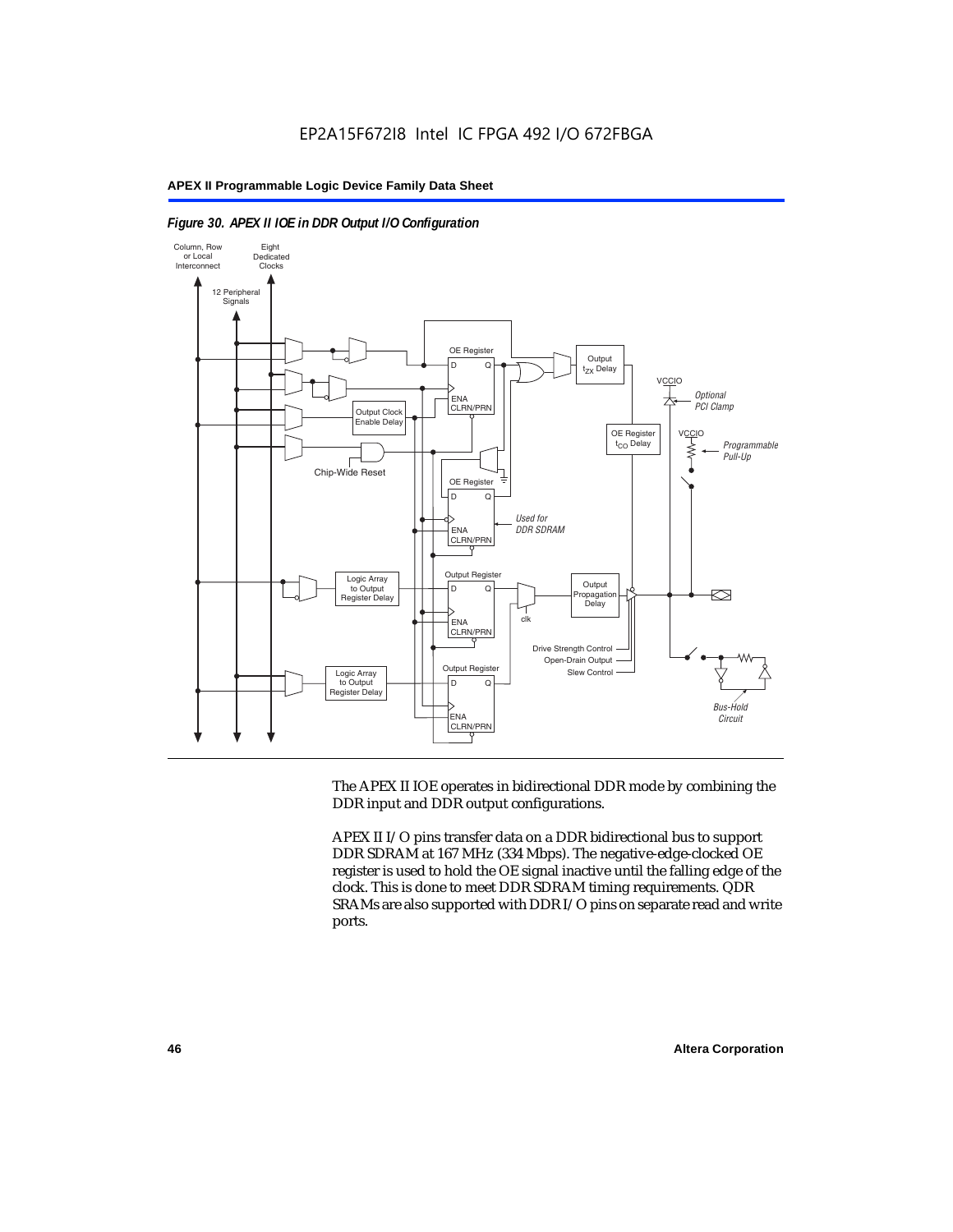# **Zero Bus Turnaround SRAM Interface Support**

In addition to DDR SDRAM support, APEX II device I/O pins also support interfacing with ZBT SRAM devices at up to 200 MHz. ZBT SRAM blocks are designed to eliminate dead bus cycles when turning a bidirectional bus around between reads and writes, or writes and reads. ZBT allows for 100% bus utilization because ZBT SRAM can be read or written on every clock cycle.

To avoid bus contention, the output clock-to-low-impedance time  $(t_{ZX})$ delay ensures that the  $t_{ZX}$  is greater than the clock-to-high-impedance time  $(t_{\text{YZ}})$ . Phase delay control of clocks to the OE/output and input registers using two general-purpose PLLs enable the APEX II device to meet ZBT  $t_{CO}$  and  $t_{SUI}$  times.

# **Programmable Drive Strength**

The output buffer for each APEX II device I/O pin has a programmable drive strength control for certain I/O standards. The LVTTL standard has several levels of drive strength that the user can control. SSTL-3 class I and II, SSTL-2 class I and II, HSTL class I and II, 3.3-V GTL+, PCI, and PCI-X support a minimum setting. The minimum setting is the lowest drive strength that guarantees the  $I<sub>OH</sub>/I<sub>OL</sub>$  of the standard. Using minimum settings provides signal slew rate control to reduce system noise and signal overshoot. Table 9 shows the possible settings for the I/O standards with drive strength control.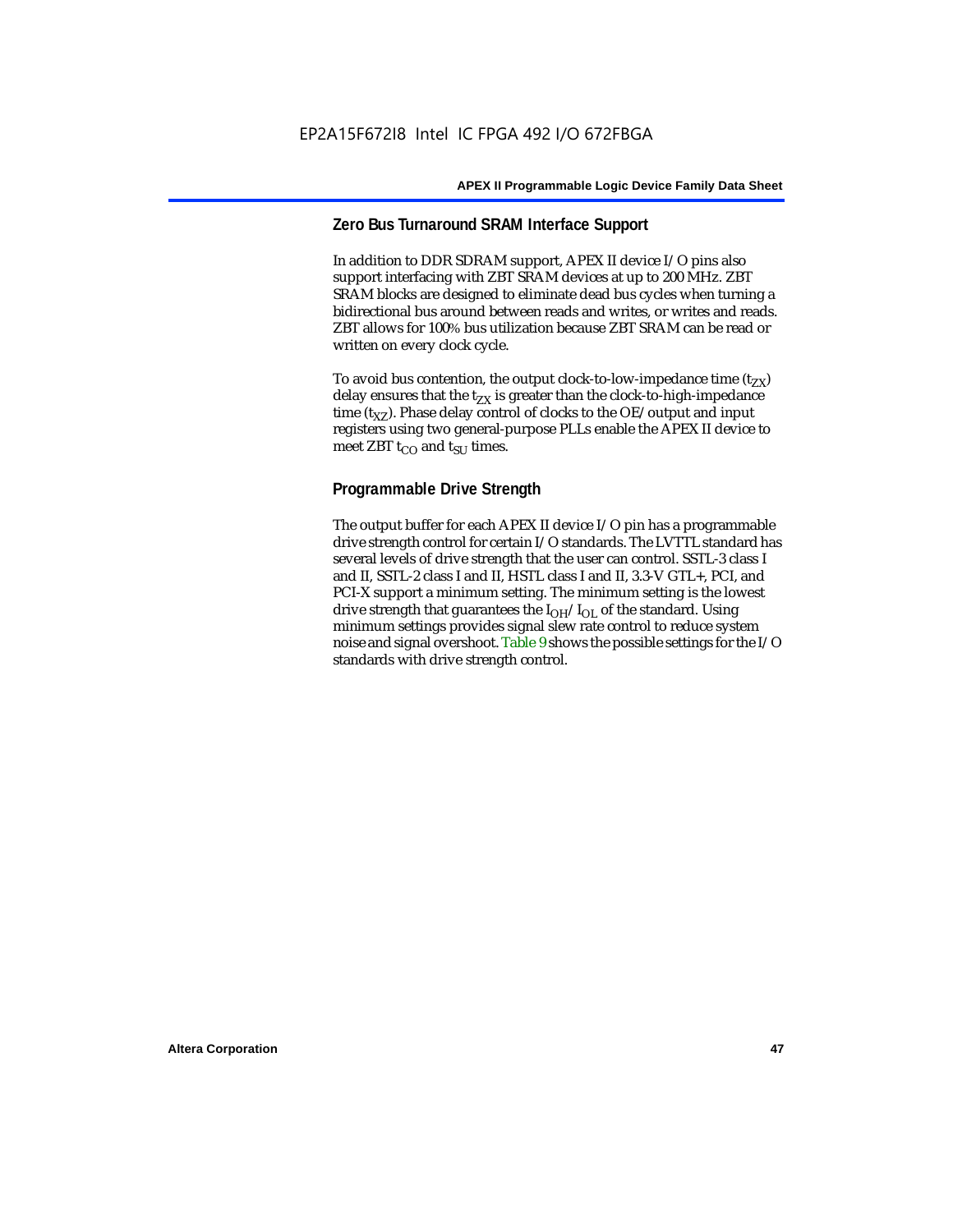# EP2A15F672I8 Intel IC FPGA 492 I/O 672FBGA

#### **APEX II Programmable Logic Device Family Data Sheet**

| Table 9. Programmable Drive Strength |                                                              |  |  |
|--------------------------------------|--------------------------------------------------------------|--|--|
| I/O Standard                         | I <sub>OH</sub> /I <sub>OL</sub> Current Strength<br>Setting |  |  |
| LVTTL (3.3 V)                        | 4 mA                                                         |  |  |
|                                      | $12 \text{ mA}$                                              |  |  |
|                                      | 24 mA (default)                                              |  |  |
| LVTTL (2.5 V)                        | 2 <sub>m</sub> A                                             |  |  |
|                                      | 16 mA (default)                                              |  |  |
| LVTTL (1.8 V)                        | 2 <sub>m</sub> A                                             |  |  |
|                                      | 8mA (default)                                                |  |  |
| LVTTL (1.5 V)                        | 2 mA (default)                                               |  |  |
| SSTL-3 class I and II                | Minimum (default)                                            |  |  |
| SSTL-2 class I and II                |                                                              |  |  |
| HSTL class I and II                  |                                                              |  |  |
| $GTL+ (3.3 V)$                       |                                                              |  |  |
| PCI                                  |                                                              |  |  |
| PCI-X                                |                                                              |  |  |

# **Open-Drain Output**

APEX II devices provide an optional open-drain (equivalent to an opencollector) output for each I/O pin. This open-drain output enables the device to provide system-level control signals (e.g., interrupt and writeenable signals) that can be asserted by any of several devices.

# **Slew-Rate Control**

The output buffer for each APEX II device I/O pin has a programmable output slew rate control that can be configured for low-noise or highspeed performance. A faster slew rate provides high-speed transitions for high-performance systems. However, these fast transitions may introduce noise transients into the system. A slow slew rate reduces system noise, but adds a nominal delay to rising and falling edges. Each I/O pin has an individual slew rate control, allowing the designer to specify the slew rate on a pin-by-pin basis. The slew rate control affects both the rising and falling edges.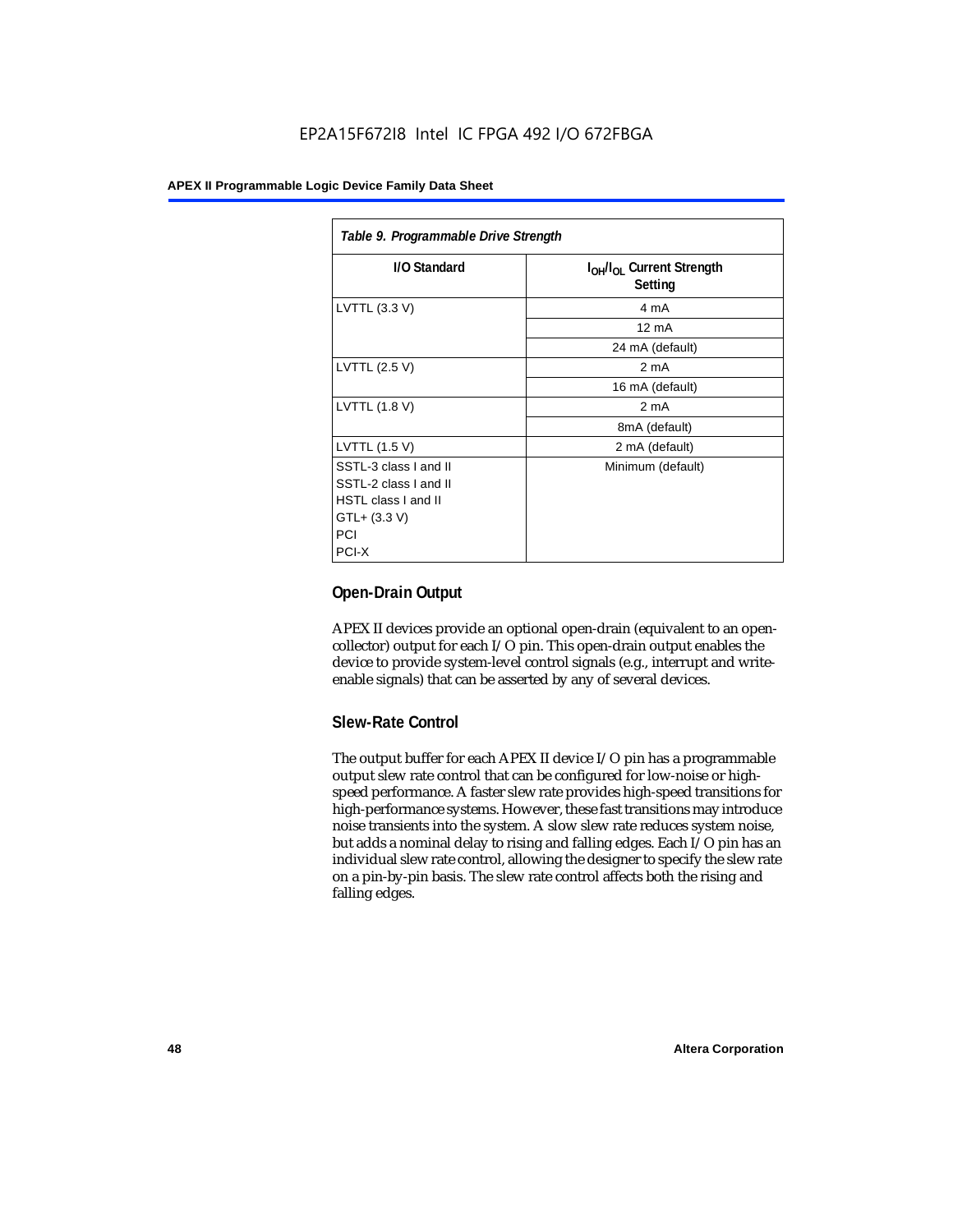#### **Bus Hold**

Each APEX II device I/O pin provides an optional bus-hold feature. When this feature is enabled for an I/O pin, the bus-hold circuitry weakly holds the signal at its last driven state. By holding the last driven state of the pin until the next input signal is present, the bus-hold feature eliminates the need to add external pull-up or pull-down resistors to hold a signal level when the bus is tri-stated. The bus-hold circuitry also pulls undriven pins away from the input threshold voltage where noise can cause unintended high-frequency switching. This feature can be selected individually for each I/O pin. The bus-hold output will drive no higher than  $V_{CCIO}$  to prevent overdriving signals. If the bus-hold feature is enabled, the programmable pull-up option cannot be used. The bus-hold feature should also be disabled if open-drain outputs are used with the GTL+ I/O standard.

The bus-hold circuitry weakly pulls the signal level to the last driven state through a resistor with a nominal resistance  $(R_{BH})$  of approximately 7 kΩ. Table 41 on page 74 gives specific sustaining current that will be driven through this resistor and overdrive current that will identify the next driven input level. This information is provided for each  $V_{CCIO}$  voltage level.

The bus-hold circuitry is active only after configuration. When going into user mode, the bus-hold circuit captures the value on the pin present at the end of configuration.

# **Programmable Pull-Up Resistor**

Each APEX II device I/O pin provides an optional programmable pull-up resistor during user mode. When this feature is enabled for an I/O pin, the pull-up resistor (typically 25 kΩ) weakly holds the output to the  $V_{CCIO}$ level of the bank that the output pin resides in.

# **Dedicated Fast I/O Pins**

APEX II devices incorporate dedicated bidirectional pins for signals with high internal fanout, such as PCI control signals. These pins are called dedicated fast I/O pins (FAST1, FAST2, FAST3, and FAST4) and can drive the four global fast lines throughout the device, ideal for fast clock, clock enable, preset, clear, or high fanout logic signal distribution. The dedicated fast I/O pins have one output register and one OE register, but they do not have input registers. The dedicated fast lines can also be driven by a LE local interconnect to generate internal global signals.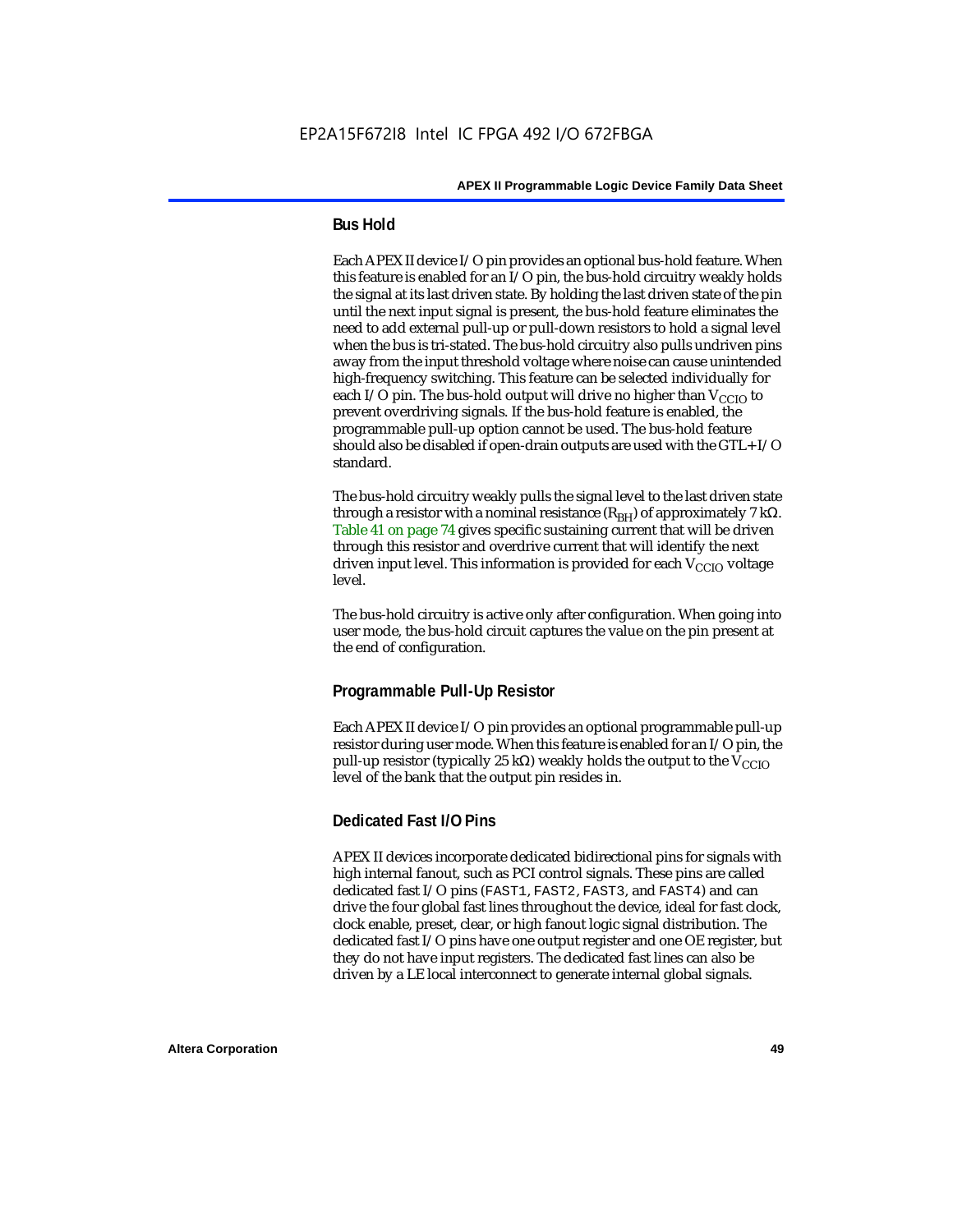# **Advanced I/O Standard Support**

APEX II device IOEs support the following I/O standards:

- LVTTL
- LVCMOS
- 1.5-V
- 1.8-V
- 2.5-V
- 3.3-V PCI
- 3.3-V PCI-X
- $\blacksquare$  3.3-V AGP (1 $\times$ , 2 $\times$ )
- LVDS<br>■ LVPE
- LVPECL
- PCML
- HyperTransport
- GTL+<br>■ HSTL
- HSTL class I and II
- SSTL-3 class I and II
- SSTL-2 class I and II
- CTT
- Differential HSTL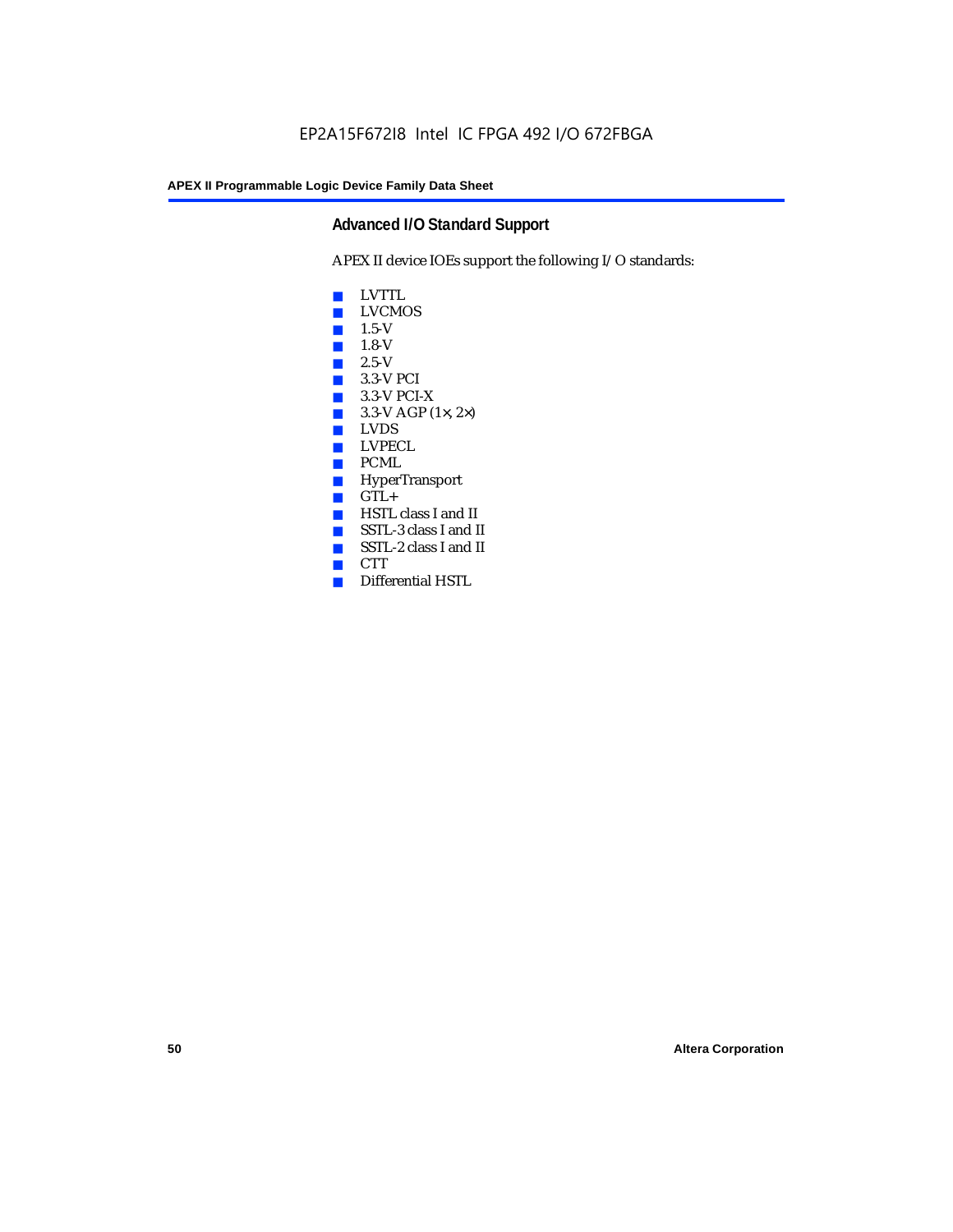#### Table 10 describes the I/O standards supported by APEX II devices.

| Table 10. APEX II Supported I/O Standards |                     |                                                  |                                                               |                                                                   |
|-------------------------------------------|---------------------|--------------------------------------------------|---------------------------------------------------------------|-------------------------------------------------------------------|
| I/O Standard                              | <b>Type</b>         | Input<br>Reference<br>Voltage $(V_{RFF})$<br>(V) | Output<br><b>Supply</b><br>Voltage<br>$(V_{\text{CCIO}})$ (V) | <b>Board</b><br><b>Termination</b><br>Voltage<br>$(V_{TT})$ $(V)$ |
| LVTTL                                     | Single-ended        | N/A                                              | 3.3                                                           | N/A                                                               |
| <b>LVCMOS</b>                             | Single-ended        | N/A                                              | 3.3                                                           | N/A                                                               |
| 2.5V                                      | Single-ended        | N/A                                              | 2.5                                                           | N/A                                                               |
| 1.8V                                      | Single-ended        | N/A                                              | 1.8                                                           | N/A                                                               |
| 1.5V                                      | Single-ended        | N/A                                              | 1.5                                                           | N/A                                                               |
| 3.3-V PCI                                 | Single-ended        | N/A                                              | 3.3                                                           | N/A                                                               |
| $3.3-V$ PCI-X                             | Single-ended        | N/A                                              | 3.3                                                           | N/A                                                               |
| <b>LVDS</b>                               | <b>Differential</b> | N/A                                              | 3.3                                                           | N/A                                                               |
| <b>LVPECL</b>                             | Differential        | N/A                                              | 3.3                                                           | N/A                                                               |
| <b>PCML</b>                               | <b>Differential</b> | N/A                                              | 3.3                                                           | N/A                                                               |
| HyperTransport                            | Differential        | N/A                                              | 2.5                                                           | N/A                                                               |
| Differential HSTL (1)                     | Differential        | N/A                                              | 1.5                                                           | N/A                                                               |
| $GTL+$                                    | Voltage referenced  | 1.0                                              | N/A                                                           | 1.5                                                               |
| HSTL class I and II                       | Voltage referenced  | 0.75                                             | 1.5                                                           | 0.75                                                              |
| SSTL-2 class I and II                     | Voltage referenced  | 1.25                                             | 2.5                                                           | 1.25                                                              |
| SSTL-3 class I and II                     | Voltage referenced  | 1.5                                              | 3.3                                                           | 1.5                                                               |
| AGP (1 $\times$ and 2 $\times$ )          | Voltage referenced  | 1.32                                             | 3.3                                                           | N/A                                                               |
| <b>CTT</b>                                | Voltage referenced  | 1.5                                              | 3.3                                                           | 1.5                                                               |

#### *Note to Table 10:*

(1) Differential HSTL is only supported on the eight dedicated global clock pins and four dedicated high-speed PLL clock pins.



For more information on I/O standards supported by APEX II devices, see *Application Note 117 (Using Selectable I/O Standards in Altera Devices)*.

APEX II devices contain eight I/O banks, as shown in Figure 31. Two blocks within the right I/O banks contain circuitry to support high-speed True-LVDS, LVPECL, PCML, and HyperTransport inputs, and another two blocks within the left I/O banks support high-speed True-LVDS, LVPECL, PCML, and HyperTransport outputs. All other standards are supported by all I/O banks.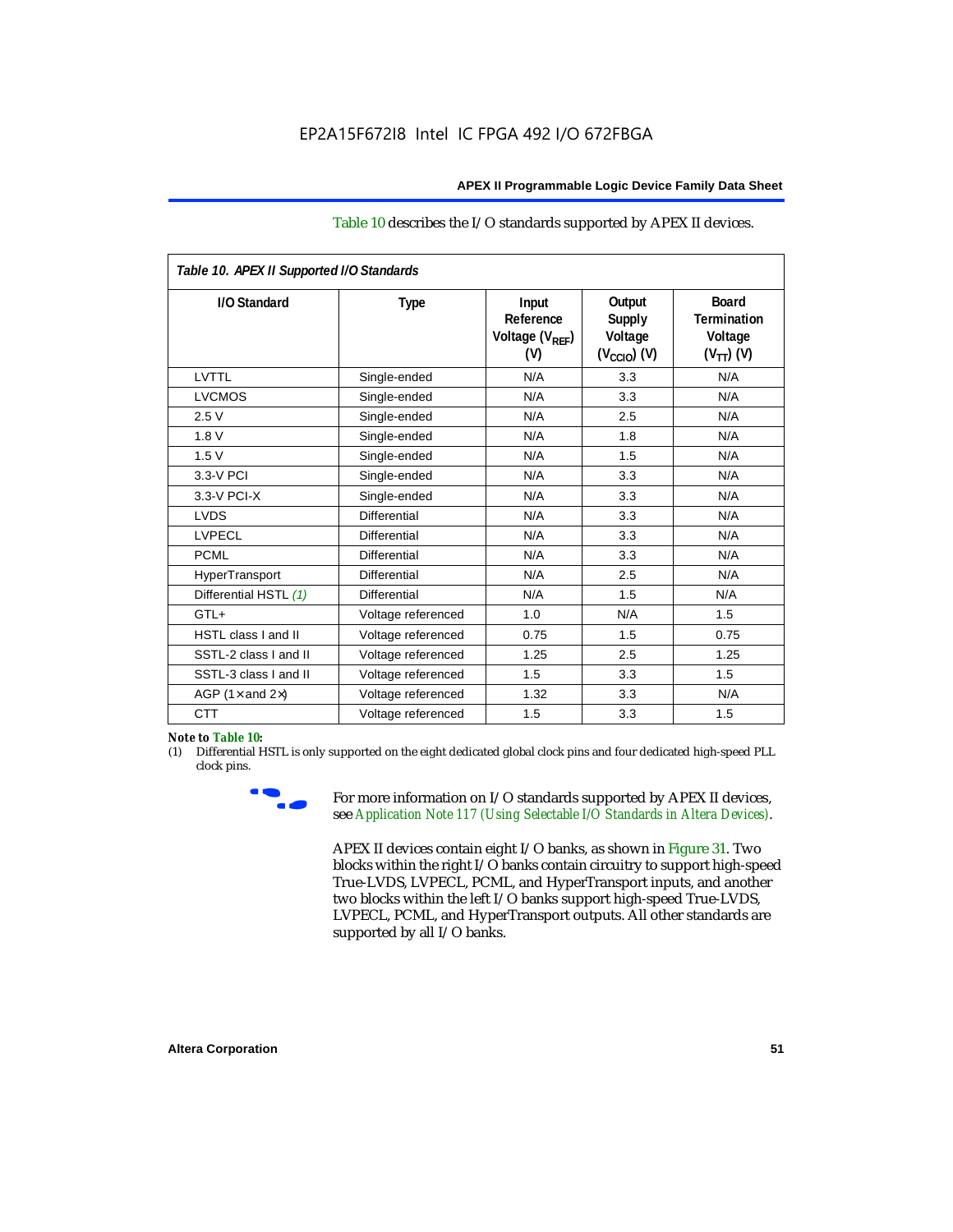### *Figure 31. APEX II I/O Banks*



HyperTransport outputs and regular I/O pin standards.

#### *Notes to Figure 31:*

- (1) For more information on placing I/O pins within LVDS blocks, refer to the "High-Speed Interface Pin Location" section in *Application Note 166 (Using High-Speed I/O Standards in APEX II Devices)*.
- (2) If the True-LVDS pins or the Flexible-LVDS pins are not used for high-speed differential signalling, they can support all of the I/O standards and can be used as input, output, or bidirectional pins with  $V_{CCIO}$  set to 3.3 V, 2.5 V, 1.8 V, or 1.5 V. However, True-LVDS pins do not support the HSTL Class II output.

Each I/O bank has its own VCCIO pins. A single device can support 1.5-V, 1.8-V, 2.5-V, and 3.3-V interfaces; each bank can support a different standard independently. Each bank can also use a separate  $V_{REF}$  level to support any one of the terminated standards (such as SSTL-3) independently.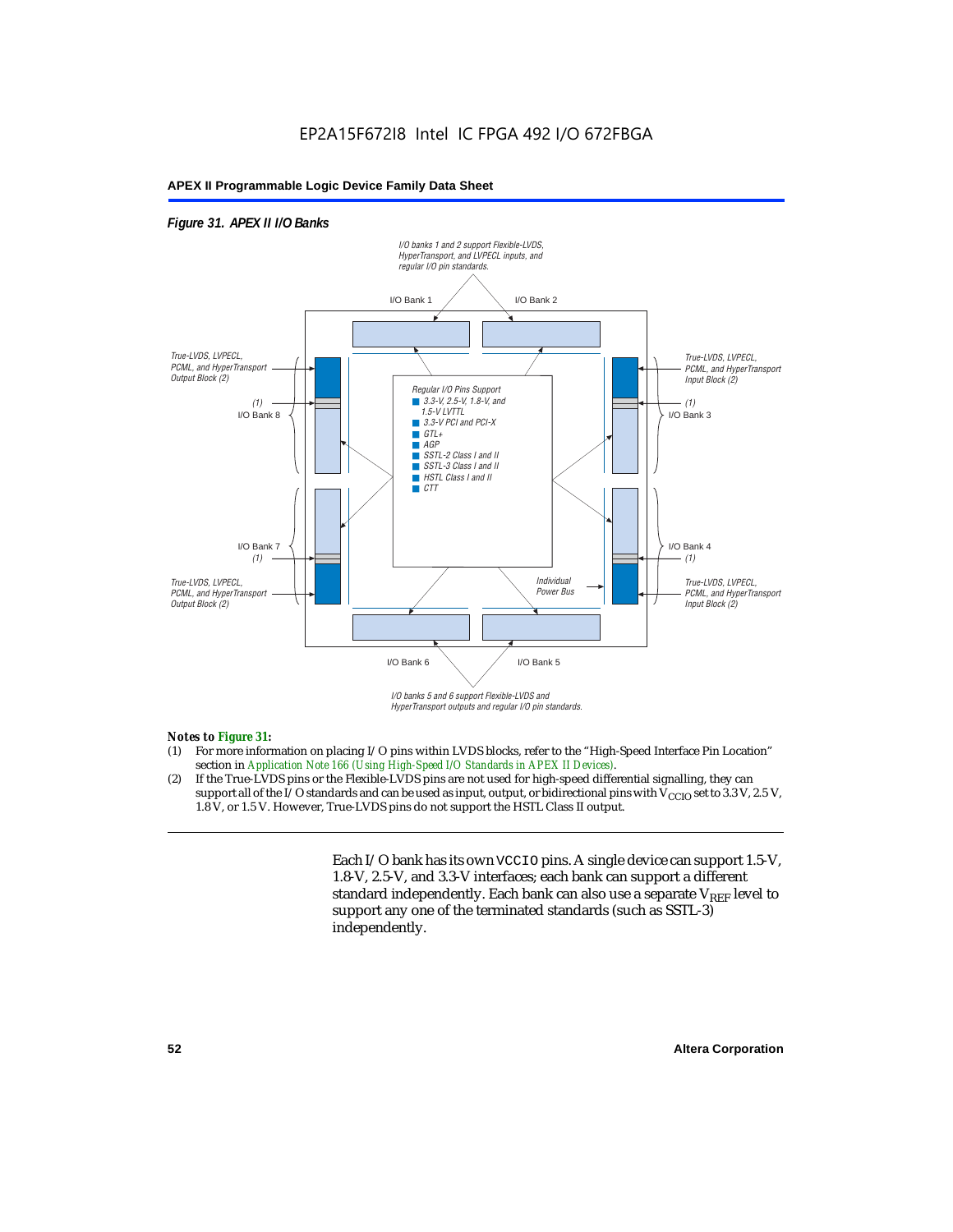Each bank can support multiple standards with the same  $V_{\text{CCIO}}$  for input and output pins. Each bank can support one voltage-referenced I/O standard, but it can support multiple I/O standards with the same  $V_{CCIO}$ voltage level. For example, when  $V_{CCIO}$  is 3.3 V, a bank can support LVTTL, LVCMOS, 3.3-V PCI, and SSTL-3 for inputs and outputs. When the True-LVDS banks are not used for LVDS I/O pins, they support all of the other I/O standards except HSTL Class II output.

# **True-LVDS Interface**

APEX II devices contain dedicated circuitry for supporting differential standards at speeds up to 1.0 Gbps. APEX II devices have dedicated differential buffers and circuitry to support LVDS, LVPECL, HyperTransport, and PCML I/O standards. Four dedicated high-speed PLLs (separate from the general-purpose PLLs) multiply reference clocks and drive high-speed differential serializer/deserializer channels. In addition, CDS circuitry at each receiver channel corrects any fixed clockto-data skew. All APEX II devices support 36 input channels, 36 output channels, two dedicated receiver PLLs, and two dedicated transmitter PLL<sub>s</sub>.

The True-LVDS circuitry supports the following standards and applications:

- RapidIO
- POS-PHY Level 4
- Utopia IV
- **HyperTransport**

APEX II devices support source-synchronous interfacing with LVDS, LVPECL,PCML, or HyperTransport signaling at up to 1 Gbps. Serial channels are transmitted and received along with a low-speed clock. The receiving device then multiplies the clock by a factor of 1, 2, or 4 to 10. The serialization/deserialization rate can be any number from 1, 2, or 4 to 10 and does not have to equal the clock multiplication value.

For example, an 840-Mbps LVDS channel can be received along with an 84-MHz clock. The 84-MHz clock is multiplied by 10 to drive the serial shift register, but the register can be clocked out in parallel at 8- or 10-bits wide at 84 or 105 MHz. See Figures 32 and 33.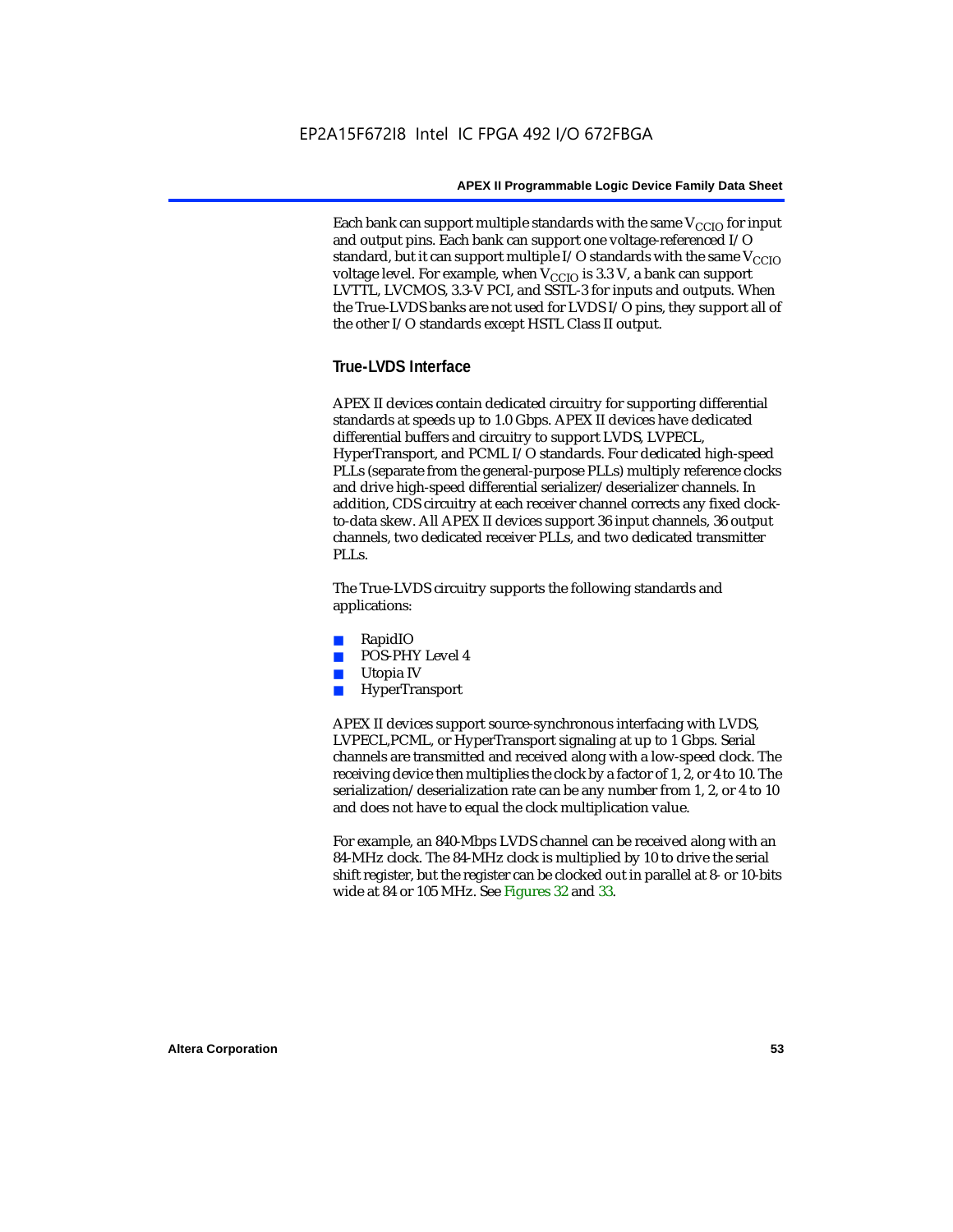#### *Figure 32. True-LVDS Receiver Diagram Notes (1), (2)*



#### *Notes to Figure 32:*

- (1) Two sets of 18 receiver channels are located in each APEX II device. Each set of 18 channels has one receiver PLL.<br>(2)  $W = 1, 2, 4$  to 10
- $W = 1, 2, 4$  to 10 *J* = 1, 2, 4 to 10
- *W* does not have to equal *J*. When *J* = 1 or 2, the deserializer is bypassed. When *J* = 2, DDR I/O registers are used.
- (3) These clock pins drive receiver PLLs only. They do not drive directly to the logic array. However, the receiver PLL can drive the logic array via a global clock line.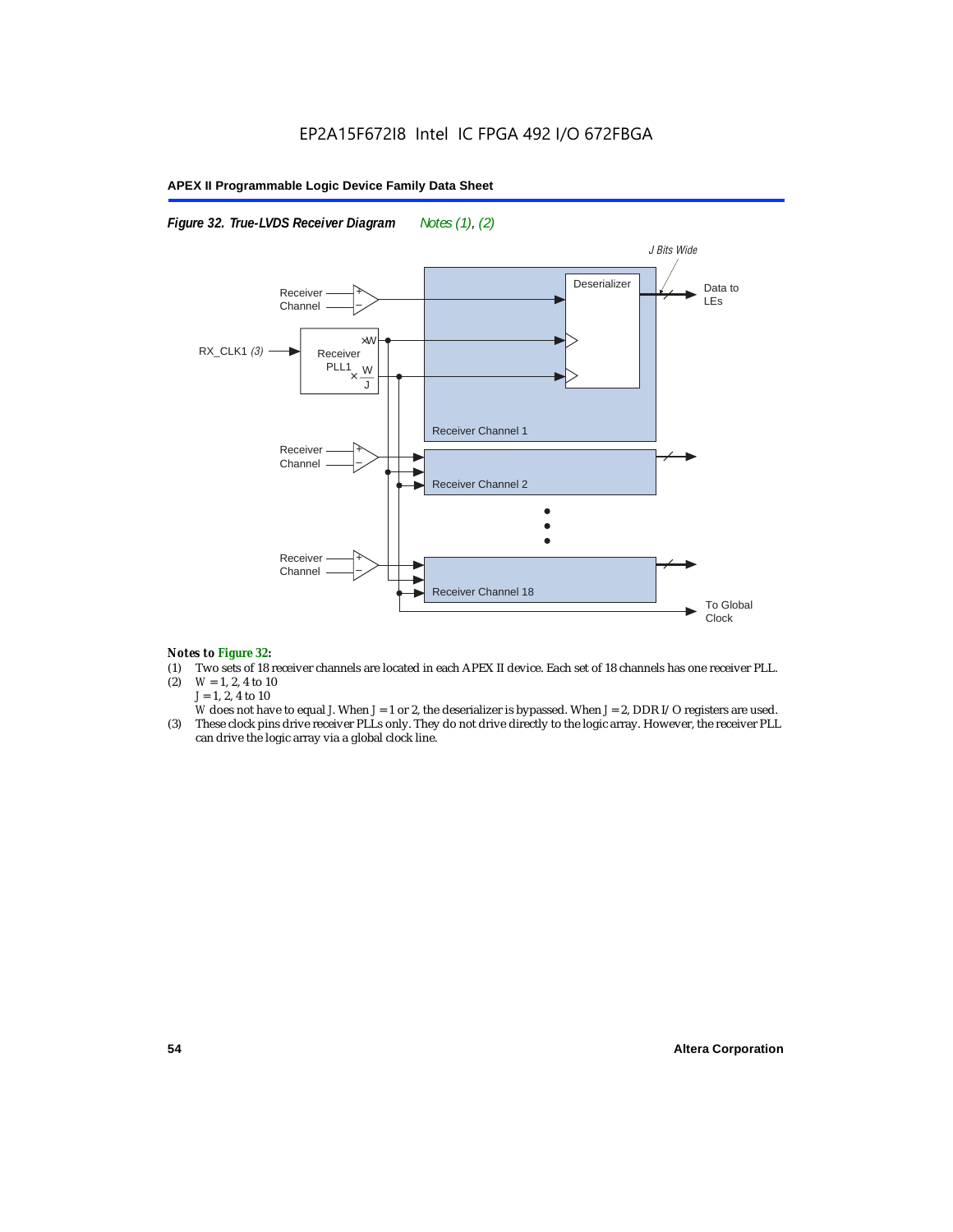



#### *Notes to Figure 33:*

- (1) Two sets of 18 transmitter channels are located in each APEX II device. Each set of 18 channels has one transmitter PLL.
- (2)  $W = 1, 2, 4$  to 10 *J* = 1, 2, 4 to 10

*W* does not have to equal *J*. When *J* = 1 or 2, the deserializer is bypassed. When *J* = 2, DDR I/O registers are used.

*Clock-Data Synchronization*

In addition to dedicated serial-to-parallel converters, APEX II True-LVDS circuitry contains CDS circuitry in every receiver channel. The CDS feature can be turned on or off independently for each receiver channel. There are two modes for the CDS circuitry: single-bit mode, which corrects a fixed clock-to-data skew of up to ±50% of the data bit period, and multi-bit mode, which corrects any fixed clock-to-data skew.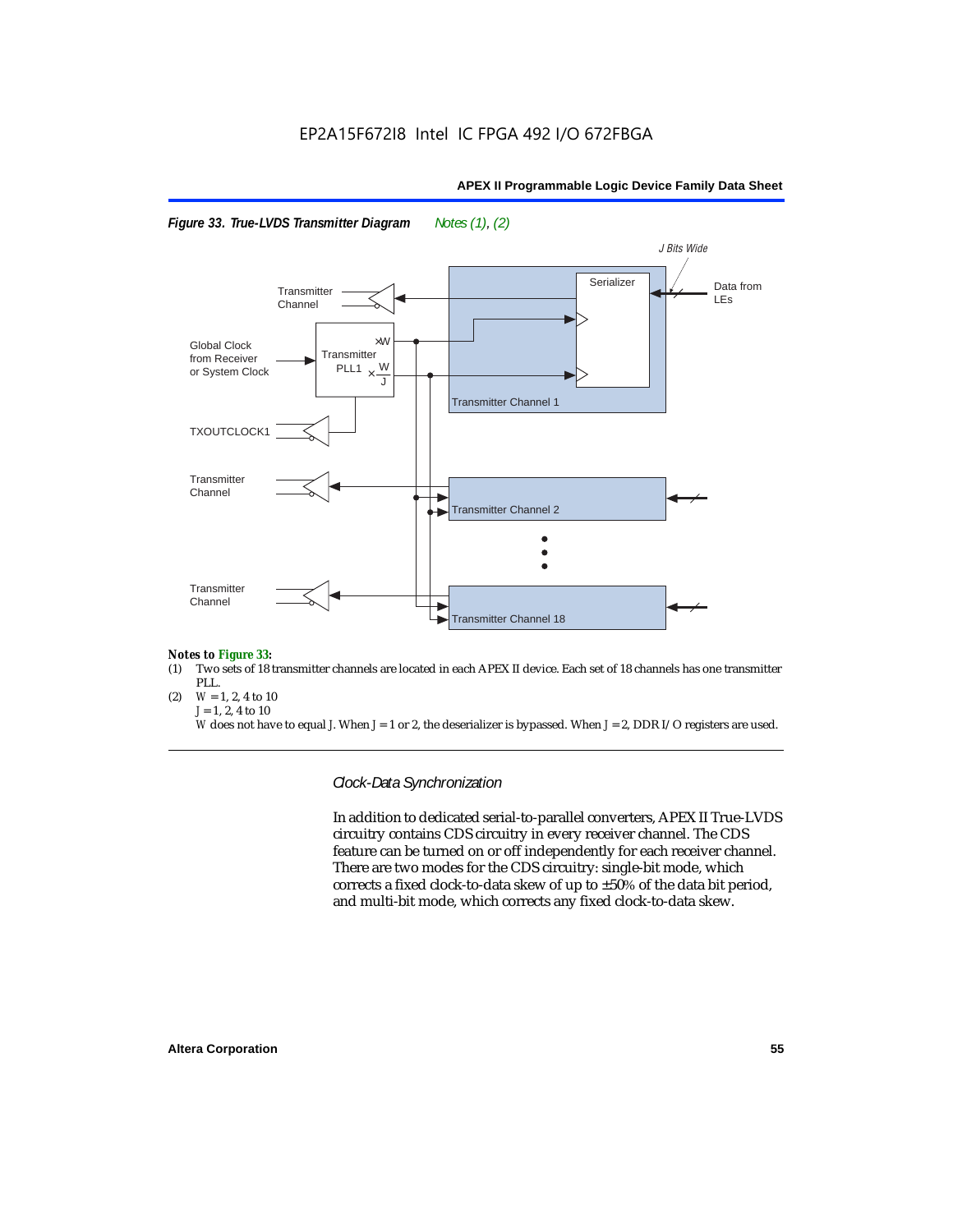#### **Single-Bit Mode**

Single-bit CDS corrects a fixed clock-to-data skew of up to  $\pm 50\%$  of the data bit period, which allows receiver input skew margin (RSKM) to increase by 50% of the data period. To use single-bit CDS, the deserialization factor, *J*, must be equal to the multiplication factor, *W*. The combination of allowable *W*/*J* factors and the associated CDS training patterns automatically determine byte alignment (see Table 11).

| Table 11. Single-Bit CDS Training Patterns |                        |  |
|--------------------------------------------|------------------------|--|
| W/J Factor                                 | Single-Bit CDS Pattern |  |
| 10                                         | 0000011111             |  |
| 9                                          | 000001111              |  |
| 8                                          | 00001111               |  |
|                                            | 0000111                |  |
| 6                                          | 000111                 |  |
| 5                                          | 00011                  |  |
|                                            | 0011                   |  |

#### **Multi-Bit Mode**

Multi-bit CDS corrects any fixed clock-to-data skew. This feature enables flexible board topologies, such as an N:1 topology (see Figure 34), a switch topology, or a matrix topology. Multi-bit CDS corrects for the skews inherent with these topologies, making them possible to use.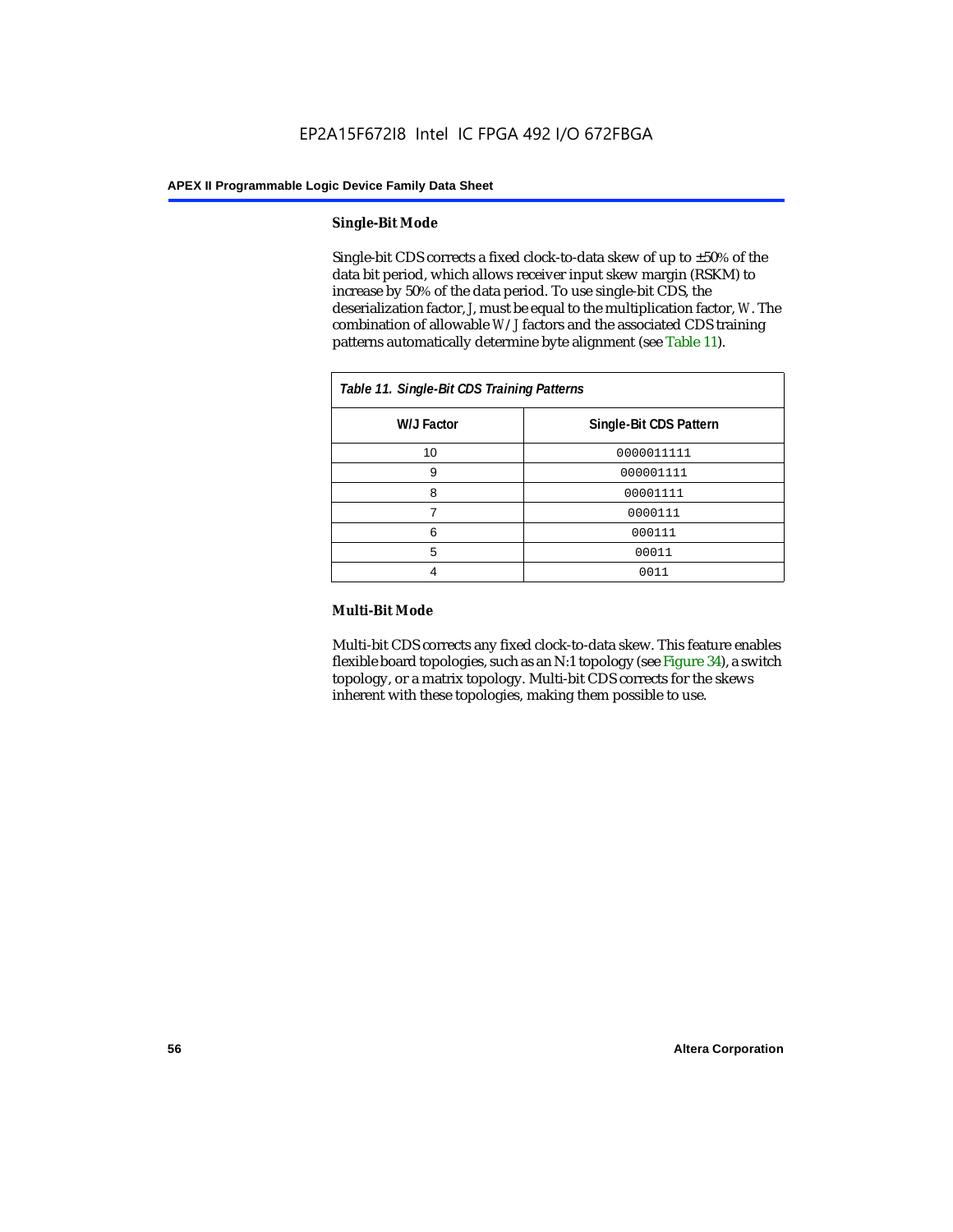

*Figure 34. Multi-Bit CDS Supports N:1 Topology*

When using multi-bit CDS, the *J* and *W* factors do not need to be the same value. The byte boundary cannot be distinguished with multi-bit CDS patterns (see Table 12). Therefore, the byte must be aligned using internal logic. Table 12 shows the possible training patterns for multi-bit CDS. Either pattern can be used.

| Table 12. Multi-Bit CDS Patterns |          |                                     |  |
|----------------------------------|----------|-------------------------------------|--|
| W Factor                         | J Factor | <b>Multi-Bit CDS Pattern</b>        |  |
| 1, 2, 4 to 10                    | 4 to 10  | $3 \times$ J-bits of 010101 pattern |  |
| 1, 2, 4 to 10                    | 4 to 10  | $3 \times$ J-bits of 101010 pattern |  |

*Pre-Programmed CDS*

When the fixed clock-to-data skew is known, CDS can be preprogrammed into the device during configuration. If CDS is preprogrammed into the device, the training patterns do not need to be transmitted to the receiver channels. The resolution of each preprogrammed setting is 25% of the data period, to compensate for skew up to ±50% of the data period.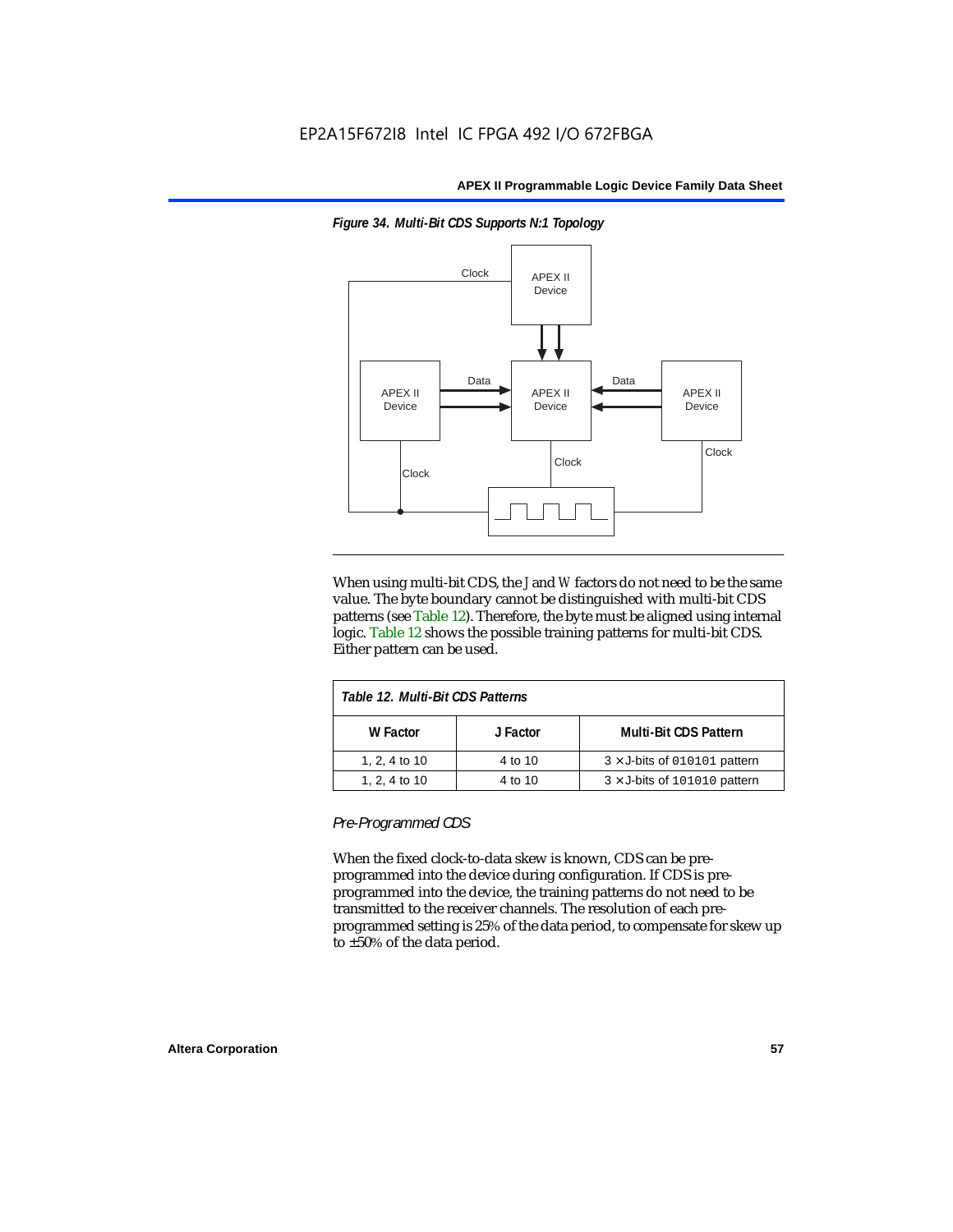Pre-programmed CDS may also be used to resolve clock-to-data skew greater than 50% of the bit period. However, internal logic must be used to implement the byte alignment circuitry for this operation.

# **Flexible-LVDS I/O Pins**

A subset of pins in the top two I/O banks supports interfacing with Flexible-LVDS, LVPECL, and HyperTransport inputs. These Flexible-LVDS input pins include dedicated LVDS, LVPECL, and HyperTransport input buffers. A subset of pins in the bottom two I/O banks supports interfacing with Flexible-LVDS and HyperTransport outputs. These Flexible-LVDS output pins include dedicated LVDS and HyperTransport output buffers. The Flexible-LVDS pins do not require any external components except for 100-Ω termination resistors on receiver channels. These pins do not contain dedicated serialization/deserialization circuitry; therefore, internal logic is used to perform serialization/deserialization functions.

The EP2A15 and EP2A25 devices support 56 input and 56 output Flexible-LVDS channels. The EP2A40 and larger devices support 88 input and 88 output Flexible-LVDS channels. All APEX II devices support the Flexible-LVDS interface up to 400 Mbps (DDR) per channel. Flexible-LVDS pins along with the True-LVDS pins provide up to 144-Gbps total device bandwidth. Table 13 shows the Flexible-LVDS timing specification.

| Table 13. APEX II Flexible-LVDS Timing Specification |                                        |       |                    |       |     |       |      |             |
|------------------------------------------------------|----------------------------------------|-------|--------------------|-------|-----|-------|------|-------------|
| Symbol                                               | <b>Timing Parameter Definition</b>     |       | <b>Speed Grade</b> |       |     |       | Unit |             |
|                                                      |                                        | -7    |                    | -8    |     | -9    |      |             |
|                                                      |                                        | Min   | Max                | Min   | Max | Min   | Max  |             |
|                                                      | Data Rate   Maximum operating speed    |       | 400                |       | 311 |       | 311  | <b>Mbps</b> |
| <b>TCCS</b>                                          | Transmitter channel-to-channel<br>skew |       | 700                |       | 900 |       | 900  | ps          |
| <b>SW</b>                                            | Receiver sampling window               | 1,100 |                    | 1,400 |     | 1,400 |      | ps          |

# **MultiVolt I/O Interface**

The APEX II architecture supports the MultiVolt I/O interface feature, which allows APEX II devices in all packages to interface with systems of different supply voltages. The devices have one set of  $V_{CC}$  pins for internal operation and input buffers (VCCINT), and another set for I/O output drivers (VCCIO).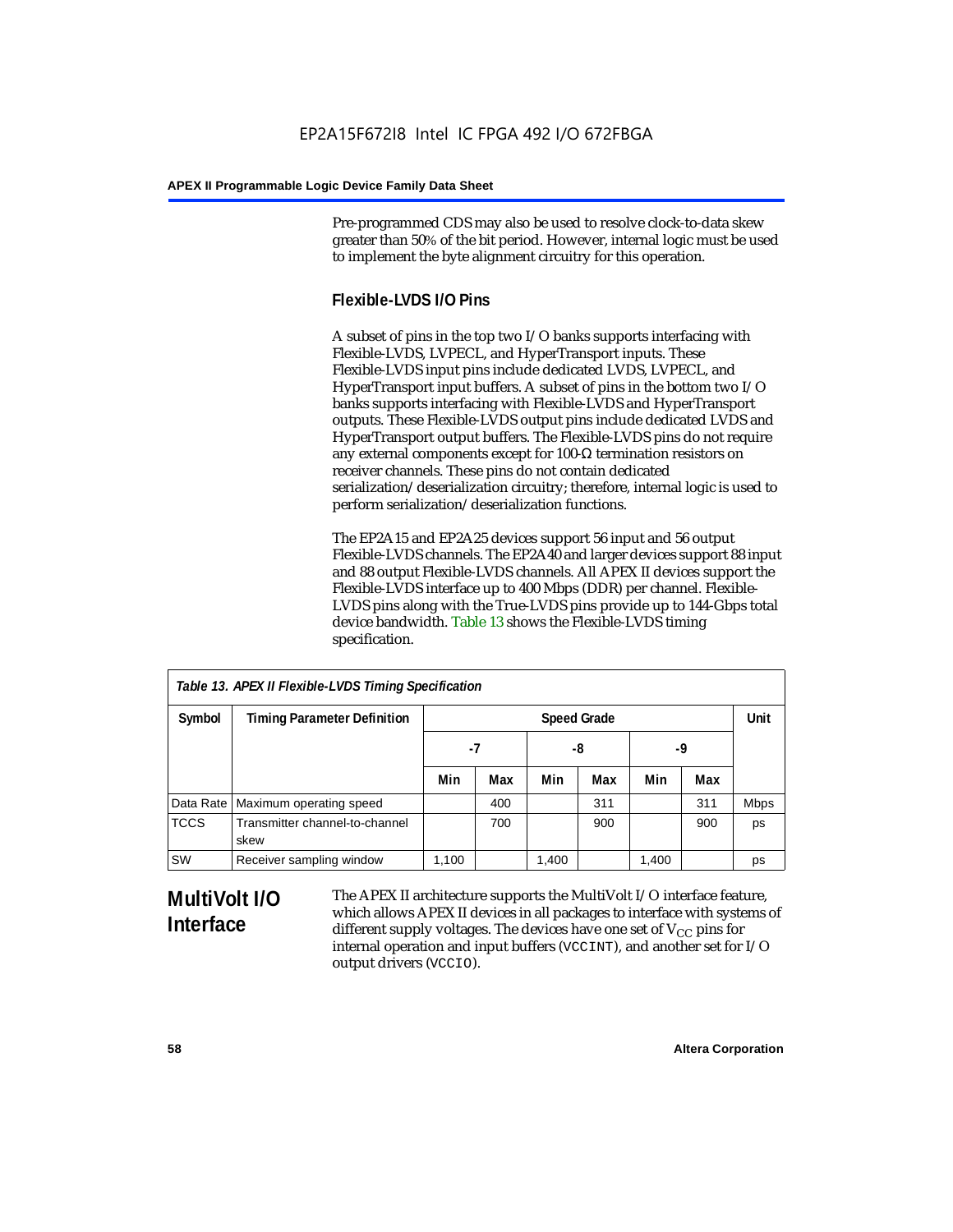The APEX II VCCINT pins must always be connected to a 1.5-V power supply. With a 1.5-V  $V_{\text{CCINT}}$  level, input pins are 1.5-V, 1.8-V, 2.5-V and 3.3-V tolerant. The VCCIO pins can be connected to either a 1.5-V, 1.8-V, 2.5-V or 3.3-V power supply, depending on the output requirements. The output levels are compatible with systems of the same voltage as the power supply (i.e., when VCCIO pins are connected to a 1.5-V power supply, the output levels are compatible with 1.5-V systems). When VCCIO pins are connected to a 3.3-V power supply, the output high is 3.3 V and is compatible with 3.3-V or 5.0-V systems.

#### Table 14 summarizes APEX II MultiVolt I/O support.

|                                             | Table 14. APEX II MultiVolt I/O Support<br>Note $(1)$ |      |              |                      |      |              |                      |      |      |      |
|---------------------------------------------|-------------------------------------------------------|------|--------------|----------------------|------|--------------|----------------------|------|------|------|
| $V_{\text{CCIO}}(V)$<br><b>Input Signal</b> |                                                       |      |              |                      |      |              | <b>Output Signal</b> |      |      |      |
|                                             | 1.5V                                                  | 1.8V | 2.5V         | 3.3V                 | 5.0V | 1.5V         | 1.8V                 | 2.5V | 3.3V | 5.0V |
| 1.5                                         |                                                       |      |              | $\checkmark$         |      | $\checkmark$ |                      |      |      |      |
| 1.8                                         | (2)                                                   |      |              | $\checkmark$         |      | (3)          |                      |      |      |      |
| 2.5                                         | (2)<br>$\checkmark$                                   | (2)  | $\checkmark$ | $\checkmark$         |      | (4)          | (4)<br>$\checkmark$  |      |      |      |
| 3.3                                         | (2)                                                   | (2)  |              | $\ddot{\phantom{0}}$ | (5)  | (6)          | (6)<br>$\checkmark$  | (6)  |      |      |

#### *Notes to Table 14:*

(1) The PCI clamping diode must be disabled to drive an input with voltages higher than  $V_{\rm CClO}$ , except for with a 5.0-V input.

(2) These input levels are only allowed if the input standard is set to any V<sub>REF</sub> standard (i.e., SSTL-3, SSTL-2, HSTL, GTL+, and AGP 2×). The V<sub>REF</sub> standard inputs are powered by V<sub>CCINT</sub>. LVTTL, PCI, PCI-X, and AGP 1× standard inputs are powered by  $V_{\text{CCIO}}$ . As a result, input levels below the  $V_{\text{CCIO}}$  setting cannot drive these standards.

(3) When  $V_{\text{CCIO}} = 1.8$  V, an APEX II device can drive a 1.5-V device with 1.8-V tolerant inputs.<br>(4) When  $V_{\text{CCIO}} = 2.5$  V, an APEX II device can drive a 1.5-V or 1.8-V device with 2.5-V toleran

(4) When  $V_{\text{CCIO}} = 2.5$  V, an APEX II device can drive a 1.5-V or 1.8-V device with 2.5-V tolerant inputs.<br>(5) APEX II devices can be 5.0-V tolerant with the use of an external series resistor and enabling the PCI cl

(5) APEX II devices can be 5.0-V tolerant with the use of an external series resistor and enabling the PCI clamping diode.

(6) When  $V_{\text{CCIO}} = 3.3$  V, an APEX II device can drive a 1.5-V, 1.8-V, or 2.5-V device with 3.3-V tolerant inputs.

Open-drain output pins with a pull-up resistor to the 5.0-V supply and a series register to the I/O pin can drive 5.0-V CMOS input pins that require a  $V<sub>IH</sub>$  of 3.5 V. When the pin is inactive, the trace will be pulled up to 5.0 V by the resistor. The open-drain pin will only drive low or tri-state; it will never drive high. The rise time is dependent on the value of the pull-up resistor and load impedance. The  $I_{OL}$  current specification should be considered when selecting a pull-up resistor.

#### **Power Sequencing & Hot Socketing** Because APEX II devices can be used in a mixed-voltage environment, they have been designed specifically for any possible power-up sequence. Therefore, the  $V_{\text{CCIO}}$  and  $V_{\text{CCINT}}$  power supplies may be powered in any order.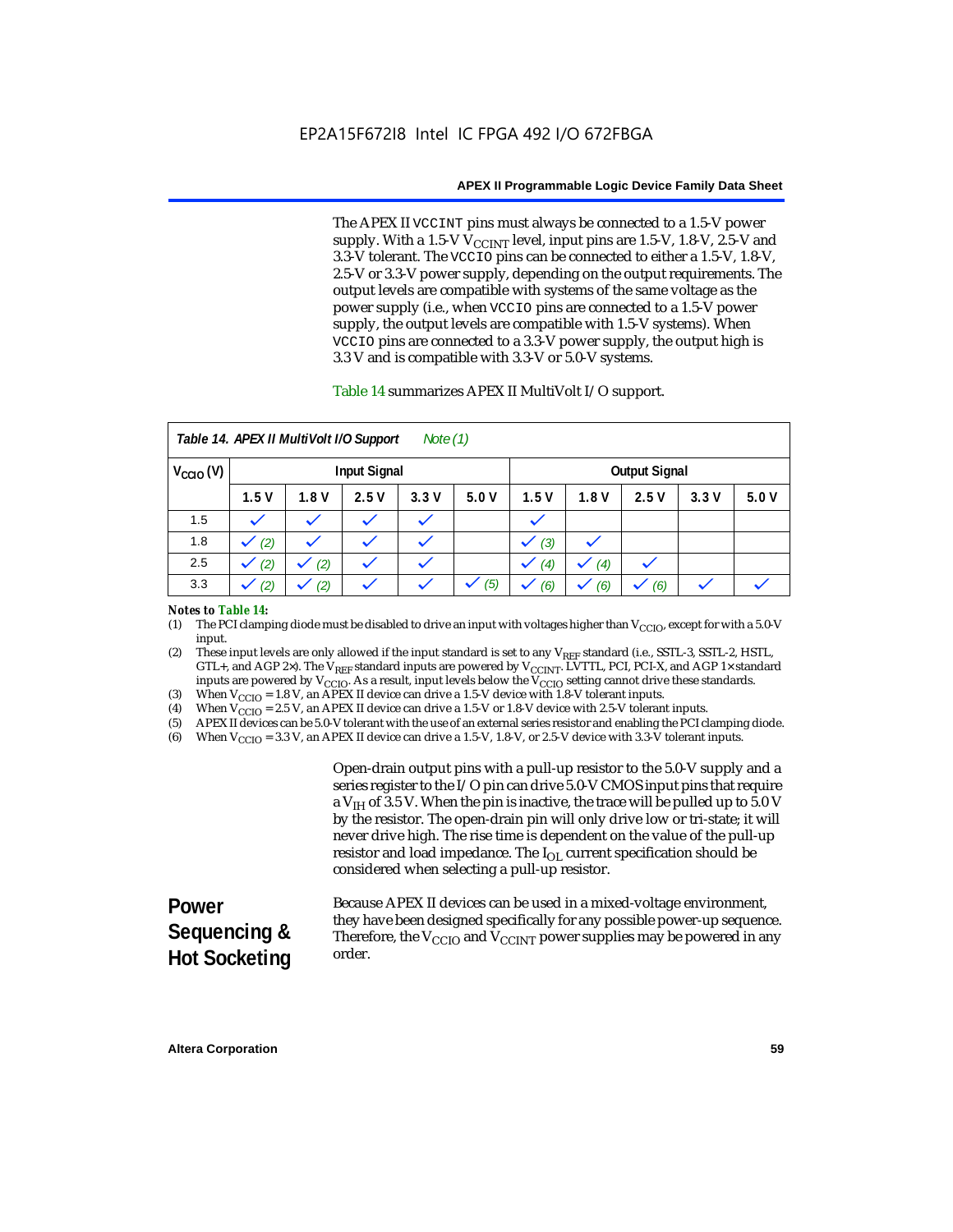Signals can be driven into APEX II devices before and during power-up without damaging the device. In addition, APEX II devices do not drive out during power-up. Once operating conditions are reached and the device is configured, APEX II devices operate as specified by the user.

**General-Purpose PLLs** APEX II devices have ClockLock, ClockBoost, and ClockShift features, which use four general-purpose PLLs (separate from the four dedicated True-LVDS PLLs) to provide clock management and clock-frequency synthesis. These PLLs allow designers to increase performance and provide clock-frequency synthesis. The PLL reduces the clock delay within a device. This reduction minimizes clock-to-output and setup times while maintaining zero hold times. The PLLs, which provide programmable multiplication, allow the designer to distribute a lowspeed clock and multiply that clock on-device. APEX II devices include a high-speed clock tree: unlike ASICs, the user does not have to design and optimize the clock tree. The PLLs work in conjunction with the APEX II device's high-speed clock to provide significant improvements in system performance and bandwidth.

> The PLLs in APEX II devices are enabled through the Quartus II software. External devices are not required to use these features. Table 15 shows the general-purpose PLL features for APEX II devices. Figure 35 shows an APEX II general-purpose PLL.

| Table 15. APEX II General-Purpose PLL Features                                                                                             |                     |  |  |
|--------------------------------------------------------------------------------------------------------------------------------------------|---------------------|--|--|
| <b>Number of External</b><br>Number of PLLs<br><b>ClockBoost</b><br>Number of<br><b>Feedback Inputs</b><br><b>Clock Outputs</b><br>Feature |                     |  |  |
|                                                                                                                                            | $m/(n \times k, v)$ |  |  |

*Figure 35. APEX II General-Purpose PLL Note (1)*

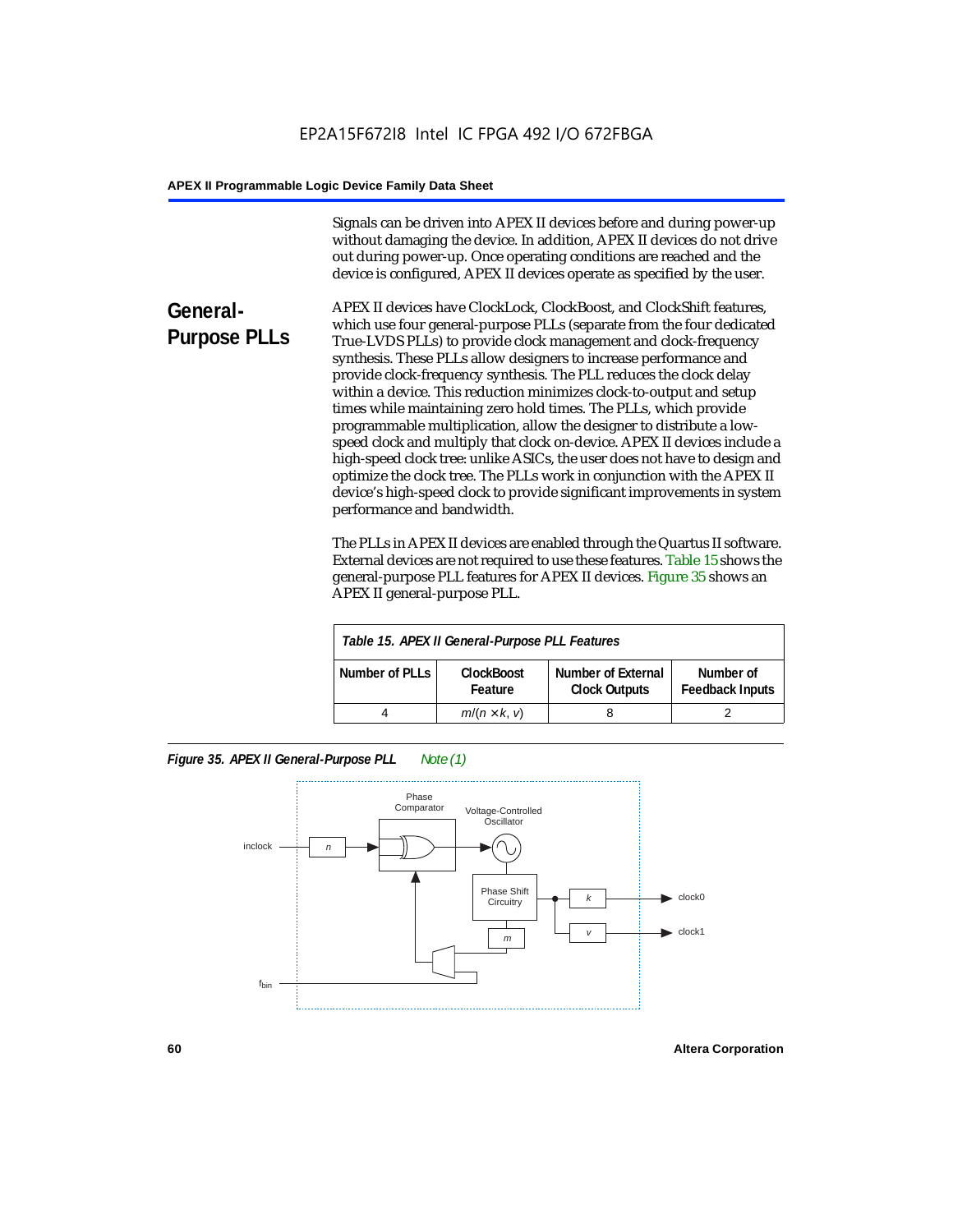#### *Note to Figure 35:*

(1) *n* represents the prescale divider for the PLL input. *m* represents the multiplier. *k* and *v* represent the different post scale dividers for the two possible PLL outputs. *m* and *k* are integers that range from 1 to 160. *n* and *v* are integers that range from 1 to 16.

#### **Advanced ClockBoost Multiplication & Division**

APEX II PLLs include circuitry that provides clock synthesis for eight internal outputs and two external outputs using  $m/(n \times$  output divider) scaling. When a PLL is locked, the locked output clock aligns to the rising edge of the input clock. The closed loop equation for Figure 35 gives an output frequency  $f_{clock0} = (m/(n \times k))f_{IN}$  and  $f_{clock1} = (m/(n \times v))f_{IN}$ . These equations allow the multiplication or division of clocks by a programmable number. The Quartus II software automatically chooses the appropriate scaling factors according to the frequency, multiplication, and division values entered.

A single PLL in an APEX II device allows for multiple user-defined multiplication and division ratios that are not possible even with multiple delay-locked loops (DLLs). For example, if a frequency scaling factor of 3.75 is needed for a given input clock, a multiplication factor of 15 and a division factor of 4 can be entered. This advanced multiplication scaling can be performed with a single PLL, making it unnecessary to cascade PLL outputs.

#### **External Clock Outputs**

APEX II devices have two low-jitter external clocks available for external clock sources. Other devices on the board can use these outputs as clock sources.

There are three modes for external clock outputs.

- Zero Delay Buffer: The external clock output pin is phase aligned with the clock input pin for zero delay. Multiplication, programmable phase shift, and time delay shift are not allowed in this configuration. The MegaWizard interface for altclklock should be used to verify possible clock settings.
- External Feedback: The external feedback input pin is phase aligned with clock input pin. By aligning these clocks, you can actively remove clock delay and skew between devices. This mode has the same restrictions as zero delay buffer mode.
- Normal Mode: The external clock output pin will have phase delay relative to the clock input pin. If an internal clock is used in this mode, the IOE register clock will be phase aligned to the input clock pin. Multiplication is allowed with the normal mode.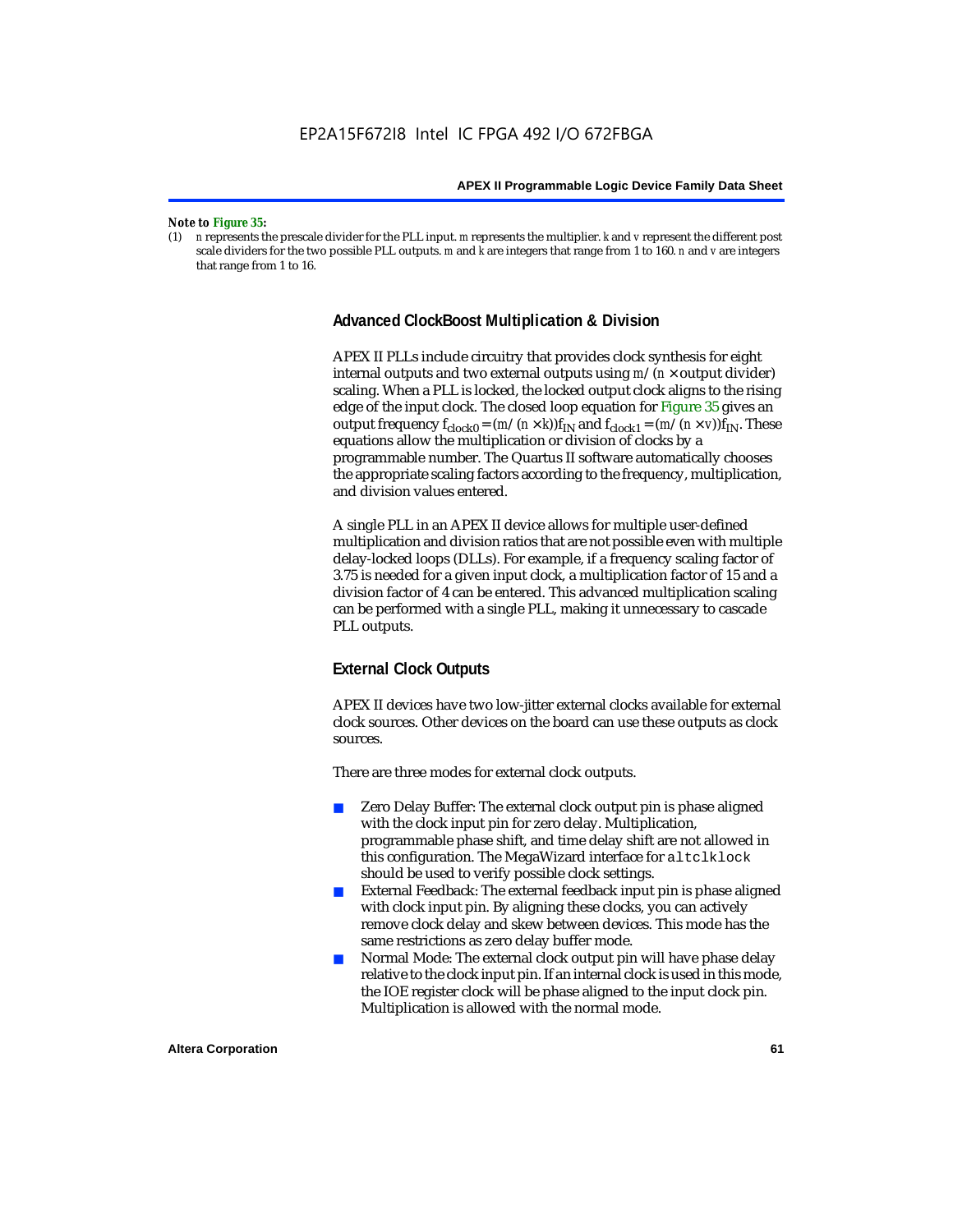# **ClockShift Circuitry**

General-purpose PLLs in APEX II devices have ClockShift circuitry that provides programmable phase shift. Users can enter a phase shift (in degrees or time units) that affects all PLL outputs. Phase shifts of 90°, 180°, and 270° can be implemented exactly. Other values of phase shifting, or delay shifting in time units, are allowed with a resolution range of 0.5 ns to 1.0 ns. This resolution varies with frequency input and the user-entered multiplication and division factors. The phase shift ability is only possible on a multiplied or divided clock if the input and output frequency have an integer multiple relationship (i.e.,  $f_{IN}/f_{OUT}$  or  $f_{OUT}/f_{IN}$  must be an integer).

#### *Clock Enable Signal*

APEX II PLLs have a CLKLK\_ENA pin for enabling/disabling all device PLLs. When the CLKLK\_ENA pin is high, the PLL drives a clock to all its output ports. When the CLKLK\_ENA pin is low, the clock0, clock1, and extclock ports are driven by GND and all of the PLLs go out of lock. When the CLKLK\_ENA pin goes high again, the PLL relocks.

The individual enable port for each PLL is programmable. If more than one PLL is instantiated, each one does not have to use the clock enable. To enable/disable the device PLLs with the CLKLK\_ENA pin, the inclocken port on the altclklock instance must be connected to the CLKLK\_ENA input pin.

#### *Lock Signals*

The APEX II device PLL circuits support individual LOCK signals. The LOCK signal drives high when the PLL has locked onto the input clock. LOCK remains high as long as the input remains within specification. It will go low if the input is out of specification. A LOCK pin is optional for each PLL used in the APEX II devices; when not used, they are I/O pins. This signal is not available internally; if it is used in the logic array, it must be fed back in with an input pin.

**SignalTap Embedded Logic Analyzer** APEX II devices include device enhancements to support the SignalTap embedded logic analyzer. By including this circuitry, the APEX II device provides the ability to monitor design operation over a period of time through the IEEE Std. 1149.1 (JTAG) circuitry; a designer can analyze internal logic at speed without bringing internal signals to the I/O pins. This feature is particularly important for advanced packages such as FineLine BGA packages because adding a connection to a pin during the debugging process can be difficult after a board is designed and manufactured.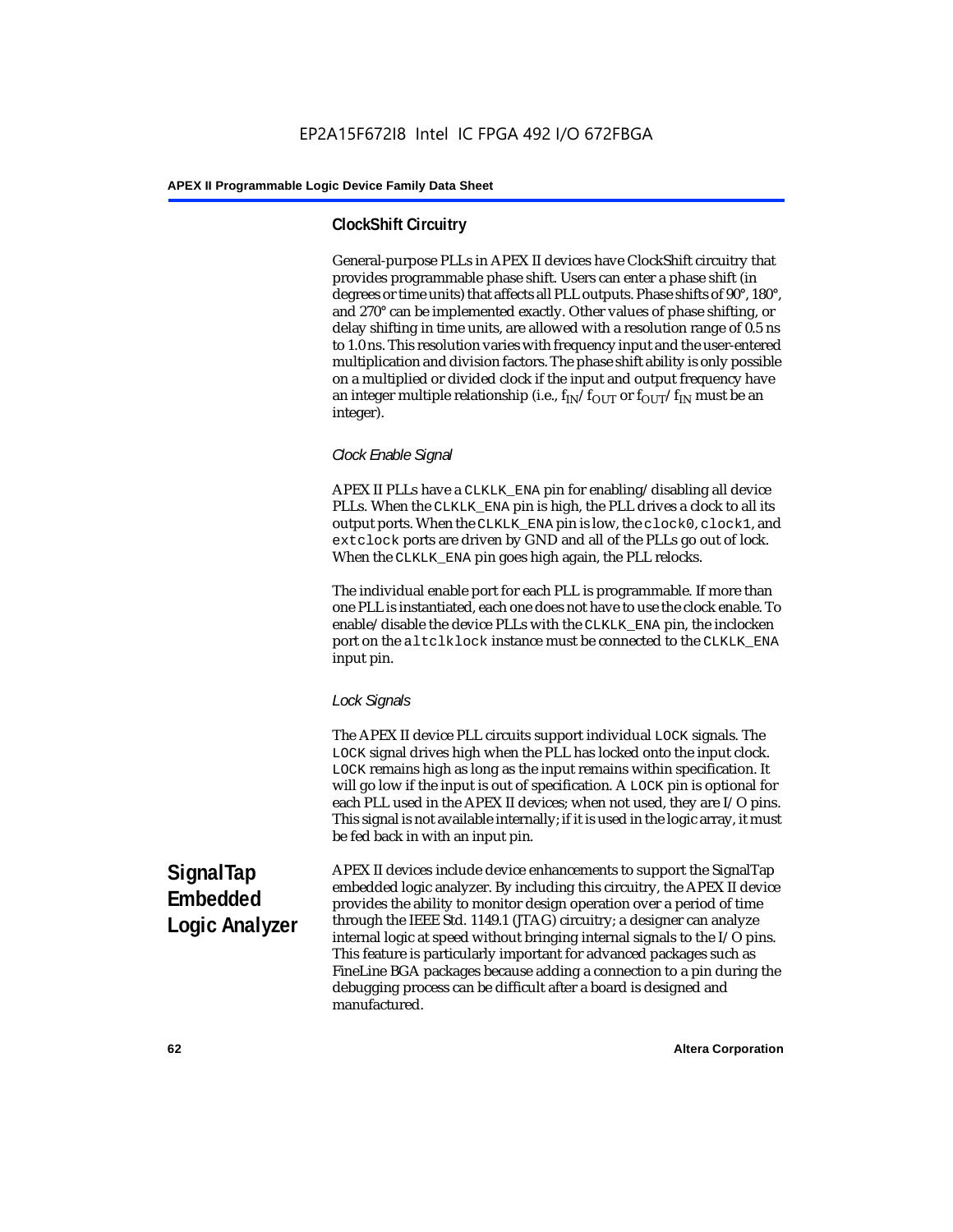# **IEEE Std. 1149.1 (JTAG) Boundary-Scan Support**

All APEX II devices provide JTAG BST circuitry that complies with the IEEE Std. 1149.1-1990 specification. JTAG boundary-scan testing can be performed before or after configuration, but not during configuration. APEX II devices can also use the JTAG port for configuration with the Quartus II software or with hardware using either Jam<sup>TM</sup> Standard Test and Programming Language (STAPL) Files (**.jam**) or Jam Byte-Code Files (**.jbc**). Finally, APEX II devices use the JTAG port to monitor the logic operation of the device with the SignalTap embedded logic analyzer. APEX II devices support the JTAG instructions shown in Table 16.

|                           | Table 16. APEX II JTAG Instructions                                                                                                                                                                                                                                                      |  |  |  |
|---------------------------|------------------------------------------------------------------------------------------------------------------------------------------------------------------------------------------------------------------------------------------------------------------------------------------|--|--|--|
| <b>JTAG Instruction</b>   | <b>Description</b>                                                                                                                                                                                                                                                                       |  |  |  |
| SAMPLE/PRELOAD            | Allows a snapshot of signals at the device pins to be captured and examined during<br>normal device operation, and permits an initial data pattern to be output at the device pins.<br>Also used by the SignalTap embedded logic analyzer.                                               |  |  |  |
| EXTEST (1)                | Allows the external circuitry and board-level interconnections to be tested by forcing a test<br>pattern at the output pins and capturing test results at the input pins.                                                                                                                |  |  |  |
| <b>BYPASS</b>             | Places the 1-bit bypass register between the TDI and TDO pins, which allows the BST data<br>to pass synchronously through selected devices to adjacent devices during normal device<br>operation.                                                                                        |  |  |  |
| <b>USERCODE</b>           | Selects the 32-bit USERCODE register and places it between the TDI and TDO pins,<br>allowing the USERCODE to be serially shifted out of TDO.                                                                                                                                             |  |  |  |
| <b>IDCODE</b>             | Selects the IDCODE register and places it between TDI and TDO, allowing the IDCODE<br>to be serially shifted out of TDO.                                                                                                                                                                 |  |  |  |
| HIGHZ $(1)$               | Places the 1-bit bypass register between the TDI and TDO pins, which allows the BST data<br>to pass synchronously through selected devices to adjacent devices during normal device<br>operation, while tri-stating all of the I/O pins.                                                 |  |  |  |
| CLAMP $(1)$               | Places the 1-bit bypass register between the TDI and TDO pins, which allows the BST data<br>to pass synchronously through selected devices to adjacent devices during normal device<br>operation while holding I/O pins to a state defined by the data in the boundary-scan<br>register. |  |  |  |
| <b>ICR</b> instructions   | Used when configuring an APEX II device via the JTAG port with a MasterBlaster™ or<br>ByteBlasterMV <sup>TM</sup> download cable, or when using a Jam File or Jam Byte-Code File via an<br>embedded processor.                                                                           |  |  |  |
| SignalTap<br>instructions | Monitors internal device operation with the SignalTap embedded logic analyzer.                                                                                                                                                                                                           |  |  |  |

#### *Note to Table 16:*

(1) Bus hold and weak pull-up features override the high-impedance state of HIGHZ, CLAMP, and EXTEST.

The APEX II device instruction register length is 10 bits. The APEX II device USERCODE register length is 32 bits. Tables 17 and 18 show the boundary-scan register length and device IDCODE information for APEX II devices.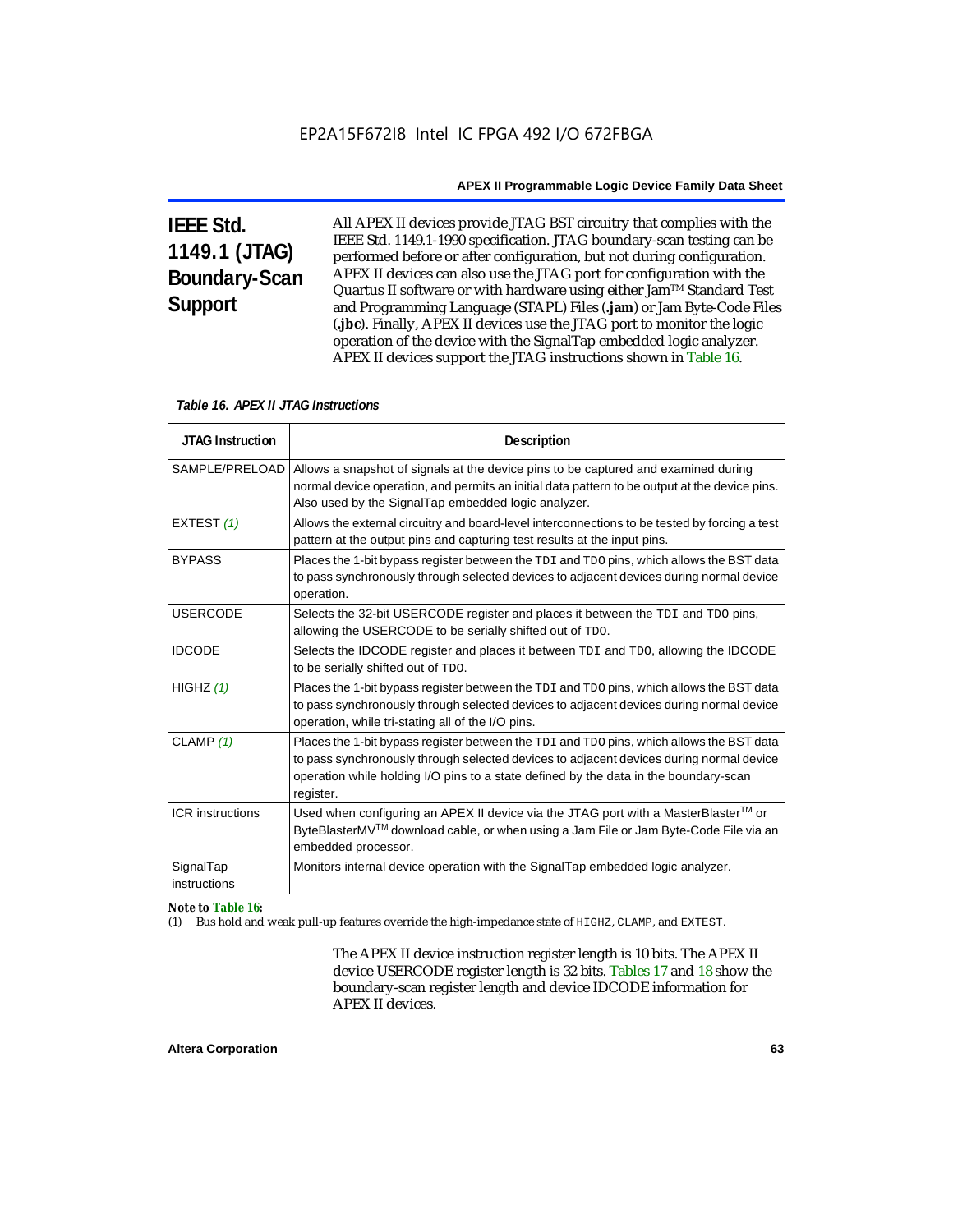# EP2A15F672I8 Intel IC FPGA 492 I/O 672FBGA

#### **APEX II Programmable Logic Device Family Data Sheet**

| Table 17. APEX II JTAG Boundary-Scan Register Length |                               |  |
|------------------------------------------------------|-------------------------------|--|
| Device                                               | Boundary-Scan Register Length |  |
| EP2A15                                               | 1.524                         |  |
| EP2A25                                               | 1.884                         |  |
| EP2A40                                               | 2,328                         |  |
| EP2A70                                               | 3.228                         |  |

|  | Table 18. 32-Bit APEX II Device IDCODE |
|--|----------------------------------------|
|--|----------------------------------------|

| <b>Device</b> |                            | IDCODE $(32 \text{ Bits})$ $(1)$ |                                    |                  |  |  |  |
|---------------|----------------------------|----------------------------------|------------------------------------|------------------|--|--|--|
|               | <b>Version</b><br>(4 Bits) | Part Number (16 Bits)            | Manufacturer<br>Identity (11 Bits) | 1 (1 Bit)<br>(2) |  |  |  |
| EP2A15        | 0000                       | 1100 0100<br>0000 0000           | 000 0110 1110                      |                  |  |  |  |
| EP2A25        | 0000                       | 1100 0110 0000 0000              | 000 0110 1110                      |                  |  |  |  |
| EP2A40        | 0000                       | 1101 0000 0000 0000              | 000 0110 1110                      |                  |  |  |  |
| EP2A70        | 0000                       | 0000<br>0000 0000<br>1110        | 000 0110 1110                      |                  |  |  |  |

#### *Notes to Tables 17 and 18:*

(1) The most significant bit (MSB) is on the left.

(2) The IDCODE's least significant bit (LSB) is always 1.

Figure 36 shows the timing requirements for the JTAG signals.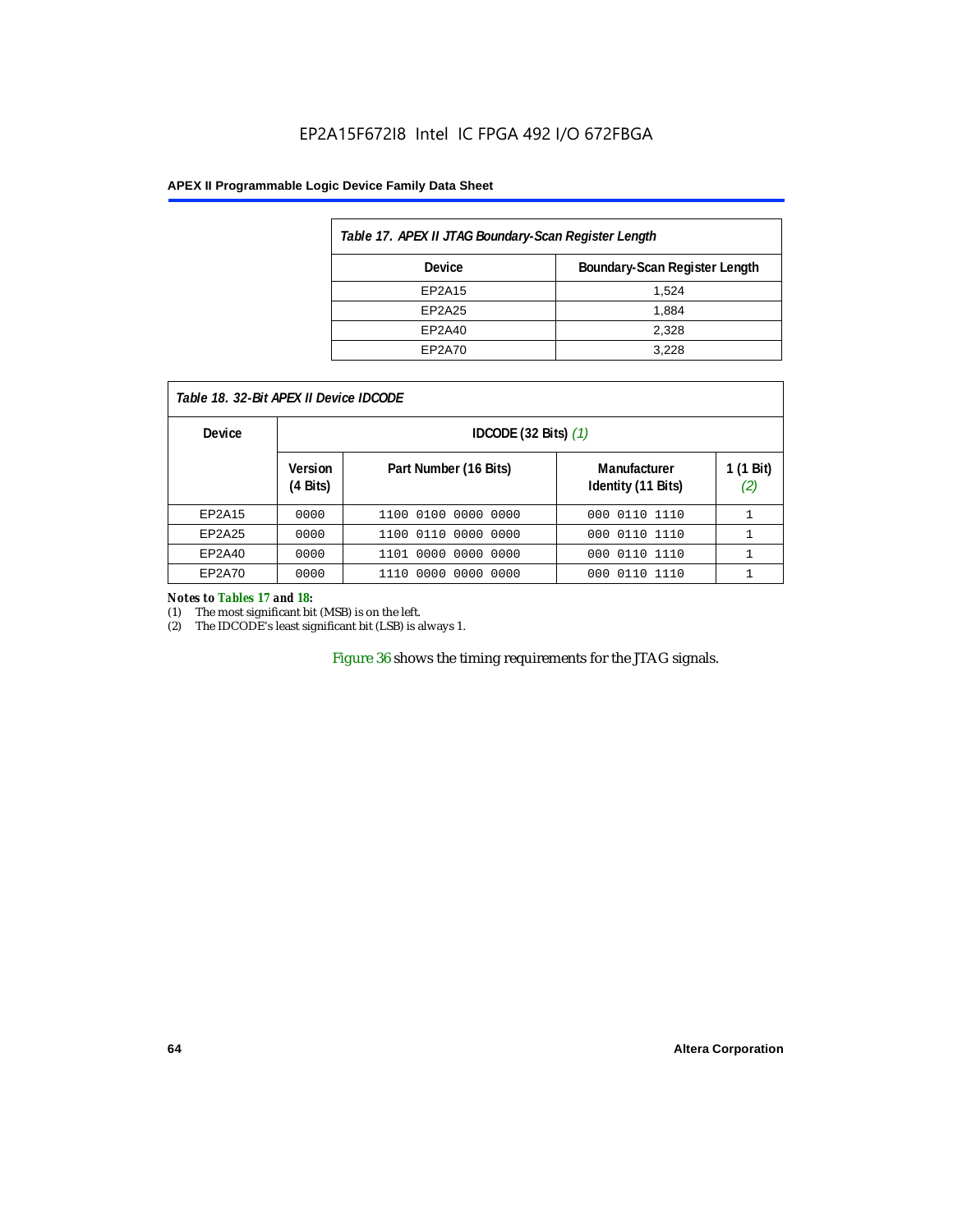

*Figure 36. APEX II JTAG Waveforms*

Table 19 shows the JTAG timing parameters and values for APEX II devices.

| Table 19. APEX II JTAG Timing Parameters & Values |                                                |     |     |      |  |  |
|---------------------------------------------------|------------------------------------------------|-----|-----|------|--|--|
| Symbol                                            | Parameter                                      | Min | Max | Unit |  |  |
| $t_{\sf JCP}$                                     | <b>TCK clock period</b>                        | 100 |     | ns   |  |  |
| $t_{JCH}$                                         | TCK clock high time                            | 50  |     | ns   |  |  |
| tjcl                                              | <b>TCK clock low time</b>                      | 50  |     | ns   |  |  |
| t <sub>JPSU</sub>                                 | JTAG port setup time                           | 20  |     | ns   |  |  |
| t <sub>JPH</sub>                                  | JTAG port hold time                            | 45  |     | ns   |  |  |
| <sup>t</sup> JPCO                                 | JTAG port clock to output                      |     | 25  | ns   |  |  |
| t <sub>JPZX</sub>                                 | JTAG port high impedance to valid output       |     | 25  | ns   |  |  |
| t <sub>JPXZ</sub>                                 | JTAG port valid output to high impedance       |     | 25  | ns   |  |  |
| tjssu                                             | Capture register setup time                    | 20  |     | ns   |  |  |
| $t_{\mathsf{JSH}}$                                | Capture register hold time                     | 45  |     | ns   |  |  |
| tjsco                                             | Update register clock to output                |     | 35  | ns   |  |  |
| t <sub>JSZX</sub>                                 | Update register high impedance to valid output |     | 35  | ns   |  |  |
| t <sub>JSXZ</sub>                                 | Update register valid output to high impedance |     | 35  | ns   |  |  |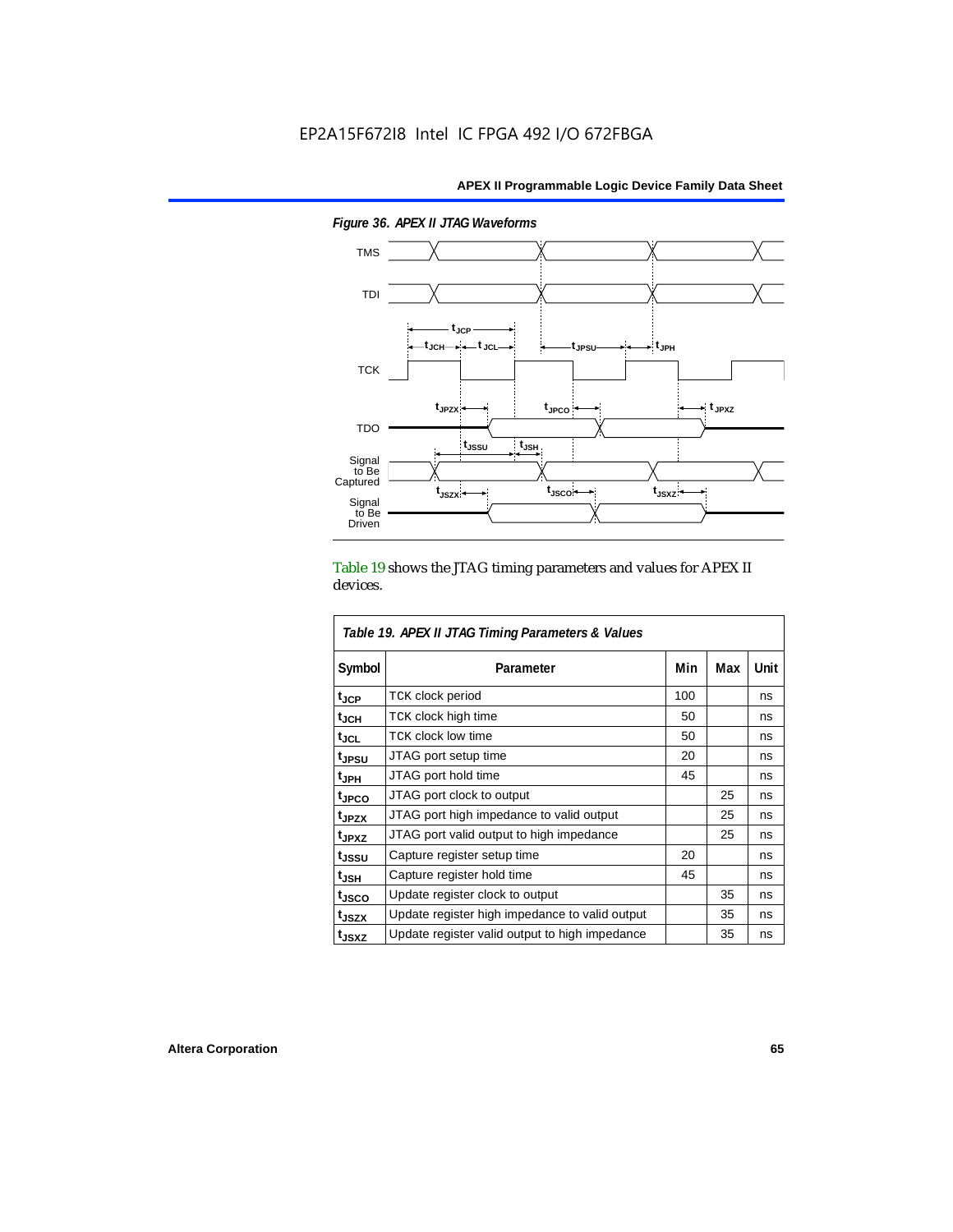|                        | For more information, see the following documents:                                                                                                                                                                                                                                                                                                                                                                                                                                                                                          |  |  |
|------------------------|---------------------------------------------------------------------------------------------------------------------------------------------------------------------------------------------------------------------------------------------------------------------------------------------------------------------------------------------------------------------------------------------------------------------------------------------------------------------------------------------------------------------------------------------|--|--|
|                        | Application Note 39 (IEEE Std. 1149.1 (JTAG) Boundary-Scan Testing in<br><b>Altera Devices</b> )<br>Jam Programming & Test Language Specification                                                                                                                                                                                                                                                                                                                                                                                           |  |  |
| <b>Generic Testing</b> | Each APEX II device is functionally tested. Complete testing of each<br>configurable static random access memory (SRAM) bit and all logic<br>functionality ensures 100% yield. AC test measurements for APEX II<br>devices are made under conditions equivalent to those shown in<br>Figure 37. Multiple test patterns can be used to configure devices during<br>all stages of the production flow. AC test criteria include:                                                                                                              |  |  |
|                        | Power supply transients can affect AC measurements.<br>Simultaneous transitions of multiple outputs should be avoided for<br>accurate measurement.<br>Threshold tests must not be performed under AC conditions.<br>Large-amplitude, fast-ground-current transients normally occur as<br>the device outputs discharge the load capacitances. When these<br>transients flow through the parasitic inductance between the device<br>ground pin and the test system ground, significant reductions in<br>observable noise immunity can result. |  |  |





# **Operating Conditions**

APEX II devices are offered in both commercial and industrial grades. However, industrial-grade devices may have limited speed-grade availability.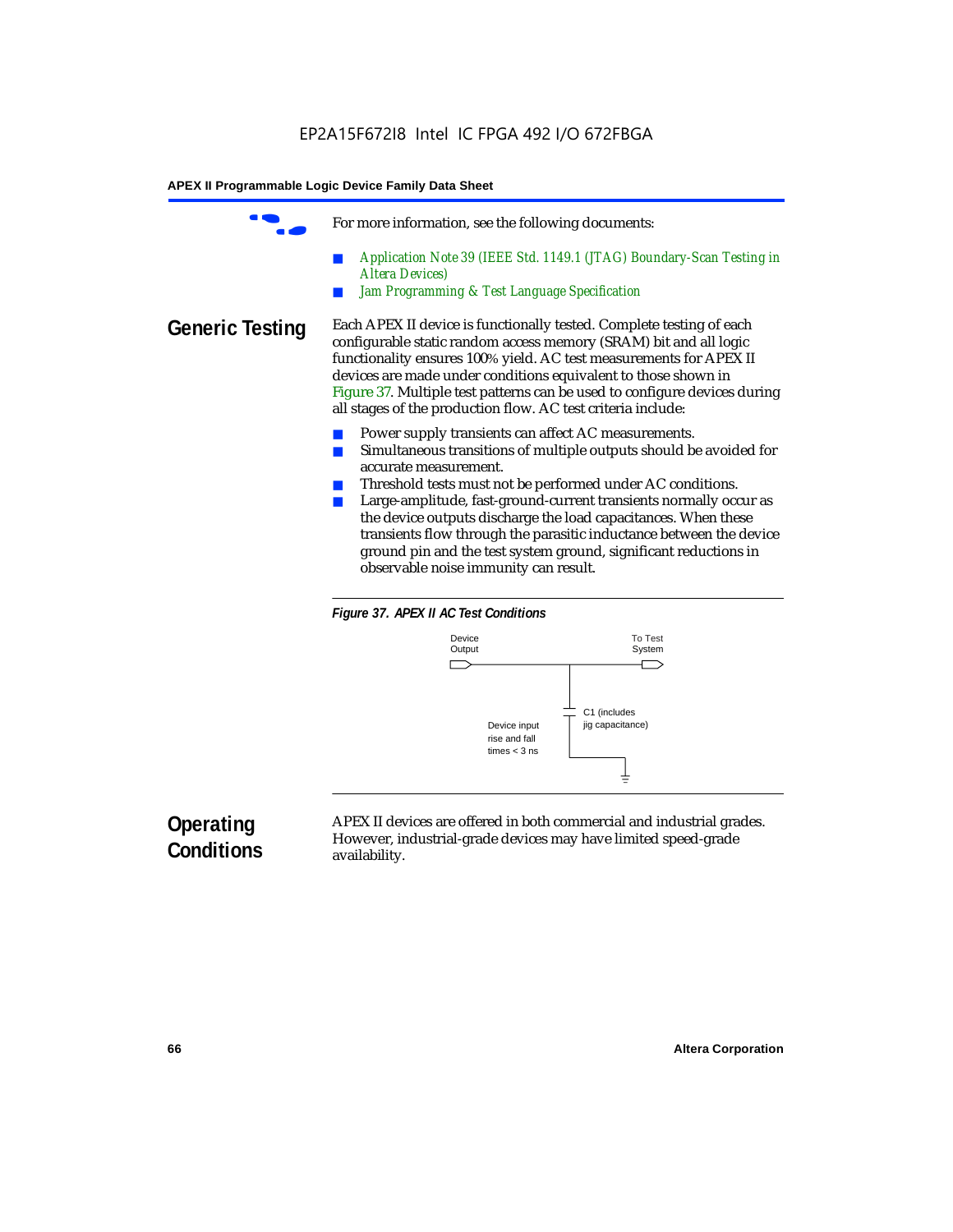Tables 20 through 41 provide information on absolute maximum ratings, recommended operating conditions, and DC operating conditions for 1.5-V APEX II devices.

| Notes (1), (2)<br>Table 20. APEX II Device Absolute Maximum Ratings |                            |                              |                |                |              |  |  |
|---------------------------------------------------------------------|----------------------------|------------------------------|----------------|----------------|--------------|--|--|
| Symbol                                                              | Parameter                  | <b>Conditions</b>            | <b>Minimum</b> | <b>Maximum</b> | Unit         |  |  |
| $V_{\text{CCINT}}$                                                  | Supply voltage             | With respect to ground $(3)$ | $-0.5$         | 2.4            | V            |  |  |
| V <sub>CCIO</sub>                                                   |                            |                              | $-0.5$         | 4.6            | V            |  |  |
| v,                                                                  | DC input voltage           |                              | $-0.5$         | 4.6            | V            |  |  |
| <b>POUT</b>                                                         | DC output current, per pin |                              | $-25$          | 25             | mA           |  |  |
| T <sub>STG</sub>                                                    | Storage temperature        | No bias                      | $-65$          | 150            | $^{\circ}$ C |  |  |
| $\mathsf{T}_{\mathsf{AMB}}$                                         | Ambient temperature        | Under bias                   | $-65$          | 135            | $^{\circ}$ C |  |  |
| $T_{\rm J}$                                                         | Junction temperature       | BGA packages under bias      |                | 135            | $^{\circ}$ C |  |  |

| Table 21. APEX II Device Recommended Operating Conditions |                                                        |                       |                |                   |              |  |
|-----------------------------------------------------------|--------------------------------------------------------|-----------------------|----------------|-------------------|--------------|--|
| Symbol                                                    | Parameter                                              | <b>Conditions</b>     | <b>Minimum</b> | <b>Maximum</b>    | Unit         |  |
| <b>V<sub>CCINT</sub></b>                                  | Supply voltage for internal logic<br>and input buffers | (4)                   | 1.425          | 1.575             | $\vee$       |  |
| V <sub>CCIO</sub>                                         | Supply voltage for output buffers,<br>3.3-V operation  | (4), (5)              | 3.00(3.135)    | 3.60(3.465)       | $\vee$       |  |
|                                                           | Supply voltage for output buffers,<br>2.5-V operation  | (4)                   | 2.375          | 2.625             | $\vee$       |  |
|                                                           | Supply voltage for output buffers,<br>1.8-V operation  | (4)                   | 1.71           | 1.89              | $\vee$       |  |
|                                                           | Supply voltage for output buffers,<br>1.5-V operation  | (4)                   | 1.4            | 1.6               | $\vee$       |  |
| $V_{1}$                                                   | Input voltage                                          | (3), (6)              | $-0.5$         | 4.1               | V            |  |
| $V_{\rm O}$                                               | Output voltage                                         |                       | $\Omega$       | V <sub>CCIO</sub> | $\vee$       |  |
| $T_{\rm J}$                                               | Operating junction temperature                         | For commercial<br>use | $\Omega$       | 85                | $^{\circ}$ C |  |
|                                                           |                                                        | For industrial use    | $-40$          | 100               | $^{\circ}$ C |  |
| $t_{\mathsf{R}}$                                          | Input rise time                                        |                       |                | 40                | ns           |  |
| $t_{\mathsf{F}}$                                          | Input fall time                                        |                       |                | 40                | ns           |  |

Г

٦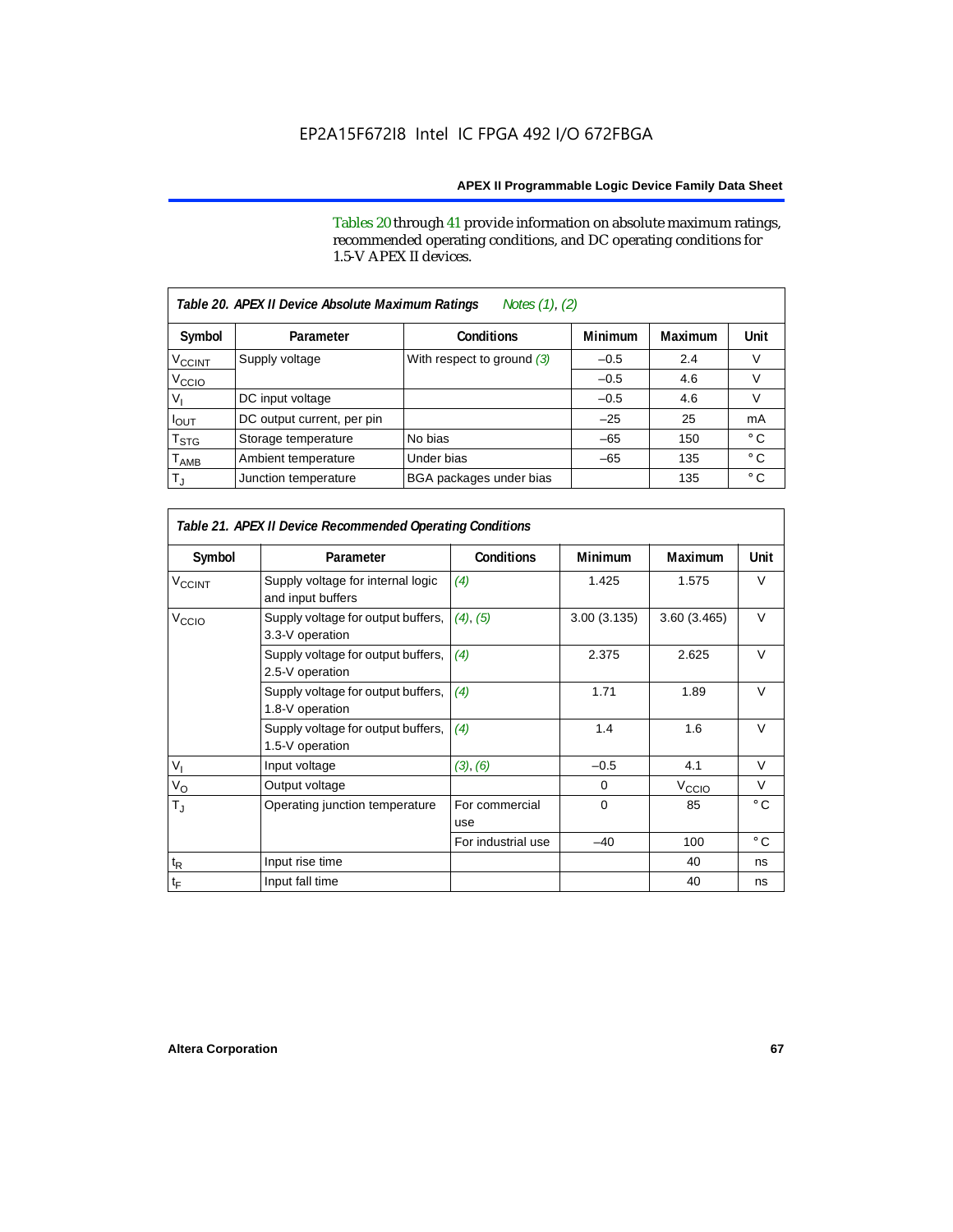# EP2A15F672I8 Intel IC FPGA 492 I/O 672FBGA

# **APEX II Programmable Logic Device Family Data Sheet**

| Table 22. APEX II Device DC Operating Conditions<br>Note $(7)$ |                                                                        |                                                                        |                |                |                |             |
|----------------------------------------------------------------|------------------------------------------------------------------------|------------------------------------------------------------------------|----------------|----------------|----------------|-------------|
| Symbol                                                         | Parameter                                                              | <b>Conditions</b>                                                      | <b>Minimum</b> | <b>Typical</b> | <b>Maximum</b> | <b>Unit</b> |
| -li                                                            | Input pin leakage<br>current                                           | $V_1 = V_{CCD}$ to 0 V (8)                                             | $-10$          |                | 10             | μA          |
| $I_{OZ}$                                                       | Tri-stated I/O pin<br>leakage current                                  | $V_{\Omega}$ = V <sub>CCIO</sub> to 0 V (8)                            | $-10$          |                | 10             | μA          |
| $I_{CC0}$                                                      | V <sub>CC</sub> supply current<br>(standby) (All ESBs<br>in power-down | $V_1$ = ground, no load,<br>no toggling inputs, -7<br>speed grade      |                | 10             |                | mA          |
|                                                                | mode)                                                                  | $V_1$ = ground, no load,<br>no toggling inputs, -8,<br>-9 speed grades |                | 5              |                | mA          |
| $R_{CONF}$                                                     | Value of I/O pin pull-                                                 | $V_{\text{CCIO}} = 3.0 \text{ V } (9)$                                 | 20             |                | 50             | $k\Omega$   |
|                                                                | up resistor before                                                     | $V_{\text{CCIO}} = 2.375 \text{ V} (9)$                                | 30             |                | 80             | $k\Omega$   |
|                                                                | and during<br>configuration                                            | $V_{\text{CCIO}} = 1.71 V (9)$                                         | 60             |                | 150            | $k\Omega$   |

| Table 23. LVTTL Specifications |                           |                                |         |         |              |  |
|--------------------------------|---------------------------|--------------------------------|---------|---------|--------------|--|
| Symbol                         | Parameter                 | <b>Conditions</b>              | Minimum | Maximum | <b>Units</b> |  |
| V <sub>CCIO</sub>              | Output supply voltage     |                                | 3.0     | 3.6     |              |  |
| $V_{IH}$                       | High-level input voltage  |                                | 1.7     | 4.1     |              |  |
| $V_{IL}$                       | Low-level input voltage   |                                | $-0.5$  | 0.8     |              |  |
| H                              | Input pin leakage current | $V_{IN}$ = 0 V or $V_{CCIO}$   | $-5$    | 5       | μA           |  |
| $V_{OH}$                       | High-level output voltage | $I_{OH} = -4$ to $-24$ mA (10) | 2.4     |         | V            |  |
| $V_{OL}$                       | Low-level output voltage  | $I_{OL}$ = 4 to 24 mA (10)     |         | 0.45    |              |  |

| Table 24. LVCMOS Specifications |                           |                                                               |                         |                |        |  |  |
|---------------------------------|---------------------------|---------------------------------------------------------------|-------------------------|----------------|--------|--|--|
| Symbol                          | Parameter                 | <b>Conditions</b>                                             | Minimum                 | <b>Maximum</b> | Units  |  |  |
| V <sub>CCIO</sub>               | Output supply voltage     |                                                               | 3.0                     | 3.6            | v      |  |  |
| $V_{\text{IH}}$                 | High-level input voltage  |                                                               | 1.7                     | 4.1            | $\vee$ |  |  |
| $V_{IL}$                        | Low-level input voltage   |                                                               | $-0.5$                  | 0.7            | V      |  |  |
| H,                              | Input pin leakage current | $V_{IN}$ = 0 V or $V_{CCIO}$                                  | $-10$                   | 10             | μA     |  |  |
| $V_{OH}$                        | High-level output voltage | $V_{\text{CCIO}} = 3.0,$<br>$I_{\text{OH}} = -0.1 \text{ mA}$ | $V_{\text{CCIO}} - 0.2$ |                | v      |  |  |
| $V_{OL}$                        | Low-level output voltage  | $V_{\text{CCIO}} = 3.0,$<br>$I_{OL} = 0.1$ mA                 |                         | 0.2            | V      |  |  |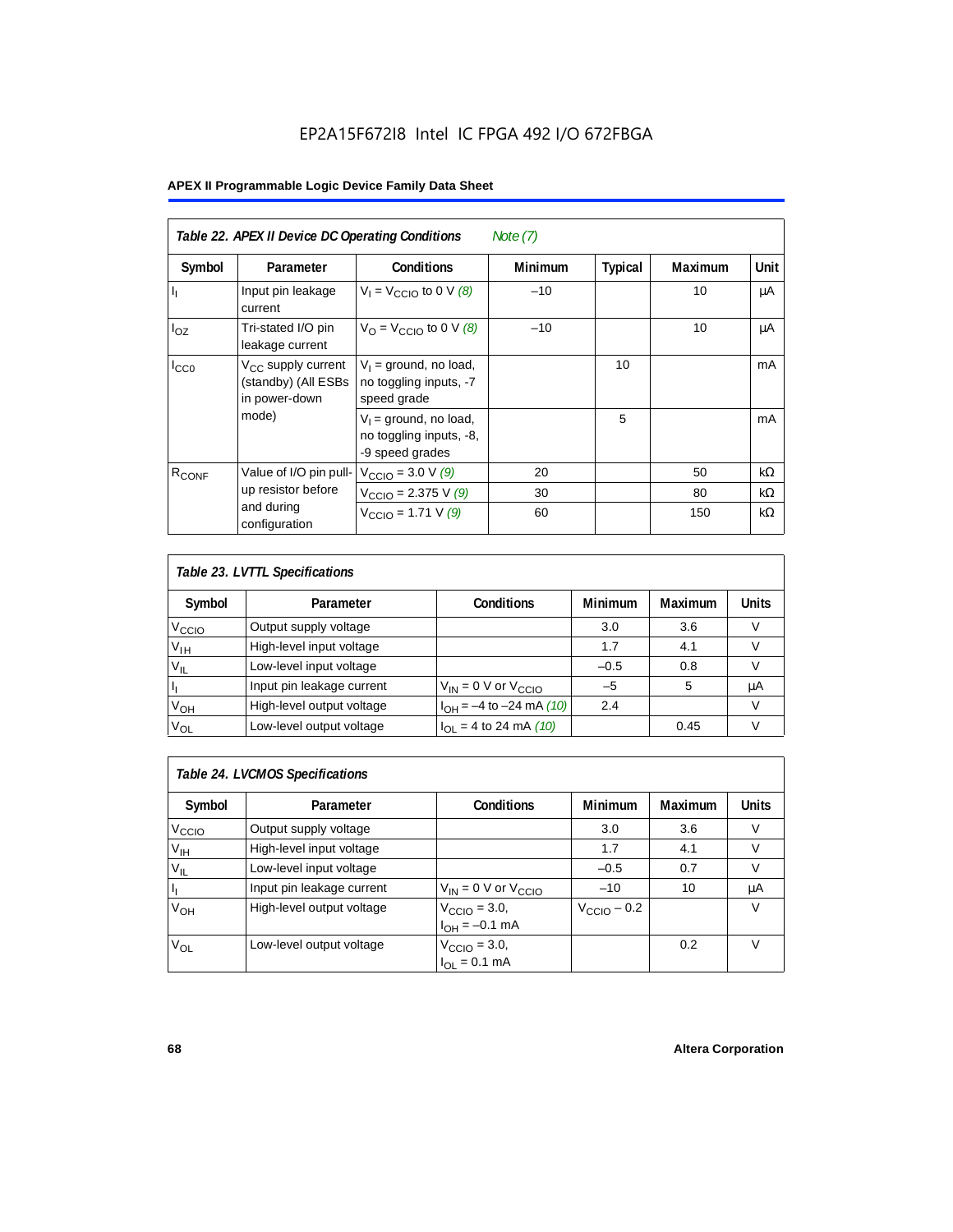| Table 25. 2.5-V I/O Specifications<br>Note (10) |                           |                              |                |         |              |  |  |
|-------------------------------------------------|---------------------------|------------------------------|----------------|---------|--------------|--|--|
| Symbol                                          | Parameter                 | Conditions                   | <b>Minimum</b> | Maximum | <b>Units</b> |  |  |
| $V_{\text{CC}10}$                               | Output supply voltage     |                              | 2.375          | 2.625   | $\vee$       |  |  |
| $V_{\text{IH}}$                                 | High-level input voltage  |                              | 1.7            | 4.1     | $\vee$       |  |  |
| $V_{IL}$                                        | Low-level input voltage   |                              | $-0.5$         | 0.7     | $\vee$       |  |  |
| $\vert \, \vert_1$                              | Input pin leakage current | $V_{IN} = 0$ V or $V_{CCIO}$ | $-10$          | 10      | μA           |  |  |
| V <sub>OH</sub>                                 | High-level output voltage | $I_{OH} = -0.1$ mA           | 2.1            |         | V            |  |  |
|                                                 |                           | $I_{OH} = -1$ mA             | 2.0            |         | $\vee$       |  |  |
|                                                 |                           | $I_{OH} = -2$ to $-16$ mA    | 1.7            |         | $\vee$       |  |  |
| $V_{OL}$                                        | Low-level output voltage  | $I_{OL} = 0.1$ mA            |                | 0.2     | $\vee$       |  |  |
|                                                 |                           | $I_{OL} = 1$ mA              |                | 0.4     | $\vee$       |  |  |
|                                                 |                           | $I_{\Omega I}$ = 2 to 16 mA  |                | 0.7     | v            |  |  |

| Table 26. 1.8-V I/O Specifications |                           |                                                 |                               |                               |              |  |  |
|------------------------------------|---------------------------|-------------------------------------------------|-------------------------------|-------------------------------|--------------|--|--|
| Symbol                             | Parameter                 | <b>Conditions</b>                               | <b>Minimum</b>                | Maximum                       | <b>Units</b> |  |  |
| V <sub>ccio</sub>                  | Output supply voltage     |                                                 | 1.65                          | 1.95                          | V            |  |  |
| $V_{IH}$                           | High-level input voltage  |                                                 | $0.65 \times V_{\text{CCIO}}$ | 4.1                           | V            |  |  |
| $V_{IL}$                           | Low-level input voltage   |                                                 | $-0.5$                        | $0.35 \times V_{\text{CCIO}}$ |              |  |  |
| H                                  | Input pin leakage current | $V_{IN} = 0$ V or $V_{CCIO}$                    | $-10$                         | 10                            | μA           |  |  |
| $V_{OH}$                           | High-level output voltage | $I_{OH} = -2$ to $-8$ mA (10) $V_{CCIO} - 0.45$ |                               |                               | V            |  |  |
| $V_{OL}$                           | Low-level output voltage  | $I_{OL}$ = 2 to 8 mA (10)                       |                               | 0.45                          | V            |  |  |

# *Table 27. 1.5-V I/O Specifications*

| Symbol            | Parameter                 | <b>Conditions</b>            | <b>Minimum</b>                | <b>Maximum</b>                | <b>Units</b> |
|-------------------|---------------------------|------------------------------|-------------------------------|-------------------------------|--------------|
| V <sub>CCIO</sub> | Output supply voltage     |                              | 1.4                           | 1.6                           |              |
| $V_{\text{IH}}$   | High-level input voltage  |                              | $0.65 \times V_{\text{CCIO}}$ | 4.1                           |              |
| $V_{IL}$          | Low-level input voltage   |                              | $-0.5$                        | $0.35 \times V_{\text{CCIO}}$ |              |
| П                 | Input pin leakage current | $V_{IN} = 0$ V or $V_{CCIO}$ | $-10$                         | 10                            | μA           |
| V <sub>OH</sub>   | High-level output voltage | $I_{OH} = -2$ mA (10)        | $0.75 \times V_{\text{CCIO}}$ |                               |              |
| $V_{OL}$          | Low-level output voltage  | $I_{OL} = 2 \text{ mA} (10)$ |                               | $0.25 \times V_{\text{CCIO}}$ |              |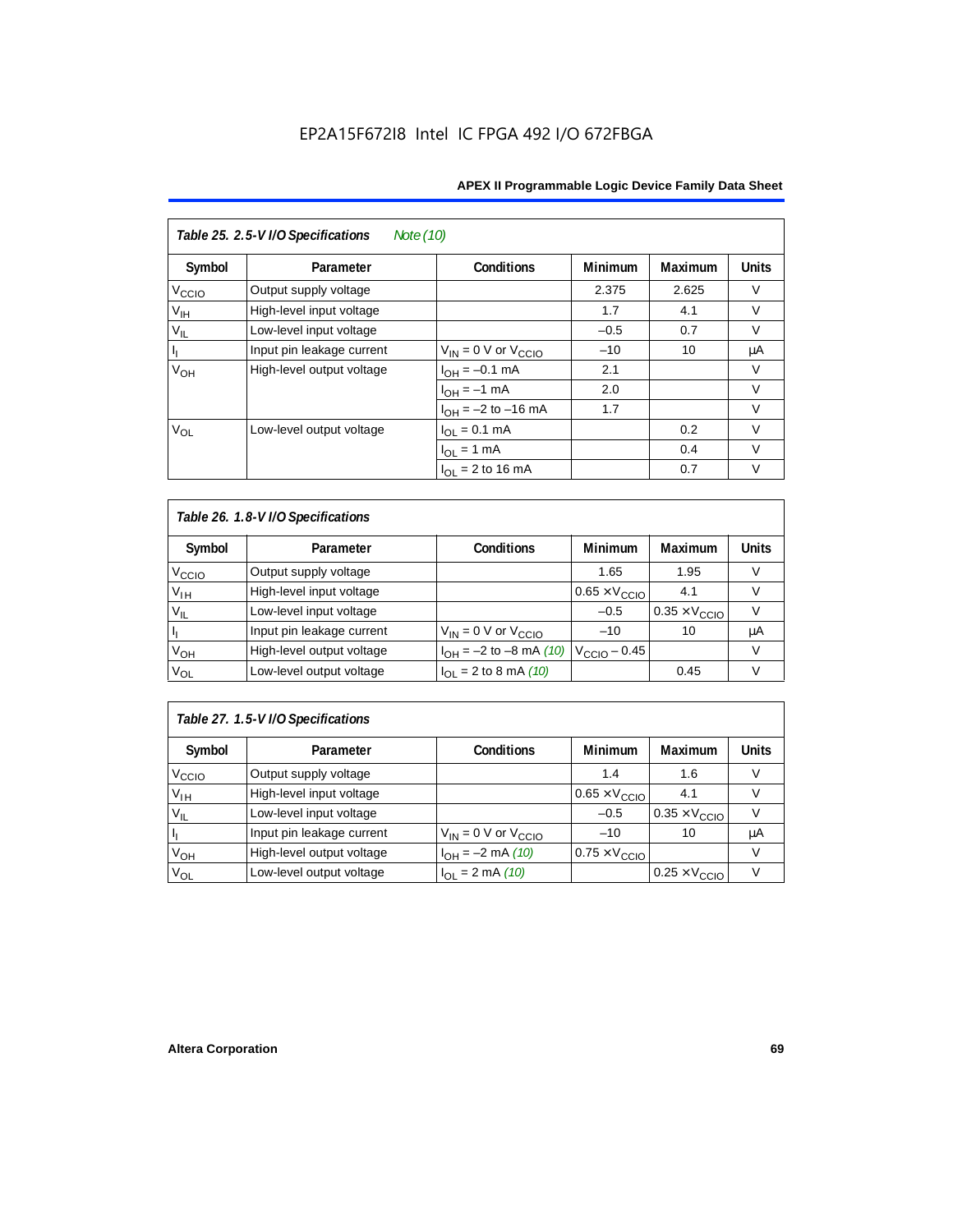# EP2A15F672I8 Intel IC FPGA 492 I/O 672FBGA

# **APEX II Programmable Logic Device Family Data Sheet**

| Table 28. 3.3-V PCI Specifications |                           |                         |                                   |         |                                   |              |  |
|------------------------------------|---------------------------|-------------------------|-----------------------------------|---------|-----------------------------------|--------------|--|
| Symbol                             | Parameter                 | <b>Conditions</b>       | <b>Minimum</b>                    | Typical | Maximum                           | <b>Units</b> |  |
| V <sub>CCIO</sub>                  | Output supply voltage     |                         | 3.0                               | 3.3     | 3.6                               | $\vee$       |  |
| V <sub>IH</sub>                    | High-level input voltage  |                         | $0.5 \times$<br>V <sub>CCIO</sub> |         | $V_{\text{CCIO}} +$<br>0.5        | $\vee$       |  |
| $V_{IL}$                           | Low-level input voltage   |                         | $-0.5$                            |         | $0.3 \times$<br>V <sub>CCIO</sub> | $\vee$       |  |
| h,                                 | Input pin leakage current | $0 < V_{IN} < V_{CCIO}$ | $-10$                             |         | 10                                | μA           |  |
| $V_{OH}$                           | High-level output voltage | $I_{OUIT} = -500 \mu A$ | $0.9 \times$<br>V <sub>CCIO</sub> |         |                                   | $\vee$       |  |
| $V_{OL}$                           | Low-level output voltage  | $I_{OUT} = 1,500 \mu A$ |                                   |         | $0.1 \times$<br>V <sub>ccio</sub> | $\vee$       |  |

| Table 29. PCI-X Specifications |                           |                                |                                   |                |                                    |              |  |
|--------------------------------|---------------------------|--------------------------------|-----------------------------------|----------------|------------------------------------|--------------|--|
| Symbol                         | Parameter                 | <b>Conditions</b>              | <b>Minimum</b>                    | <b>Typical</b> | Maximum                            | <b>Units</b> |  |
| $V_{\text{CCIO}}$              | Output supply voltage     |                                | 3.0                               |                | 3.6                                | V            |  |
| $V_{\text{IH}}$                | High-level input voltage  |                                | $0.5 \times$<br>V <sub>CCIO</sub> |                | $V_{\text{CCIO}} +$<br>0.5         | $\vee$       |  |
| $V_{IL}$                       | Low-level input voltage   |                                | $-0.5$                            |                | $0.35 \times$<br>V <sub>CCIO</sub> | $\vee$       |  |
| V <sub>IPU</sub>               | Input pull-up voltage     |                                | $0.7 \times$<br>V <sub>CCIO</sub> |                |                                    | $\vee$       |  |
| ΙL.                            | Input leakage current     | $0 < V_{IN} < V_{CCIO}$        | $-10$                             |                | 10                                 | μA           |  |
| V <sub>OH</sub>                | High-level output voltage | $I_{\text{OUT}} = -500 \mu A$  | $0.9 \times$<br>V <sub>CCIO</sub> |                |                                    | $\vee$       |  |
| $V_{OL}$                       | Low-level output voltage  | $I_{\text{OUT}} = 1,500 \mu A$ |                                   |                | $0.1 \times$<br>V <sub>CCIO</sub>  | $\vee$       |  |
| L <sub>PIN</sub>               | Pin inductance            |                                |                                   |                | 15                                 | nH           |  |

| Table 30. GTL+ I/O Specifications |                            |                       |                 |         |                 |              |
|-----------------------------------|----------------------------|-----------------------|-----------------|---------|-----------------|--------------|
| Symbol                            | Parameter                  | <b>Conditions</b>     | <b>Minimum</b>  | Typical | <b>Maximum</b>  | <b>Units</b> |
| $V_{TT}$                          | <b>Termination voltage</b> |                       | 1.35            | 1.5     | 1.65            |              |
| $V_{REF}$                         | Reference voltage          |                       | 0.88            | 1.0     | 1.12            |              |
| V <sub>IH</sub>                   | High-level input voltage   |                       | $V_{REF}$ + 0.1 |         |                 |              |
| $V_{IL}$                          | Low-level input voltage    |                       |                 |         | $V_{RFF}$ – 0.1 |              |
| $V_{OL}$                          | Low-level output voltage   | $I_{OL}$ = 36 mA (10) |                 |         | 0.65            |              |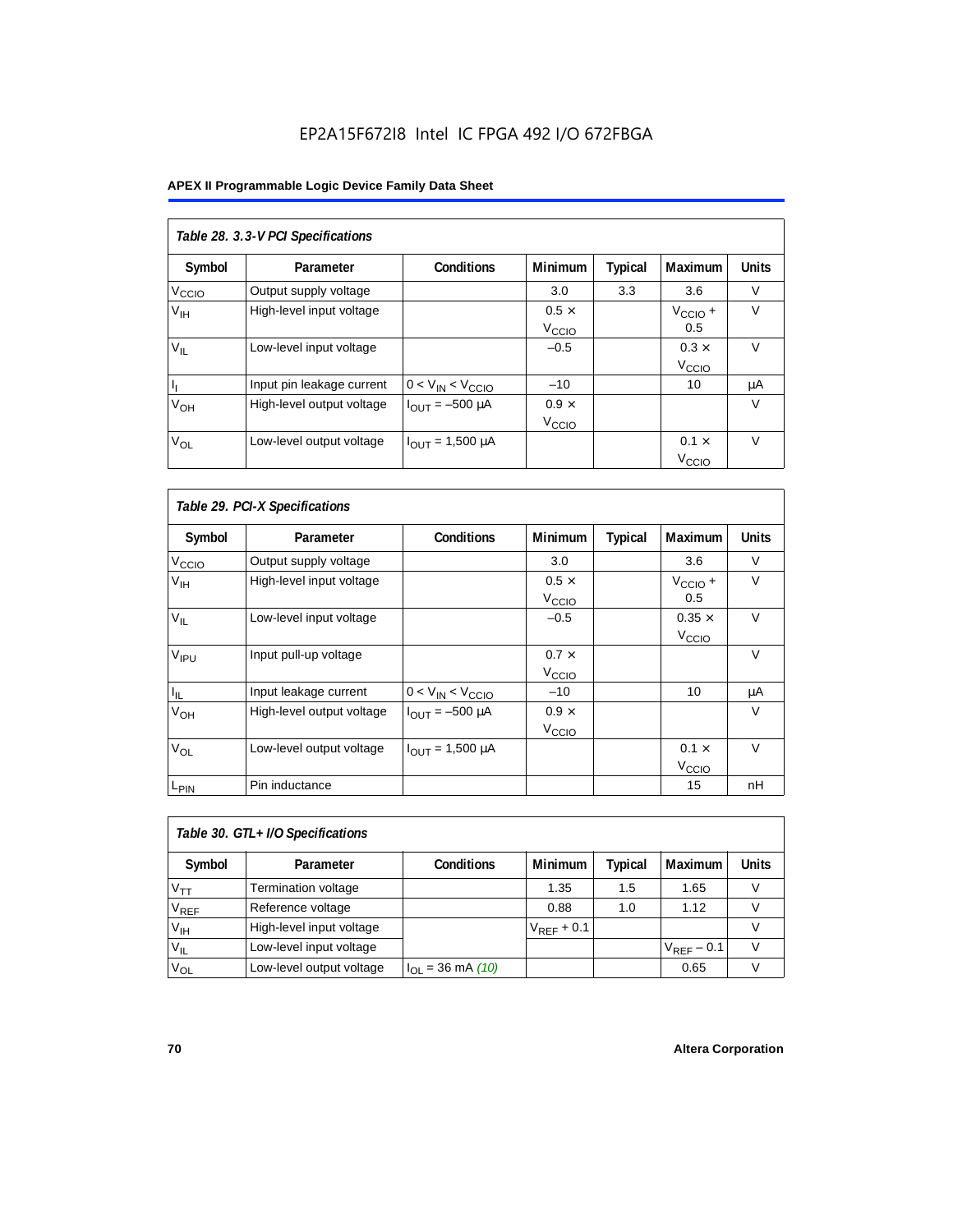# EP2A15F672I8 Intel IC FPGA 492 I/O 672FBGA

#### **APEX II Programmable Logic Device Family Data Sheet**

| Table 31. SSTL-2 Class I Specifications |                           |                            |                  |                |                  |              |  |
|-----------------------------------------|---------------------------|----------------------------|------------------|----------------|------------------|--------------|--|
| Symbol                                  | Parameter                 | <b>Conditions</b>          | <b>Minimum</b>   | <b>Typical</b> | Maximum          | <b>Units</b> |  |
| V <sub>CCIO</sub>                       | Output supply voltage     |                            | 2.375            | 2.5            | 2.625            | $\vee$       |  |
| $V_{TT}$                                | Termination voltage       |                            | $V_{RFF}$ – 0.04 | $V_{REF}$      | $V_{RFF}$ + 0.04 | $\vee$       |  |
| <b>V<sub>REF</sub></b>                  | Reference voltage         |                            | 1.15             | 1.25           | 1.35             | V            |  |
| V <sub>IH</sub>                         | High-level input voltage  |                            | $V_{REF}$ + 0.18 |                | 3.0              | $\vee$       |  |
| $V_{IL}$                                | Low-level input voltage   |                            | $-0.3$           |                | $V_{RFF}$ – 0.18 | $\vee$       |  |
| V <sub>OH</sub>                         | High-level output voltage | $I_{OH} = -7.6$ mA<br>(10) | $V_{TT} + 0.57$  |                |                  | $\vee$       |  |
| $V_{OL}$                                | Low-level output voltage  | $I_{OL}$ = 7.6 mA (10)     |                  |                | $V_{TT}$ – 0.57  | $\vee$       |  |

# *Table 32. SSTL-2 Class II Specifications*

| Symbol            | Parameter                 | <b>Conditions</b>           | <b>Minimum</b>   | Typical   | <b>Maximum</b>          | <b>Units</b> |
|-------------------|---------------------------|-----------------------------|------------------|-----------|-------------------------|--------------|
| V <sub>CCIO</sub> | Output supply voltage     |                             | 2.3              | 2.5       | 2.7                     | v            |
| $\rm V_{TT}$      | Termination voltage       |                             | $V_{REF} - 0.04$ | $V_{REF}$ | $V_{RFF}$ + 0.04        | $\vee$       |
| $V_{REF}$         | Reference voltage         |                             | 1.15             | 1.25      | 1.35                    | $\vee$       |
| V <sub>IH</sub>   | High-level input voltage  |                             | $V_{REF}$ + 0.18 |           | $V_{\text{CCIO}} + 0.3$ | $\vee$       |
| $V_{IL}$          | Low-level input voltage   |                             | $-0.3$           |           | $V_{REF} - 0.18$        | $\vee$       |
| V <sub>OH</sub>   | High-level output voltage | $I_{OH} = -15.2$ mA<br>(10) | $V_{TT} + 0.76$  |           |                         | $\vee$       |
| V <sub>OL</sub>   | Low-level output voltage  | $I_{OL}$ = 15.2 mA<br>(10)  |                  |           | $V_{TT} - 0.76$         | $\vee$       |

# *Table 33. SSTL-3 Class I Specifications*

| Symbol            | Parameter                 | <b>Conditions</b>            | <b>Minimum</b>   | <b>Typical</b>              | Maximum                 | <b>Units</b> |
|-------------------|---------------------------|------------------------------|------------------|-----------------------------|-------------------------|--------------|
| V <sub>CCIO</sub> | Output supply voltage     |                              | 3.0              | 3.3                         | 3.6                     |              |
| $V_{TT}$          | Termination voltage       |                              | $V_{REF}$ – 0.05 | $\mathsf{V}_{\mathsf{REF}}$ | $V_{RFF}$ + 0.05        | V            |
| $V_{REF}$         | Reference voltage         |                              | 1.3              | 1.5                         | 1.7                     |              |
| $V_{\text{IH}}$   | High-level input voltage  |                              | $V_{RFF}$ + 0.2  |                             | $V_{\text{CCIO}} + 0.3$ |              |
| $V_{IL}$          | Low-level input voltage   |                              | $-0.3$           |                             | $V_{REF}$ – 0.2         |              |
| V <sub>OH</sub>   | High-level output voltage | $I_{OH} = -8$ mA (10)        | $V_{TT} + 0.6$   |                             |                         |              |
| $V_{OL}$          | Low-level output voltage  | $I_{OL} = 8 \text{ mA} (10)$ |                  |                             | $V_{TT}$ – 0.6          |              |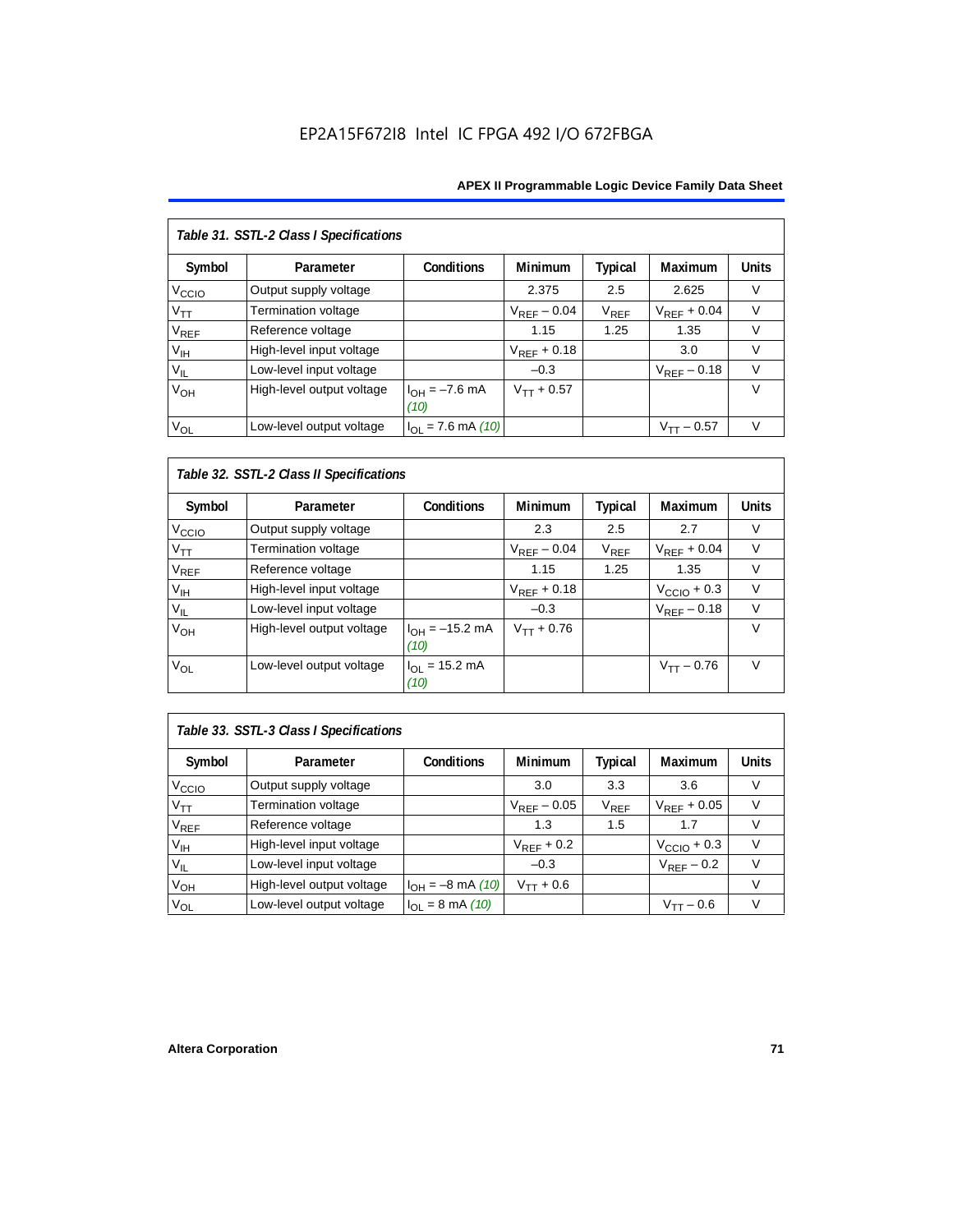#### **APEX II Programmable Logic Device Family Data Sheet**

| Table 34. SSTL-3 Class II Specifications |                           |                           |                  |           |                         |              |  |  |  |
|------------------------------------------|---------------------------|---------------------------|------------------|-----------|-------------------------|--------------|--|--|--|
| Symbol                                   | Parameter                 | <b>Conditions</b>         | <b>Minimum</b>   | Typical   | Maximum                 | <b>Units</b> |  |  |  |
| V <sub>CCIO</sub>                        | Output supply voltage     |                           | 3.0              | 3.3       | 3.6                     | V            |  |  |  |
| $V_{\mathsf{TT}}$                        | Termination voltage       |                           | $V_{RFF}$ – 0.05 | $V_{REF}$ | $V_{RFF}$ + 0.05        | V            |  |  |  |
| VREF                                     | Reference voltage         |                           | 1.3              | 1.5       | 1.7                     | $\vee$       |  |  |  |
| V <sub>IH</sub>                          | High-level input voltage  |                           | $V_{RFF}$ + 0.2  |           | $V_{\text{CCIO}} + 0.3$ | $\vee$       |  |  |  |
| $V_{IL}$                                 | Low-level input voltage   |                           | $-0.3$           |           | $V_{RFF}$ – 0.2         | $\vee$       |  |  |  |
| V <sub>OH</sub>                          | High-level output voltage | $I_{OH} = -16$ mA<br>(10) | $V_{TT} + 0.8$   |           |                         | $\vee$       |  |  |  |
| $V_{OL}$                                 | Low-level output voltage  | $I_{OL}$ = 16 mA (10)     |                  |           | $V_{TT} - 0.8$          | $\vee$       |  |  |  |

### *Table 35. 3.3-V AGP 2*× *Specifications*

| Symbol            | Parameter                        | <b>Conditions</b>       | <b>Minimum</b>                | Typical | <b>Maximum</b>                | <b>Units</b> |
|-------------------|----------------------------------|-------------------------|-------------------------------|---------|-------------------------------|--------------|
| V <sub>CCIO</sub> | Output supply voltage            |                         | 3.15                          | 3.3     | 3.45                          | V            |
| $\rm V_{REF}$     | Reference voltage                |                         | $0.39 \times V_{\text{CCIO}}$ |         | $0.41 \times V_{\text{CCIO}}$ |              |
| V <sub>IH</sub>   | High-level input voltage<br>(11) |                         | $0.5 \times V_{\text{CCIO}}$  |         | $V_{\text{CCIO}} + 0.5$       | V            |
| $V_{IL}$          | Low-level input voltage (11)     |                         |                               |         | $0.3 \times V_{\text{CCIO}}$  |              |
| V <sub>OH</sub>   | High-level output voltage        | $I_{OUT} = -20 \mu A$   | $0.9 \times V_{\text{CCIO}}$  |         | 3.6                           | V            |
| V <sub>OL</sub>   | Low-level output voltage         | $I_{OUT}$ = 20 µA       |                               |         | $0.1 \times V_{\text{CCIO}}$  |              |
|                   | Input pin leakage current        | $0 < V_{IN} < V_{CCIO}$ | $-10$                         |         | 10                            | μA           |

### *Table 36. 3.3-V AGP 1*× *Specifications*

| Symbol            | Parameter                        | <b>Conditions</b>       | Minimum                      | <b>Typical</b> | Maximum                      | Units |
|-------------------|----------------------------------|-------------------------|------------------------------|----------------|------------------------------|-------|
| V <sub>CCIO</sub> | Output supply voltage            |                         | 3.15                         | 3.3            | 3.45                         | V     |
| V <sub>IH</sub>   | High-level input voltage<br>(11) |                         | $0.5 \times V_{\text{CCIO}}$ |                | $VCCIO + 0.5$                | v     |
| $V_{IL}$          | Low-level input voltage (11)     |                         |                              |                | $0.3 \times V_{\text{CCIO}}$ |       |
| V <sub>ОН</sub>   | High-level output voltage        | $I_{OUT} = -20 \mu A$   | $0.9 \times V_{\text{CCIO}}$ |                | 3.6                          |       |
| $V_{OL}$          | Low-level output voltage         | $I_{OUT}$ = 20 µA       |                              |                | $0.1 \times V_{\text{CCIO}}$ |       |
|                   | Input pin leakage current        | $0 < V_{IN} < V_{CCIO}$ | $-10$                        |                | 10                           | μA    |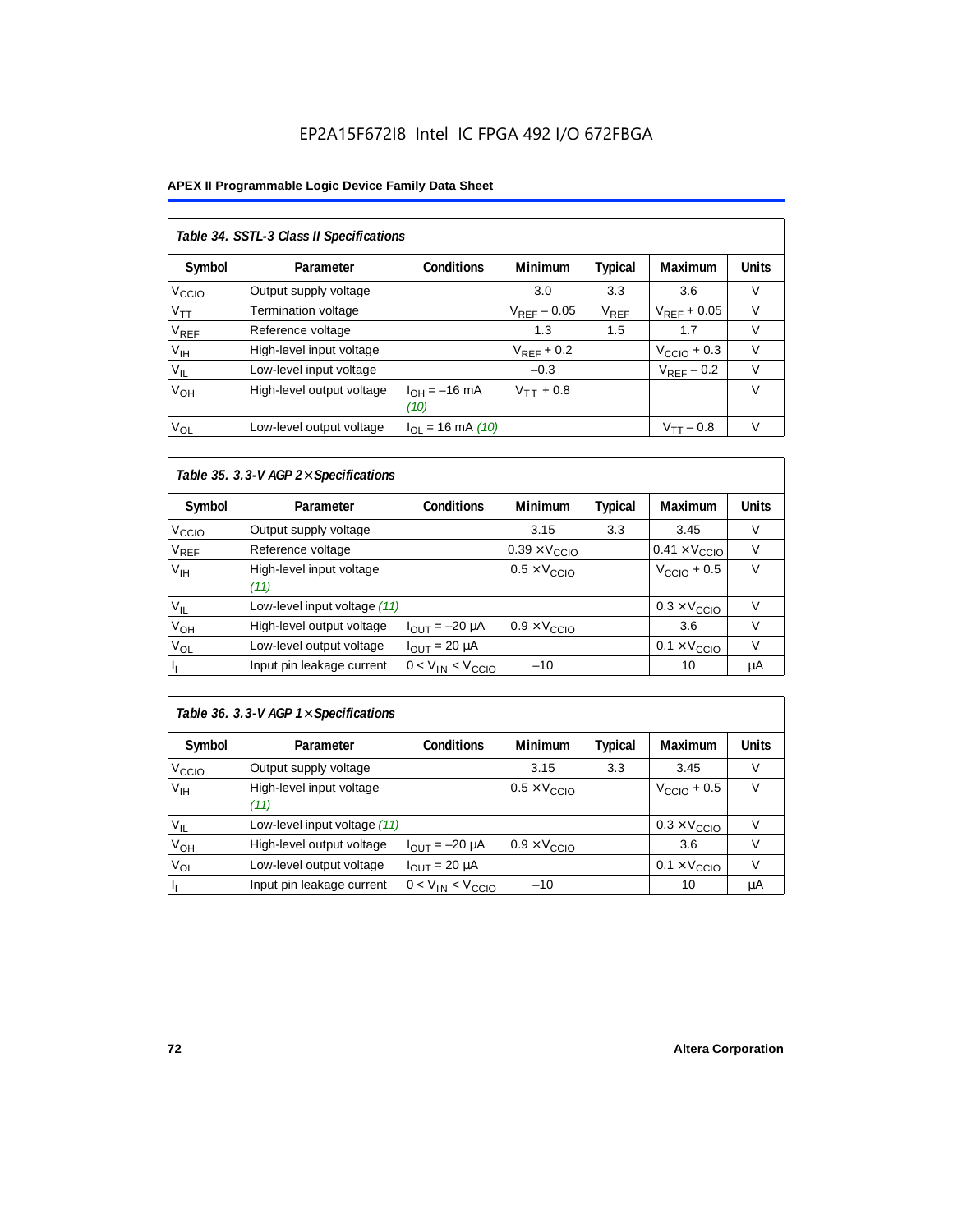| Table 37. 1.5-V HSTL Class I Specifications |                             |                       |                         |                |                        |              |  |  |  |
|---------------------------------------------|-----------------------------|-----------------------|-------------------------|----------------|------------------------|--------------|--|--|--|
| Symbol                                      | Parameter                   | Conditions            | Minimum                 | <b>Typical</b> | Maximum                | <b>Units</b> |  |  |  |
| V <sub>CCIO</sub>                           | Output supply voltage       |                       | 1.4                     | 1.5            | 1.6                    | $\vee$       |  |  |  |
| $\mathsf{V}_{\mathsf{REF}}$                 | Input reference voltage     |                       | 0.68                    | 0.75           | 0.9                    | V            |  |  |  |
| $V_{TT}$                                    | Termination voltage         |                       | 0.7                     | 0.75           | 0.8                    | $\vee$       |  |  |  |
| $V_{IH}$ (DC)                               | DC high-level input voltage |                       | $V_{RFF}$ + 0.1         |                |                        | $\vee$       |  |  |  |
| $V_{II}$ (DC)                               | DC low-level input voltage  |                       | $-0.3$                  |                | $V_{\text{REF}}$ – 0.1 | $\vee$       |  |  |  |
| $V_{IH}$ (AC)                               | AC high-level input voltage |                       | $V_{RFF}$ + 0.2         |                |                        | $\vee$       |  |  |  |
| $V_{II}$ (AC)                               | AC low-level input voltage  |                       |                         |                | $V_{REF}$ – 0.2        | $\vee$       |  |  |  |
| V <sub>OH</sub>                             | High-level output voltage   | $I_{OH} = 8$ mA (10)  | $V_{\text{CCIO}} - 0.4$ |                |                        | V            |  |  |  |
| $V_{OL}$                                    | Low-level output voltage    | $I_{OL} = -8$ mA (10) |                         |                | 0.4                    | V            |  |  |  |

*Table 38. 1.5-V HSTL Class II Specifications*

| Symbol            | Parameter                   | Conditions                            | <b>Minimum</b>          | Typical | Maximum         | <b>Units</b> |
|-------------------|-----------------------------|---------------------------------------|-------------------------|---------|-----------------|--------------|
| V <sub>CCIO</sub> | Output supply voltage       |                                       | 1.4                     | 1.5     | 1.6             | V            |
| $V_{REF}$         | Input reference voltage     |                                       | 0.68                    | 0.75    | 0.9             | $\vee$       |
| $V_{TT}$          | Termination voltage         |                                       | 0.7                     | 0.75    | 0.8             | $\vee$       |
| $V_{IH}$ (DC)     | DC high-level input voltage |                                       | $V_{REF}$ + 0.1         |         |                 | V            |
| $V_{IL}$ (DC)     | DC low-level input voltage  |                                       | $-0.3$                  |         | $V_{RFF}$ – 0.1 | $\vee$       |
| $V_{IH}$ (AC)     | AC high-level input voltage |                                       | $V_{RFF}$ + 0.2         |         |                 | V            |
| $V_{IL}$ (AC)     | AC low-level input voltage  |                                       |                         |         | $V_{RFF}$ – 0.2 | $\vee$       |
| V <sub>OH</sub>   | High-level output voltage   | $I_{OH} = 16$ mA (10)                 | $V_{\text{CCIO}} - 0.4$ |         |                 | V            |
| $V_{OL}$          | Low-level output voltage    | $I_{\Omega} = -16 \text{ mA}$<br>(10) |                         |         | 0.4             | $\vee$       |

| Table 39. 1.5-V Differential HSTL Specifications |                                  |                   |                |         |                |              |  |  |  |
|--------------------------------------------------|----------------------------------|-------------------|----------------|---------|----------------|--------------|--|--|--|
| Symbol                                           | Parameter                        | <b>Conditions</b> | <b>Minimum</b> | Typical | <b>Maximum</b> | <b>Units</b> |  |  |  |
| V <sub>CCIO</sub>                                | I/O supply voltage               |                   | 1.4            | 1.5     | 1.6            |              |  |  |  |
| $V_{\text{DIF}}$ (DC)                            | DC input differential<br>voltage |                   | 0.2            |         |                | V            |  |  |  |
| $V_{CM}$ (DC)                                    | DC common mode input<br>voltage  |                   | 0.68           |         | 0.9            |              |  |  |  |
| $V_{\text{DIF}}$ (AC)                            | AC differential input<br>voltage |                   | 0.4            |         |                |              |  |  |  |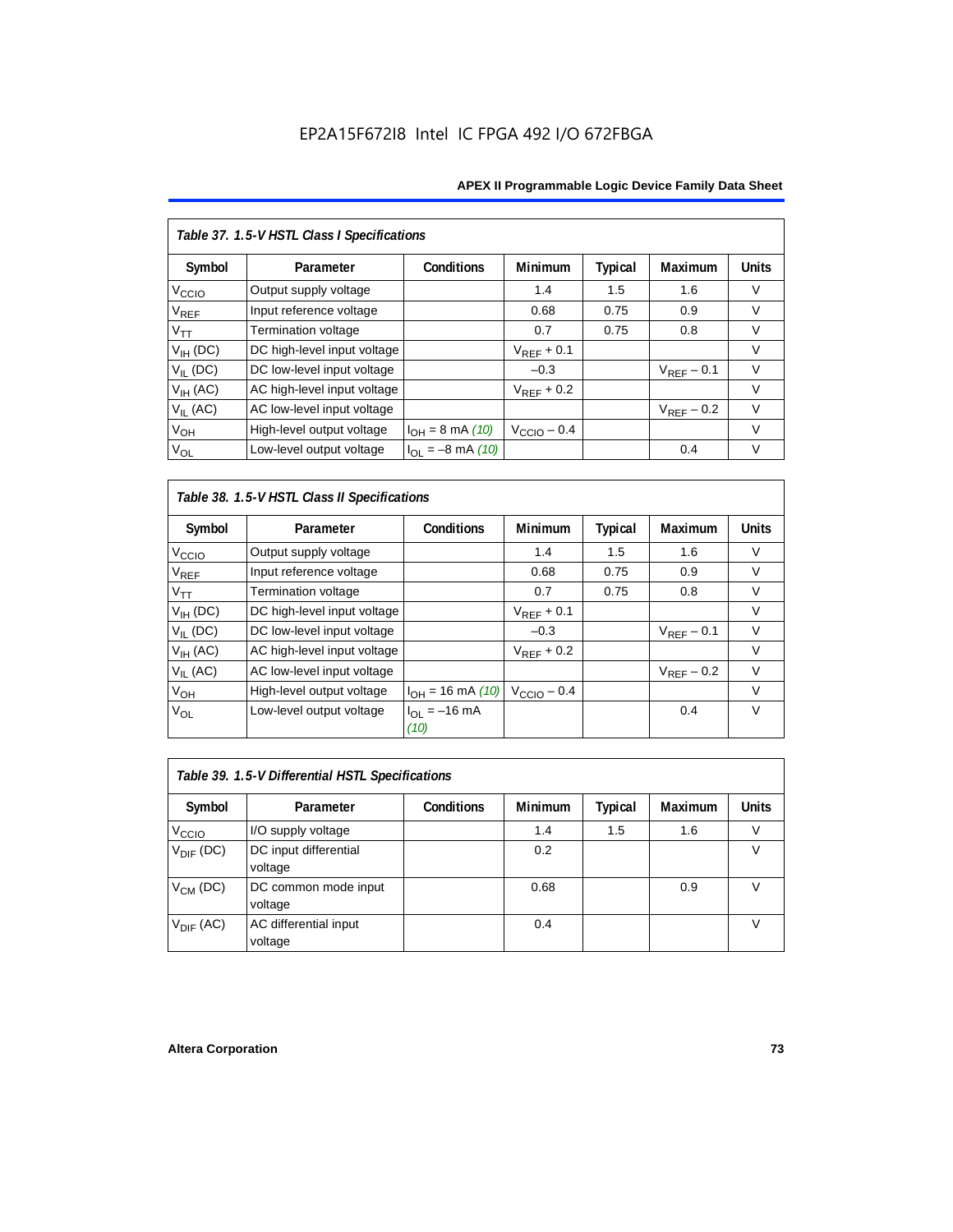#### **APEX II Programmable Logic Device Family Data Sheet**

| Table 40. CTT I/O Specifications |                                            |                           |                 |         |                 |              |  |  |  |
|----------------------------------|--------------------------------------------|---------------------------|-----------------|---------|-----------------|--------------|--|--|--|
| Symbol                           | Parameter                                  | <b>Conditions</b>         | <b>Minimum</b>  | Typical | Maximum         | <b>Units</b> |  |  |  |
| V <sub>CCIO</sub>                | Output supply voltage                      |                           | 3.0             | 3.3     | 3.6             | $\vee$       |  |  |  |
| $V_{TT}/V_{REF}$                 | Termination and input<br>reference voltage |                           | 1.35            | 1.5     | 1.65            | $\vee$       |  |  |  |
| V <sub>IH</sub>                  | High-level input voltage                   |                           | $V_{RFF}$ + 0.2 |         |                 | V            |  |  |  |
| $V_{IL}$                         | Low-level input voltage                    |                           |                 |         | $V_{RFF}$ – 0.2 | V            |  |  |  |
|                                  | Input pin leakage current                  | $0 < V_{IN} < V_{CCIO}$   | $-10$           |         | 10              | μA           |  |  |  |
| $V_{OH}$                         | High-level output voltage                  | $I_{OH} = -8$ mA          | $V_{REF}$ + 0.4 |         |                 | V            |  |  |  |
| $V_{OL}$                         | Low-level output voltage                   | $I_{OL} = 8 \text{ mA}$   |                 |         | $V_{REF}$ – 0.4 | $\vee$       |  |  |  |
| $I_{\rm O}$                      | Output leakage current                     | GND ð V $_{\text{OUT}}$ ð | $-10$           |         | 10              | μA           |  |  |  |
|                                  | (when output is high $Z$ )                 | V <sub>CCIO</sub>         |                 |         |                 |              |  |  |  |

|                            | Table 41, Bus Hold Parameters       |     |                         |       |        |       |        |       |              |    |
|----------------------------|-------------------------------------|-----|-------------------------|-------|--------|-------|--------|-------|--------------|----|
| Parameter                  | <b>Conditions</b>                   |     | V <sub>CCIO</sub> Level |       |        |       |        |       | <b>Units</b> |    |
|                            |                                     |     | 1.5V<br>1.8V            |       | 2.5V   |       | 3.3V   |       |              |    |
|                            |                                     | Min | Max                     | Min   | Max    | Min   | Max    | Min   | Max          |    |
| Low sustaining<br>current  | $V_{IN}$ > $V_{II}$<br>(maximum)    |     |                         | 30    |        | 50    |        | 70    |              | μA |
| High sustaining<br>current | $V_{IN}$ < $V_{IH}$<br>(minimum)    |     |                         | $-30$ |        | $-50$ |        | $-70$ |              | μA |
| Low overdrive<br>current   | $0 V < V_{IN}$<br>V <sub>CCIO</sub> |     |                         |       | 200    |       | 300    |       | 500          | μA |
| High overdrive<br>current  | $0 V < V_{IN}$<br>V <sub>CCIO</sub> |     |                         |       | $-200$ |       | $-300$ |       | $-500$       | μA |

# *Notes to Tables 20 – 41:*<br>(1) See the *Operating Res*

- (1) See the *Operating Requirements for Altera Devices Data Sheet.*
- (2) Conditions beyond those listed in Table 20 may cause permanent damage to a device. Additionally, device operation at the absolute maximum ratings for extended periods of time may have adverse affects on the device.
- (3) Minimum DC input is –0.5 V. During transitions, the inputs may undershoot to 2 V or overshoot to 4.6 V for input currents less than 100 mA and periods shorter than 20 ns.
- (4) Maximum  $V_{CC}$  rise time is 100 ms, and  $V_{CC}$  must rise monotonically.<br>(5)  $V_{CC}$  maximum and minimum conditions for LVPECL, LVDS, Rapic
- V<sub>CCIO</sub> maximum and minimum conditions for LVPECL, LVDS, RapidIO, and PCML are shown in parentheses.
- (6) All pins, including dedicated inputs, clock, I/O, and JTAG pins, may be driven before V<sub>CCINT</sub> and V<sub>CCIO</sub> are powered.
- (7) Typical values are for  $T_A = 25^\circ$  C,  $V_{\text{CCINT}} = 1.5$  V, and  $V_{\text{CCIO}} = 1.5$  V, 1.8 V, 2.5 V, and 3.3 V.<br>(8) This value is specified for normal device operation. The value may vary during power-up.
- This value is specified for normal device operation. The value may vary during power-up.
- (9) Pin pull-up resistance values will lower if an external source drives the pin higher than  $V_{\text{CCIO}}$ .
- (10) Drive strength is programmable according to values in Table 9 on page 48.
- (11)  $V_{REF}$  specifies the center point of the switching range.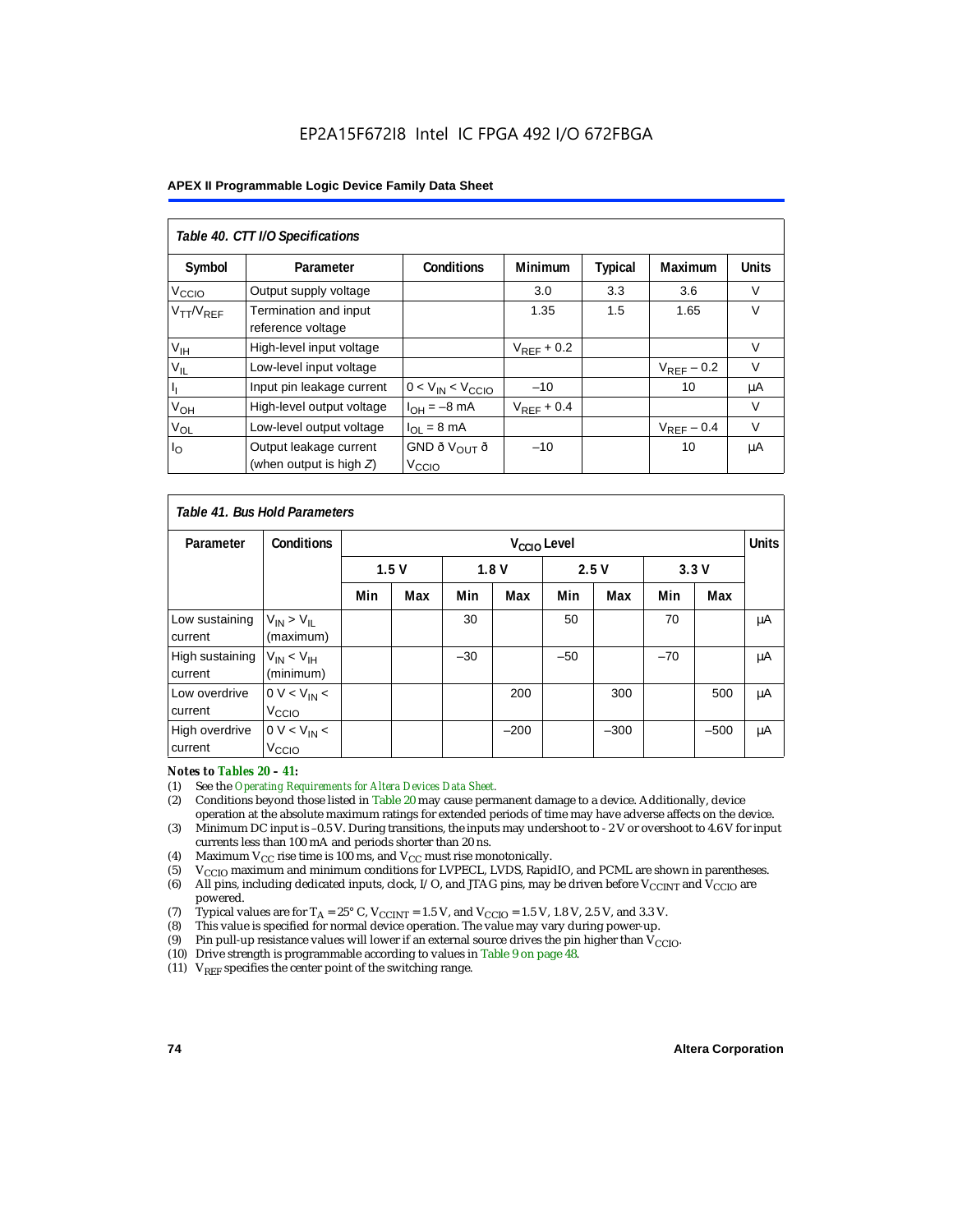Figures 38 and 39 show receiver input and transmitter output waveforms, respectively, for all differential I/O standards (LVDS, 3.3-V PCML, LVPECL, and HyperTransport technology).





#### **Differential Waveform**



#### *Figure 39. Transmitter Output Waveforms for Differential I/O Standards*

**Single-Ended Waveform**



(1)  $V_{SS}$ : steady-state differential output voltage.

Tables 42 through 45 provide information on absolute maximum ratings, recommended operating conditions, and DC operating conditions for 1.5-V APEX II devices.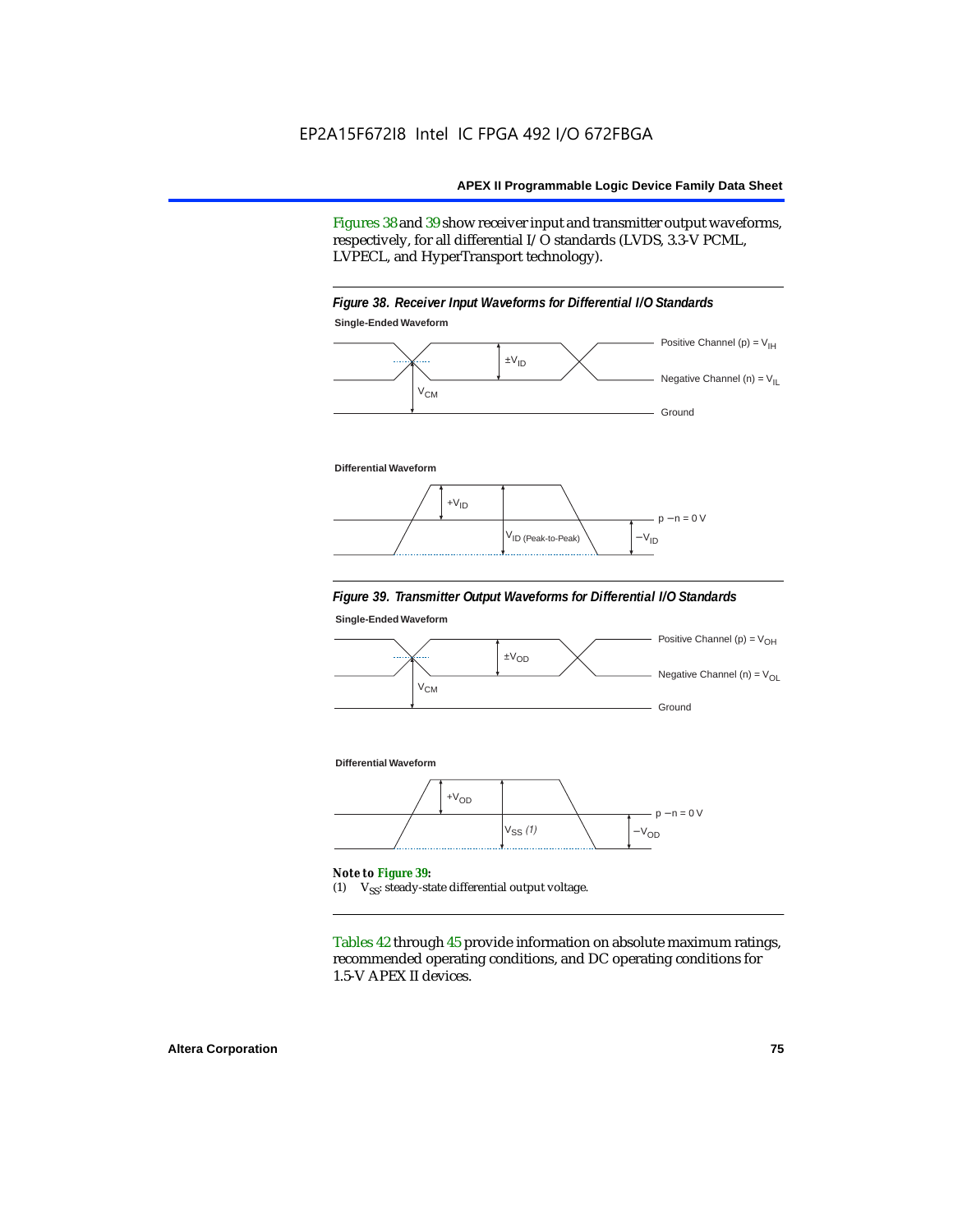|                   | Table 42. 3.3-V LVDS I/O Specifications                                  |                    |                |                |                |              |  |  |  |  |  |
|-------------------|--------------------------------------------------------------------------|--------------------|----------------|----------------|----------------|--------------|--|--|--|--|--|
| Symbol            | Parameter                                                                | <b>Conditions</b>  | <b>Minimum</b> | <b>Typical</b> | <b>Maximum</b> | <b>Units</b> |  |  |  |  |  |
| V <sub>CCIO</sub> | I/O supply voltage                                                       |                    | 3.135          | 3.3            | 3.465          | V            |  |  |  |  |  |
| V <sub>OD</sub>   | Differential output voltage                                              | $R_1 = 100 \Omega$ | 250            |                | 850(1)         | mV           |  |  |  |  |  |
| $\Delta V_{OD}$   | Change in $V_{OD}$ between<br>high and low                               | $R_1 = 100 \Omega$ |                |                | 50             | mV           |  |  |  |  |  |
| $V_{OS}$          | Output Offset voltage                                                    | $R_1 = 100 \Omega$ | 1.125          | 1.25           | 1.375          | $\vee$       |  |  |  |  |  |
| $\Delta V_{OS}$   | Change in $V_{OS}$ between<br>high and low                               | $R_1 = 100 \Omega$ |                |                | 50             | mV           |  |  |  |  |  |
| V <sub>TH</sub>   | Differential input threshold                                             | $V_{CM}$ = 1.2 V   | $-100$         |                | 100            | mV           |  |  |  |  |  |
| $V_{IN}$          | Receiver input voltage<br>range                                          |                    | 0.0            |                | 2.4            | $\vee$       |  |  |  |  |  |
| $R_{\rm L}$       | Receiver differential input<br>resistor (external to<br>APEX II devices) |                    | 90             | 100            | 110            | Ω            |  |  |  |  |  |

| Table 43. 3.3-V PCML Specifications |                                         |                   |                            |                   |                            |              |  |  |  |
|-------------------------------------|-----------------------------------------|-------------------|----------------------------|-------------------|----------------------------|--------------|--|--|--|
| Symbol                              | Parameter                               | <b>Conditions</b> | <b>Minimum</b>             | <b>Typical</b>    | <b>Maximum</b>             | <b>Units</b> |  |  |  |
| $V_{\text{CCIQ}}$                   | I/O supply voltage                      |                   | 3.135                      | 3.3               | 3.465                      | $\vee$       |  |  |  |
| $V_{IL}$                            | Low-level input voltage                 |                   |                            |                   | $V_{\text{CCIO}}$ –<br>0.3 | $\vee$       |  |  |  |
| $V_{\text{IH}}$                     | High-level input voltage                |                   | V <sub>CCIO</sub>          |                   |                            | $\vee$       |  |  |  |
| $V_{OL}$                            | Low-level output voltage                |                   | $V_{\text{CCIO}} -$<br>0.6 |                   | $V_{\text{CCIO}}$ –<br>0.3 | $\vee$       |  |  |  |
| V <sub>OH</sub>                     | High-level output voltage               |                   | V <sub>CCIO</sub>          |                   | $V_{\text{CCIO}}$ –<br>0.3 | $\vee$       |  |  |  |
| $V_T$                               | Output termination voltage              |                   |                            | V <sub>CCIO</sub> |                            | $\vee$       |  |  |  |
| $V_{OD}$                            | Differential output voltage             |                   | 300                        | 450               | 600                        | mV           |  |  |  |
| $t_{\mathsf{R}}$                    | Rise time (20 to 80%)                   |                   | 85                         |                   | 325                        | ps           |  |  |  |
| $\mathfrak{t}_{\mathsf{F}}$         | Fall time (20 to 80%)                   |                   | 85                         |                   | 325                        | ps           |  |  |  |
| $R_{\rm O}$                         | Output load                             |                   |                            | 100               |                            | Ω            |  |  |  |
| $R_L$                               | Receiver differential input<br>resistor |                   | 45                         | 50                | 55                         | Ω            |  |  |  |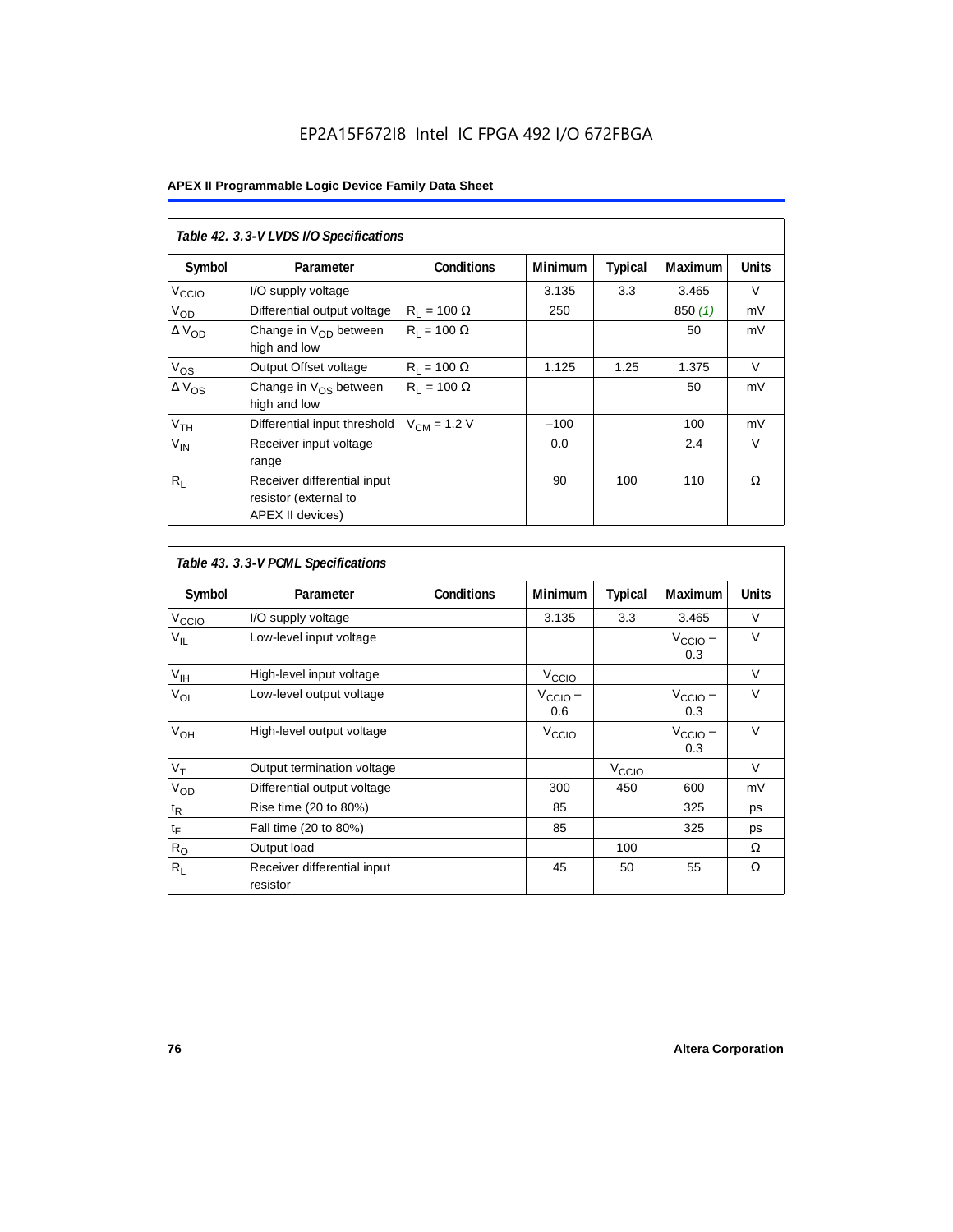#### **APEX II Programmable Logic Device Family Data Sheet**

| Table 44. LVPECL Specifications<br>Note $(2)$ |                             |                   |                |         |                   |              |  |  |  |
|-----------------------------------------------|-----------------------------|-------------------|----------------|---------|-------------------|--------------|--|--|--|
| Symbol                                        | Parameter                   | <b>Conditions</b> | <b>Minimum</b> | Typical | Maximum           | <b>Units</b> |  |  |  |
| V <sub>CCIO</sub>                             | I/O supply voltage          |                   | 3.135          | 3.3     | 3.465             | $\vee$       |  |  |  |
| $V_{IL}$                                      | Low-level input voltage     |                   | 800            |         | 2,000             | mV           |  |  |  |
| V <sub>IH</sub>                               | High-level input voltage    |                   | 2,100          |         | V <sub>CCIO</sub> | mV           |  |  |  |
| $V_{OL}$                                      | Low-level output voltage    |                   | 1,450          |         | 1,650             | mV           |  |  |  |
| $V_{OH}$                                      | High-level output voltage   |                   | 2,275          |         | 2,420             | mV           |  |  |  |
| $V_{ID}$                                      | Differential input voltage  |                   | 100            | 600     | 2,500             | mV           |  |  |  |
| $V_{OD}$                                      | Differential output voltage |                   | 625            | 800     | 970               | mV           |  |  |  |
| $t_{\mathsf{R}}$                              | Rise time (20 to 80%)       |                   | 85             |         | 325               | ps           |  |  |  |
| $t_F$                                         | Fall time (20 to 80%)       |                   | 85             |         | 325               | ps           |  |  |  |

### *Table 45. HyperTransport Specifications*

| Symbol             | Parameter                               | <b>Conditions</b>       | <b>Minimum</b> | <b>Typical</b> | <b>Maximum</b> | <b>Units</b> |
|--------------------|-----------------------------------------|-------------------------|----------------|----------------|----------------|--------------|
| V <sub>CCIO</sub>  | I/O supply voltage                      |                         | 2.375          | 2.5            | 2.625          | v            |
| $V_{OD}$           | Differential output voltage             |                         | 380            | 600            | 820            | mV           |
| V <sub>OCM</sub>   | Output common mode<br>voltage           | $R_{TT}$ = 100 $\Omega$ | 500            | 600            | 700            | mV           |
| $V_{ID}$           | Differential input voltage              |                         | 300            | 600            | 900            | mV           |
| $V_{\mathsf{ICM}}$ | Input common mode<br>voltage            |                         | 450            | 600            | 750            | mV           |
| $R_L$              | Receiver differential input<br>resistor |                         | 90             | 100            | 110            | Ω            |

*Notes to Tables 42 – 45:*

(1) Maximum  $\rm V_{OD}$  is measured under static conditions.

(2) When APEX II devices drive LVPECL signals, the APEX II LVPECL outputs must be terminated with a resistor network.

### Capacitance Table 46 and Figure 40 provide information on APEX II device capacitance.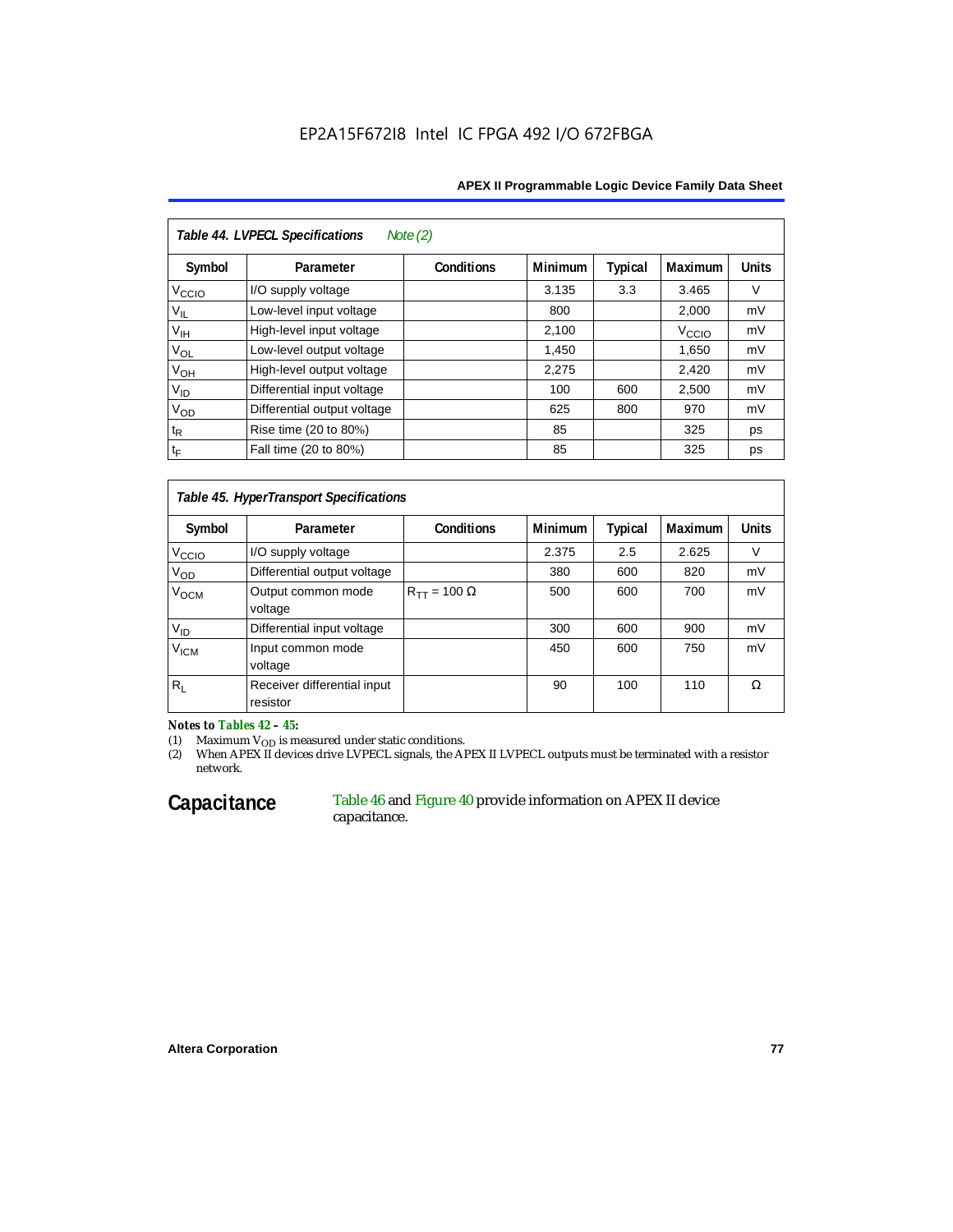### **APEX II Programmable Logic Device Family Data Sheet**

| Table 46. APEX II Device Capacitance |                                             |                                |                |         |      |  |  |
|--------------------------------------|---------------------------------------------|--------------------------------|----------------|---------|------|--|--|
| Symbol                               | Parameter                                   | <b>Conditions</b>              | <b>Minimum</b> | Maximum | Unit |  |  |
| $C_{IN}$                             | Input capacitance                           | $V_{IN} = 0 V,$<br>f = 1.0 MHz |                | (1)     | pF   |  |  |
| $C_{\text{INCLK}}$                   | Input capacitance on<br>dedicated clock pin | $V_{IN} = 0 V,$<br>f = 1.0 MHz |                | 12      | рF   |  |  |
| $C_{OUT}$                            | Output capacitance                          | $V_{IN} = 0 V,$<br>f = 1.0 MHz |                | (1)     | рF   |  |  |

*Note to Table 46:*

(1) See Figure 40.





**78 Altera Corporation**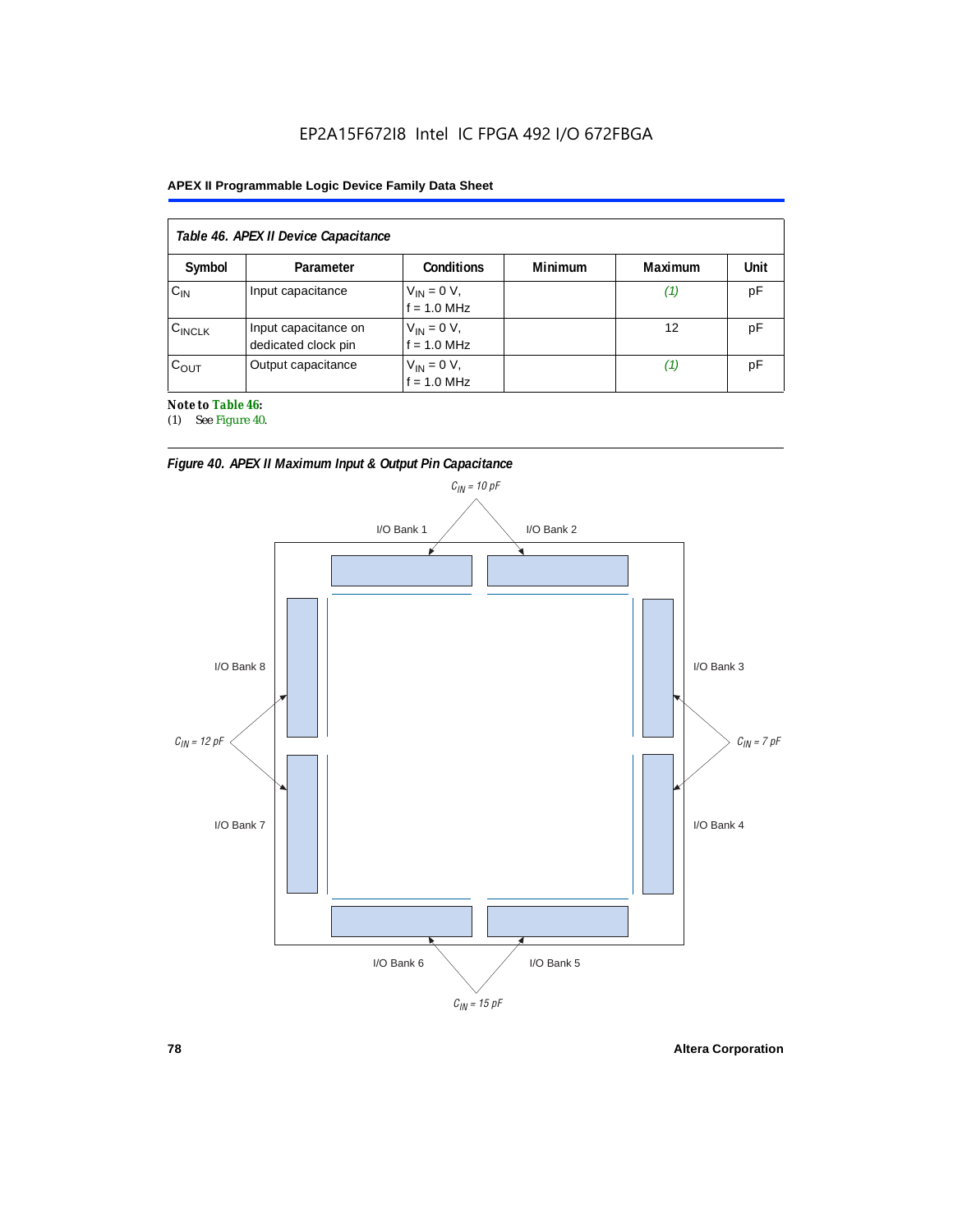| <b>Timing Model</b> | The high-performance FastTrack and MegaLAB interconnect routing<br>structures ensure predictable performance, and accurate simulation and<br>timing analysis. In contrast, the unpredictable performance of FPGAs is<br>caused by their segmented connection scheme. |
|---------------------|----------------------------------------------------------------------------------------------------------------------------------------------------------------------------------------------------------------------------------------------------------------------|
|                     |                                                                                                                                                                                                                                                                      |

All specifications are always representative of worst-case supply voltage and junction temperature conditions. All output-pin-timing specifications are reported for maximum drive strength.

Figure 41 shows the  $f_{MAX}$  timing model for APEX II devices. These parameters can be used to estimate  $f_{MAX}$  for multiple levels of logic. However, the Quartus II software timing analysis provides more accurate timing information because the Quartus II software usually has more upto-date timing information than the data sheet until the timing model is final. Also, the Quartus II software can model delays caused by loading and distance effects more accurately than by using the numbers in this data sheet.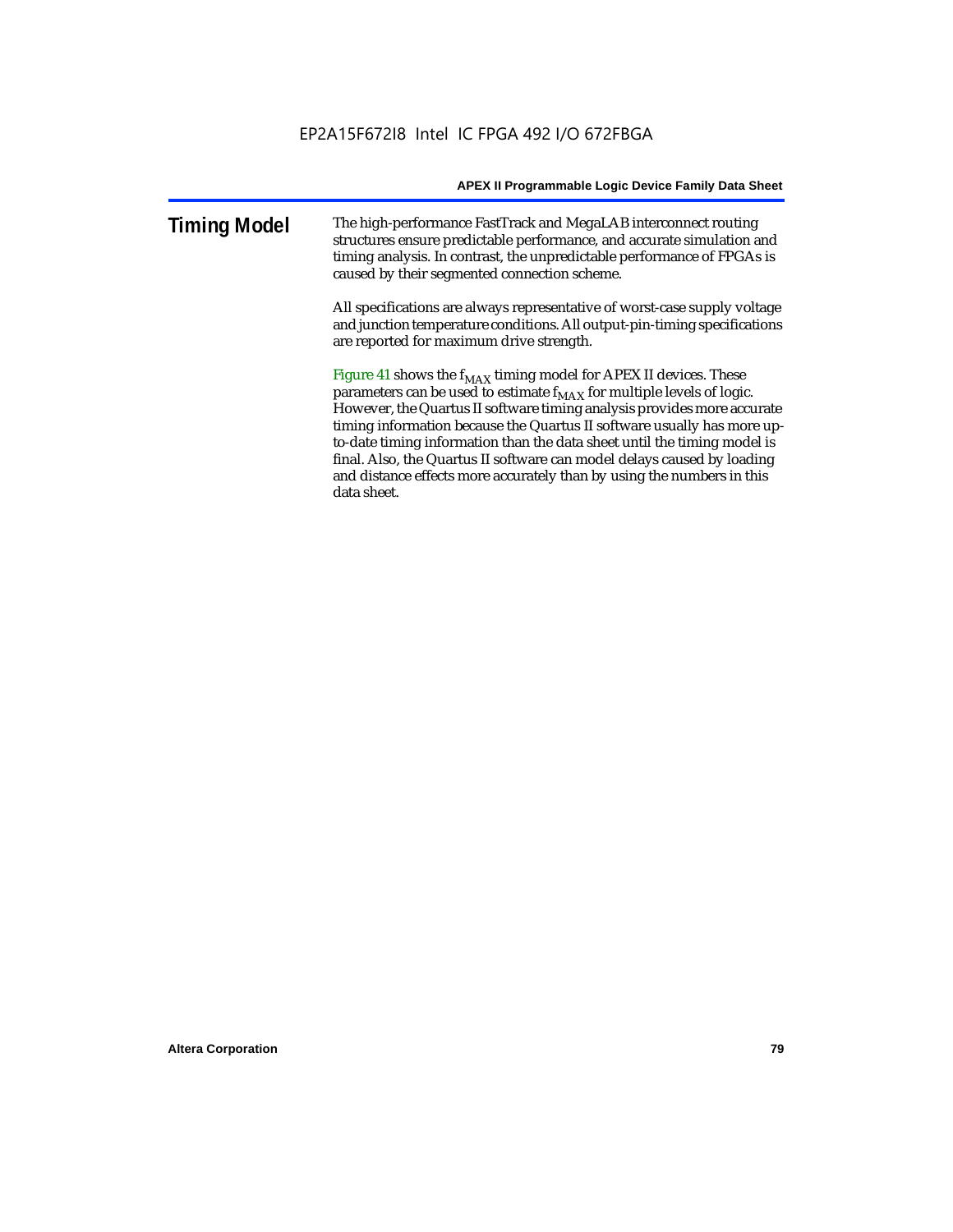

**Figure 41. f**<sub>MAX</sub> Timing Model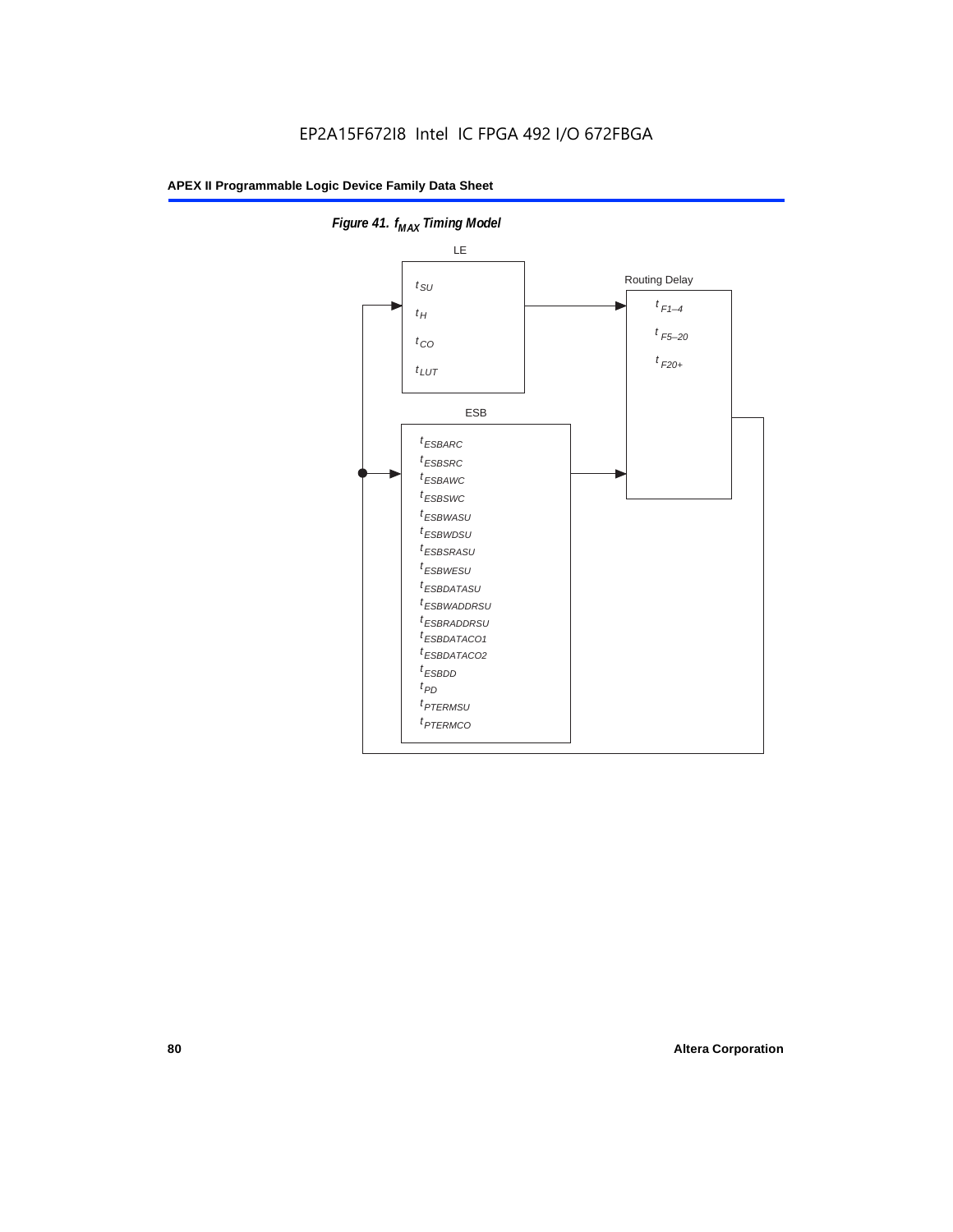Figure 42 shows the timing model for bi-directional, input, and output IOE timing.

#### *Figure 42. Synchronous External TIming Model*



#### *Notes to Figure 42:*

- (1) The output enable register is in the IOE and is controlled by the "Fast Output Enable Register = ON" option in the Quartus II software.
- (2) The output register is in the IOE and is controlled by the "Fast Output Register = ON" option in the Quartus II software.
- (3) The input register is in the IOE and is controlled by the "Fast Input Register = ON" option in the Quartus II software.

Tables 47 through 50 show APEX II LE, ESB, and routing delays and minimum pulse-width timing parameters for the  $f_{MAX}$  timing model.

| Table 47. APEX II f <sub>MAX</sub> LE Timing Parameters |                                     |  |  |  |  |
|---------------------------------------------------------|-------------------------------------|--|--|--|--|
| Symbol                                                  | Parameter                           |  |  |  |  |
| $t_{\rm SU}$                                            | LE register setup time before clock |  |  |  |  |
| $t_H$                                                   | LE register hold time before clock  |  |  |  |  |
| $t_{CO}$                                                | LE register clock-to-output delay   |  |  |  |  |
| $t_{LUT}$                                               | LUT delay for data-in to data-out   |  |  |  |  |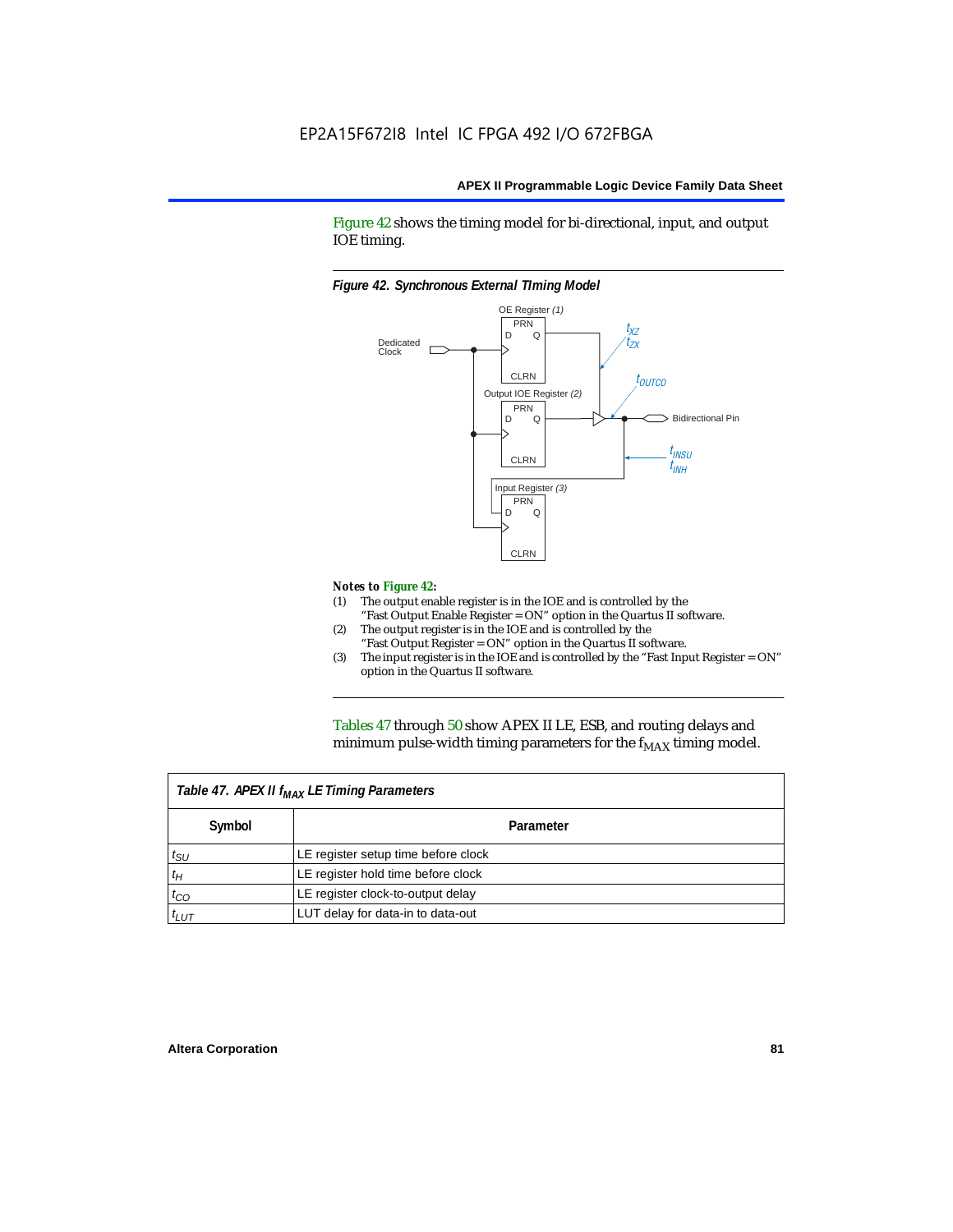### **APEX II Programmable Logic Device Family Data Sheet**

|                            | Table 48. APEX II f <sub>MAX</sub> ESB Timing Parameters             |  |  |  |  |  |
|----------------------------|----------------------------------------------------------------------|--|--|--|--|--|
| Symbol                     | Parameter                                                            |  |  |  |  |  |
| <sup>t</sup> ESBARC        | ESB asynchronous read cycle time                                     |  |  |  |  |  |
| <sup>t</sup> ESBSRC        | ESB synchronous read cycle time                                      |  |  |  |  |  |
| <sup>t</sup> ESBAWC        | ESB asynchronous write cycle time                                    |  |  |  |  |  |
| <sup>t</sup> ESBSWC        | ESB synchronous write cycle time                                     |  |  |  |  |  |
| <sup>t</sup> ESBWASU       | ESB write address setup time with respect to WE                      |  |  |  |  |  |
| <sup>t</sup> ESBWАН        | ESB write address hold time with respect to WE                       |  |  |  |  |  |
| <sup>t</sup> ESBWDSU       | ESB data setup time with respect to WE                               |  |  |  |  |  |
| <sup>t</sup> ESBWDH        | ESB data hold time with respect to WE                                |  |  |  |  |  |
| <sup>t</sup> ESBRASU       | ESB read address setup time with respect to RE                       |  |  |  |  |  |
| <sup>t</sup> ESBRAH        | ESB read address hold time with respect to RE                        |  |  |  |  |  |
| <sup>t</sup> ESBWESU       | ESB WE setup time before clock when using input register             |  |  |  |  |  |
| <sup>t</sup> ESBDATASU     | ESB data setup time before clock when using input register           |  |  |  |  |  |
| <sup>t</sup> ESBWADDRSU    | ESB write address setup time before clock when using input registers |  |  |  |  |  |
| <sup>t</sup> ESBRADDRSU    | ESB read address setup time before clock when using input registers  |  |  |  |  |  |
| <sup>t</sup> ESBDATACO1    | ESB clock-to-output delay when using output registers                |  |  |  |  |  |
| <sup>t</sup> ESBDATACO2    | ESB clock-to-output delay without output registers                   |  |  |  |  |  |
| <sup>t</sup> ESBDD         | ESB data-in to data-out delay for RAM mode                           |  |  |  |  |  |
| $t_{PD}$                   | ESB macrocell input to non-registered output                         |  |  |  |  |  |
| <i><b>TPTERMSU</b></i>     | ESB macrocell register setup time before clock                       |  |  |  |  |  |
| <i>t<sub>PTERMCO</sub></i> | ESB macrocell register clock-to-output delay                         |  |  |  |  |  |

Figure shows the dual-port RAM timing microparameter waveform.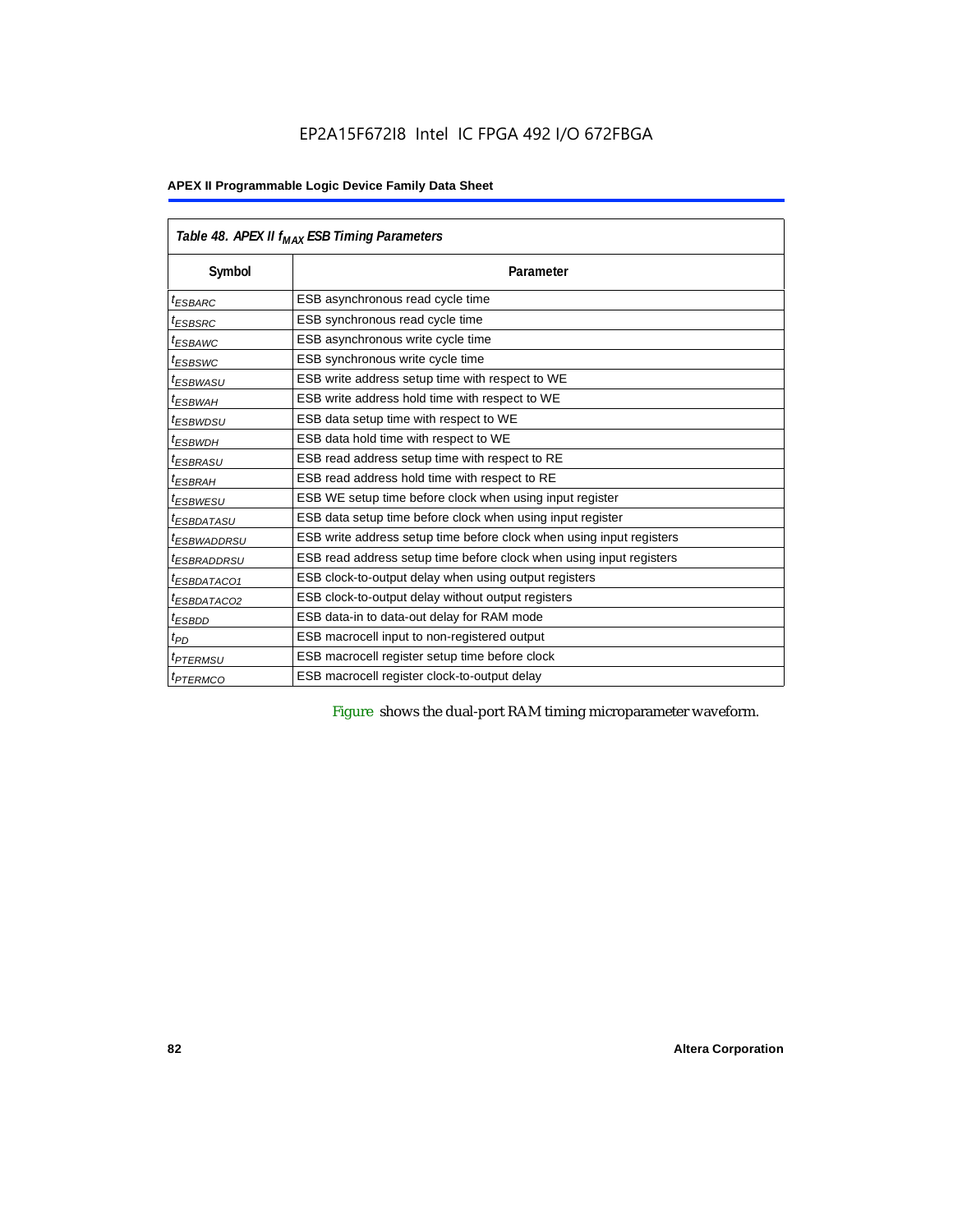

### *Figure 43. Dual-Port RAM Timing Microparameter Waveform*

| Table 49. APEX II f <sub>MAX</sub> Routing Delays |                                                                                                                                 |  |  |  |  |
|---------------------------------------------------|---------------------------------------------------------------------------------------------------------------------------------|--|--|--|--|
| Symbol                                            | Parameter                                                                                                                       |  |  |  |  |
| $t_{F1-4}$                                        | Fan-out delay estimate using local interconnect; use to estimate routing delay for a signal<br>with fan-out of 1 to 4           |  |  |  |  |
| $t_{F5-20}$                                       | Fan-out delay estimate using MegaLab interconnect; use to estimate routing delay for a<br>signal with fan-out of 5 to 20        |  |  |  |  |
| $t_{F20+}$                                        | Fan-out delay estimate using FastTrack interconnect; use to estimate routing delay for a<br>signal with fan-out greater than 20 |  |  |  |  |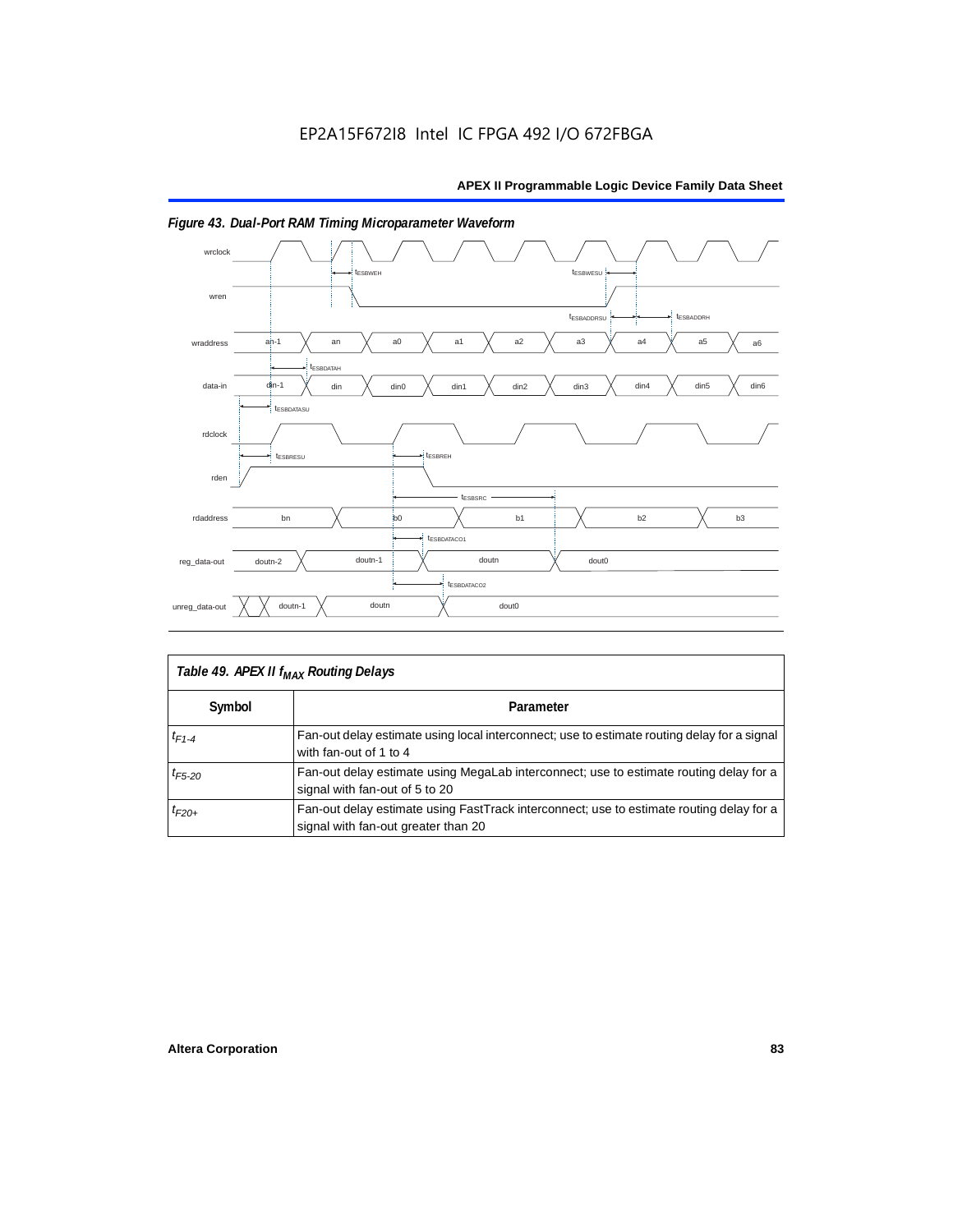### **APEX II Programmable Logic Device Family Data Sheet**

| Table 50. APEX II Minimum Pulse Width Timing Parameters |                                        |  |  |  |  |
|---------------------------------------------------------|----------------------------------------|--|--|--|--|
| Symbol                                                  | Parameter                              |  |  |  |  |
| $t_{CH}$                                                | Minimum clock high time from clock pin |  |  |  |  |
| $t_{CL}$                                                | Minimum clock low time from clock pin  |  |  |  |  |
| $t_{CLRP}$                                              | LE clear pulse width                   |  |  |  |  |
| $t_{PREF}$                                              | LE preset pulse width                  |  |  |  |  |
| $t_{ESBCH}$                                             | Clock high time                        |  |  |  |  |
| $t_{ESBCL}$                                             | Clock low time                         |  |  |  |  |
| $t_{ESBWP}$                                             | Write pulse width                      |  |  |  |  |
| $t_{ESBRP}$                                             | Read pulse width                       |  |  |  |  |

| Table 51. APEX II External Timing Parameters<br>Note (1) |                                                                |                        |  |  |  |  |  |
|----------------------------------------------------------|----------------------------------------------------------------|------------------------|--|--|--|--|--|
| Symbol                                                   | <b>Conditions</b>                                              |                        |  |  |  |  |  |
| t <sub>INSU</sub>                                        | Setup time with global clock at IOE input register             |                        |  |  |  |  |  |
| $t_{\rm INH}$                                            | Hold time with global clock at IOE input register              |                        |  |  |  |  |  |
| toutco                                                   | Clock-to-output delay with global clock at IOE output register | $C1 = 35 pF$           |  |  |  |  |  |
| t <sub>XZ</sub>                                          | Clock-to-output buffer disable delay                           |                        |  |  |  |  |  |
| $t_{ZX}$                                                 | Clock-to-output buffer enable delay                            | Slow slew rate $=$ OFF |  |  |  |  |  |
| t <sub>INSUPLL</sub>                                     | Setup time with PLL clock at IOE input register                |                        |  |  |  |  |  |
| <sup>t</sup> INHPLL                                      | Hold time with PLL clock at IOE input register                 |                        |  |  |  |  |  |
| t <sub>outcopll</sub>                                    | Clock-to-output delay with PLL clock at IOE output register    | $C1 = 35 pF$           |  |  |  |  |  |
| txzpll                                                   | PLL clock-to-output buffer disable delay                       |                        |  |  |  |  |  |
| <sup>t</sup> zxpll                                       | PLL clock-to-output buffer enable delay                        | Slow slew rate $=$ OFF |  |  |  |  |  |

*Note to Table 51:*

(1) External timing parameters are factory tested, worst-case values specified by Altera. These timing parameters are sample-tested only.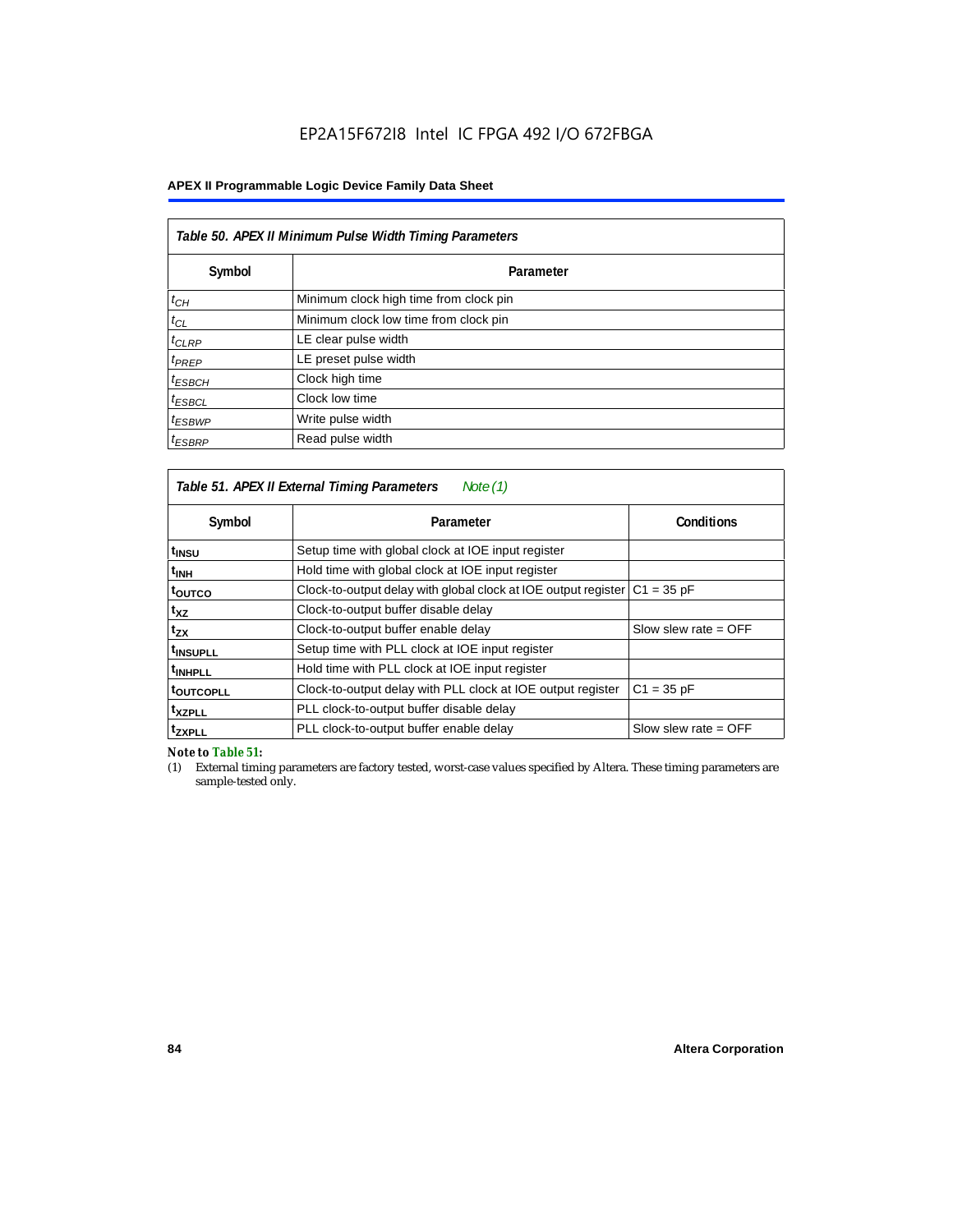Tables 52 through 67 show the APEX II device  $\rm f_{MAX}$  and functional timing parameters.

| Table 52. EP2A15 f <sub>MAX</sub> LE Timing Parameters |                |      |                |      |                |      |      |  |
|--------------------------------------------------------|----------------|------|----------------|------|----------------|------|------|--|
| Symbol                                                 | -7 Speed Grade |      | -8 Speed Grade |      | -9 Speed Grade |      | Unit |  |
|                                                        | Min            | Max  | Min            | Max  | Min            | Max  |      |  |
| $t_{\rm SU}$                                           | 0.25           |      | 0.29           |      | 0.33           |      | ns   |  |
| $t_H$                                                  | 0.25           |      | 0.29           |      | 0.33           |      | ns   |  |
| $t_{CO}$                                               |                | 0.18 |                | 0.20 |                | 0.23 | ns   |  |
| $t_{LUT}$                                              |                | 0.53 |                | 0.61 |                | 0.70 | ns   |  |

|                              |         |                |         |                |         |                | Unit |
|------------------------------|---------|----------------|---------|----------------|---------|----------------|------|
| Symbol                       |         | -7 Speed Grade |         | -8 Speed Grade |         | -9 Speed Grade |      |
|                              | Min     | Max            | Min     | Max            | Min     | Max            |      |
| <i>t<sub>ESBARC</sub></i>    |         | 1.28           |         | 1.47           |         | 1.69           | ns   |
| <sup>t</sup> ESBSRC          |         | 2.49           |         | 2.86           |         | 3.29           | ns   |
| <sup>t</sup> ESBAWC          |         | 2.20           |         | 2.53           |         | 2.91           | ns   |
| t <sub>ESBSWC</sub>          |         | 3.02           |         | 3.47           |         | 3.99           | ns   |
| <sup>t</sup> ESBWASU         | $-0.55$ |                | $-0.64$ |                | $-0.73$ |                | ns   |
| t <sub>ESBWAH</sub>          | 0.15    |                | 0.18    |                | 0.20    |                | ns   |
| <sup>t</sup> ESBWDSU         | 0.37    |                | 0.43    |                | 0.49    |                | ns   |
| <sup>t</sup> ESBWDH          | 0.16    |                | 0.18    |                | 0.21    |                | ns   |
| <sup>t</sup> ESBRASU         | 0.84    |                | 0.96    |                | 1.11    |                | ns   |
| <sup>t</sup> ESBRAH          | 0.00    |                | 0.00    |                | 0.00    |                | ns   |
| <i>t<sub>ESBWESU</sub></i>   | 0.14    |                | 0.16    |                | 0.19    |                | ns   |
| <sup>t</sup> ESBDATASU       | $-0.02$ |                | $-0.03$ |                | $-0.03$ |                | ns   |
| <sup>t</sup> ESBWADDRSU      | $-0.40$ |                | $-0.46$ |                | $-0.53$ |                | ns   |
| <sup>t</sup> ESBRADDRSU      | $-0.38$ |                | $-0.44$ |                | $-0.51$ |                | ns   |
| <i>ESBDATACO1</i>            |         | 1.30           |         | 1.50           |         | 1.72           | ns   |
| <sup>t</sup> ESBDATACO2      |         | 1.84           |         | 2.12           |         | 2.44           | ns   |
| <sup>t</sup> ESBDD           |         | 2.42           |         | 2.78           |         | 3.19           | ns   |
| t <sub>PD</sub>              |         | 1.69           |         | 1.94           |         | 2.23           | ns   |
| <i><b><i>FTERMSU</i></b></i> | 1.10    |                | 1.26    |                | 1.45    |                | ns   |
| <i>t<sub>PTERMCO</sub></i>   |         | 0.82           |         | 0.94           |         | 1.08           | ns   |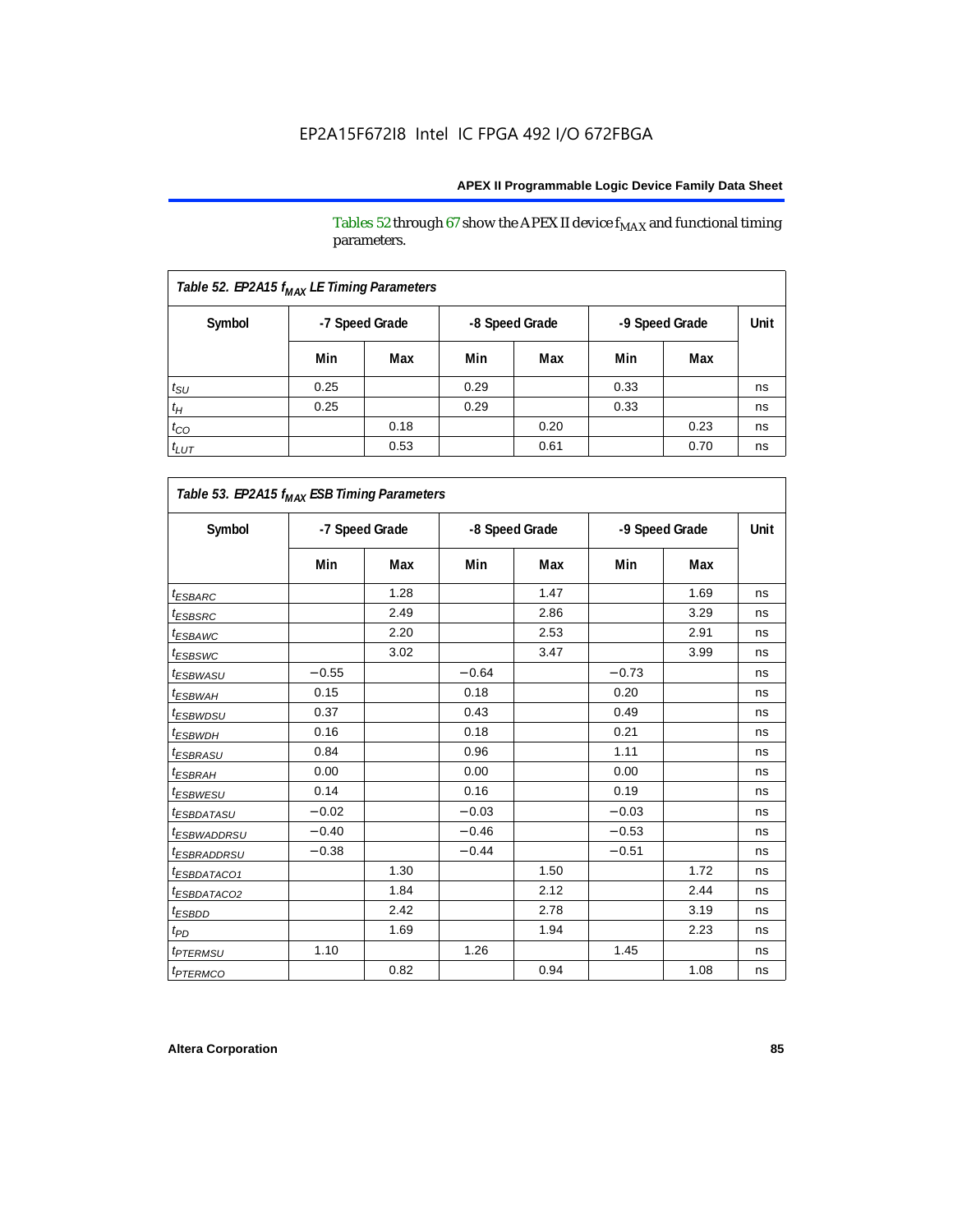### **APEX II Programmable Logic Device Family Data Sheet**

| Table 54. EP2A15 f <sub>MAX</sub> Routing Delays |      |                |                |     |                |     |      |  |
|--------------------------------------------------|------|----------------|----------------|-----|----------------|-----|------|--|
| Symbol                                           |      | -7 Speed Grade | -8 Speed Grade |     | -9 Speed Grade |     | Unit |  |
|                                                  | Min  | Max            | Min            | Max | Min            | Max |      |  |
| $t_{F1-4}$                                       | 0.19 |                | 0.21           |     | 0.25           |     | ns   |  |
| $t_{F5-20}$                                      | 0.64 |                | 0.73           |     | 0.84           |     | ns   |  |
| $t_{F20+}$                                       | 1.18 |                | 1.35           |     | 1.56           |     | ns   |  |

| Table 55. EP2A15 Minimum Pulse Width Timing Parameters |                |     |                |     |                |     |      |  |
|--------------------------------------------------------|----------------|-----|----------------|-----|----------------|-----|------|--|
| Symbol                                                 | -7 Speed Grade |     | -8 Speed Grade |     | -9 Speed Grade |     | Unit |  |
|                                                        | Min            | Max | Min            | Max | Min            | Max |      |  |
| $t_{CH}$                                               | 1.00           |     | 1.15           |     | 1.32           |     | ns   |  |
| $t_{CL}$                                               | 1.00           |     | 1.15           |     | 1.32           |     | ns   |  |
| $t_{CLRP}$                                             | 0.13           |     | 0.15           |     | 0.17           |     | ns   |  |
| $t_{PREF}$                                             | 0.13           |     | 0.15           |     | 0.17           |     | ns   |  |
| $t_{ESBCH}$                                            | 1.00           |     | 1.15           |     | 1.32           |     | ns   |  |
| $t_{ESBCL}$                                            | 1.00           |     | 1.15           |     | 1.32           |     | ns   |  |
| <sup>t</sup> ESBWP                                     | 1.12           |     | 1.28           |     | 1.48           |     | ns   |  |
| $t_{ESBRP}$                                            | 0.88           |     | 1.02           |     | 1.17           |     | ns   |  |

| Table 56. EP2A25 f <sub>MAX</sub> LE Timing Parameters |     |                |                |     |                |     |      |
|--------------------------------------------------------|-----|----------------|----------------|-----|----------------|-----|------|
| Symbol                                                 |     | -7 Speed Grade | -8 Speed Grade |     | -9 Speed Grade |     | Unit |
|                                                        | Min | Max            | Min            | Max | Min            | Max |      |

|              | Min  | Max  | Min  | Max  | Min  | Max  |    |
|--------------|------|------|------|------|------|------|----|
| $t_{\rm SU}$ | 0.25 |      | 0.29 |      | 0.33 |      | ns |
| $t_H$        | 0.25 |      | 0.29 |      | 0.33 |      | ns |
| $t_{CO}$     |      | 0.18 |      | 0.20 |      | 0.23 | ns |
| $t_{LUT}$    |      | 0.53 |      | 0.61 |      | 0.70 | ns |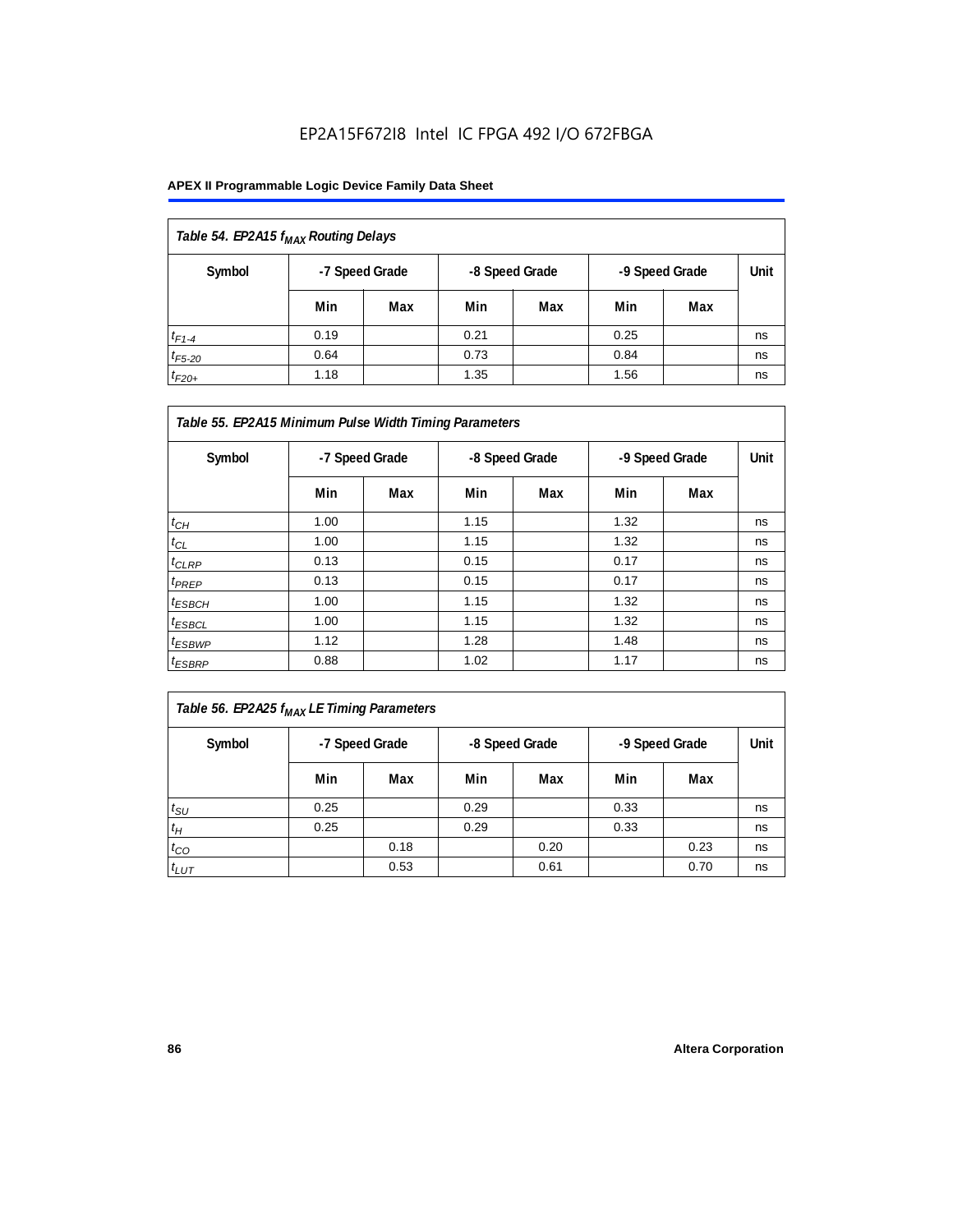| Table 57. EP2A25 f <sub>MAX</sub> ESB Timing Parameters |                |      |         |                |         |                |      |  |  |
|---------------------------------------------------------|----------------|------|---------|----------------|---------|----------------|------|--|--|
| Symbol                                                  | -7 Speed Grade |      |         | -8 Speed Grade |         | -9 Speed Grade | Unit |  |  |
|                                                         | Min            | Max  | Min     | Max            | Min     | Max            |      |  |  |
| <i><b>ESBARC</b></i>                                    |                | 1.28 |         | 1.47           |         | 1.69           | ns   |  |  |
| <i>t</i> <sub>ESBSRC</sub>                              |                | 2.49 |         | 2.86           |         | 3.29           | ns   |  |  |
| <sup>t</sup> ESBAWC                                     |                | 2.20 |         | 2.53           |         | 2.91           | ns   |  |  |
| t <sub>ESBSWC</sub>                                     |                | 3.02 |         | 3.47           |         | 3.99           | ns   |  |  |
| <sup>t</sup> ESBWASU                                    | 0.07           |      | 0.07    |                | 0.09    |                | ns   |  |  |
| <sup>t</sup> ESBWAH                                     | 0.15           |      | 0.18    |                | 0.20    |                | ns   |  |  |
| $t_{ESBWDSU}$                                           | 0.37           |      | 0.43    |                | 0.49    |                | ns   |  |  |
| <sup>t</sup> ESBWDH                                     | 0.16           |      | 0.18    |                | 0.21    |                | ns   |  |  |
| <sup>t</sup> ESBRASU                                    | 0.84           |      | 0.96    |                | 1.11    |                | ns   |  |  |
| <sup>t</sup> ESBRAH                                     | 0.00           |      | 0.00    |                | 0.00    |                | ns   |  |  |
| <sup>t</sup> ESBWESU                                    | 0.14           |      | 0.16    |                | 0.19    |                | ns   |  |  |
| <i>ESBDATASU</i>                                        | $-0.02$        |      | $-0.03$ |                | $-0.03$ |                | ns   |  |  |
| <sup>t</sup> ESBWADDRSU                                 | $-0.40$        |      | $-0.46$ |                | $-0.53$ |                | ns   |  |  |
| <sup>t</sup> ESBRADDRSU                                 | $-0.38$        |      | $-0.44$ |                | $-0.51$ |                | ns   |  |  |
| <i>ESBDATACO1</i>                                       |                | 1.30 |         | 1.50           |         | 1.72           | ns   |  |  |
| <i>ESBDATACO2</i>                                       |                | 1.84 |         | 2.12           |         | 2.44           | ns   |  |  |
| <sup>t</sup> ESBDD                                      |                | 2.42 |         | 2.78           |         | 3.19           | ns   |  |  |
| $t_{PD}$                                                |                | 1.69 |         | 1.94           |         | 2.23           | ns   |  |  |
| <i>t<sub>PTERMSU</sub></i>                              | 1.10           |      | 1.26    |                | 1.45    |                | ns   |  |  |
| <i><b>t<sub>PTERMCO</sub></b></i>                       |                | 0.82 |         | 0.94           |         | 1.08           | ns   |  |  |

| Table 58. EP2A25 f <sub>MAX</sub> Routing Delays |      |                |      |                |      |                |      |  |  |
|--------------------------------------------------|------|----------------|------|----------------|------|----------------|------|--|--|
| Symbol                                           |      | -7 Speed Grade |      | -8 Speed Grade |      | -9 Speed Grade | Unit |  |  |
|                                                  | Min  | Max            | Min  | Max            | Min  | Max            |      |  |  |
| $t_{F1-4}$                                       | 0.19 |                | 0.21 |                | 0.25 |                | ns   |  |  |
| $t_{F5-20}$                                      | 0.65 |                | 0.75 |                | 0.86 |                | ns   |  |  |
| $t_{F20+}$                                       | 1.11 |                | 1.27 |                | 1.46 |                | ns   |  |  |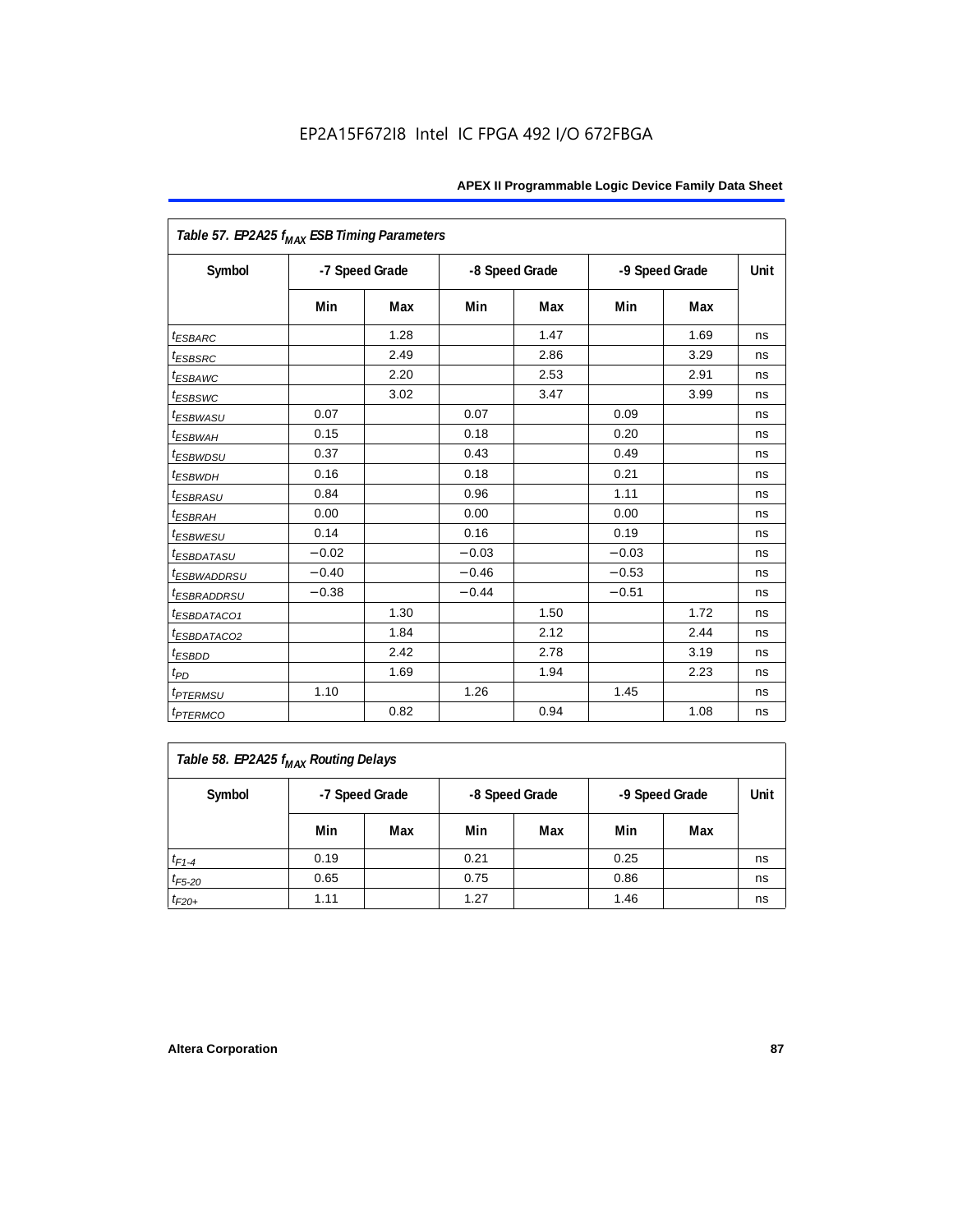| Table 59. EP2A25 Minimum Pulse Width Timing Parameters |      |                                                    |      |     |      |     |      |  |  |  |  |
|--------------------------------------------------------|------|----------------------------------------------------|------|-----|------|-----|------|--|--|--|--|
| Symbol                                                 |      | -8 Speed Grade<br>-9 Speed Grade<br>-7 Speed Grade |      |     |      |     | Unit |  |  |  |  |
|                                                        | Min  | Max                                                | Min  | Max | Min  | Max |      |  |  |  |  |
| $t_{CH}$                                               | 1.00 |                                                    | 1.50 |     | 2.12 |     | ns   |  |  |  |  |
| $t_{CL}$                                               | 1.00 |                                                    | 1.50 |     | 2.12 |     | ns   |  |  |  |  |
| $t_{CLRP}$                                             | 0.13 |                                                    | 0.15 |     | 0.17 |     | ns   |  |  |  |  |
| $t_{PREP}$                                             | 0.13 |                                                    | 0.15 |     | 0.17 |     | ns   |  |  |  |  |
| $t_{ESBCH}$                                            | 1.00 |                                                    | 1.50 |     | 2.12 |     | ns   |  |  |  |  |
| $t_{ESBCL}$                                            | 1.00 |                                                    | 1.50 |     | 2.12 |     | ns   |  |  |  |  |
| <sup>t</sup> ESBWP                                     | 1.12 |                                                    | 1.28 |     | 1.48 |     | ns   |  |  |  |  |
| <sup>t</sup> ESBRP                                     | 0.88 |                                                    | 1.02 |     | 1.17 |     | ns   |  |  |  |  |

| Table 60. EP2A40 f <sub>MAX</sub> LE Timing Parameters |                |      |                |      |                |      |      |
|--------------------------------------------------------|----------------|------|----------------|------|----------------|------|------|
| Symbol                                                 | -7 Speed Grade |      | -8 Speed Grade |      | -9 Speed Grade |      | Unit |
|                                                        | Min            | Max  | Min            | Max  | Min            | Max  |      |
| $t_{\text{SU}}$                                        | 0.22           |      | 0.26           |      | 0.29           |      | ns   |
| $t_H$                                                  | 0.22           |      | 0.26           |      | 0.29           |      | ns   |
| $t_{CO}$                                               |                | 0.16 |                | 0.18 |                | 0.21 | ns   |
| $t_{LUT}$                                              |                | 0.48 |                | 0.55 |                | 0.63 | ns   |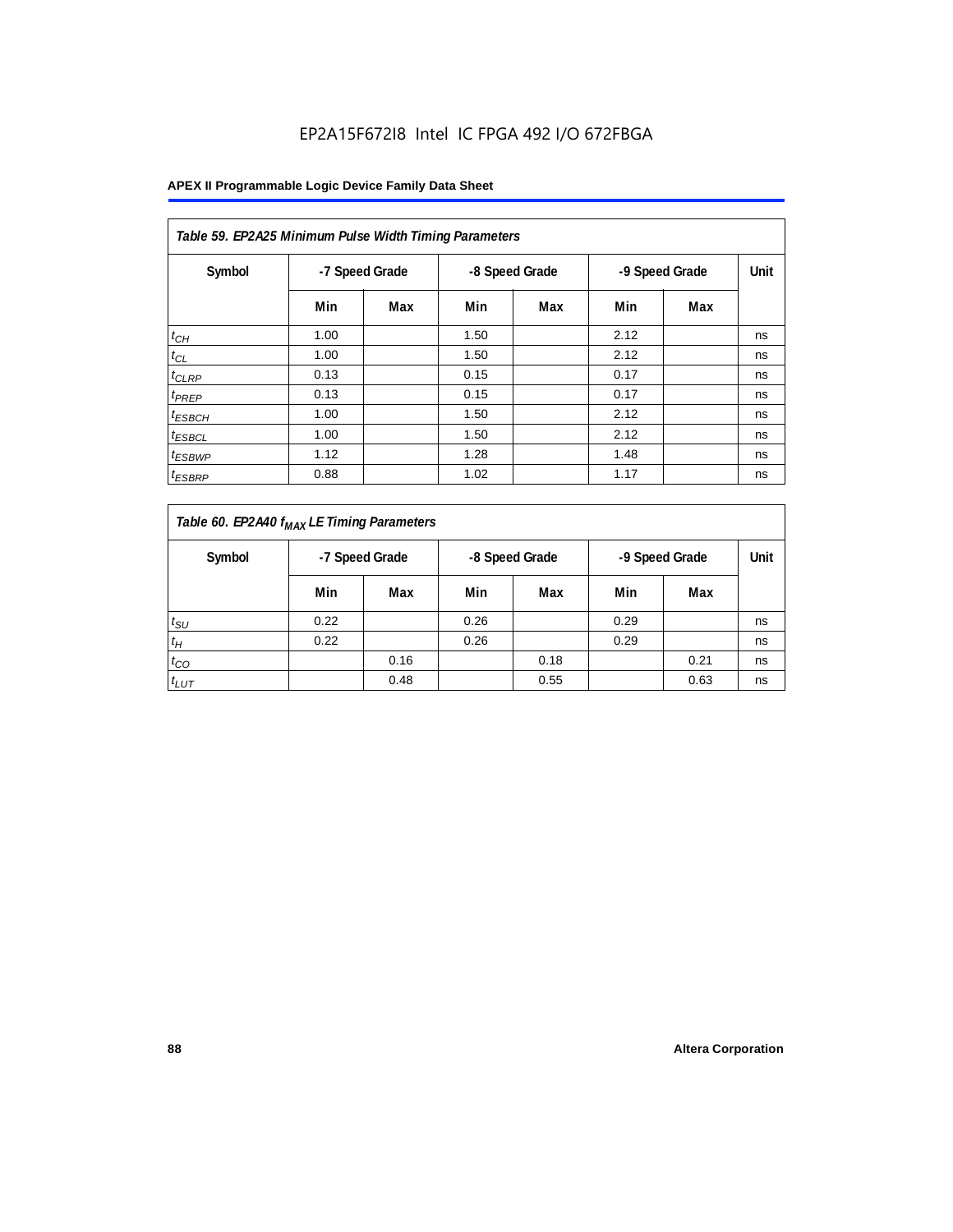| Table 61. EP2A40 f <sub>MAX</sub> ESB Timing Parameters |      |                |      |                |      |                |      |  |  |
|---------------------------------------------------------|------|----------------|------|----------------|------|----------------|------|--|--|
| Symbol                                                  |      | -7 Speed Grade |      | -8 Speed Grade |      | -9 Speed Grade | Unit |  |  |
|                                                         | Min  | Max            | Min  | Max            | Min  | Max            |      |  |  |
| <i><b>ESBARC</b></i>                                    |      | 2.28           |      | 2.62           |      | 3.01           | ns   |  |  |
| <i>t<sub>ESBSRC</sub></i>                               |      | 2.23           |      | 2.56           |      | 2.95           | ns   |  |  |
| <i>ESBAWC</i>                                           |      | 3.13           |      | 3.60           |      | 4.13           | ns   |  |  |
| t <sub>ESBSWC</sub>                                     |      | 2.76           |      | 3.18           |      | 3.65           | ns   |  |  |
| <sup>t</sup> ESBWASU                                    | 1.19 |                | 1.37 |                | 1.57 |                | ns   |  |  |
| <sup>t</sup> ESBWAH                                     | 0.00 |                | 0.00 |                | 0.00 |                | ns   |  |  |
| <i>t<sub>ESBWDSU</sub></i>                              | 1.44 |                | 1.66 |                | 1.91 |                | ns   |  |  |
| <sup>t</sup> ESBWDH                                     | 0.00 |                | 0.00 |                | 0.00 |                | ns   |  |  |
| <i><b>ESBRASU</b></i>                                   | 1.88 |                | 2.17 |                | 2.49 |                | ns   |  |  |
| <sup>t</sup> ESBRAH                                     | 0.00 |                | 0.00 |                | 0.00 |                | ns   |  |  |
| <sup>t</sup> ESBWESU                                    | 1.60 |                | 1.85 |                | 2.12 |                | ns   |  |  |
| <i>ESBDATASU</i>                                        | 0.74 |                | 0.85 |                | 0.98 |                | ns   |  |  |
| <sup>t</sup> ESBWADDRSU                                 | 0.82 |                | 0.94 |                | 1.08 |                | ns   |  |  |
| <sup>t</sup> ESBRADDRSU                                 | 0.73 |                | 0.84 |                | .97  |                | ns   |  |  |
| <sup>t</sup> ESBDATACO1                                 |      | 1.09           |      | 1.25           |      | 1.44           | ns   |  |  |
| <i>ESBDATACO2</i>                                       |      | 1.73           |      | 1.99           |      | 2.29           | ns   |  |  |
| <sup>t</sup> ESBDD                                      |      | 3.26           |      | 3.75           |      | 4.32           | ns   |  |  |
| $t_{PD}$                                                |      | 1.55           |      | 1.78           |      | 2.05           | ns   |  |  |
| <i>t<sub>PTERMSU</sub></i>                              | 0.99 |                | 1.13 |                | 1.30 |                | ns   |  |  |
| <i><b>t</b>PTERMCO</i>                                  |      | 0.79           |      | 0.90           |      | 1.04           | ns   |  |  |

| Table 62. EP2A40 f <sub>MAX</sub> Routing Delays |                                                    |     |      |     |      |      |    |  |  |
|--------------------------------------------------|----------------------------------------------------|-----|------|-----|------|------|----|--|--|
| Symbol                                           | -8 Speed Grade<br>-7 Speed Grade<br>-9 Speed Grade |     |      |     |      | Unit |    |  |  |
|                                                  | Min                                                | Max | Min  | Max | Min  | Max  |    |  |  |
| $t_{F1-4}$                                       | 0.17                                               |     | 0.19 |     | 0.22 |      | ns |  |  |
| $t_{F5-20}$                                      | 1.12                                               |     | 1.28 |     | 1.48 |      | ns |  |  |
| $t_{F20+}$                                       | 1.49                                               |     | 1.72 |     | 1.98 |      | ns |  |  |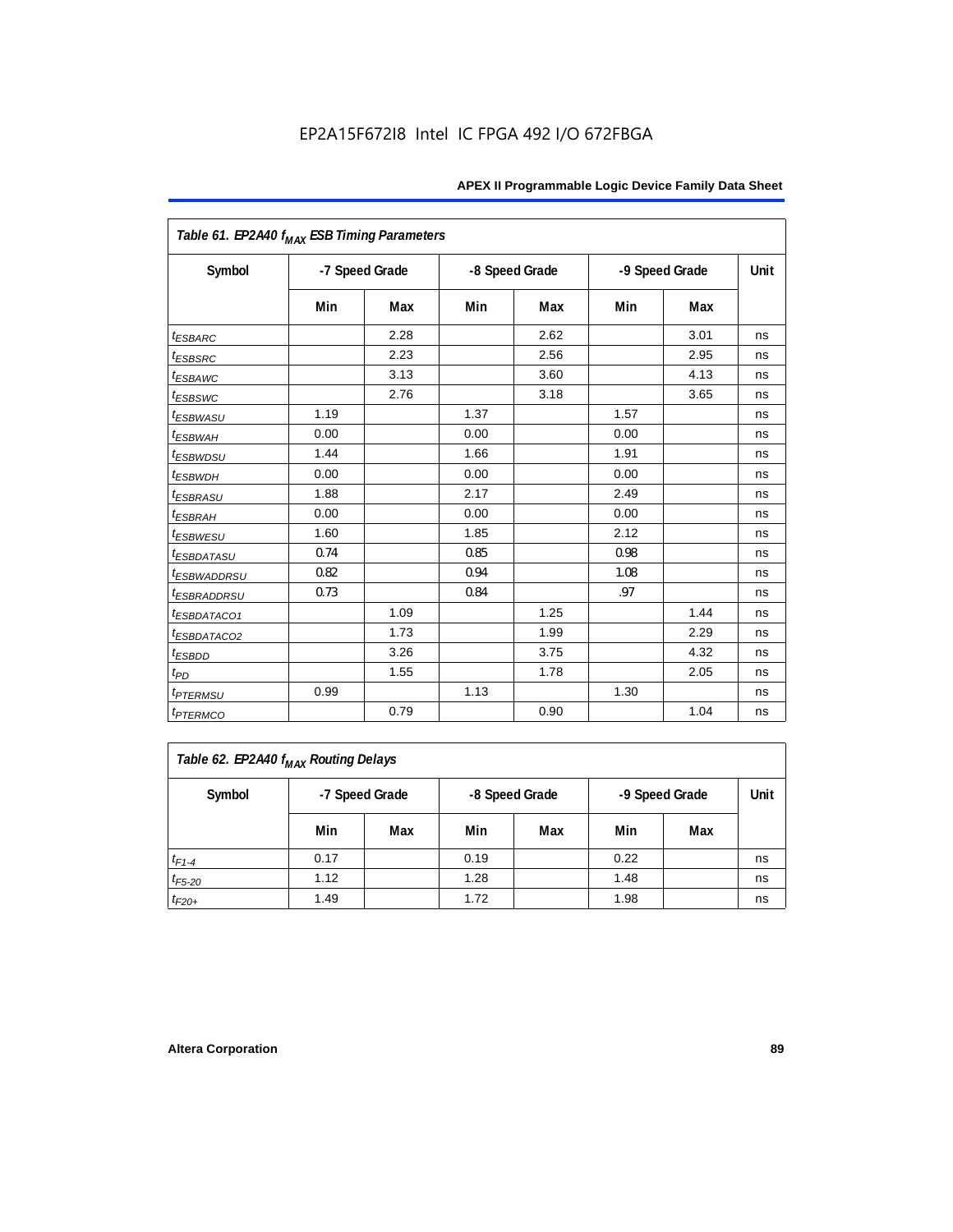| Table 63. EP2A40 Minimum Pulse Width Timing Parameters |                |     |      |                |                |     |      |  |  |  |  |
|--------------------------------------------------------|----------------|-----|------|----------------|----------------|-----|------|--|--|--|--|
| Symbol                                                 | -7 Speed Grade |     |      | -8 Speed Grade | -9 Speed Grade |     | Unit |  |  |  |  |
|                                                        | Min            | Max | Min  | Max            | Min            | Max |      |  |  |  |  |
| $t_{CH}$                                               | 0.89           |     | 1.33 |                | 1.88           |     | ns   |  |  |  |  |
| $t_{CL}$                                               | 0.89           |     | 1.33 |                | 1.88           |     | ns   |  |  |  |  |
| $t_{CLRP}$                                             | 0.12           |     | 0.14 |                | 0.16           |     | ns   |  |  |  |  |
| t <sub>PREP</sub>                                      | 0.12           |     | 0.14 |                | 0.16           |     | ns   |  |  |  |  |
| $t_{ESBCH}$                                            | 0.89           |     | 1.33 |                | 1.88           |     | ns   |  |  |  |  |
| $t_{ESBCL}$                                            | 0.89           |     | 1.33 |                | 1.88           |     | ns   |  |  |  |  |
| <sup>t</sup> ESBWP                                     | 1.05           |     | 1.20 |                | 1.38           |     | ns   |  |  |  |  |
| <sup>t</sup> ESBRP                                     | 0.78           |     | 0.90 |                | 1.03           |     | ns   |  |  |  |  |

| Table 64. EP2A70 f <sub>MAX</sub> LE Timing Parameters |      |                |      |                |      |                |    |
|--------------------------------------------------------|------|----------------|------|----------------|------|----------------|----|
| Symbol                                                 |      | -7 Speed Grade |      | -8 Speed Grade |      | -9 Speed Grade |    |
|                                                        | Min  | Max            | Min  | Max            | Min  | Max            |    |
| $t_{\rm SU}$                                           | 0.30 |                | 0.34 |                | 0.39 |                | ns |
| $t_H$                                                  | 0.30 |                | 0.34 |                | 0.39 |                | ns |
| $t_{CO}$                                               |      | 0.22           |      | 0.25           |      | 0.29           | ns |
| $t_{LUT}$                                              |      | 0.66           |      | 0.76           |      | 0.87           | ns |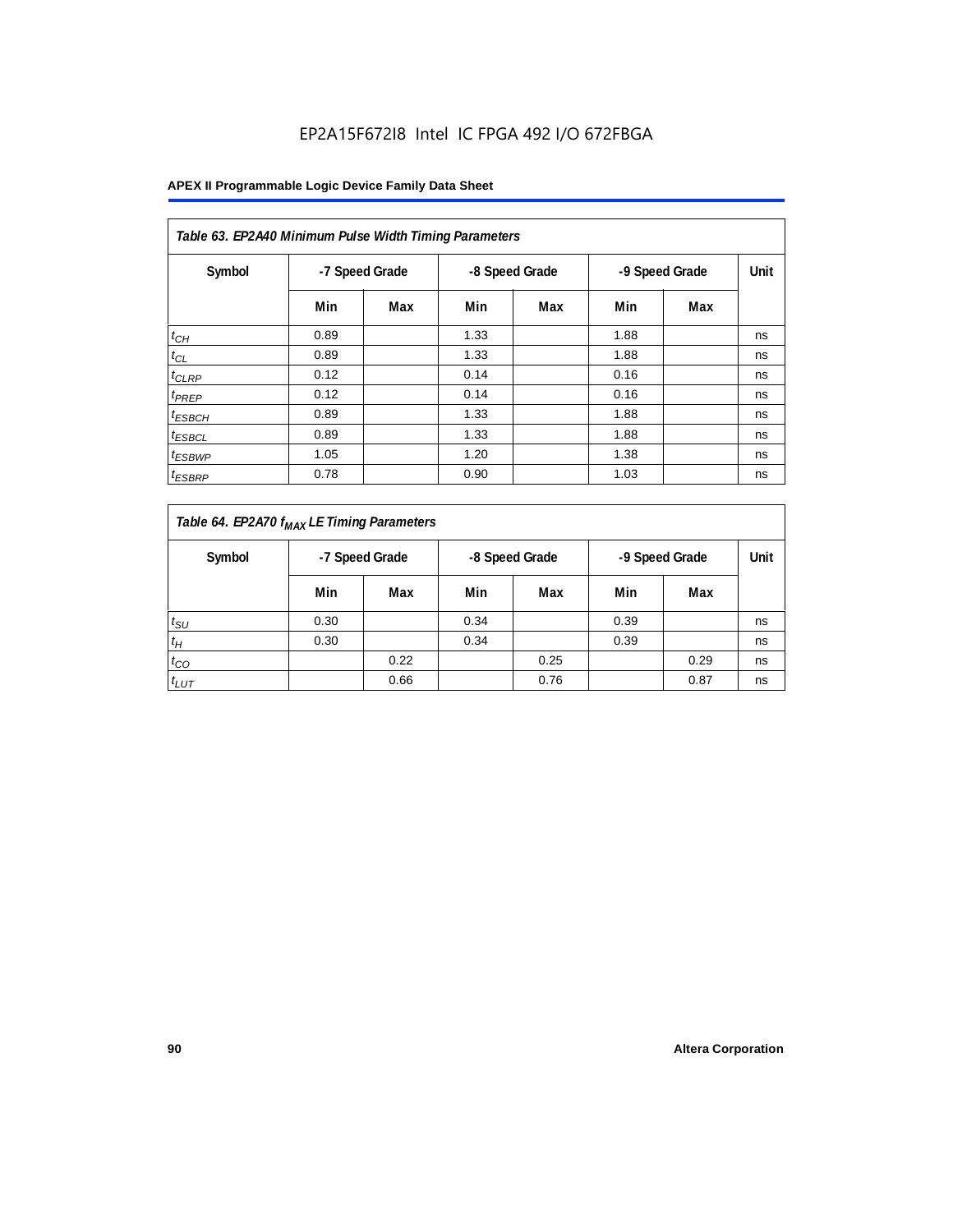| Table 65. EP2A70 f <sub>MAX</sub> ESB Timing Parameters |      |                |      |                |      |                |             |
|---------------------------------------------------------|------|----------------|------|----------------|------|----------------|-------------|
| Symbol                                                  |      | -7 Speed Grade |      | -8 Speed Grade |      | -9 Speed Grade | <b>Unit</b> |
|                                                         | Min  | Max            | Min  | Max            | Min  | Max            |             |
| <i>t<sub>ESBARC</sub></i>                               |      | 3.12           |      | 3.58           |      | 4.12           | ns          |
| <sup>t</sup> ESBSRC                                     |      | 3.11           |      | 3.58           |      | 4.11           | ns          |
| <i>ESBAWC</i>                                           |      | 4.41           |      | 5.07           |      | 5.83           | ns          |
| t <sub>ESBSWC</sub>                                     |      | 3.82           |      | 4.39           |      | 5.05           | ns          |
| <sup>t</sup> ESBWASU                                    | 1.73 |                | 1.99 |                | 2.28 |                | ns          |
| $t_{ESBWAH}$                                            | 0.00 |                | 0.00 |                | 0.00 |                | ns          |
| <i>t<sub>ESBWDSU</sub></i>                              | 1.87 |                | 2.15 |                | 2.47 |                | ns          |
| <sup>t</sup> ESBWDH                                     | 0.00 |                | 0.00 |                | 0.00 |                | ns          |
| <sup>t</sup> ESBRASU                                    | 2.76 |                | 3.17 |                | 3.65 |                | ns          |
| <sup>t</sup> ESBRAH                                     | 0.00 |                | 0.00 |                | 0.00 |                | ns          |
| <sup>t</sup> ESBWESU                                    | 1.98 |                | 2.27 |                | 2.61 |                | ns          |
| <i>ESBDATASU</i>                                        | 1.06 |                | 1.22 |                | 1.40 |                | ns          |
| <sup>t</sup> ESBWADDRSU                                 | 1.17 |                | 1.34 |                | 1.54 |                | ns          |
| <sup>t</sup> ESBRADDRSU                                 | 1.02 |                | 1.17 |                | 1.35 |                | ns          |
| ESBDATACO1                                              |      | 1.52           |      | 1.75           |      | 2.01           | ns          |
| <sup>t</sup> ESBDATACO2                                 |      | 2.35           |      | 2.71           |      | 3.11           | ns          |
| <sup>t</sup> ESBDD                                      |      | 4.43           |      | 5.10           |      | 5.87           | ns          |
| $t_{PD}$                                                |      | 2.17           |      | 2.49           |      | 2.87           | ns          |
| <i><b>t<sub>PTERMSU</sub></b></i>                       | 1.40 |                | 1.62 |                | 1.86 |                | ns          |
| <i><b>t</b>PTERMCO</i>                                  |      | 1.08           |      | 1.24           |      | 1.42           | ns          |

| Table 66. EP2A70 f <sub>MAX</sub> Routing Delays |      |                |      |                |                |      |    |  |  |
|--------------------------------------------------|------|----------------|------|----------------|----------------|------|----|--|--|
| Symbol                                           |      | -7 Speed Grade |      | -8 Speed Grade | -9 Speed Grade | Unit |    |  |  |
|                                                  | Min  | Max            | Min  | Max            | Min            | Max  |    |  |  |
| $t_{F1-4}$                                       | 0.15 |                | 0.18 |                | 0.20           |      | ns |  |  |
| $t_{F5-20}$                                      | 1.21 |                | 1.39 |                | 1.60           |      | ns |  |  |
| $t_{F20+}$                                       | 1.87 |                | 2.15 |                | 2.55           |      | ns |  |  |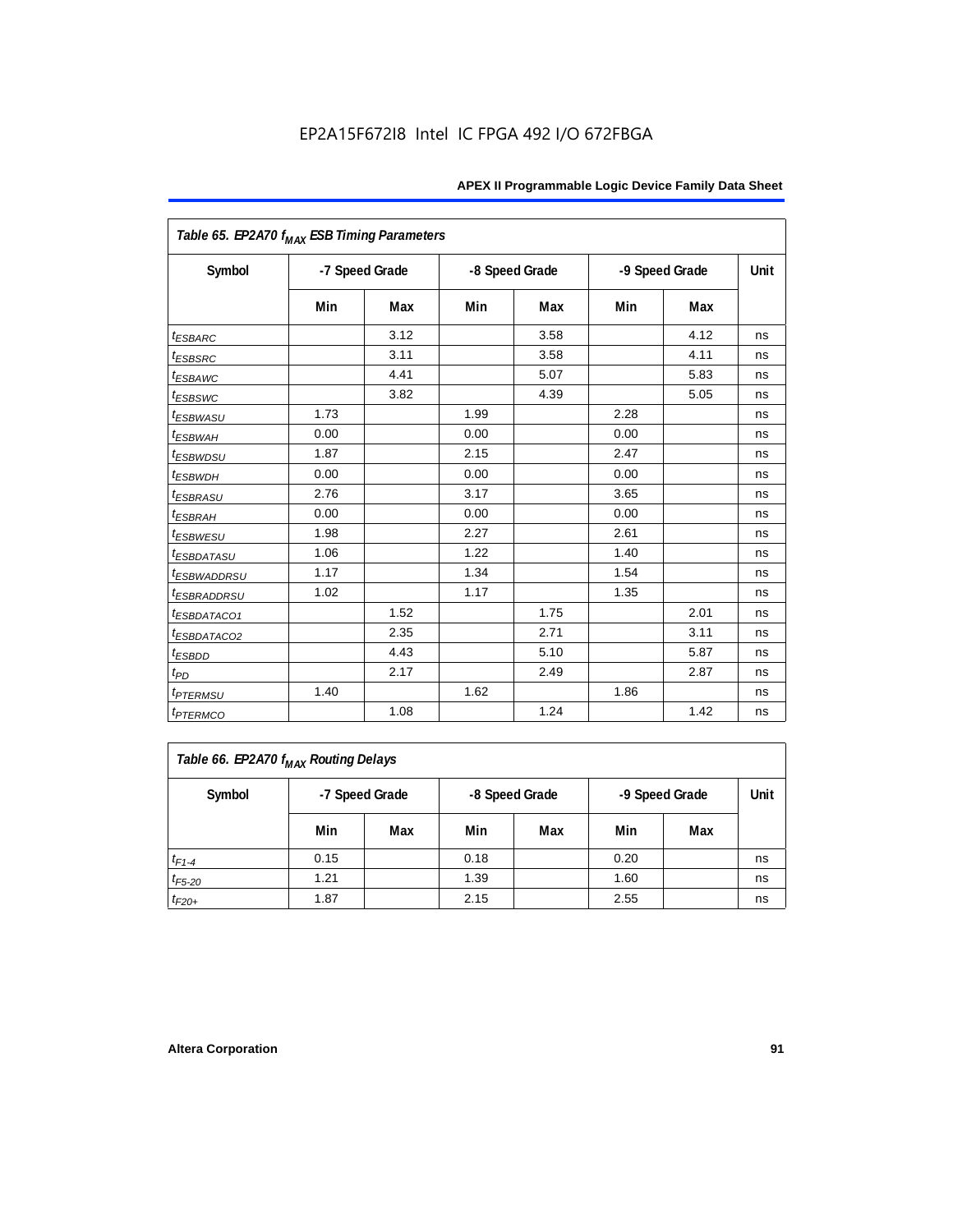### **APEX II Programmable Logic Device Family Data Sheet**

| Table 67. EP2A70 Minimum Pulse Width Timing Parameters |                |     |      |                |                |     |      |  |  |  |
|--------------------------------------------------------|----------------|-----|------|----------------|----------------|-----|------|--|--|--|
| Symbol                                                 | -7 Speed Grade |     |      | -8 Speed Grade | -9 Speed Grade |     | Unit |  |  |  |
|                                                        | Min            | Max | Min  | Max            | Min            | Max |      |  |  |  |
| $t_{CH}$                                               | 1.19           |     | 1.78 |                | 2.53           |     | ns   |  |  |  |
| $t_{CL}$                                               | 1.19           |     | 1.78 |                | 2.53           |     | ns   |  |  |  |
| $t_{CLRP}$                                             | 0.16           |     | 0.19 |                | 0.21           |     | ns   |  |  |  |
| t <sub>PREP</sub>                                      | 0.16           |     | 0.19 |                | 0.21           |     | ns   |  |  |  |
| $t_{ESBCH}$                                            | 1.19           |     | 1.78 |                | 2.53           |     | ns   |  |  |  |
| <sup>t</sup> ESBCL                                     | 1.19           |     | 1.78 |                | 2.53           |     | ns   |  |  |  |
| <sup>t</sup> ESBWP                                     | 1.35           |     | 1.56 |                | 1.79           |     | ns   |  |  |  |
| <sup>t</sup> ESBRP                                     | 1.13           |     | 1.30 |                | 1.50           |     | ns   |  |  |  |

Tables 68 through 77 show the IOE external timing parameter values for APEX II devices.

| Table 68. EP2A15 External Timing Parameters for Row I/O Pins |                |      |      |                |      |                |    |
|--------------------------------------------------------------|----------------|------|------|----------------|------|----------------|----|
| Symbol                                                       | -7 Speed Grade |      |      | -8 Speed Grade |      | -9 Speed Grade |    |
|                                                              | Min            | Max  | Min  | Max            | Min  | Max            |    |
| t <sub>INSU</sub>                                            | 2.06           |      | 2.25 |                | 2.46 |                | ns |
| <sup>t</sup> inh                                             | 0.00           |      | 0.00 |                | 0.00 |                | ns |
| <sup>t</sup> outco                                           | 2.00           | 4.05 | 2.00 | 4.45           | 2.00 | 4.90           | ns |
| $t_{XZ}$                                                     |                | 4.98 |      | 5.59           |      | 6.26           | ns |
| $t_{ZX}$                                                     |                | 4.98 |      | 5.59           |      | 6.26           | ns |
| <sup>t</sup> INSUPLL                                         | 1.15           |      | 1.28 |                | 1.42 |                | ns |
| <sup>t</sup> INHPLL                                          | 0.00           |      | 0.00 |                | 0.00 |                | ns |
| <sup>t</sup> outcopll                                        | 0.50           | 2.60 | 0.50 | 2.87           | 0.50 | 3.16           | ns |
| <sup>t</sup> XZPLL                                           |                | 3.53 |      | 4.00           |      | 4.52           | ns |
| <sup>t</sup> zxpll                                           |                | 3.53 |      | 4.00           |      | 4.52           | ns |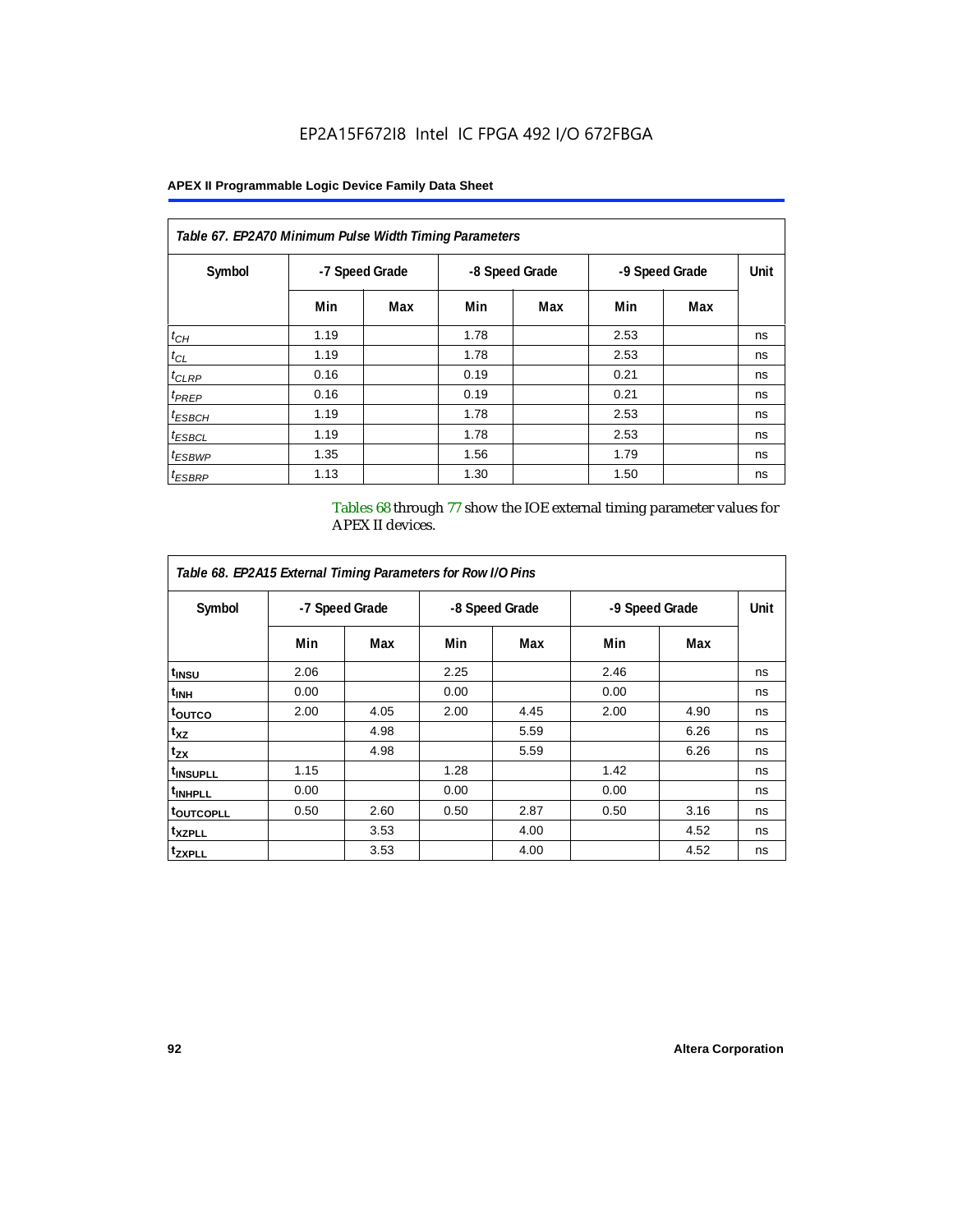| Table 69. EP2A15 External Timing Parameters for Column I/O Pins |                |      |      |                |      |                |      |
|-----------------------------------------------------------------|----------------|------|------|----------------|------|----------------|------|
| Symbol                                                          | -7 Speed Grade |      |      | -8 Speed Grade |      | -9 Speed Grade | Unit |
|                                                                 | Min            | Max  | Min  | Max            | Min  | Max            |      |
| t <sub>INSU</sub>                                               | 2.16           |      | 2.34 |                | 2.53 |                | ns   |
| $t_{\rm INH}$                                                   | 0.00           |      | 0.00 |                | 0.00 |                | ns   |
| toutco                                                          | 2.00           | 4.36 | 2.00 | 4.75           | 2.00 | 5.18           | ns   |
| t <sub>XZ</sub>                                                 |                | 5.57 |      | 6.24           |      | 6.97           | ns   |
| $t_{ZX}$                                                        |                | 5.57 |      | 6.24           |      | 6.97           | ns   |
| <sup>t</sup> INSUPLL                                            | 1.24           |      | 1.37 |                | 1.52 |                | ns   |
| <sup>t</sup> INHPLL                                             | 0.00           |      | 0.00 |                | 0.00 |                | ns   |
| <b>toutcopll</b>                                                | 0.50           | 2.90 | 0.50 | 3.16           | 0.50 | 3.45           | ns   |
| t <sub>XZPLL</sub>                                              |                | 4.12 |      | 4.65           |      | 5.23           | ns   |
| <sup>t</sup> zxpll                                              |                | 4.12 |      | 4.65           |      | 5.23           | ns   |

| Table 70. EP2A25 External Timing Parameters for Row I/O Pins |      |                |      |                |      |                |      |  |
|--------------------------------------------------------------|------|----------------|------|----------------|------|----------------|------|--|
| Symbol                                                       |      | -7 Speed Grade |      | -8 Speed Grade |      | -9 Speed Grade | Unit |  |
|                                                              | Min  | Max            | Min  | Max            | Min  | Max            |      |  |
| t <sub>INSU</sub>                                            | 1.92 |                | 2.08 |                | 2.26 |                | ns   |  |
| <sup>t</sup> INH                                             | 0.00 |                | 0.00 |                | 0.00 |                | ns   |  |
| toutco                                                       | 2.00 | 4.29           | 2.00 | 4.62           | 2.00 | 4.98           | ns   |  |
| t <sub>XZ</sub>                                              |      | 5.24           |      | 5.73           |      | 6.26           | ns   |  |
| t <sub>zx</sub>                                              |      | 5.24           |      | 5.73           |      | 6.26           | ns   |  |
| <sup>t</sup> INSUPLL                                         | 1.17 |                | 1.27 |                | 1.40 |                | ns   |  |
| <sup>t</sup> INHPLL                                          | 0.00 |                | 0.00 |                | 0.00 |                | ns   |  |
| t <sub>outcopll</sub>                                        | 0.50 | 2.61           | 0.50 | 2.83           | 0.50 | 3.07           | ns   |  |
| <sup>t</sup> xzpll                                           |      | 3.55           |      | 3.93           |      | 4.35           | ns   |  |
| tzxpll                                                       |      | 3.55           |      | 3.93           |      | 4.35           | ns   |  |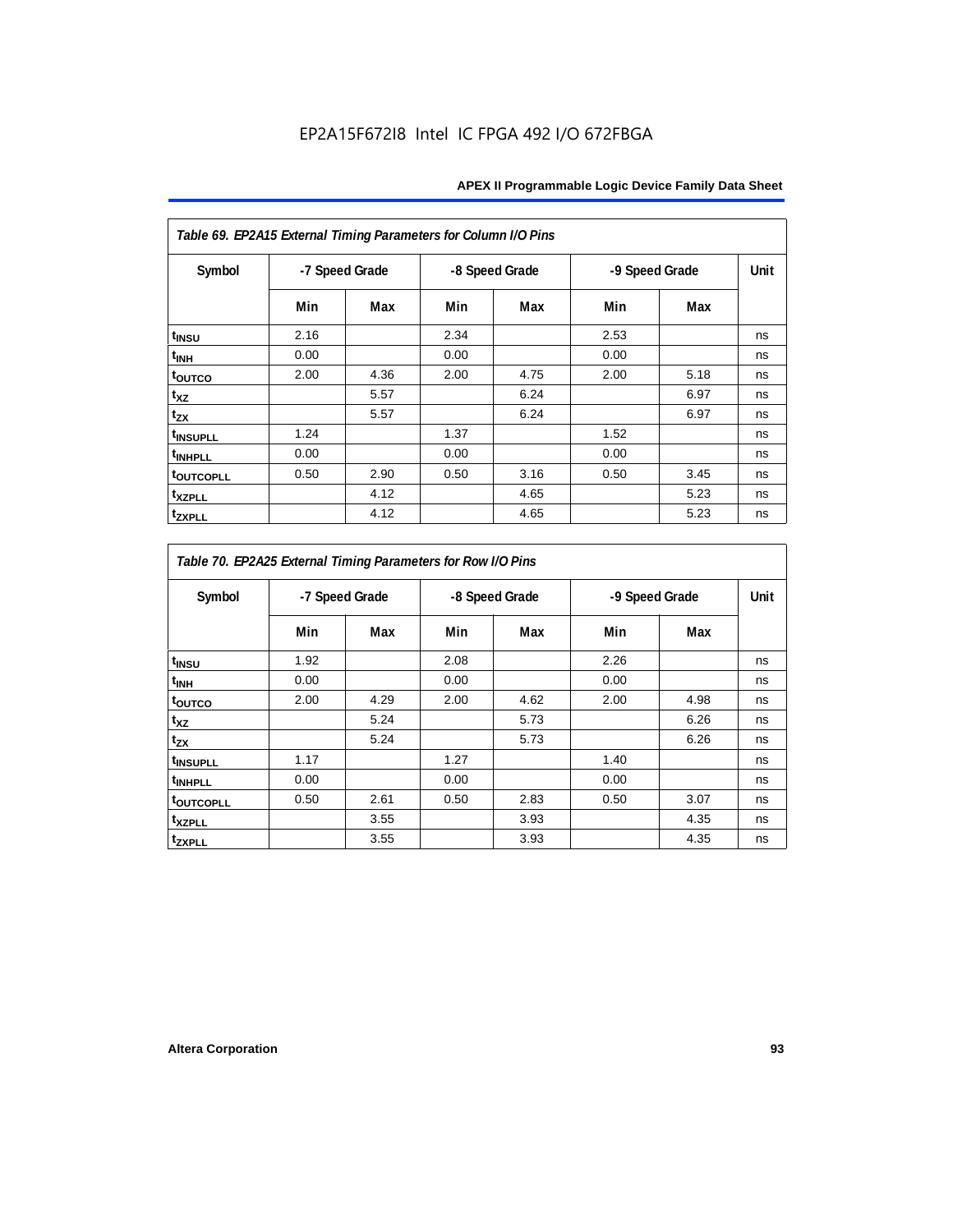| Table 71. EP2A25 External Timing Parameters for Column I/O Pins |                |      |      |                |      |                |             |
|-----------------------------------------------------------------|----------------|------|------|----------------|------|----------------|-------------|
| Symbol                                                          | -7 Speed Grade |      |      | -8 Speed Grade |      | -9 Speed Grade | <b>Unit</b> |
|                                                                 | Min            | Max  | Min  | Max            | Min  | Max            |             |
| t <sub>INSU</sub>                                               | 2.27           |      | 2.45 |                | 2.64 |                | ns          |
| t <sub>INH</sub>                                                | 0.00           |      | 0.00 |                | 0.00 |                | ns          |
| toutco                                                          | 2.00           | 4.57 | 2.00 | 4.89           | 2.00 | 5.24           | ns          |
| $t_{XZ}$                                                        |                | 5.87 |      | 6.42           |      | 7.01           | ns          |
| $t_{ZX}$                                                        |                | 5.87 |      | 6.42           |      | 7.01           | ns          |
| t <sub>INSUPLL</sub>                                            | 1.23           |      | 1.35 |                | 1.47 |                | ns          |
| <sup>t</sup> INHPLL                                             | 0.00           |      | 0.00 |                | 0.00 |                | ns          |
| <b>toutcopll</b>                                                | 0.50           | 2.89 | 0.50 | 3.10           | 0.50 | 3.33           | ns          |
| <sup>t</sup> xzpll                                              |                | 4.18 |      | 4.62           |      | 5.09           | ns          |
| <sup>t</sup> zxpll                                              |                | 4.18 |      | 4.62           |      | 5.09           | ns          |

| Table 72. EP2A40 External Timing Parameters for Row I/O Pins |                |      |      |                |                |      |      |
|--------------------------------------------------------------|----------------|------|------|----------------|----------------|------|------|
| Symbol                                                       | -7 Speed Grade |      |      | -8 Speed Grade | -9 Speed Grade |      | Unit |
|                                                              | Min            | Max  | Min  | Max            | Min            | Max  |      |
| t <sub>INSU</sub>                                            | 1.57           |      | 1.72 |                | 1.88           |      | ns   |
| $t_{\text{INH}}$                                             | 0.00           |      | 0.00 |                | 0.00           |      | ns   |
| toutco                                                       | 2.00           | 4.90 | 2.00 | 5.24           | 2.00           | 5.61 | ns   |
| $t_{XZ}$                                                     |                | 6.47 |      | 6.98           |                | 7.53 | ns   |
| $t_{ZX}$                                                     |                | 6.47 |      | 6.98           |                | 7.53 | ns   |
| <sup>t</sup> INSUPLL                                         | 1.15           |      | 1.26 |                | 1.38           |      | ns   |
| <sup>t</sup> INHPLL                                          | 0.00           |      | 0.00 |                | 0.00           |      | ns   |
| <sup>t</sup> outcopll                                        | 0.50           | 2.60 | 0.50 | 2.82           | 0.50           | 3.06 | ns   |
| <sup>t</sup> xzpll                                           |                | 4.17 |      | 4.56           |                | 4.97 | ns   |
| t <sub>ZXPLL</sub>                                           |                | 4.17 |      | 4.56           |                | 4.97 | ns   |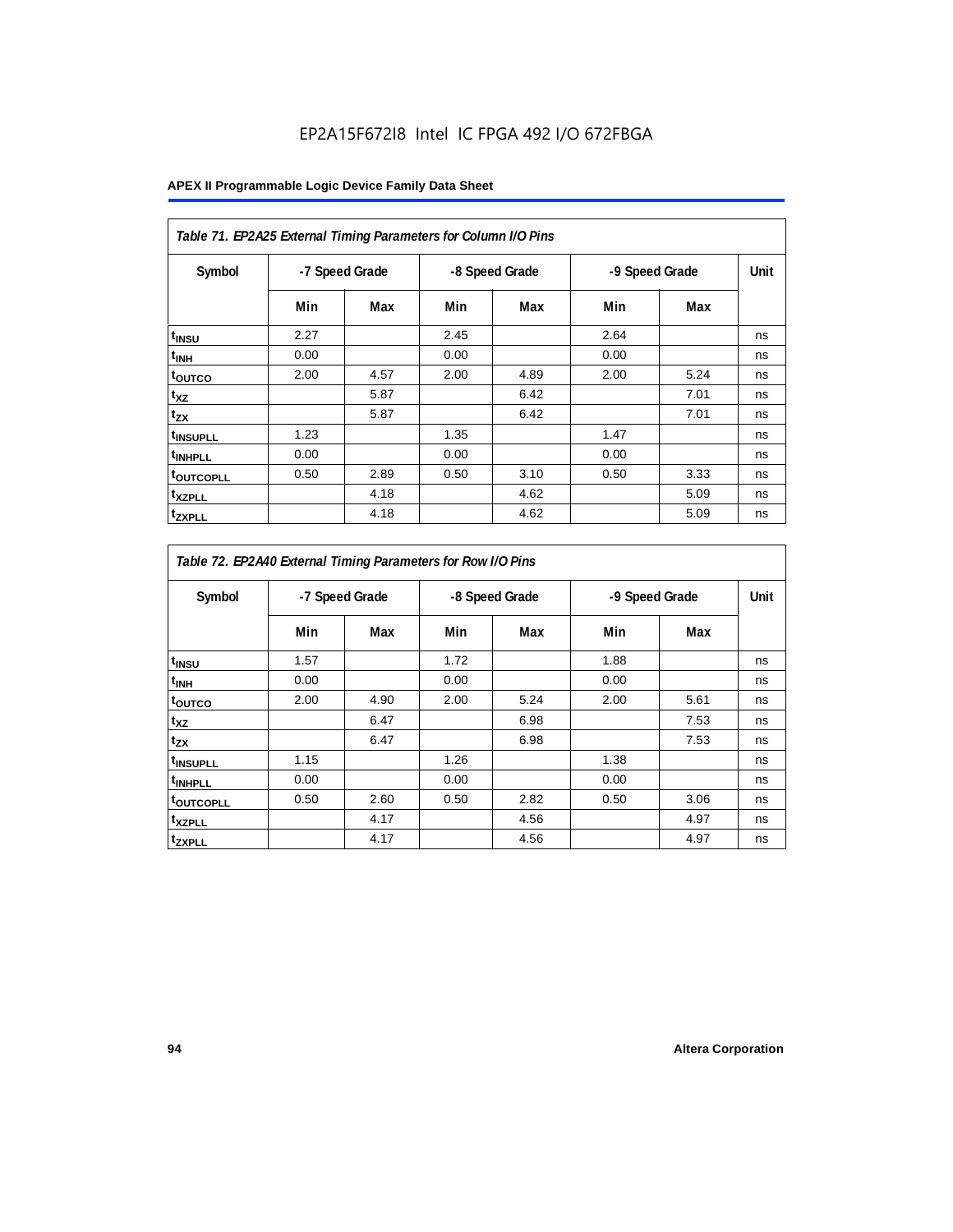| Table 73. EP2A40 External Timing Parameters for Column I/O Pins |                |      |      |                |      |                |      |
|-----------------------------------------------------------------|----------------|------|------|----------------|------|----------------|------|
| Symbol                                                          | -7 Speed Grade |      |      | -8 Speed Grade |      | -9 Speed Grade | Unit |
|                                                                 | Min            | Max  | Min  | Max            | Min  | Max            |      |
| t <sub>INSU</sub>                                               | 2.00           |      | 2.16 |                | 2.33 |                | ns   |
| $t_{\rm INH}$                                                   | 0.00           |      | 0.00 |                | 0.00 |                | ns   |
| toutco                                                          | 2.00           | 4.96 | 2.00 | 5.29           | 2.00 | 5.64           | ns   |
| t <sub>XZ</sub>                                                 |                | 7.04 |      | 7.59           |      | 8.19           | ns   |
| $t_{ZX}$                                                        |                | 7.04 |      | 7.59           |      | 8.19           | ns   |
| <sup>t</sup> INSUPLL                                            | 1.20           |      | 1.31 |                | 1.43 |                | ns   |
| <sup>t</sup> INHPLL                                             | 0.00           |      | 0.00 |                | 0.00 |                | ns   |
| <b>toutcopll</b>                                                | 0.50           | 2.66 | 0.50 | 2.87           | 0.50 | 3.09           | ns   |
| t <sub>XZPLL</sub>                                              |                | 4.74 |      | 5.17           |      | 5.64           | ns   |
| <sup>t</sup> zxpll                                              |                | 4.74 |      | 5.17           |      | 5.64           | ns   |

| Table 74. EP2A70 External Timing Parameters for Row I/O Pins |      |                |      |                |                |      |      |
|--------------------------------------------------------------|------|----------------|------|----------------|----------------|------|------|
| Symbol                                                       |      | -7 Speed Grade |      | -8 Speed Grade | -9 Speed Grade |      | Unit |
|                                                              | Min  | Max            | Min  | Max            | Min            | Max  |      |
| t <sub>INSU</sub>                                            | 2.48 |                | 2.68 |                | 2.90           |      | ns   |
| <sup>t</sup> INH                                             | 0.00 |                | 0.00 |                | 0.00           |      | ns   |
| toutco                                                       | 2.00 | 4.76           | 2.00 | 5.12           | 2.00           | 5.51 | ns   |
| t <sub>XZ</sub>                                              |      | 5.68           |      | 6.19           |                | 6.76 | ns   |
| $t_{ZX}$                                                     |      | 5.68           |      | 6.19           |                | 6.76 | ns   |
| <sup>t</sup> INSUPLL                                         | 1.19 |                | 1.30 |                | 1.43           |      | ns   |
| <sup>t</sup> INHPLL                                          | 0.00 |                | 0.00 |                | 0.00           |      | ns   |
| <b>toutcopll</b>                                             | 0.50 | 2.52           | 0.50 | 2.74           | 0.50           | 2.98 | ns   |
| <sup>t</sup> XZPLL                                           |      | 3.44           |      | 3.82           |                | 4.23 | ns   |
| tzxpll                                                       |      | 3.44           |      | 3.82           |                | 4.23 | ns   |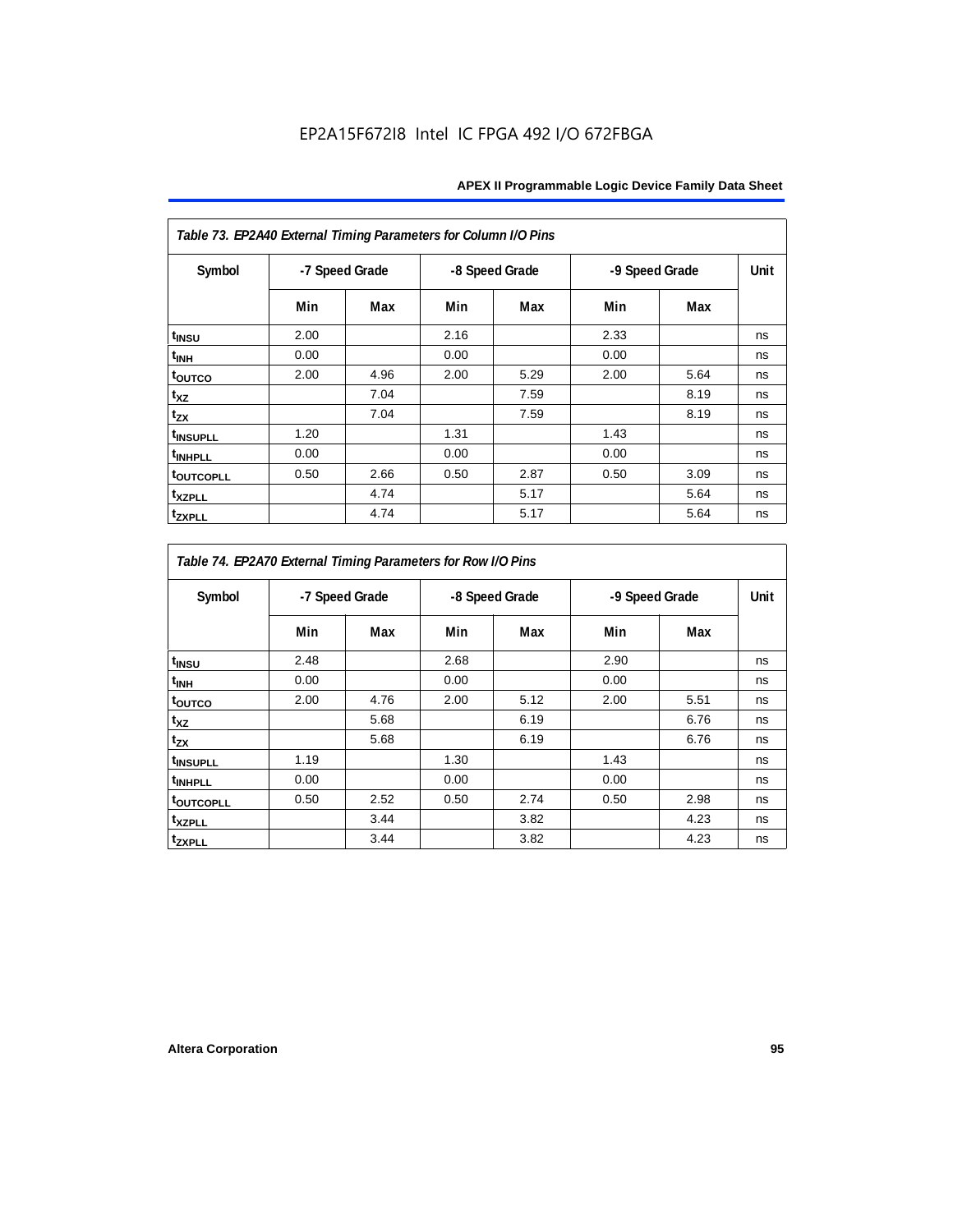| Table 75. EP2A70 External Timing Parameters for Column I/O Pins |                |      |      |                |                |      |      |
|-----------------------------------------------------------------|----------------|------|------|----------------|----------------|------|------|
| Symbol                                                          | -7 Speed Grade |      |      | -8 Speed Grade | -9 Speed Grade |      | Unit |
|                                                                 | Min            | Max  | Min  | Max            | Min            | Max  |      |
| t <sub>INSU</sub>                                               | 2.79           |      | 2.99 |                | 3.22           |      | ns   |
| $t_{\text{INH}}$                                                | 0.00           |      | 0.00 |                | 0.00           |      | ns   |
| toutco                                                          | 2.00           | 4.91 | 2.00 | 5.24           | 2.00           | 5.60 | ns   |
| t <sub>XZ</sub>                                                 |                | 6.16 |      | 6.71           |                | 7.32 | ns   |
| $t_{ZX}$                                                        |                | 6.16 |      | 6.71           |                | 7.32 | ns   |
| <sup>t</sup> INSUPLL                                            | 1.19           |      | 1.30 |                | 1.43           |      | ns   |
| <sup>t</sup> INHPLL                                             | 0.00           |      | 0.00 |                | 0.00           |      | ns   |
| <b>toutcopll</b>                                                | 0.50           | 2.67 | 0.50 | 2.86           | 0.50           | 3.08 | ns   |
| <sup>t</sup> xzpll                                              |                | 3.92 |      | 4.34           |                | 4.79 | ns   |
| <sup>t</sup> zxpll                                              |                | 3.92 |      | 4.34           |                | 4.79 | ns   |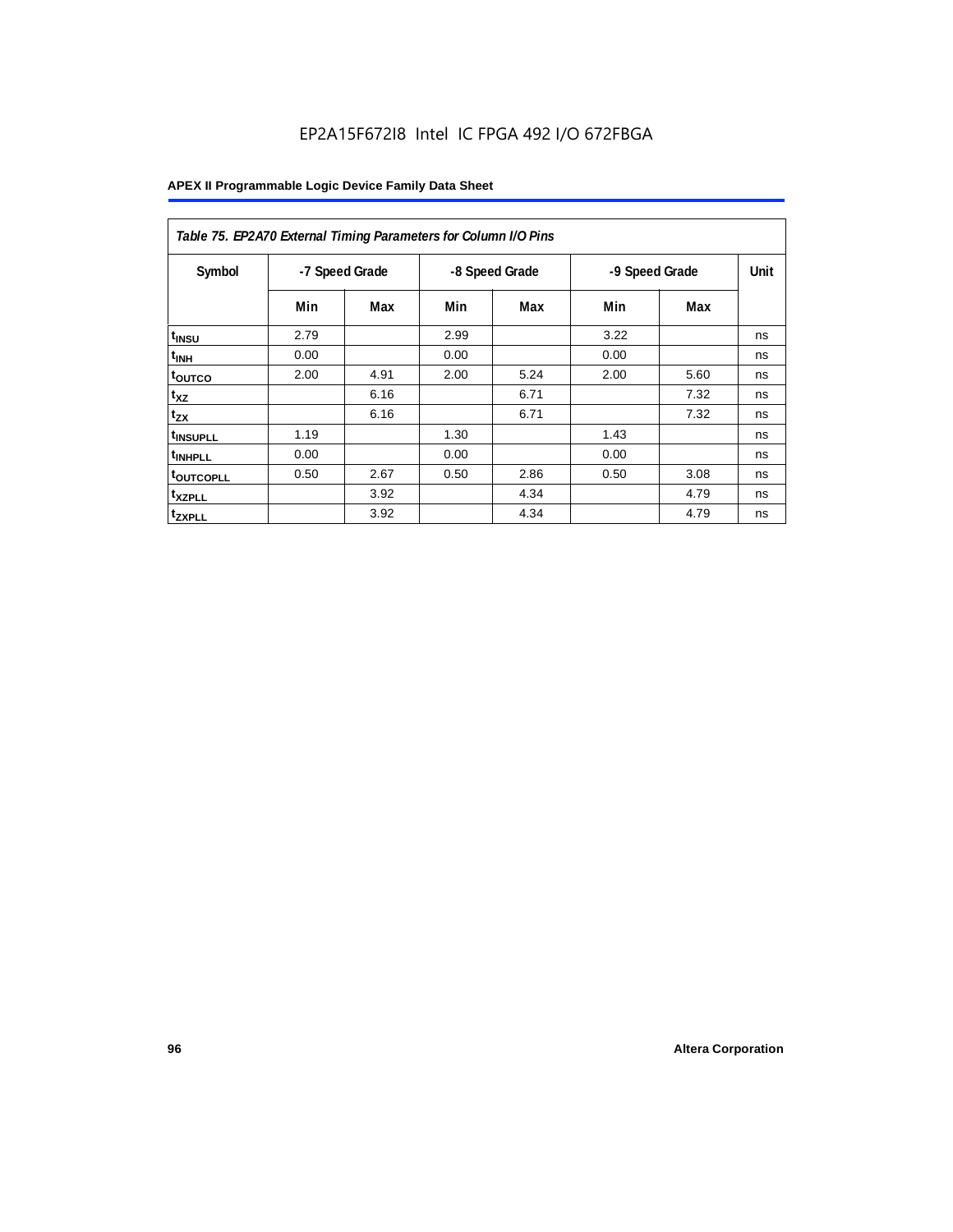| Table 76. APEX II Selectable I/O Standards Input Adder Delays |                |         |     |                |     |                |      |
|---------------------------------------------------------------|----------------|---------|-----|----------------|-----|----------------|------|
| Symbol                                                        | -7 Speed Grade |         |     | -8 Speed Grade |     | -9 Speed Grade | Unit |
|                                                               | Min            | Max     | Min | Max            | Min | Max            |      |
| <b>LVCMOS</b>                                                 |                | 0.00    |     | 0.00           |     | 0.00           | ns   |
| LVTTL                                                         |                | 0.00    |     | 0.00           |     | 0.00           | ns   |
| 1.5V                                                          |                | 0.10    |     | 0.11           |     | 0.12           | ns   |
| 1.8V                                                          |                | 0.00    |     | 0.00           |     | 0.00           | ns   |
| 2.5V                                                          |                | 0.00    |     | 0.00           |     | 0.00           | ns   |
| 3.3-V PCI                                                     |                | 0.00    |     | 0.00           |     | 0.00           | ns   |
| 3.3-V PCI-X                                                   |                | 0.00    |     | 0.00           |     | 0.00           | ns   |
| GTL+                                                          |                | $-0.20$ |     | $-0.22$        |     | $-0.24$        | ns   |
| SSTL-3 Class I                                                |                | $-0.17$ |     | $-0.19$        |     | $-0.20$        | ns   |
| SSTL-3 Class II                                               |                | $-0.17$ |     | $-0.19$        |     | $-0.20$        | ns   |
| SSTL-2 Class I                                                |                | $-0.24$ |     | $-0.26$        |     | $-0.29$        | ns   |
| SSTL-2 Class II                                               |                | $-0.24$ |     | $-0.26$        |     | $-0.29$        | ns   |
| <b>HSTL Class I</b>                                           |                | $-0.03$ |     | $-0.03$        |     | $-0.03$        | ns   |
| <b>HSTL Class II</b>                                          |                | $-0.03$ |     | $-0.03$        |     | $-0.03$        | ns   |
| <b>LVDS</b>                                                   |                | $-0.23$ |     | $-0.26$        |     | $-0.28$        | ns   |
| <b>LVPECL</b>                                                 |                | $-0.23$ |     | $-0.26$        |     | $-0.28$        | ns   |
| <b>PCML</b>                                                   |                | $-0.23$ |     | $-0.26$        |     | $-0.28$        | ns   |
| <b>CTT</b>                                                    |                | 0.00    |     | 0.00           |     | 0.00           | ns   |
| 3.3-V AGP $1\times$                                           |                | 0.00    |     | 0.00           |     | 0.00           | ns   |
| 3.3-V AGP 2×                                                  |                | 0.00    |     | 0.00           |     | 0.00           | ns   |
| HyperTransport                                                |                | $-0.23$ |     | $-0.26$        |     | $-0.28$        | ns   |
| <b>Differential</b><br><b>HSTL</b>                            |                | $-0.23$ |     | $-0.26$        |     | $-0.28$        | ns   |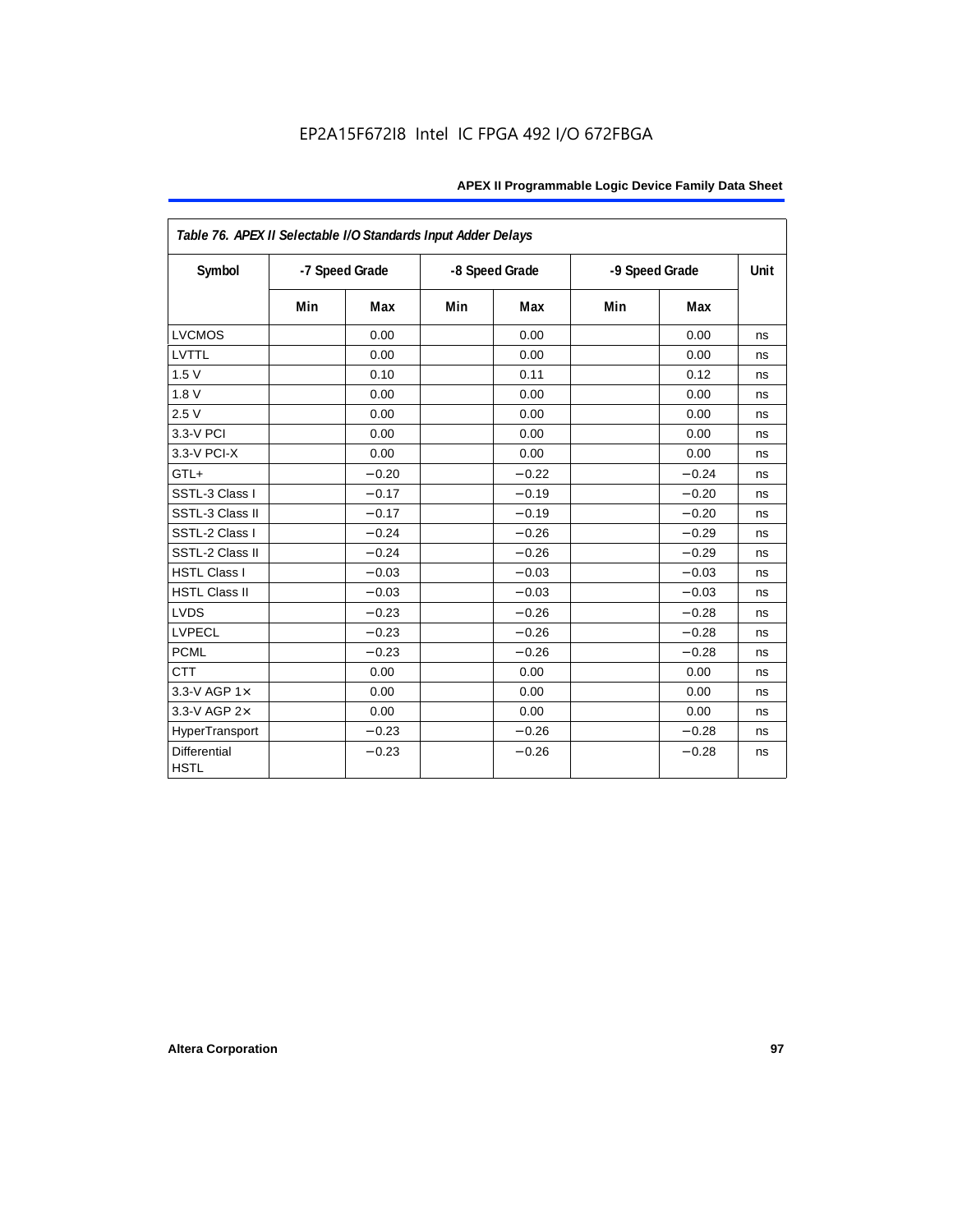### **APEX II Programmable Logic Device Family Data Sheet**

| Table 77. APEX II Selectable I/O Standards Output Adder Delays |     |                |     |                |     |                |      |
|----------------------------------------------------------------|-----|----------------|-----|----------------|-----|----------------|------|
| Symbol                                                         |     | -7 Speed Grade |     | -8 Speed Grade |     | -9 Speed Grade | Unit |
|                                                                | Min | Max            | Min | Max            | Min | Max            |      |
| <b>LVCMOS</b>                                                  |     | 0.00           |     | 0.00           |     | 0.00           | ns   |
| LVTTL                                                          |     | 0.00           |     | 0.00           |     | 0.00           | ns   |
| 1.5V                                                           |     | 3.32           |     | 3.82           |     | 4.20           | ns   |
| 1.8V                                                           |     | 2.65           |     | 3.05           |     | 3.36           | ns   |
| 2.5V                                                           |     | 1.20           |     | 1.38           |     | 1.52           | ns   |
| 3.3-V PCI                                                      |     | $-0.68$        |     | $-0.78$        |     | $-0.85$        | ns   |
| 3.3-V PCI-X                                                    |     | $-0.68$        |     | $-0.78$        |     | $-0.85$        | ns   |
| GTL+                                                           |     | $-0.45$        |     | $-0.52$        |     | $-0.57$        | ns   |
| SSTL-3 Class I                                                 |     | $-0.52$        |     | $-0.60$        |     | $-0.66$        | ns   |
| SSTL-3 Class II                                                |     | $-0.52$        |     | $-0.60$        |     | $-0.66$        | ns   |
| SSTL-2 Class I                                                 |     | $-0.68$        |     | $-0.78$        |     | $-0.86$        | ns   |
| SSTL-2 Class II                                                |     | $-0.81$        |     | $-0.93$        |     | $-1.02$        | ns   |
| <b>HSTL Class I</b>                                            |     | $-0.08$        |     | $-0.09$        |     | $-0.10$        | ns   |
| <b>HSTL Class II</b>                                           |     | $-0.23$        |     | $-0.27$        |     | $-0.30$        | ns   |
| <b>LVDS</b>                                                    |     | $-1.41$        |     | $-1.62$        |     | $-1.79$        | ns   |
| <b>LVPECL</b>                                                  |     | $-1.38$        |     | $-1.58$        |     | $-1.74$        | ns   |
| <b>PCML</b>                                                    |     | $-1.30$        |     | $-1.50$        |     | $-1.65$        | ns   |
| <b>CTT</b>                                                     |     | 0.00           |     | 0.00           |     | 0.00           | ns   |
| 3.3-V AGP 1×                                                   |     | 0.00           |     | 0.00           |     | 0.00           | ns   |
| 3.3-V AGP 2×                                                   |     | 0.00           |     | 0.00           |     | 0.00           | ns   |
| HyperTransport                                                 |     | $-1.22$        |     | $-1.41$        |     | $-1.55$        | ns   |
| <b>Differential</b><br><b>HSTL</b>                             |     | $-1.41$        |     | $-1.62$        |     | $-1.79$        | ns   |

#### **Power Consumption** Detailed power consumption information for APEX II devices will be released via a future interactive power estimator on the Altera web site.

**Device Pin-Outs**

See the Altera web site (**http://www.altera.com**) or the *Altera Digital Library* for pin-out information.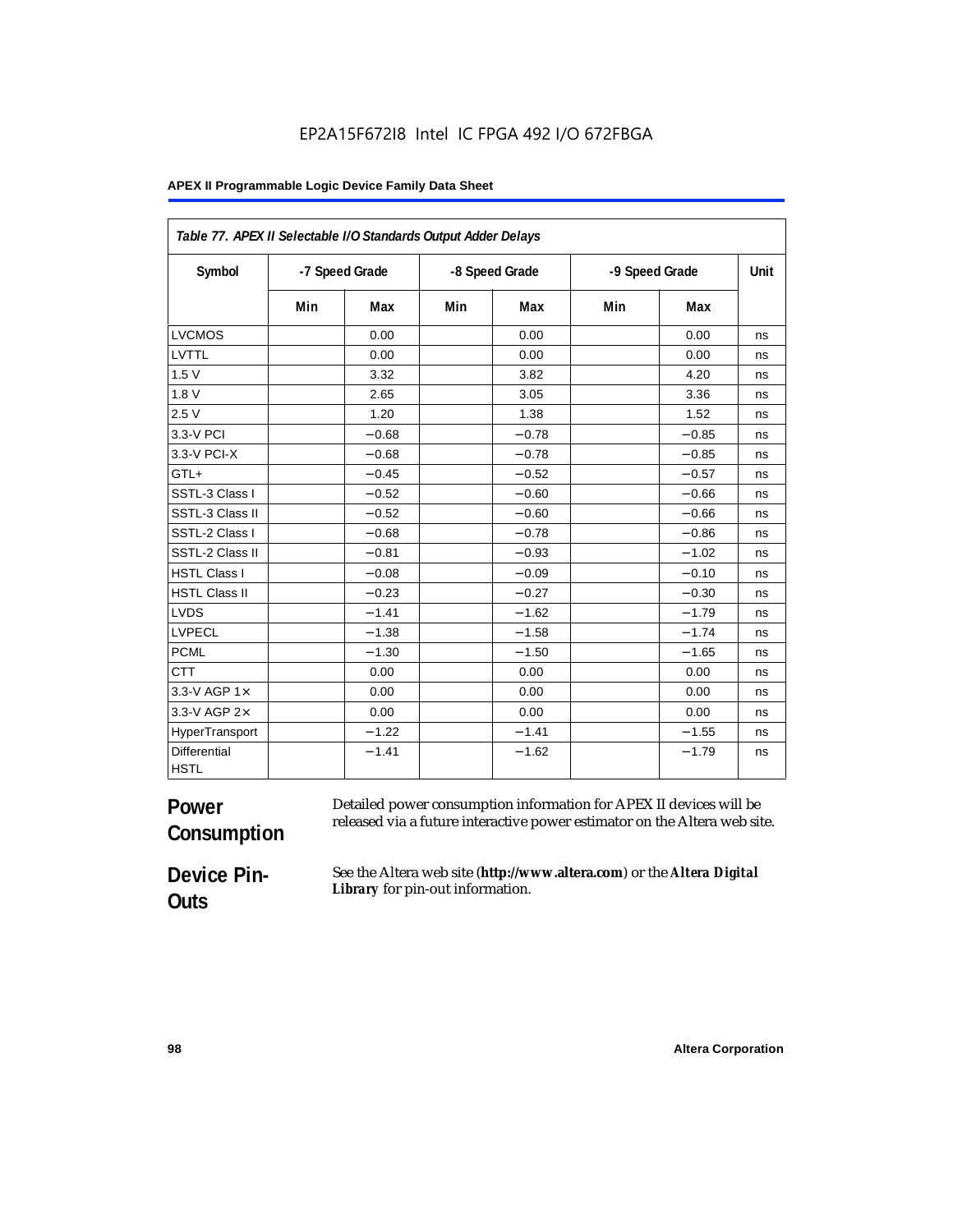**Revision History** The information contained in the *APEX II Programmable Logic Device Family Data Sheet* version 3.0 supersedes information published in previous versions. The following changes were made to the *APEX II Programmable Logic Device Family Data Sheet* version 3.0:

- Changed the value from 624 to 400 Mbps throughout the document.
- Deleted the pin count (612) for the EP2A25 device in the 1,020-pin FineLine BGA package (see Table 3).
- Added Table 13.
- Changed the maximum value of 3.6 to 2.4 in Table 20.
- Updated Tables 60 through 67 and Tables 72 through 75.<br>■ Updated Figures 25, 28, and 30
- Updated Figures 25, 28, and 30.
- Added *Note (1)* to Figure 13.
- Added Figure 43.



101 Innovation Drive San Jose, CA 95134 (408) 544-7000 http://www.altera.com Applications Hotline: (800) 800-EPLD Customer Marketing: (408) 544-7104 Literature Services: lit\_req@altera.com

Copyright © 2002 Altera Corporation. All rights reserved. Altera, The Programmable Solutions Company, the stylized Altera logo, specific device designations, and all other words and logos that are identified as trademarks and/or service marks are, unless noted otherwise, the trademarks and service marks of Altera Corporation in the U.S. and other countries. All other product or service names are the property of their respective holders. Altera products are protected under numerous U.S. and foreign patents and pending

applications, maskwork rights, and copyrights. Altera warrants performance of its semiconductor products to current specifications in accordance with Altera's standard warranty, but reserves the right to make changes to any products and services at any time without notice. Altera assumes no responsibility or liability arising out of the application or use of any information, product, or service described herein except as expressly agreed to in writing by Altera Corporation. Altera customers are advised to obtain the latest version of device specifications before relying on any published information and before placing orders for products or services.



**99 Altera Corporation**